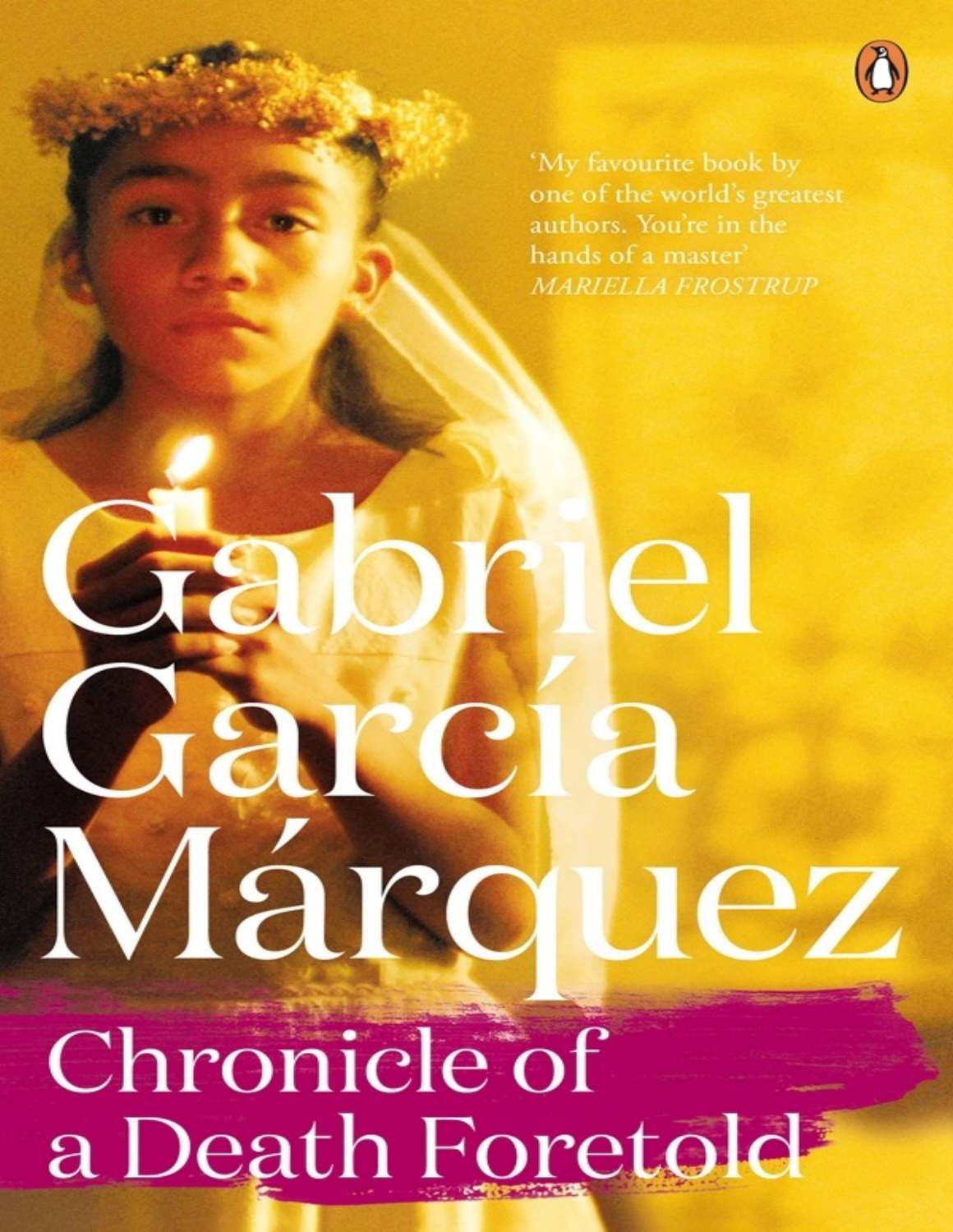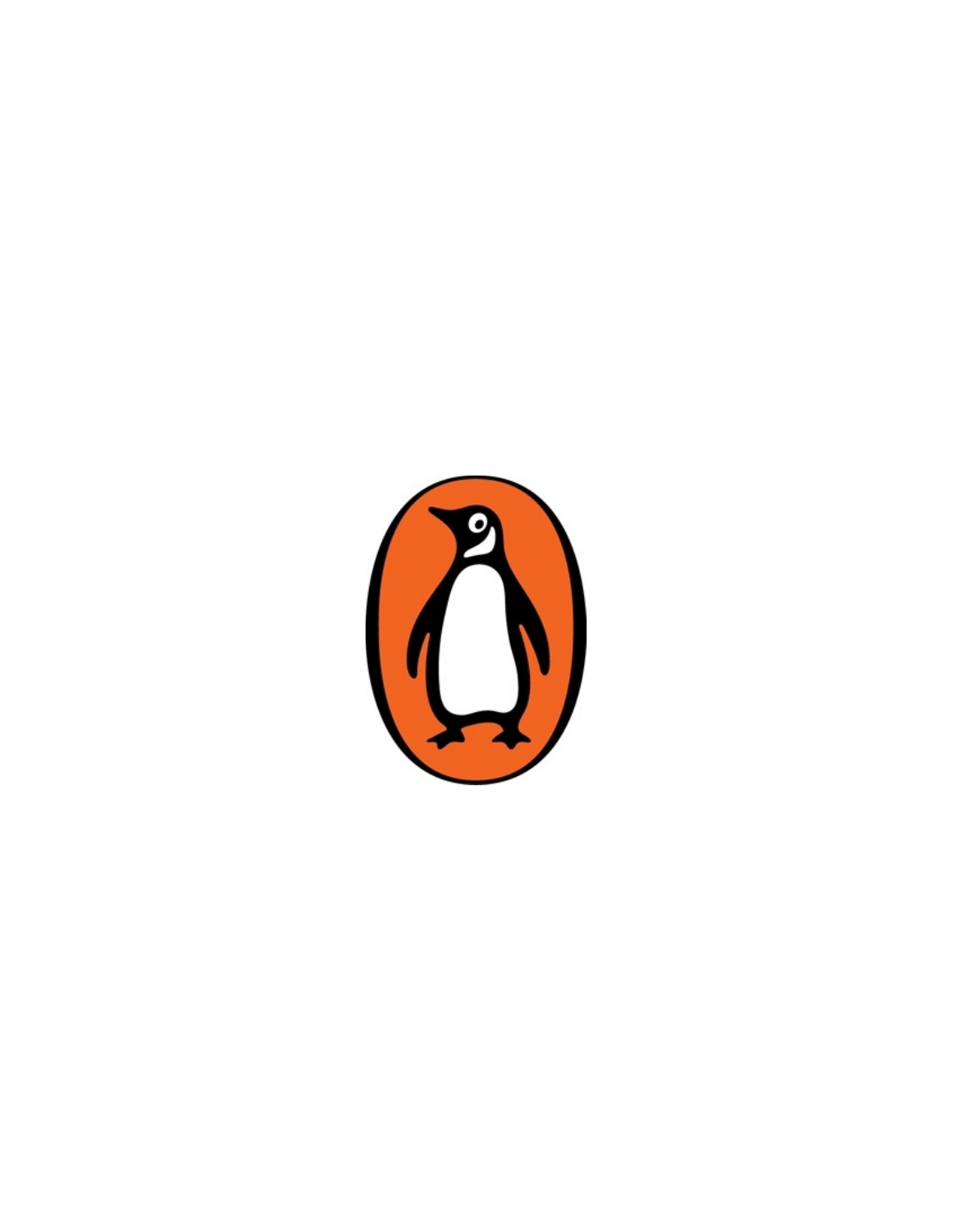# Gabriel García Márquez

## CHRONICLE OF A DEATH FORETOLD

*Translated from the Spanish by Gregory Rabassa*

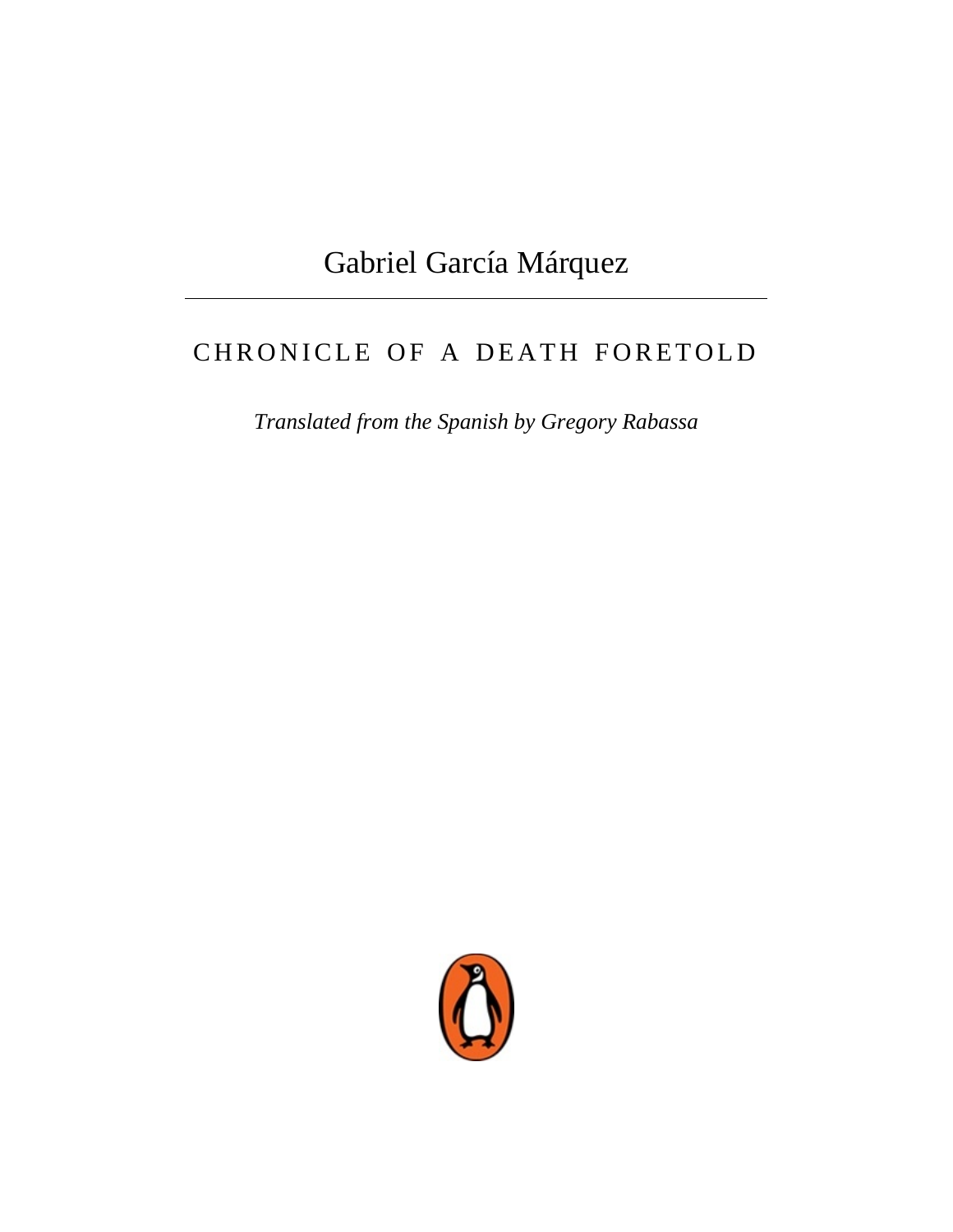## **Contents**

[Chronicle](#page-8-0) of a Death Foretold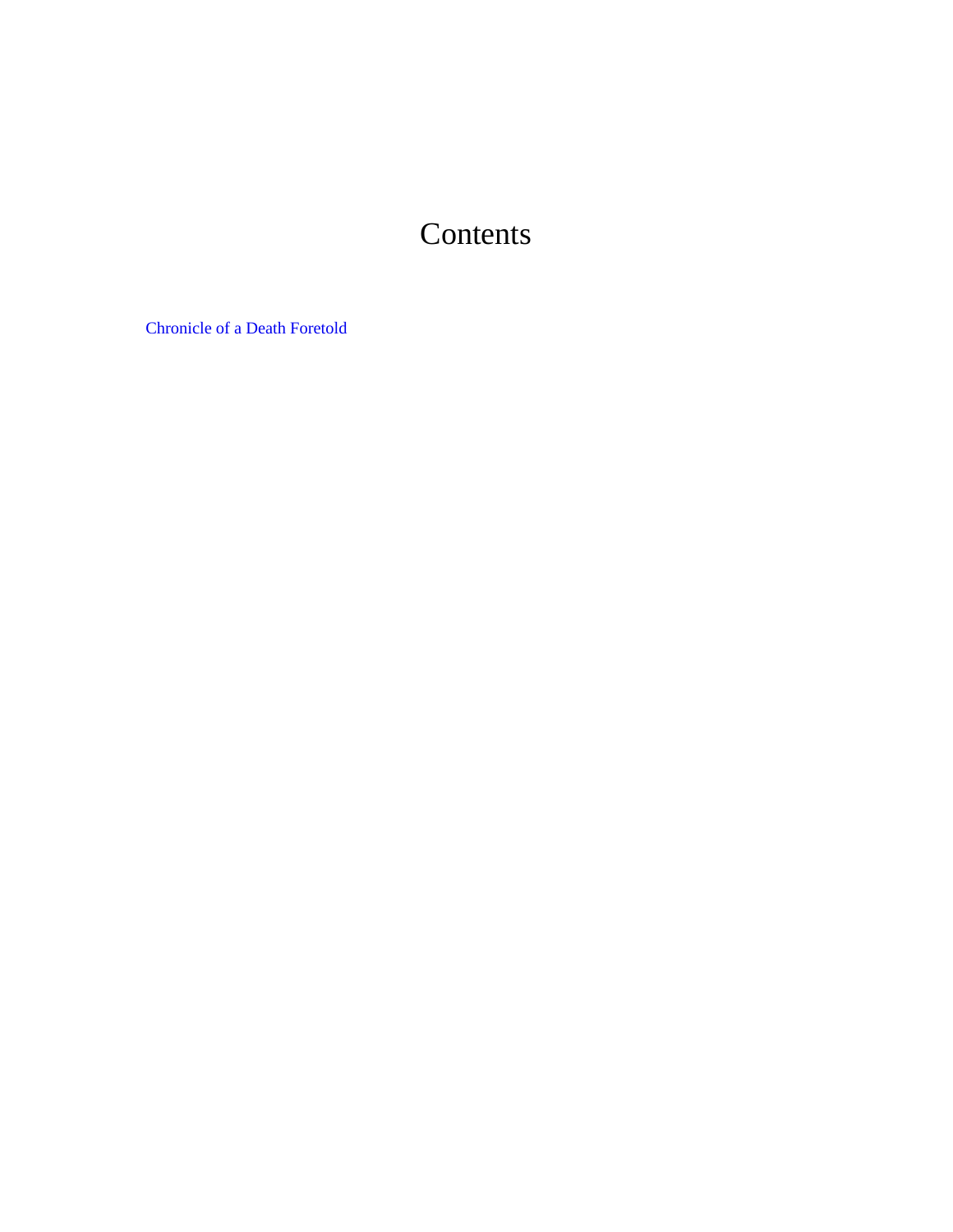#### ABOUT THE AUTHOR

Gabriel García Márquez was born in Aracataca, Colombia, in 1927. He studied at the University of Bogotá and later worked as a reporter for the Colombian newspaper *El Espectador* and as a foreign correspondent in Rome, Paris, Barcelona, Caracas and New York. He is the author of several novels and collections of stories, including *Eyes of a Blue Dog* (1947), *Leaf Storm* (1955), *No One Writes to the Colonel* (1958), *In Evil Hour* (1962), *Big Mama's Funeral* (1962), *One Hundred Years of Solitude* (1967), *Innocent Eréndira and Other Stories* (1972), *The Autumn of the Patriarch* (1975), *Chronicle of a Death Foretold* (1981), *Love in the Time of Cholera* (1985), *The General in His Labyrinth* (1989), *Strange Pilgrims* (1992), *Of Love and Other Demons* (1994) and *Memories of My Melancholy Whores* (2005). Many of his books are published by Penguin. Gabriel García Márquez was awarded the Nobel Prize for Literature in 1982. He lives in Mexico City.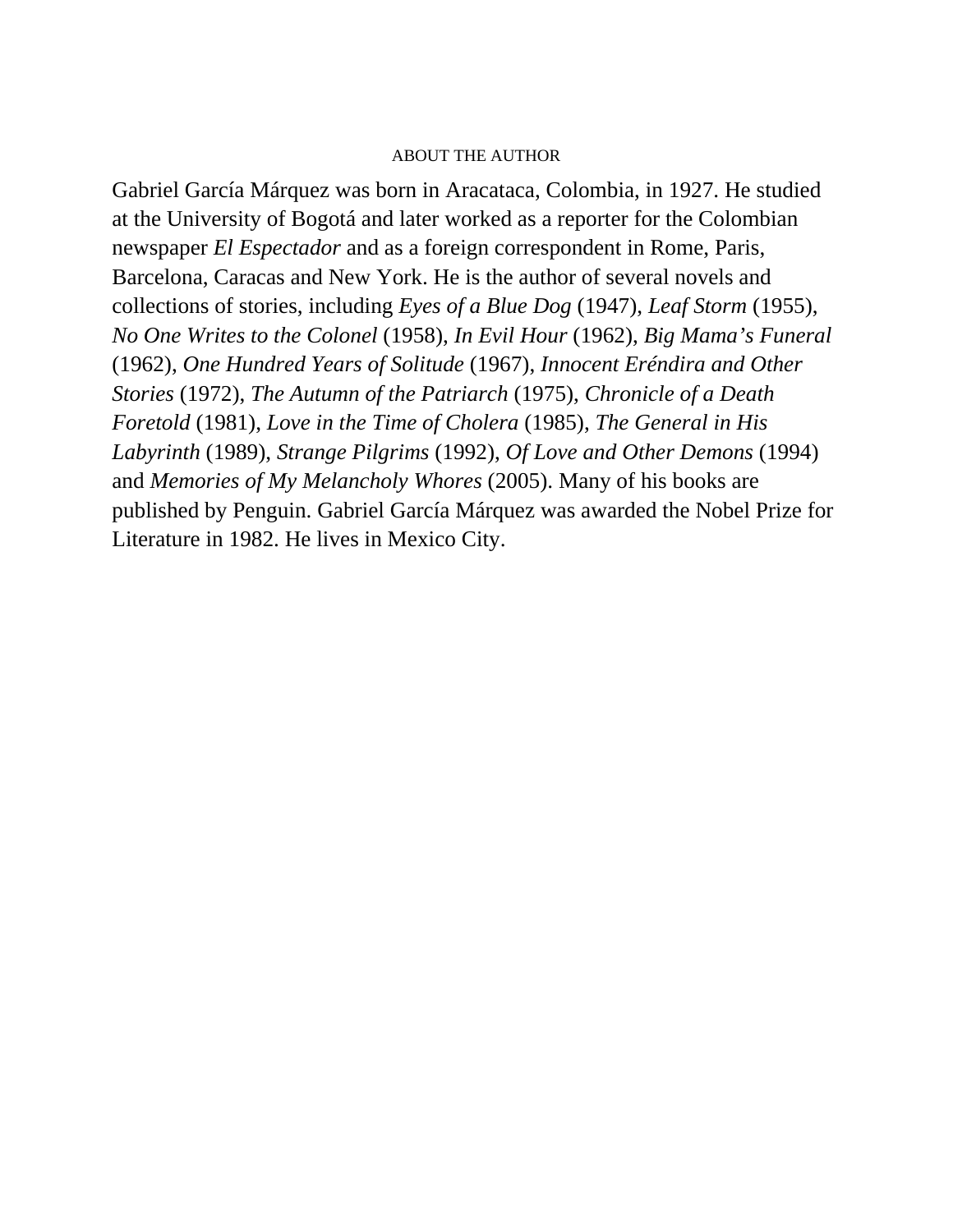the hunt for love is haughty falconry GIL VICENTE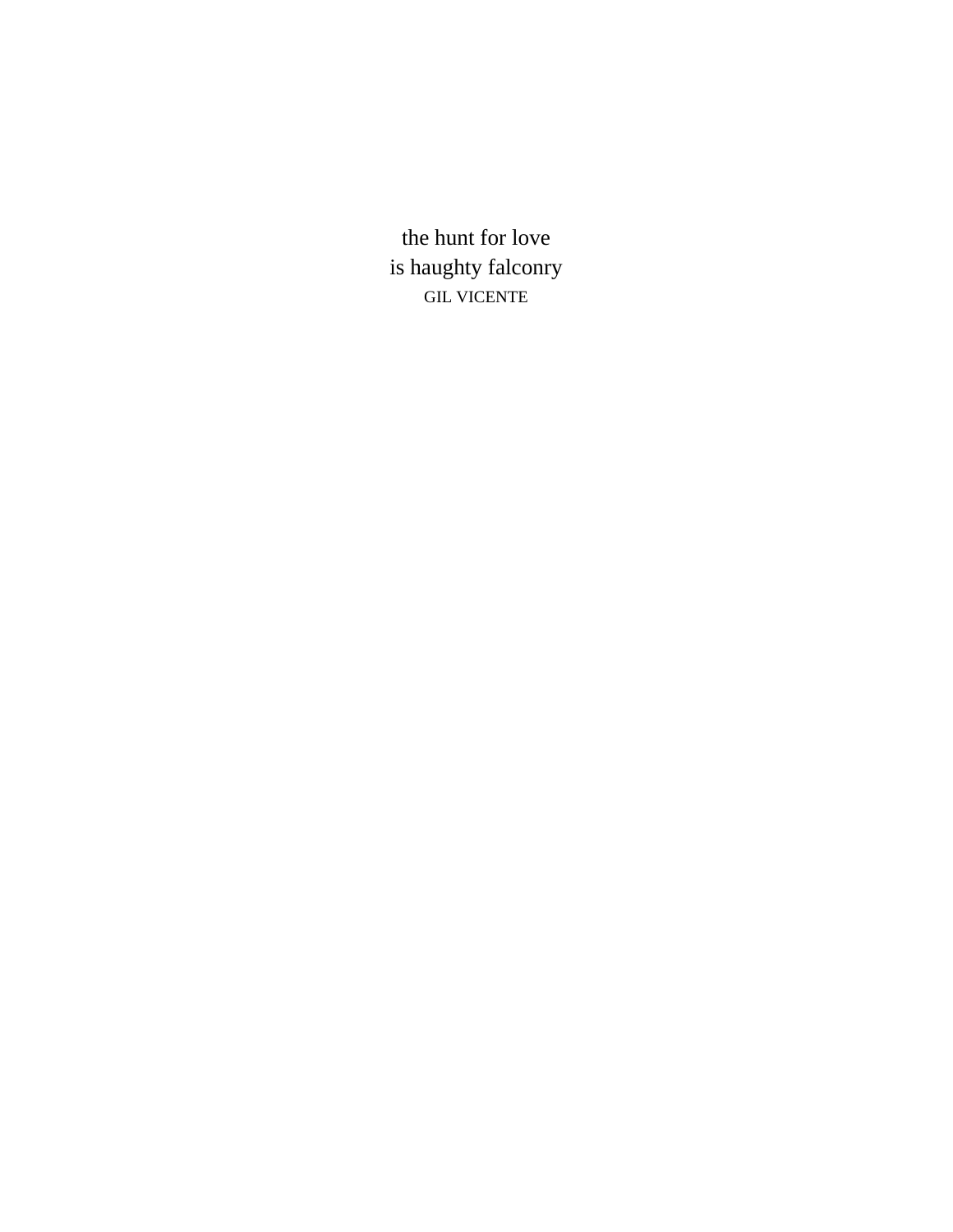### PENGUIN BOOKS

### CHRONICLE OF A DEATH FORETOLD

'My favourite book by one of the world's greatest authors. You're in the hands of a master' Mariella Frostrup

'A masterpiece' *Evening Standard*

'A work of high explosiveness – the proper stuff of Nobel prizes. An exceptional novel' *The Times*

'Brilliant writer, brilliant book' *Guardian*

'Márquez writes in this lyrical, magical language that no one else can do' Salman Rushdie

'Mesmerizing. An unusual and original work: a simple narrative so charged with irony that it has the authority of a political fable' *The Times Literary Supplement*

'A *tour de force*. In prose that is spare yet heavy with meaning, Márquez gives us not merely a chronicle but a portrait of the town and its collective psyche' *Washington Post*

'As haunting, as lovely and true as anything Márquez has written before' *London Review of Books*

'One of this century's most evocative writers' Anne Tyler

'The most important writer of fiction in any language' Bill Clinton

'Márquez has insights and sympathies which he can project with the intensity of a reflecting mirror in a bright sun. He dazzles us with powerful effect' *New Statesman*

'The vigour and coherence of Márquez's vision, the brilliance and beauty of his imagery, the narrative tension … coursing through his pages … makes it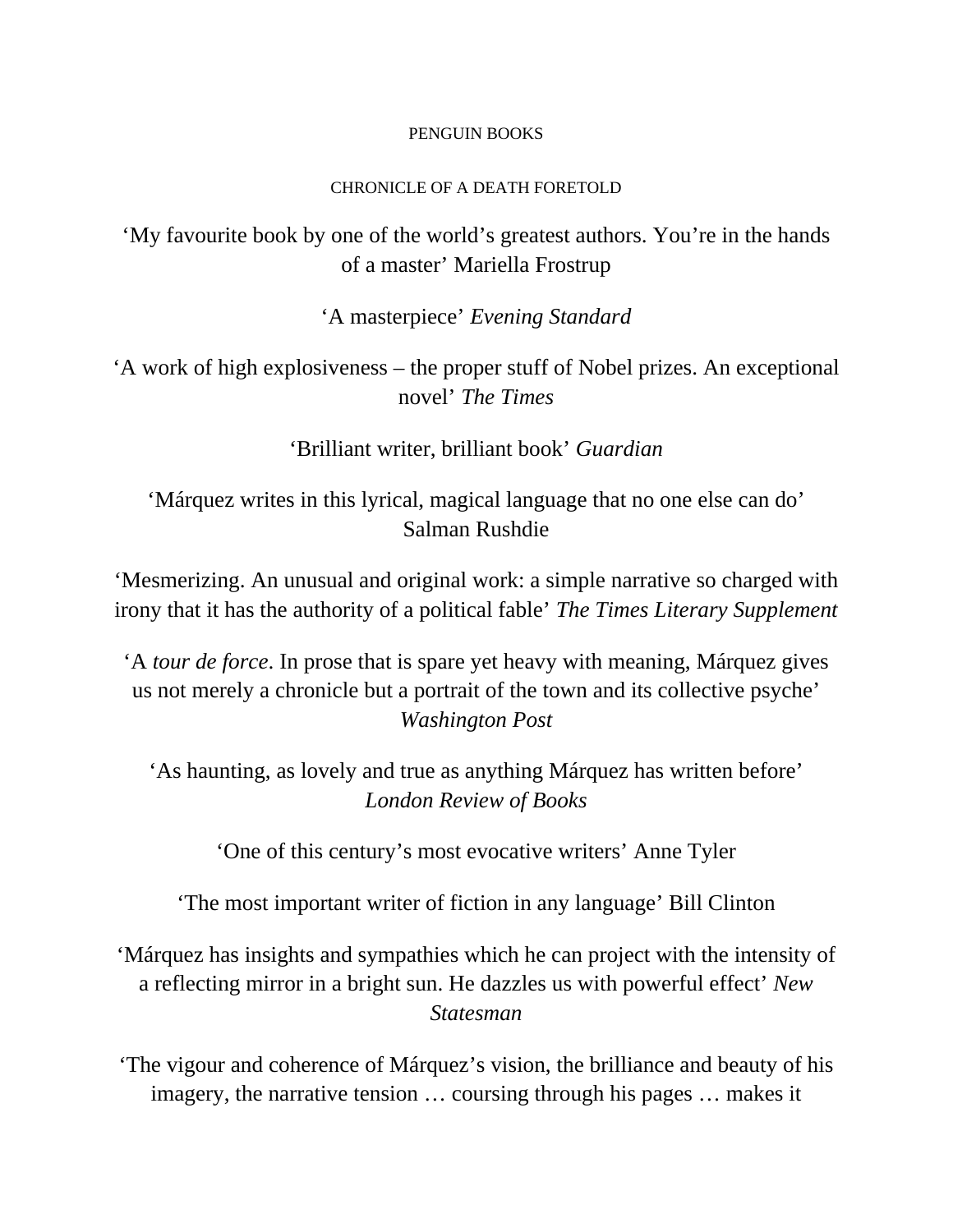difficult to put down' *Daily Telegraph*

'Sentence for sentence, there is hardly another writer in the world so generous with incidental pleasures' *Independent*

'Márquez is the master weaver of the real and the conjectured. His descriptive power astounds' *New Statesman*

'Underlying the marvellous wit, the inimitable humour and the superbly paced dialogue, there is the author's own anger, always controlled' *The Times*

'Every word and incident counts, everything hangs together, the work is a neatly perfect organism' *Financial Times*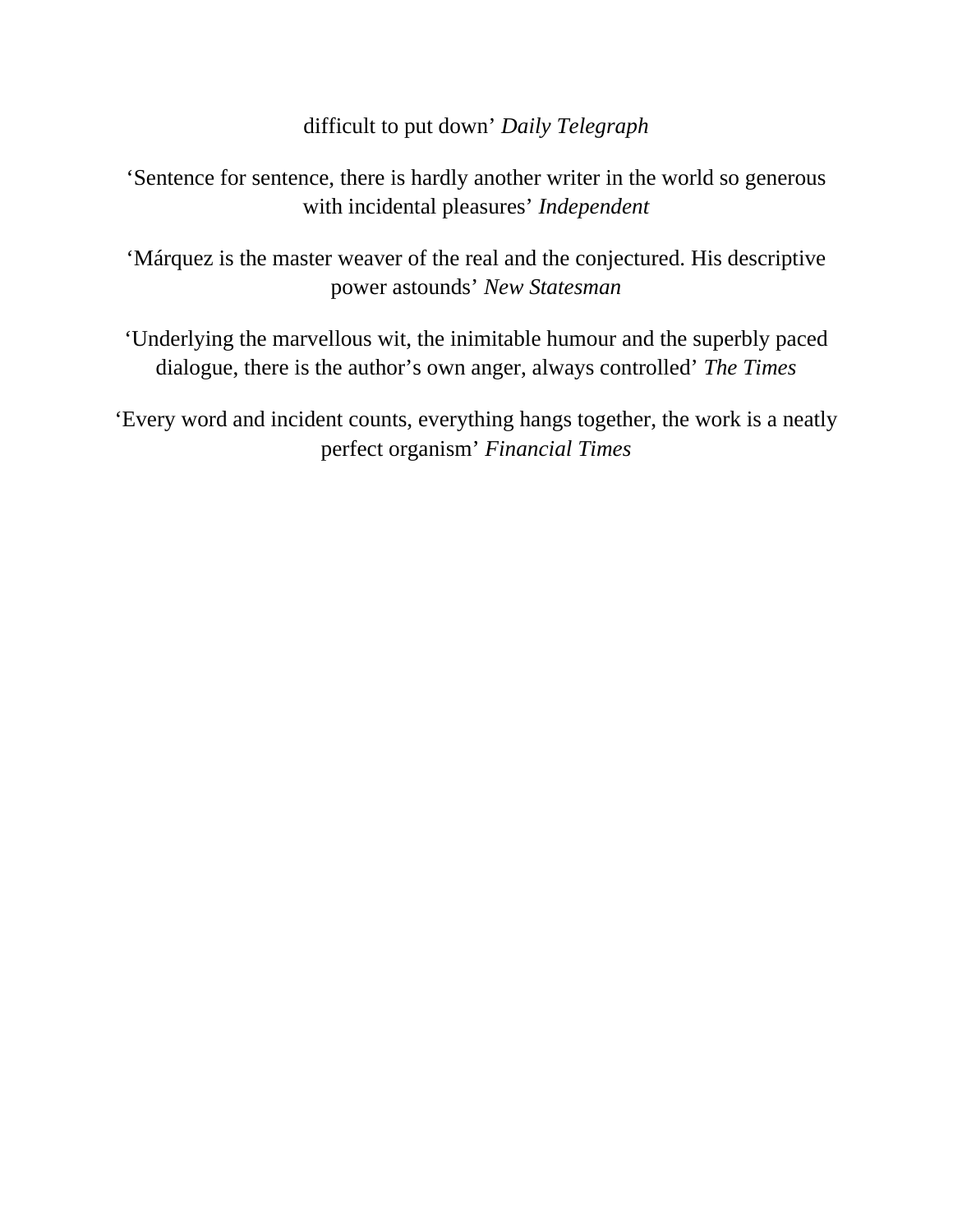<span id="page-8-0"></span>ON THE DAY they were going to kill him, Santiago Nasar got up at five-thirty in the morning to wait for the boat the bishop was coming on. He'd dreamed he was going through a grove of timber trees where a gentle drizzle was falling, and for an instant he was happy in his dream, but when he awoke he felt completely spattered with bird shit. "He was always dreaming about trees," Plácida Linero, his mother, told me twenty-seven years later, recalling the details of that unpleasant Monday. "The week before, he'd dreamed that he was alone in a tinfoil airplane and flying through the almond trees without bumping into anything," she told me. She had a well-earned reputation as an accurate interpreter of other people's dreams, provided they were told her before eating, but she hadn't noticed any ominous augury in those two dreams of her son's, or in the other dreams of trees he'd told her about on the mornings preceding his death.

Nor did Santiago Nasar recognize the omen. He had slept little and poorly, without getting undressed, and he woke up with a headache and a sediment of copper stirrup on his palate, and he interpreted them as the natural havoc of the wedding revels that had gone on until after midnight. Furthermore: all the many people he ran into after leaving his house at five minutes past six until he was carved up like a pig an hour later remembered him as being a little sleepy but in a good mood, and he remarked to all of them in a casual way that it was a very beautiful day. No one was certain if he was referring to the state of the weather. Many people coincided in recalling that it was a radiant morning with a sea breeze coming in through the banana groves, as was to be expected in a fine February of that period. But most agreed that the weather was funereal, with a cloudy, low sky and the thick smell of still waters, and that at the moment of the misfortune a thin drizzle like the one Santiago Nasar had seen in his dream grove was falling. I was recovering from the wedding revels in the apostolic lap of María Alejandrina Cervantes, and I only awakened with the clamor of the alarm bells, thinking they had turned them loose in honor of the bishop.

Santiago Nasar put on shirt and pants of white linen, both items unstarched, just like the ones he'd put on the day before for the wedding. It was his attire for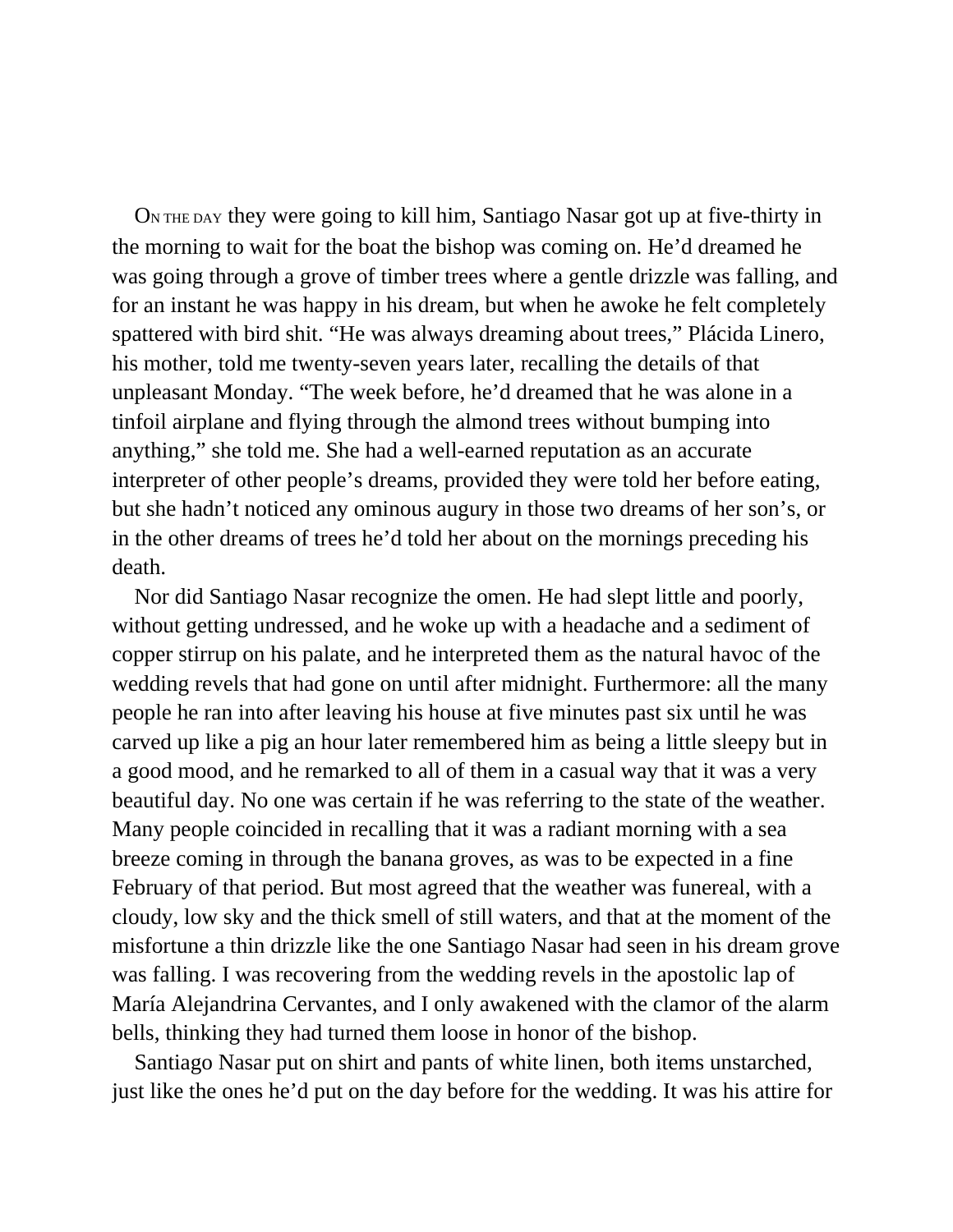special occasions. If it hadn't been for the bishop's arrival, he would have put on his khaki outfit and the riding boots he wore on Mondays to go to The Divine Face, the cattle ranch he'd inherited from his father and which he administered with very good judgment but without much luck. In the country he wore a magnum .357 on his belt and its armored bullets, according to what he said, could cut a horse in two through the middle. During the partridge season he would also carry his falconry equipment. In the closet he also kept a Malincher Schonauer 30.06 rifle, a Holland magnum 300 rifle, a Hornet .22 with a doublestrength telescopic sight, and a Winchester repeater. He always slept the way his father had slept, with the weapon hidden in the pillowcase, but before leaving the house that day he took out the bullets and put them in the drawer of the night table. "He never left it loaded," his mother told me. I knew that, and I also knew that he kept the guns in one place and hid the ammunition in another far removed so that nobody, not even casually, would yield to the temptation of loading them inside the house. It was a wise custom established by his father ever since one morning when a servant girl had shaken the case to get the pillow out and the pistol went off as it hit the floor and the bullet wrecked the cupboard in the room, went through the living room wall, passed through the dining room of the house next door with the thunder of war, and turned a life-size saint on the main altar of the church on the opposite side of the square to plaster dust. Santiago Nasar, who was a young child at the time, never forgot the lesson of that accident.

The last image his mother had of him was that of his fleeting passage through the bedroom. He'd awakened her while he was feeling around trying to find an aspirin in the bathroom medicine chest, and she turned on the light and saw him appear in the doorway with a glass of water in his hand, as she would remember him forever. Santiago Nasar told her then about the dream, but she didn't pay any great attention to the trees.

"Any dream about birds means good health," she said.

She saw him from the same hammock and in the same position in which I found her prostrated by the last lights of old age when I returned to this forgotten village, trying to put the broken mirror of memory back together from so many scattered shards. She could barely make out shapes in full light and had some medicinal leaves on her temples for the eternal headache that her son had left her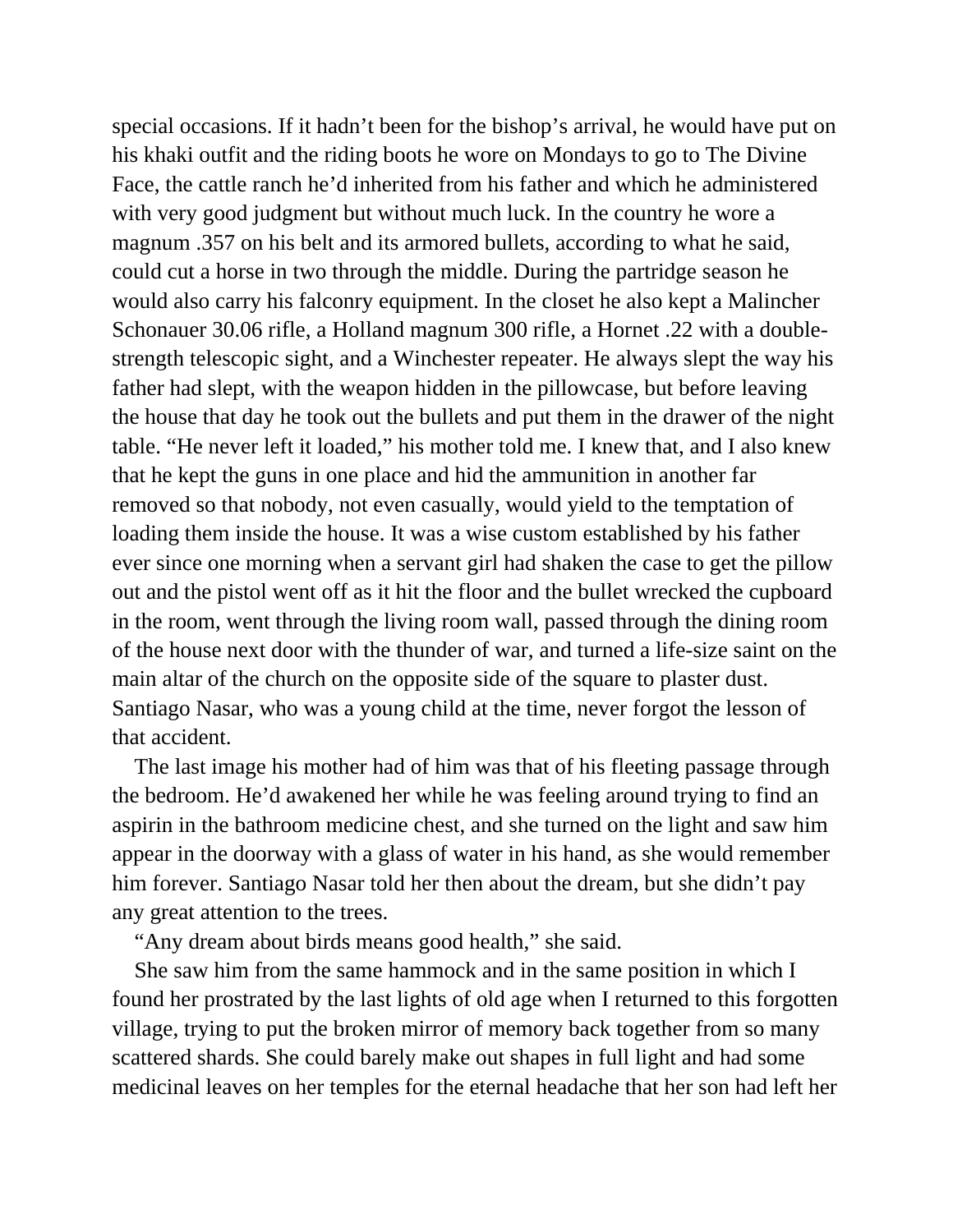the last time he went through the bedroom. She was on her side, clutching the cords at the head of the hammock trying to get up, and in the half shadows there was the baptistry smell that had startled me on the morning of the crime.

No sooner had I appeared on the threshold than she confused me with the memory of Santiago Nasar. "There he was," she told me. "He was dressed in white linen that had been washed in plain water, because his skin was so delicate that it couldn't stand the noise of starch." She sat in the hammock for a long time, chewing pepper cress seeds, until the illusion that her son had returned left her. Then she sighed: "He was the man in my life."

I saw him in her memory. He had turned twenty-one the last week in January, and he was slim and pale and had his father's Arab eyelids and curly hair. He was the only child of a marriage of convenience that hadn't had a single instant of happiness, but he seemed happy with his father until the latter died suddenly, three years before, and he continued seeming to be so with his solitary mother until the Monday of his death. From her he had inherited his instinct. From his father he learned at a very early age the manipulation of firearms, his love for horses, and the mastery of high-flying birds of prey, but from him he also learned the good arts of valor and prudence. They spoke Arabic between themselves, but not in front of Plácida Linero, so that she wouldn't feel excluded. They were never seen armed in town, and the only time they brought their trained birds in was for a demonstration of falconry at a charity bazaar. The death of his father had forced him to abandon his studies at the end of secondary school in order to take charge of the family ranch. By his own merits, Santiago Nasar was merry and peaceful, and openhearted.

On the day they were going to kill him, his mother thought he'd got his days mixed up when she saw him dressed in white. "I reminded him that it was Monday," she told me. But he explained to her that he'd got dressed up pontifical style in case he had a chance to kiss the bishop's ring. She showed no sign of interest. "He won't even get off the boat," she told him. "He'll give an obligatory blessing, as always, and go back the way he came. He hates this town."

Santiago Nasar knew it was true, but church pomp had an irresistible fascination for him. "It's like the movies," he'd told me once. The only thing that interested his mother about the bishop's arrival, on the other hand, was for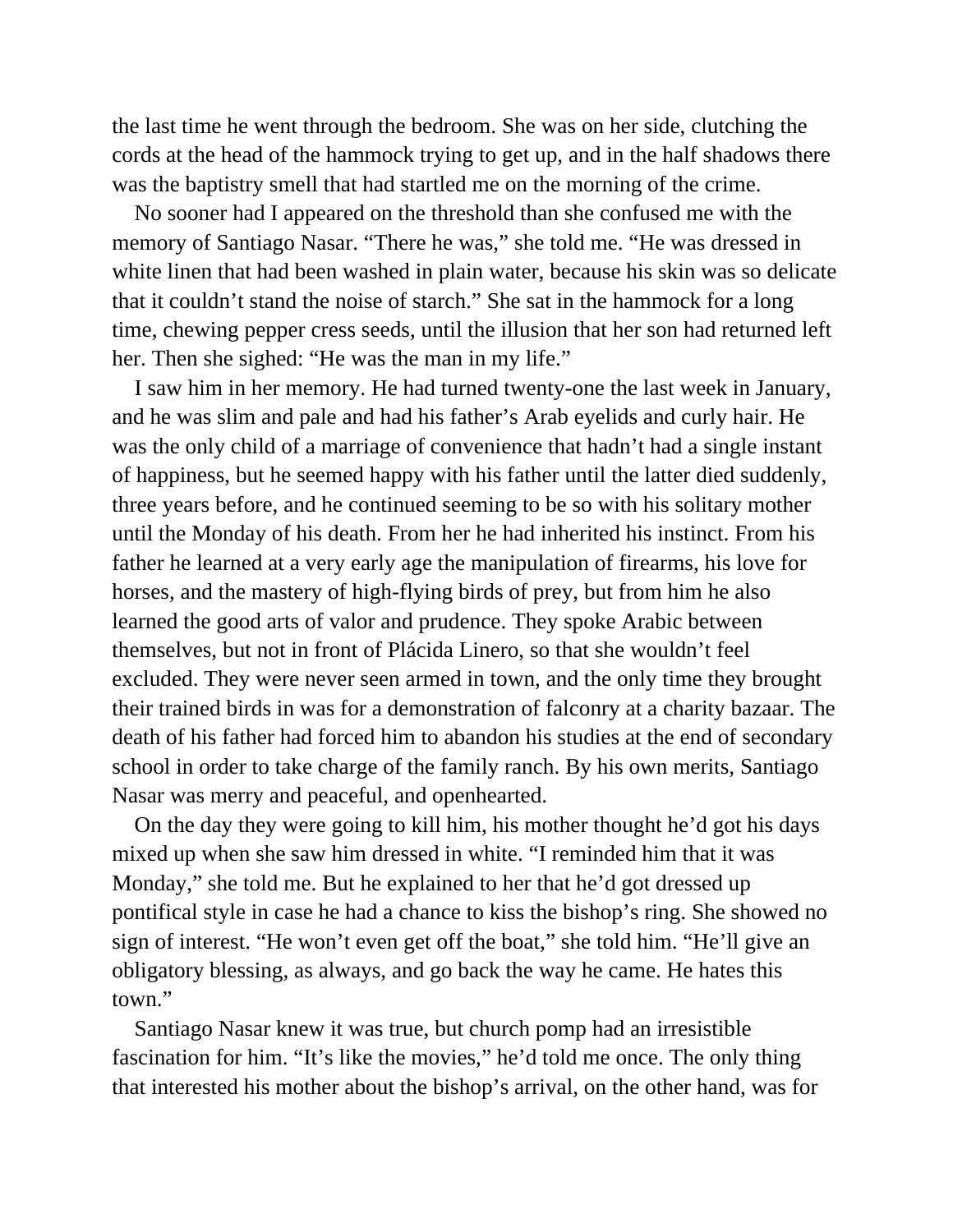her son not to get soaked in the rain, since she'd heard him sneeze while he was sleeping. She advised him to take along an umbrella, but he waved good-bye and left the room. It was the last time she saw him.

Victoria Guzmán, the cook, was sure that it hadn't rained that day, or during the whole month of February. "On the contrary," she told me when I came to see her, a short time before her death. "The sun warms things up earlier than in August." She had been quartering three rabbits for lunch, surrounded by panting dogs, when Santiago Nasar entered the kitchen. "He always got up with the face of a bad night," Victoria Guzmán recalled without affection. Divina Flor, her daughter, who was just coming into bloom, served Santiago Nasar a mug of mountain coffee with a shot of cane liquor, as on every Monday, to help him bear the burden of the night before. The enormous kitchen, with the whispers from the fire and the hens sleeping on their perches, had a stealthy breathing. Santiago Nasar swallowed another aspirin and sat down to drink the mug of coffee with slow sips, thinking slowly, without taking his eyes off the two women who were disemboweling the rabbits on the stove. In spite of her age, Victoria Guzmán was still in good shape. The girl, as yet a bit untamed, seemed over-whelmed by the drive of her glands. Santiago Nasar grabbed her by the wrist when she came to take the empty mug from him.

"The time has come for you to be tamed," he told her.

Victoria Guzmán showed him the bloody knife.

"Let go of her, whitey," she ordered him seriously. "You won't have a drink of that water as long as I'm alive."

She'd been seduced by Ibrahim Nasar in the fullness of her adolescence. She'd made love to him in secret for several years in the stables of the ranch, and he brought her to be a house servant when the affection was over. Divina Flor, who was the daughter of a more recent mate, knew that she was destined for Santiago Nasar's furtive bed, and that idea brought out a premature anxiety in her. "Another man like that hasn't ever been born again," she told me, fat and faded and surrounded by the children of other loves. "He was just like his father," Victoria Guzmán answered her. "A shit." But she couldn't avoid a wave of fright as she remembered Santiago Nasar's horror when she pulled out the insides of a rabbit by the roots and threw the steaming guts to the dogs.

"Don't be a savage," he told her. "Make believe it was a human being."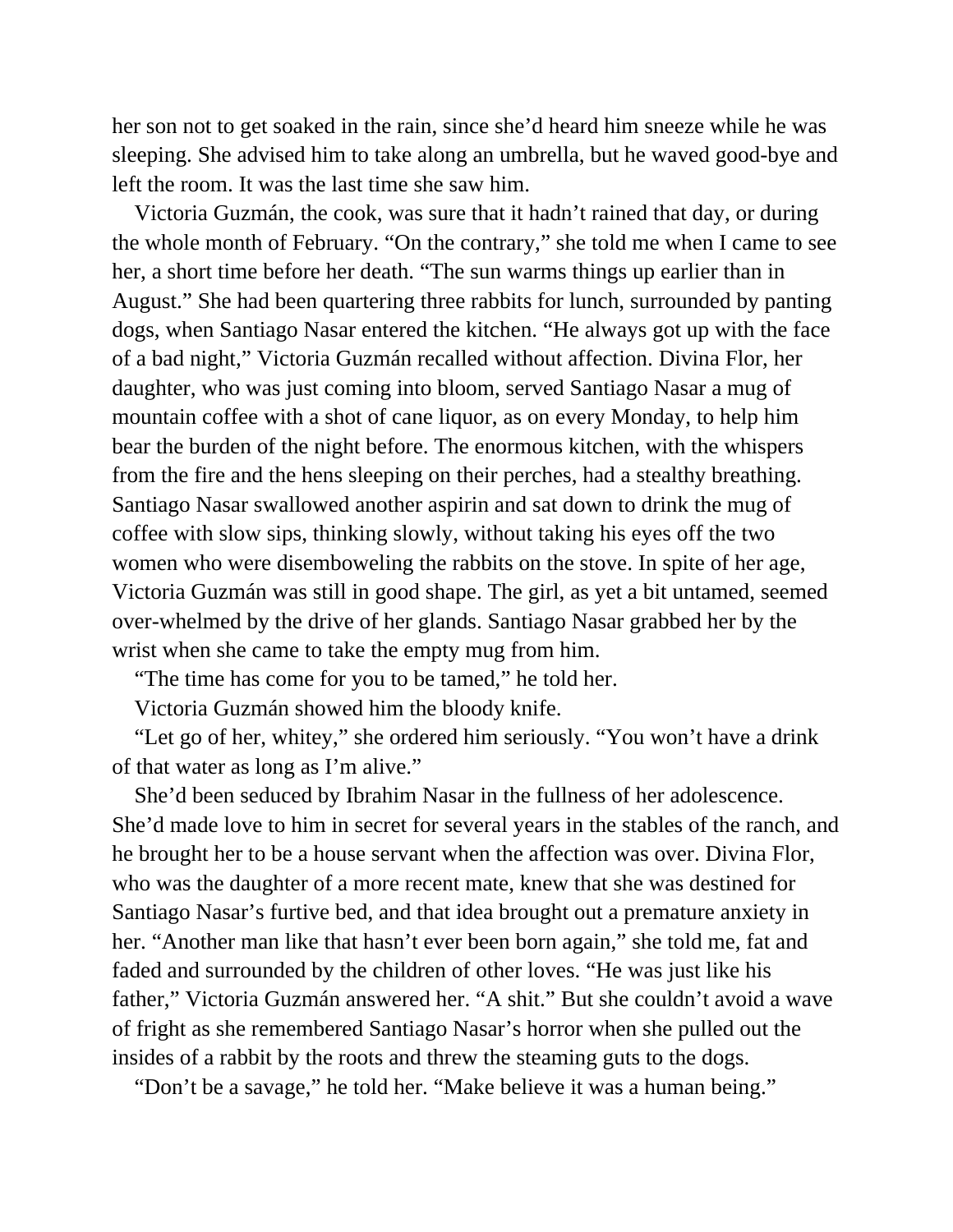Victoria Guzmán needed almost twenty years to understand that a man accustomed to killing defenseless animals could suddenly express such horror. "Good heavens," she explained with surprise. "All that was such a revelation." Nevertheless, she had so many postponed rages the morning of the crime that she went on feeding the dogs with the insides of the other rabbits, just to embitter Santiago Nasar's breakfast. That's what they were up to when the whole town awoke with the earth-shaking bellow of the steamboat the bishop was arriving on.

The house was a former warehouse, with two stories, walls of rough planks, and a peaked tin roof where the buzzards kept watch over the garbage on the docks. It had been built in the days when the river was so usable that many seagoing barges and even a few tall ships made their way up there through the marshes of the estuary. When Ibrahim Nasar came with the last Arabs at the end of the civil wars, seagoing ships no longer arrived because of shifts in the river, and the warehouse was in disuse. Ibrahim Nasar bought it at a cheap price in order to set up an import store that he never set up, and only when he was going to be married did he convert it into a house to live in. On the ground floor he opened up a parlor that served for everything, and in back he built a stable for four animals, the servants' quarters, and a country kitchen with windows opening on the dock, through which the pestilence of the water came in at all hours. The only thing he left intact in the parlor was the spiral staircase rescued from some shipwreck. On the upper floor, where the customs offices had been before, he built two large bedrooms and five cubbyholes for the many children he intended having, and he built a wooden balcony that overlooked the almond trees on the square, where Plácida Linero would sit on March afternoons to console herself for her solitude. In the front he kept the main door and built two full-length windows with lathe-turned bars. He also kept the rear door, except a bit higher so that a horse could enter through it, and he kept a part of the old pier in use. That was always the door most used, not only because it was the natural entry to the mangers and the kitchen, but because it opened onto the street to the new docks without passing the square. The front door, except for festive occasions, remained closed and barred. Nevertheless, it was there, and not at the rear door, that the men who were going to kill him waited for Santiago Nasar and it was through there that he went out to receive the bishop, in spite of the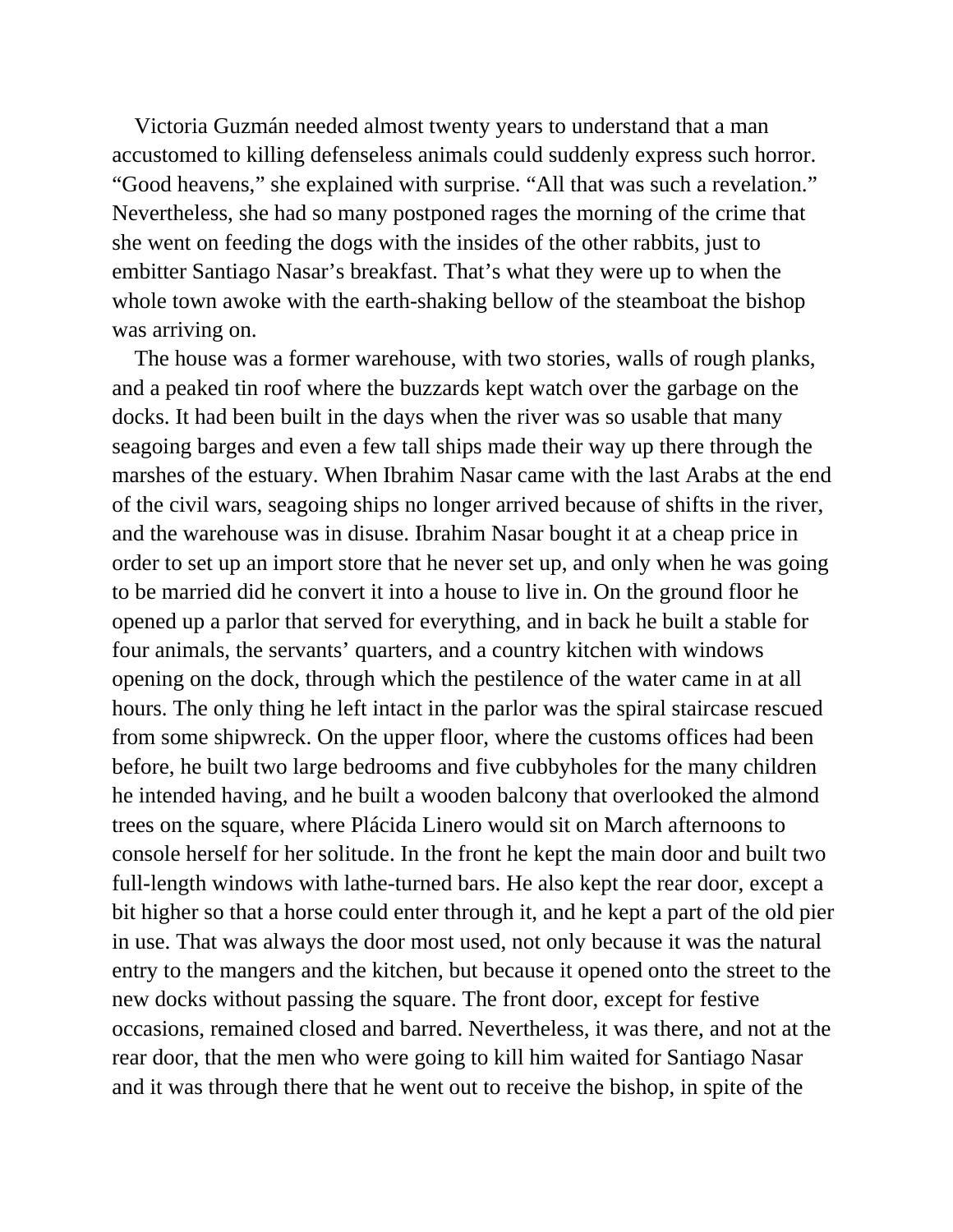fact that he would have to walk completely around the house in order to reach the docks.

No one could understand such fatal coincidences. The investigating judge who came from Riohacha must have sensed them without daring to admit it, for his interest in giving them a rational explanation was obvious in the report. The door to the square was cited several times with a dime-novel title: "The Fatal Door." In reality, the only valid explanation seemed to be that of Plácida Linero, who answered the question with her mother wisdom: "My son never went out the back door when he was dressed up." It seemed to be such an easy truth that the investigator wrote it down as a marginal note, but he didn't include it in the report.

Victoria Guzmán, for her part, was categorical with her answer that neither she nor her daughter knew that they were waiting for Santiago Nasar to kill him. But in the course of her years she admitted that both knew it when he came into the kitchen to have his coffee. They had been told it by a woman who had passed by after five o'clock to beg a bit of milk, and in addition she revealed the motives and the place where they were waiting. "I didn't warn him because I thought it was drunkards' talk," she told me. Nevertheless, Divina Flor confessed to me on a later visit, after her mother had since died, that the latter hadn't said anything to Santiago Nasar because in the depths of her heart she wanted them to kill him. She, on the other hand, didn't warn him because she was nothing but a frightened child at the time, incapable of a decision of her own, and she'd been all the more frightened when he grabbed her by the wrist with a hand that felt frozen and stony, like the hand of a dead man.

Santiago Nasar went through the shadowy house with long strides, pursued by roars of jubilation from the bishop's boat. Divina Flor went ahead of him to open the door, trying not to have him get ahead of her among the cages of sleeping birds in the dining room, among the wicker furniture and the pots of ferns hanging down in the living room, but when she took the bar down, she couldn't avoid the butcher hawk hand again. "He grabbed my whole pussy," Divina Flor told me. "It was what he always did when he caught me alone in some corner of the house, but that day I didn't feel the usual surprise but an awful urge to cry." She drew away to let him go out, and through the half-open door she saw the almond trees on the square, snowy in the light of dawn, but she didn't have the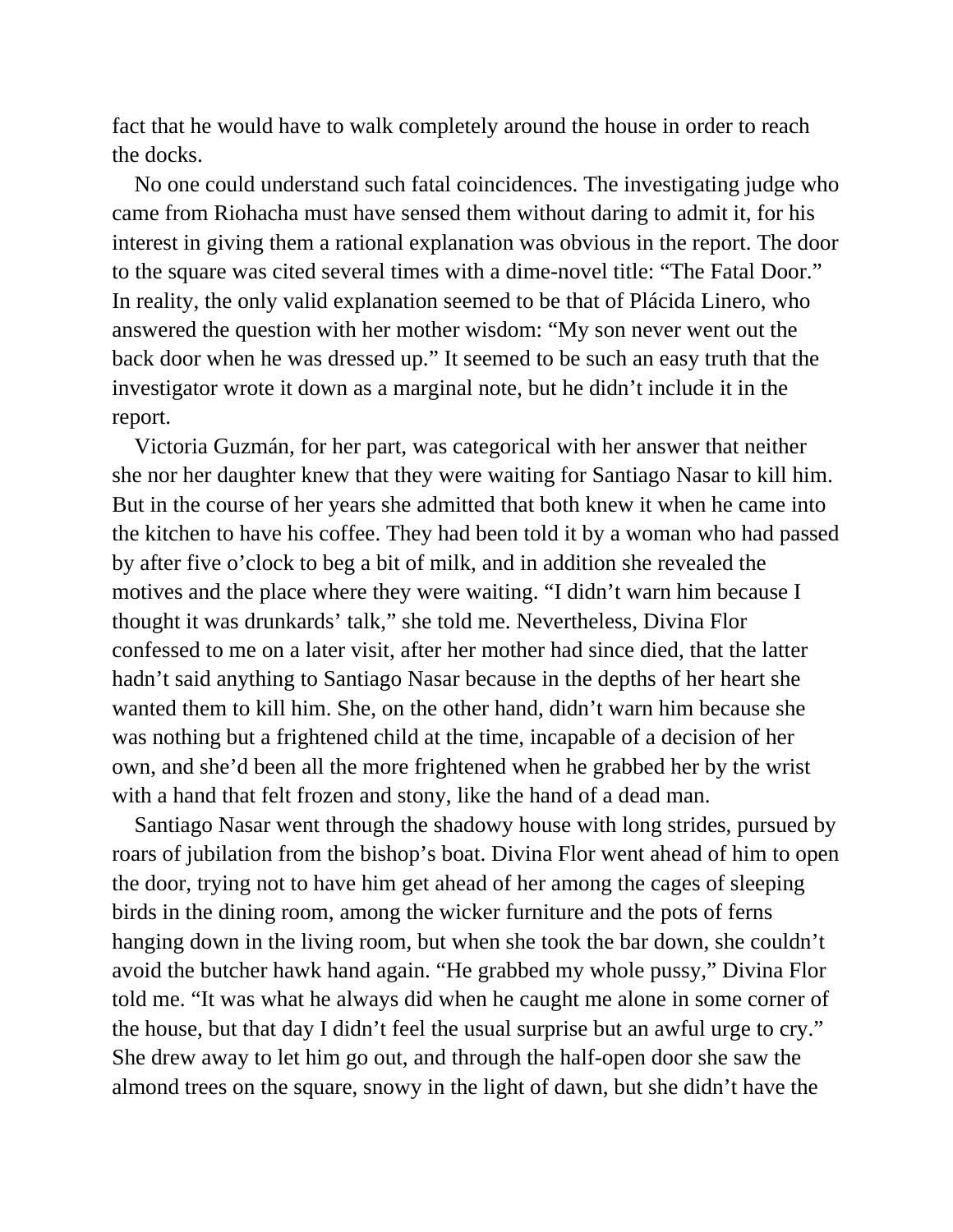courage to look at anything else. "Then the boat stopped tooting and the cocks began to crow," she told me. "It was such a great uproar that I couldn't believe there were so many roosters in town, and I thought they were coming on the bishop's boat." The only thing she could do for the man who had never been hers was leave the door unbarred, against Plácida Linero's orders, so that he could get back in in case of emergency. Someone who was never identified had shoved an envelope under the door with a piece of paper warning Santiago Nasar that they were waiting for him to kill him, and, in addition, the note revealed the place, the motive, and other quite precise details of the plot. The message was on the floor when Santiago Nasar left home but he didn't see it, nor did Divina Flor or anyone else until long after the crime had been consummated.

It had struck six and the street lights were still on. In the branches of the almond trees and on some balconies the colored wedding decorations were still hanging and one might have thought they'd just been hung up in honor of the bishop. But the square, covered with paving stones up to the front steps of the church, where the bandstand was, looked like a trash heap, with empty bottles and all manner of debris from the public festivities. When Santiago Nasar left his house, several people were running toward the docks, hastened along by the bellowing of the boat.

The only place open on the square was a milk shop on one side of the church, where the two men who were waiting for Santiago Nasar in order to kill him were. Clotilde Armenta, the proprietress of the establishment, was the first to see him in the glow of dawn, and she had the impression that he was dressed in aluminum. "He already looked like a ghost," she told me. The men who were going to kill him had slept on the benches, clutching the knives wrapped in newspapers to their chests, and Clotilde Armenta held her breath so as not to awaken them.

They were twins: Pedro and Pablo Vicario. They were twenty-four years old, and they looked so much alike that it was difficult to tell them apart. "They were hard-looking, but of a good sort," the report said. I, who had known them since grammar school, would have written the same thing. That morning they were still wearing their dark wedding suits, too heavy and formal for the Caribbean, and they looked devastated by so many hours of bad living, but they'd done their duty and shaved. Although they hadn't stopped drinking since the eve of the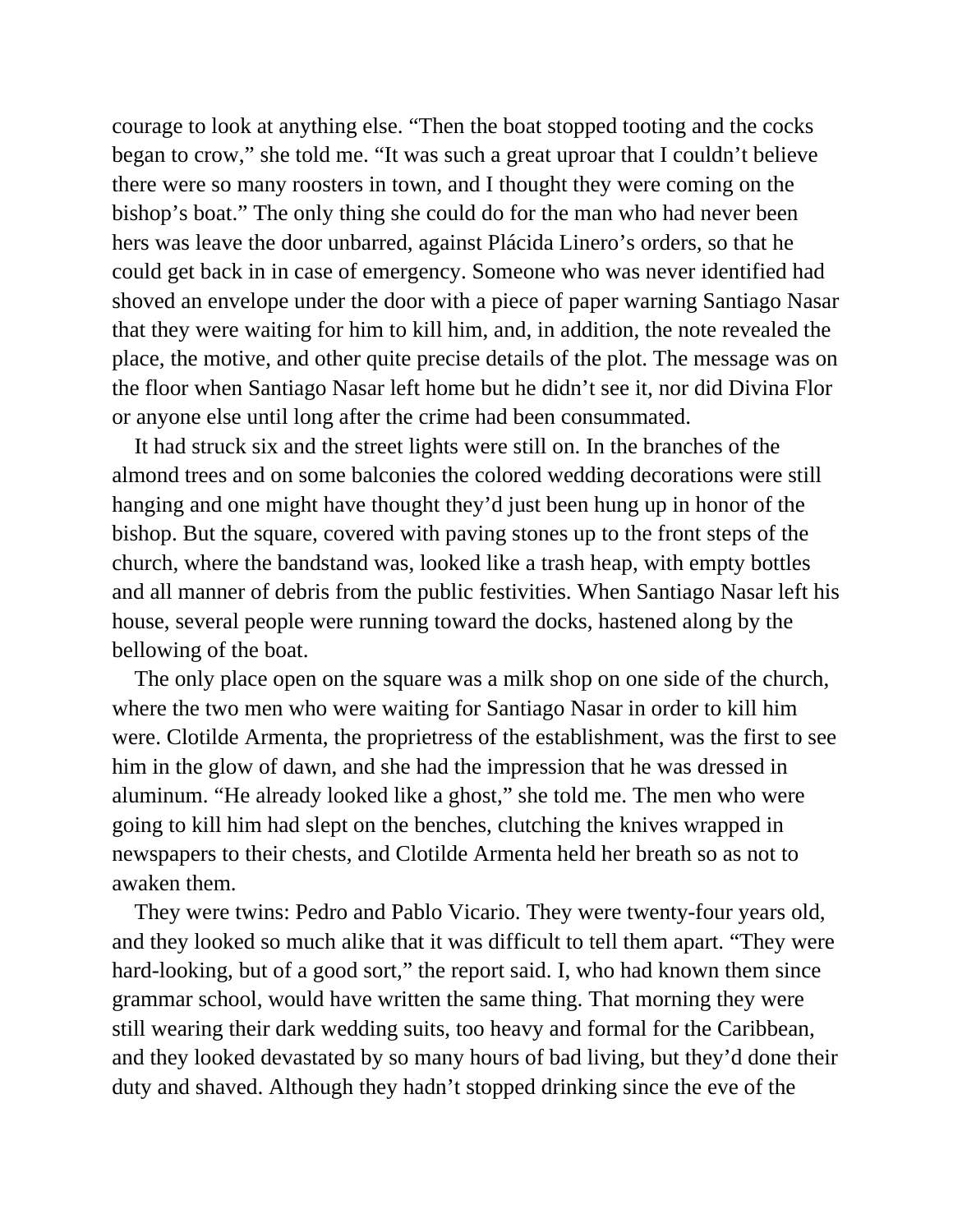wedding, they weren't drunk at the end of three days, but they looked, rather, like insomniac sleepwalkers. They'd fallen asleep with the first breezes of dawn, after almost three hours of waiting in Clotilde Armenta's store, and it was the first sleep they had had since Friday. They had barely awakened with the first bellow of the boat, but instinct awoke them completely when Santiago Nasar came out of his house. Then they both grabbed the rolled-up newspapers and Pedro Vicario started to get up.

"For the love of God," murmured Clotilde Armenta. "Leave him for later, if only out of respect for his grace the bishop."

"It was a breath of the Holy Spirit," she often repeated. Indeed, it had been a providential happening, but of momentary virtue only. When they heard her, the Vicario twins reflected, and the one who had stood up sat down again. Both followed Santiago Nasar with their eyes as he began to cross the square. "They looked at him more with pity," Clotilde Armenta said. The girls from the nuns' school crossed the square at that moment, trotting in disorder with their orphans' uniforms.

Plácida Linero was right: the bishop didn't get off his boat. There were a lot of people at the dock in addition to the authorities and the schoolchildren, and everywhere one could see the crates of well-fattened roosters they were bearing as a gift for the bishop, because coxcomb soup was his favorite dish. At the loading pier there was so much firewood piled up that the boat would have needed at least two hours to load it. But it didn't stop. It appeared at the bend in the river, snorting like a dragon, and then the band of musicians began to play the bishop's anthem, and the cocks began to crow in their baskets and aroused the other roosters in town.

In those days the legendary paddle-wheelers that burned wood were on the point of disappearing, and the few that remained in service no longer had player pianos or bridal staterooms and were barely able to navigate against the current. But this one was new, and it had two smokestacks instead of one, with the flag painted on them like armbands, and the wheel made of planks at the stern gave it the drive of a seagoing ship. On the upper deck, beside the captain's cabin, was the bishop in his white cassock and with his retinue of Spaniards. "It was Christmas weather," my sister Margot said. What happened, according to her, was that the boat whistle let off a shower of compressed steam as it passed by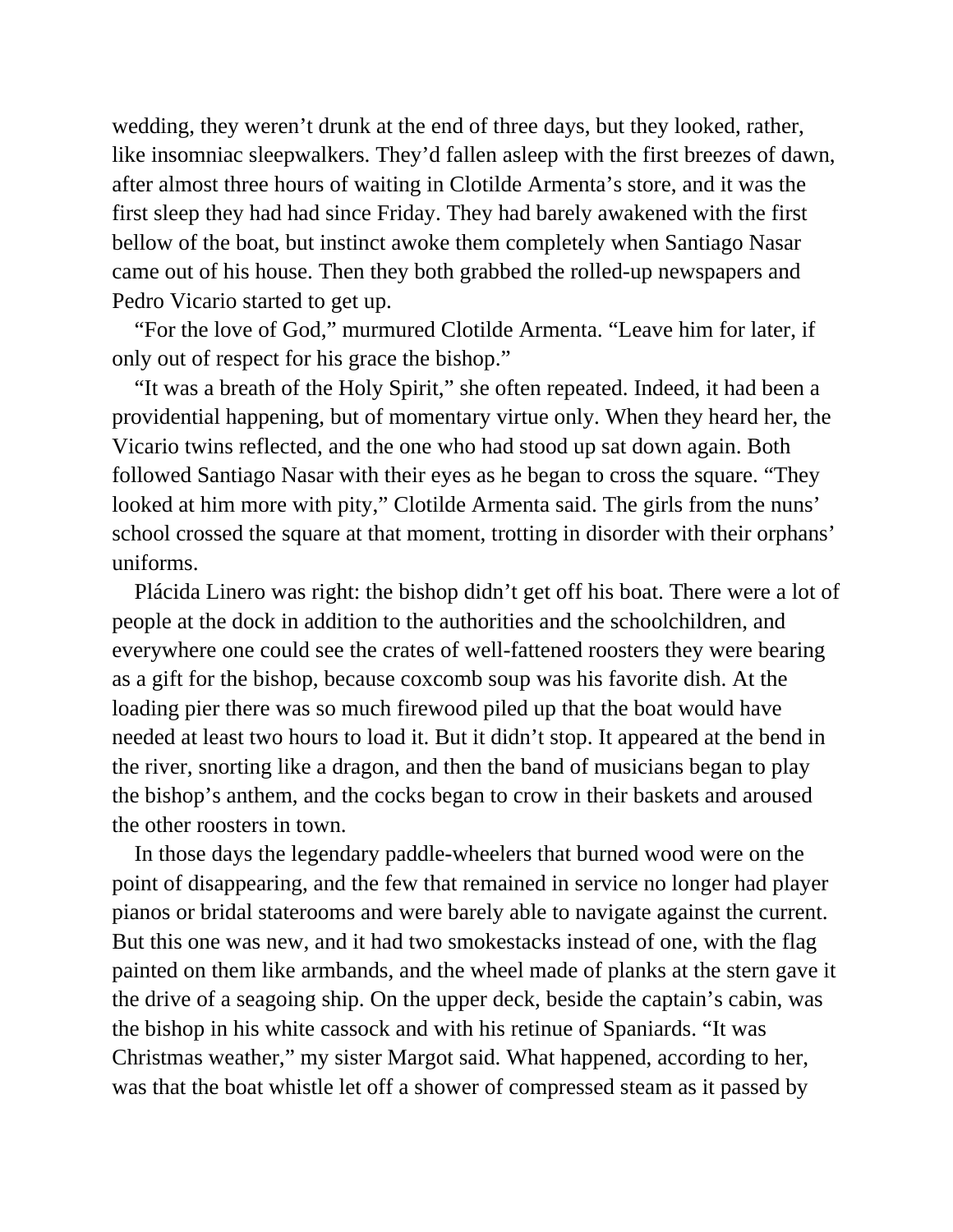the docks, and it soaked those who were closest to the edge. It was a fleeting illusion: the bishop began to make the sign of the cross in the air opposite the crowd on the pier, and he kept on doing it mechanically afterwards, without malice or inspiration, until the boat was lost from view and all that remained was the uproar of the roosters.

Santiago Nasar had reason to feel cheated. He had contributed several loads of wood to the public solicitudes of Father Carmen Amador, and in addition, he himself had chosen the capons with the most appetizing combs. But it was a passing annoyance. My sister Margot, who was with him on the pier, found him in a good mood and with an urge to continue the festivities in spite of the fact that the aspirins had given him no relief. "He didn't seem to be chilly and was only thinking about what the wedding must have cost," she told me. Cristo Bedoya, who was with them, revealed figures that added to his surprise. He'd been carousing with Santiago Nasar and me until a little before four; he hadn't gone to sleep at his parents', but stayed chatting at his grandparents' house. There he obtained the bunch of figures that he needed to calculate what the party had cost. He recounted that they had sacrificed forty turkeys and eleven hogs for the guests, and four calves which the bridegroom had set up to be roasted for the people on the public square. He recounted that 205 cases of contraband alcohol had been consumed and almost two thousand bottles of cane liquor, which had been distributed among the crowd. There wasn't a single person, rich or poor, who hadn't participated in some way in the wildest party the town had ever seen. Santiago Nasar was dreaming aloud.

"That's what my wedding's going to be like," he said. "Life will be too short for people to tell about it."

My sister felt the angel pass by. She thought once more about the good fortune of Flora Miguel, who had so many things in life and was going to have Santiago Nasar as well on Christmas of that year. "I suddenly realized that there couldn't have been a better catch than him," she told me. "Just imagine: handsome, a man of his word, and with a fortune of his own at the age of twenty-one." She used to invite him to have breakfast at our house when there were manioc fritters, and my mother was making some that morning. Santiago Nasar accepted with enthusiasm.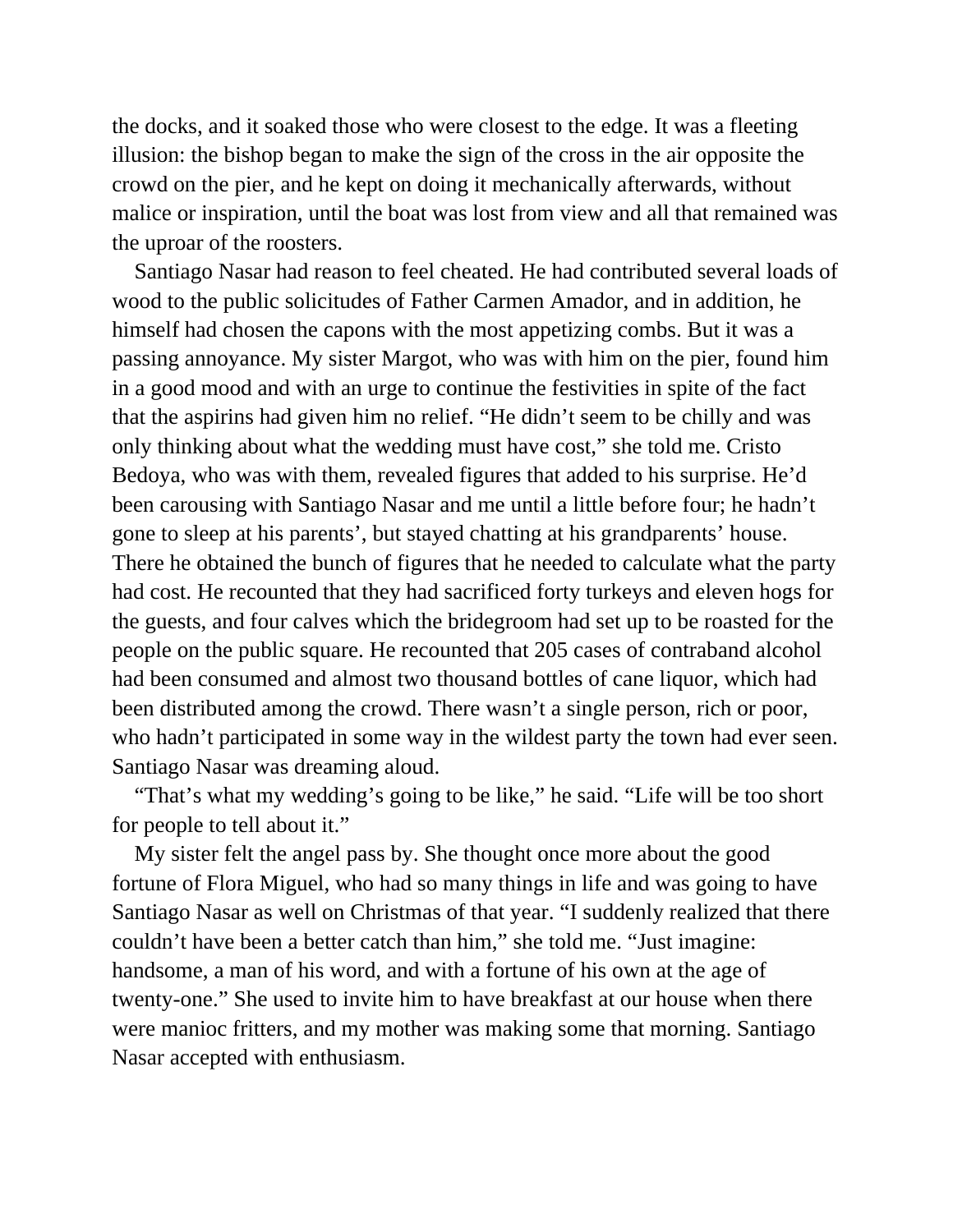"I'll change my clothes and catch up with you," he said, and he realized that he'd left his watch behind on the night table. "What time is it?"

It was six twenty-five. Santiago Nasar took Cristo Bedoya by the arm and led him toward the square.

"I'll be at your house inside of fifteen minutes," he told my sister.

She insisted that they go together right away because breakfast was already made. "It was a strange insistence," Cristo Bedoya told me. "So much so that sometimes I've thought that Margot already knew that they were going to kill him and wanted to hide him in your house." Santiago Nasar convinced her to go on ahead while he put on his riding clothes, because he had to be at The Divine Face early in order to geld some calves. He took leave of her with the same wave with which he'd said good-bye to his mother and went off toward the square on the arm of Cristo Bedoya. It was the last time she saw him.

Many of those who were on the docks knew that they were going to kill Santiago Nasar. Don Lázaro Aponte, a colonel from the academy making use of his good retirement, and town mayor for eleven years, waved to him with his fingers. "I had my own very real reasons for believing he wasn't in any danger anymore," he told me. Father Carmen Amador wasn't worried either. "When I saw him safe and sound I thought it had all been a fib," he told me. No one even wondered whether Santiago Nasar had been warned, because it seemed impossible to all that he hadn't.

In reality, my sister Margot was one of the few people who still didn't know that they were going to kill him. "If I'd known, I would have taken him home with me even if I had to hog-tie him," she declared to the investigator. It was strange that she hadn't known, but it was even stranger that my mother didn't know either, because she knew about everything before anyone else in the house, in spite of the fact that it had been years since she'd gone out into the street, not even to go to mass. I had become aware of that quality of hers ever since I began to get up early to go to school. I would find her the way she was in those days, pale and stealthy, sweeping the courtyard with a homemade broom in the ashen glow of dawn, and between sips of coffee she would proceed to tell me what had happened in the world while we'd been asleep. She seemed to have secret threads of communication with the other people in town, especially those her age, and sometimes she would surprise us with news that was ahead of time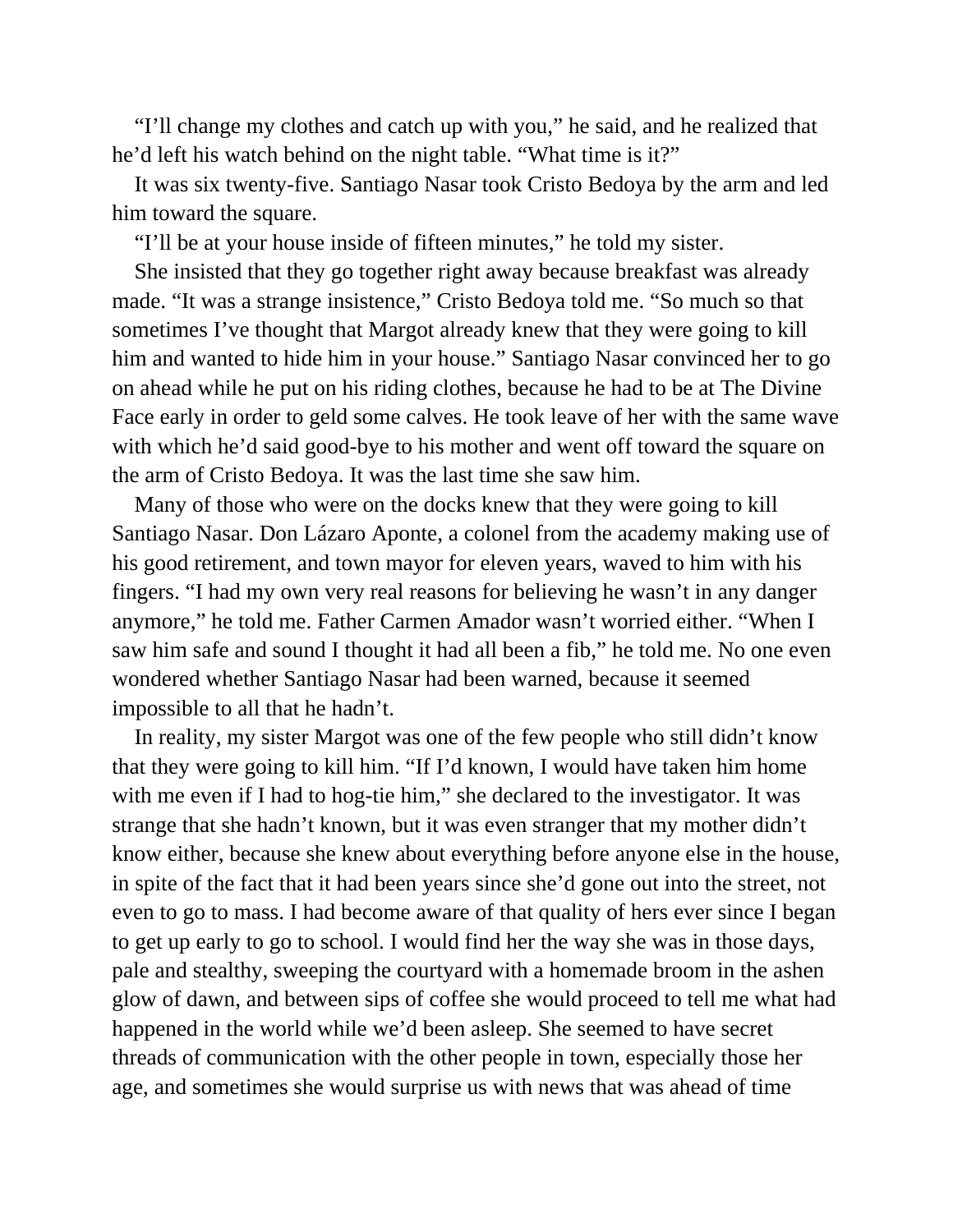which she could only have known through powers of divination. That morning, however, she didn't feel the throb of the tragedy that had been gestating since three o'clock in the morning. She'd finished sweeping the courtyard, and when my sister Margot went out to receive the bishop she found her grinding manioc for the fritters. "Cocks could be heard," my mother is accustomed to say, remembering that day. She never associated the distant uproar with the arrival of the bishop, however, but with the last leftovers from the wedding.

Our house was a good distance from the main square, in a mango grove on the river. My sister Margot had gone to the docks by walking along the shore, and the people were too excited with the bishop's visit to worry about any other news. They'd placed the sick people in the archways to receive God's medicine, and women came running out of their yards with turkeys and suckling pigs and all manner of things to eat, and from the opposite shore came canoes bedecked with flowers. But after the bishop passed without setting foot on land, the other repressed news reached its scandalous size. Then it was that my sister Margot learned about it in a thorough and brutal way: Angela Vicario, the beautiful girl who'd gotten married the day before, had been returned to the house of her parents, because her husband had discovered that she wasn't a virgin. "I felt that I was the one who was going to die," my sister said. "But no matter how much they tossed the story back and forth, no one cold explain to me how poor Santiago Nasar ended up being involved in such a mixup." The only thing they knew for sure was that Angela Vicario's brothers were waiting for him to kill him.

My sister came back home gnawing at herself inside to keep from crying. She found my mother in the dining room, wearing a Sunday dress with blue flowers that she had put on in case the bishop came by to pay us a call, and she was singing the fado about invisible love as she set the table. My sister noted that there was one more place than usual.

"It's for Santiago Nasar," my mother told her. "They told me you'd invited him for breakfast."

"Take it away," my sister said.

Then she told her. "But it was as if she already knew," she told me. "It was the same as always: you begin telling her something and before the story is half over she already knows how it came out." That bad news was a knotty problem for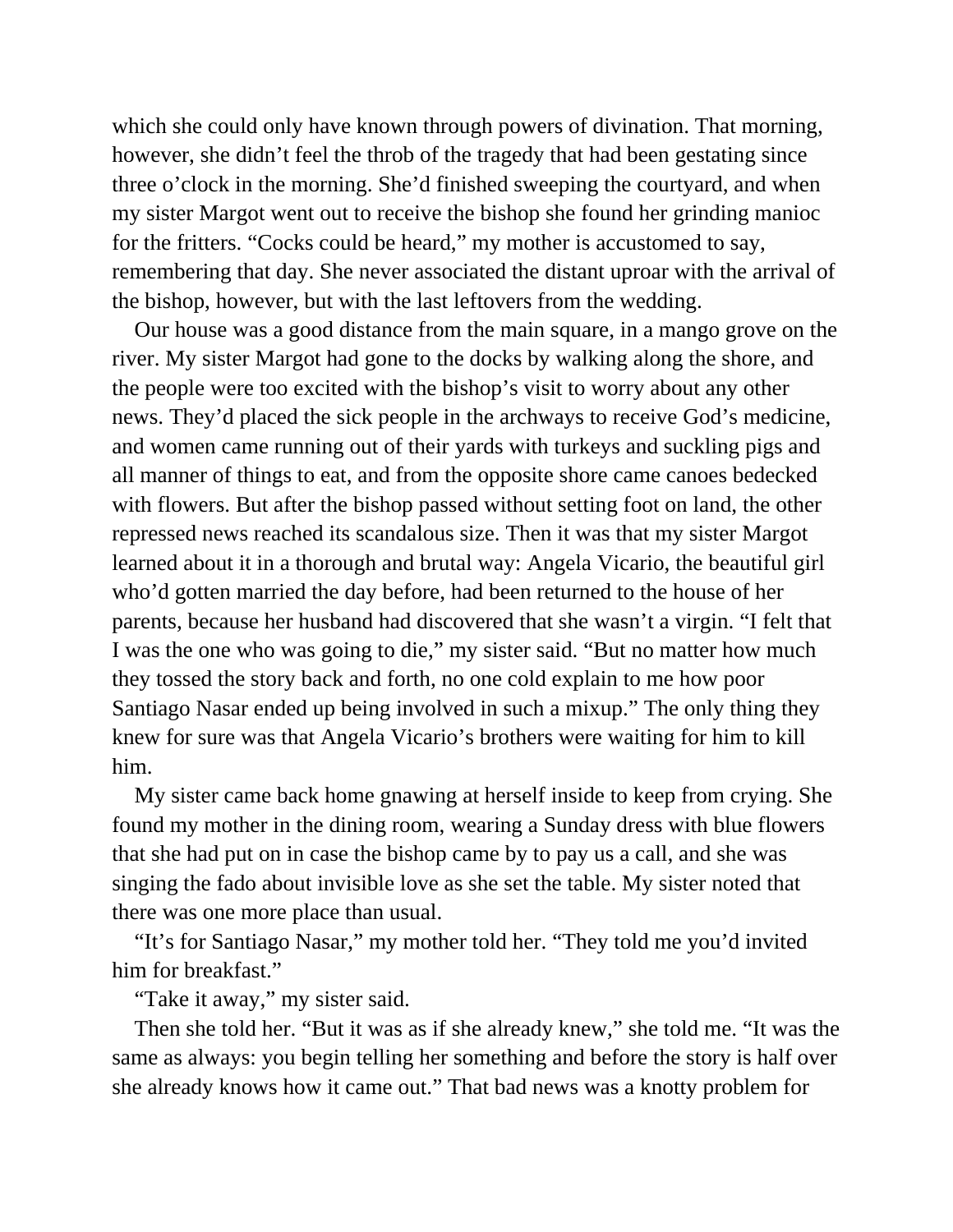my mother. Santiago Nasar had been named for her and she was his godmother when he was christened, but she was also a blood relative of Pura Vicario, the mother of the returned bride. Nevertheless, no sooner had she heard the news than she put on her high-heeled shoes and the church shawl she only wore for visits of condolence. My father, who had heard everything from his bed, appeared in the dining room in his pajamas and asked in alarm where she was going.

"To warn my dear friend Plácida," she answered. "It isn't right that everybody should know that they're going to kill her son and she the only one who doesn't."

"We've got the same ties to the Vicarios that we do with her," my father said. "You always have to take the side of the dead," she said.

My younger brothers began to come out of the other bedrooms. The smallest, touched by the breath of tragedy, began to weep. My mother paid no attention to them; for once in her life she didn't even pay any attention to her husband.

"Wait a minute and I'll get dressed," he told her.

She was already in the street. My brother Jaime, who wasn't more than seven at the time, was the only one who was dressed for school.

"You go with her," my father ordered.

Jaime ran after her without knowing what was going on or where they were going, and grabbed her hand. "She was going along talking to herself," Jaime told me. "Lowlifes," she was saying under her breath, "shitty animals that can't do anything that isn't something awful." She didn't even realize that she was holding the child by the hand. "They must have thought I'd gone crazy," she told me. "The only thing I can remember is that in the distance you could hear the noise of a lot of people, as if the wedding party had started up again, and everybody was running toward the square." She quickened her step, with the determination she was capable of when there was a life at stake, until somebody who was running in the opposite direction took pity on her madness.

"Don't bother yourself, Luisa Santiaga," he shouted as he went by. "They've already killed him."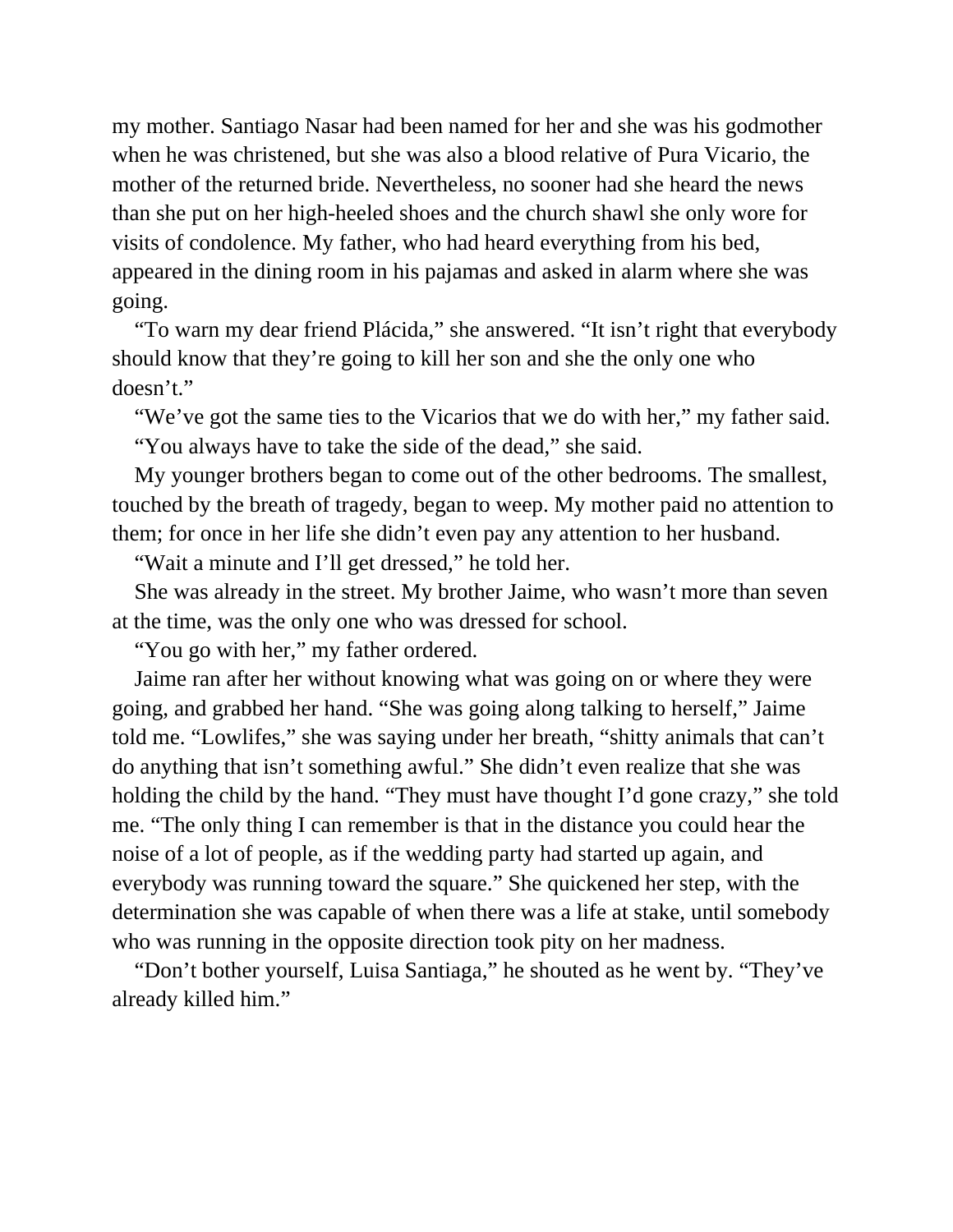BAYARDO SAN ROMÁN, the man who had given back his bride, had come for the first time in August of the year before: six months before the wedding. He arrived on the weekly boat with some saddlebags decorated with silver that matched the buckle of his belt and the rings on his boots. He was around thirty years old, but they were well concealed, because he had the waist of a novice bullfighter, golden eyes, and a skin slowly roasted by saltpeter. He arrived wearing a short jacket and very tight trousers, both of natural calfskin, and kid gloves of the same color. Magdalena Oliver had come with him on the boat and couldn't take her eyes off him during the whole trip. "He looked like a fairy," she told me. "And it was a pity, because I could have buttered him and eaten him alive." She wasn't the only one who thought so, nor was she the last to realize that Bayardo San Román was not a man to be known at first sight.

My mother wrote me at school toward the end of August and said in a casual note: "A very strange man has come." In the following letter she told me: "The strange man is called Bayardo San Román, and everybody says he's enchanting, but I haven't seen him." Nobody knew what he'd come for. Someone who couldn't resist the temptation of asking him, a little before the wedding, received the answer: "I've been going from town to town looking for someone to marry." It might have been true, but he would have answered anything else in the same way, because he had a way of speaking that served him rather to conceal than to reveal.

The night he arrived he gave them to understand at the movies that he was a track engineer and spoke of the urgency for building a railroad into the interior so that we could keep ahead of the river's fickle ways. On the following day he had to send a telegram and he transmitted it on the key himself, and in addition, he taught the telegrapher a formula of his so that he could keep on using the worn-out batteries. With the same assurance he talked about frontier illnesses with a military doctor who had come through during those months doing conscription. He liked noisy and long-enduring festivities, but he was a good toper, a mediator of fights, and an enemy of cardsharps. One Sunday after mass he challenged the most skillful swimmers, who were many, and left the best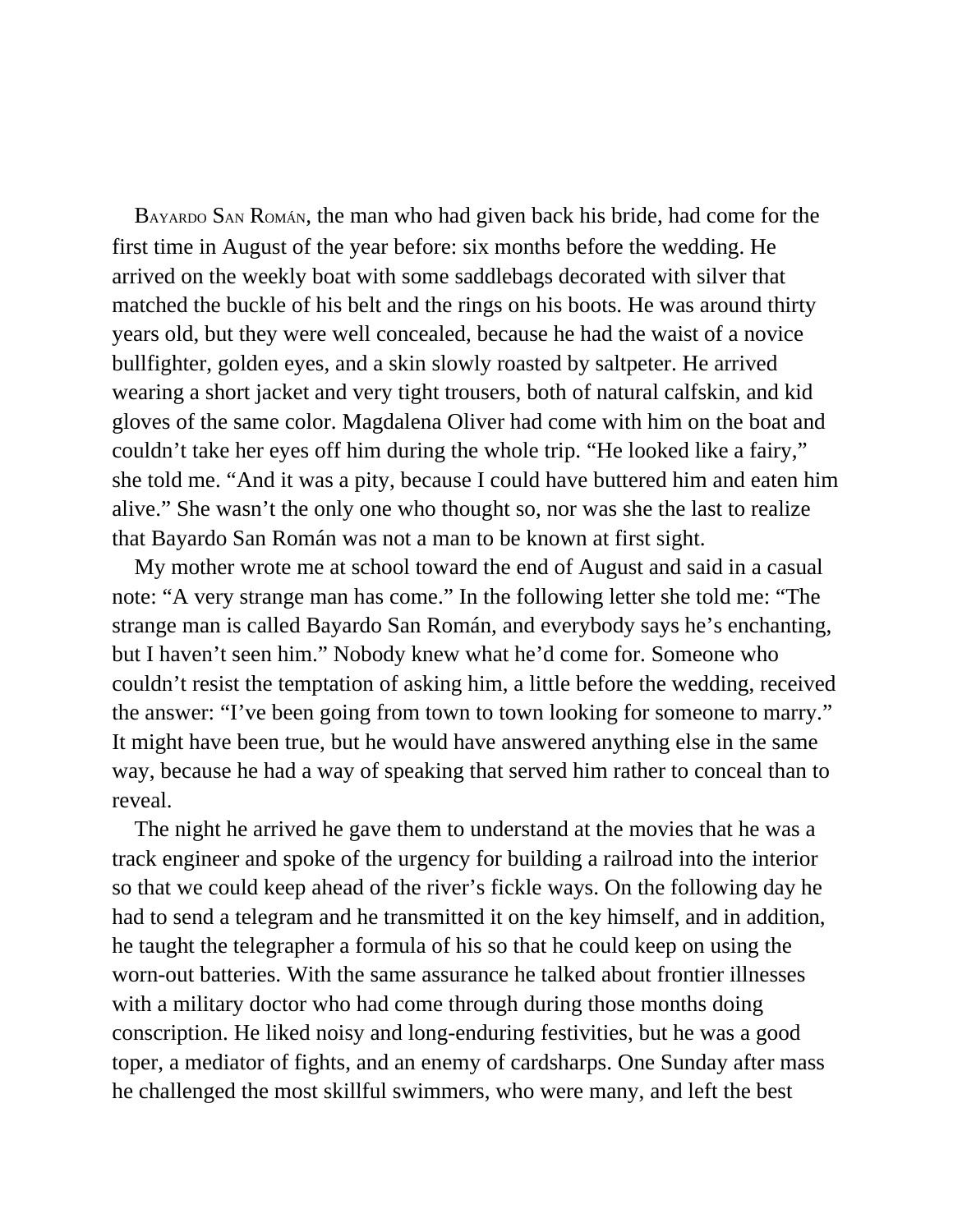behind by twenty strokes in crossing the river and back. My mother told me about it in a letter, and at the end she made a comment that was very much like her: "It also seems that he's swimming in gold." That was in reply to the premature legend that Bayardo San Román not only was capable of doing everything, and doing it quite well, but also had access to endless resources.

My mother gave him the final blessing in a letter in October: "People like him a lot," she told me, "because he's honest and has a good heart, and last Sunday he received communion on his knees and helped with the mass in Latin." In those days it wasn't permitted to receive communion standing and everything was in Latin, but my mother is accustomed to note that kind of superfluous detail when she wants to get to the heart of the matter. Nevertheless, after that consecrated verdict she wrote me two letters in which she didn't say anything to me about Bayardo San Román, not even when it was known only too well that he wanted to marry Angela Vicario. Only a long time after the unfortunate wedding did she confess to me that she knew him when it was already too late to correct the October letter, and that his golden eyes had caused the shudder of a fear in her.

"He reminded me of the devil," she told me, "but you yourself had told me that things like that shouldn't be put into writing."

I met him a short while after she did, when I came home for Christmas vacation, and I found him just as strange as they had said. He seemed attractive, indeed, but far from Magdalena Oliver's idyllic vision. He seemed more serious to me than his antics would have led one to believe, and with a hidden tension that was barely concealed by his excessive good manners. But above all, he seemed like a very sad man to me. At that time he had already formalized his contract of love with Angela Vicario.

It had never been too well established how they had met. The landlady of the bachelors' boardinghouse where Bayardo San Román lived told of how he'd been napping in a rocking chair in the parlor toward the end of September, when Angela Vicario and her mother crossed the square with two baskets of artificial flowers. Bayardo San Román half-awoke, saw the two women dressed in the inclement black worn by the only living creatures in the morass of two o'clock in the afternoon, and asked who the young one was. The landlady answered him that she was the youngest daughter of the woman with her and that her name was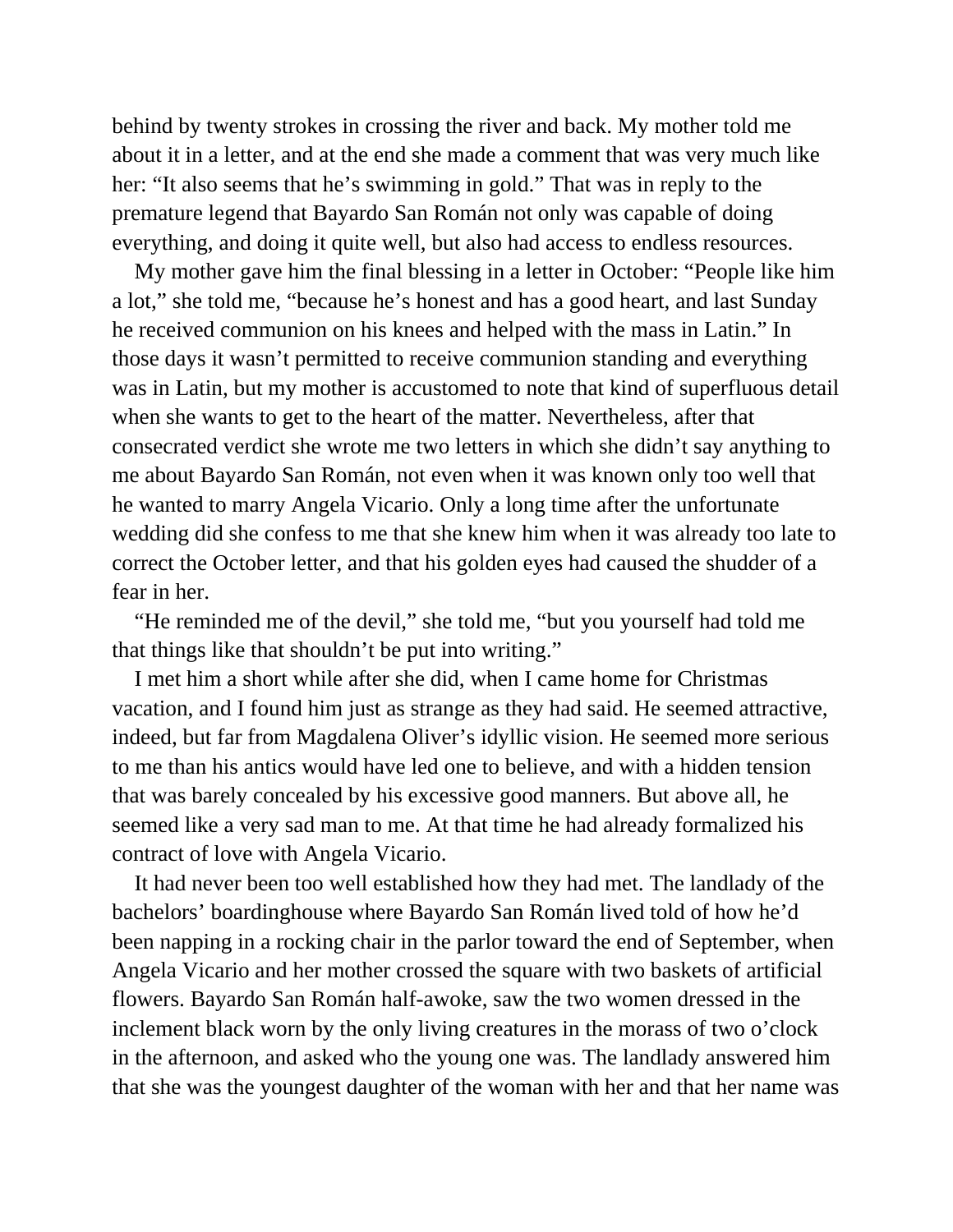Angela Vicario. Bayardo San Román followed them to the other side of the square with his look.

"She's well-named," he said.

Then he rested his head on the back of the rocker and closed his eyes again.

"When I wake up," he said, "remind me that I'm going to marry her."

Angela Vicario told me that the landlady of the boardinghouse had spoken to her about that episode before Bayardo San Román began courting her. "I was quite startled," she told me. Three people who had been in the boardinghouse confirmed that the episode had taken place, but four others weren't sure. On the other hand, all the versions coincided in the fact that Angela Vicario and Bayardo San Román had seen each other for the first time on the national holiday in October during a charity bazaar at which she was in charge of singing out the raffles. Bayardo San Román came to the bazaar and went straight to the booth run by the lanquid raffler locked in mourning up to the hilt, and he asked her the price of the music box inlaid with mother-of-pearl that must have been the major attraction of the fair. She answered him that it was not for sale but was to be raffled off.

"So much the better," he said. "That makes it easier and cheaper besides."

She confessed to me that he'd managed to impress her, but for reasons opposite those of love. "I detested conceited men, and I'd never seen one so stuck-up," she told me, recalling that day. "Besides, I thought he was a Polack." Her annoyance was greater when she sang out the raffle of the music box, to the anxiety of all, and indeed, it had been won by Bayardo San Román. She couldn't imagine that he, just to impress her, had bought all the tickets in the raffle.

That night, when she returned home, Angela Vicario found the music box there, gift-wrapped and tied with an organdy bow. "I never did find out how he knew that it was my birthday," she told me. It was hard for her to convince her parents that she hadn't given Bayardo San Román any reason to send her a gift like that, and even worse, in such a visible way that it hadn't gone unnoticed by anyone. So her older brothers, Pedro and Pablo, took the music box to the hotel to give back to its owner, and they did it with such a flurry that there was no one who saw them come and didn't see them leave. Since the only thing the family hadn't counted upon was Bayardo San Román's irresistible charm, the twins didn't reappear until dawn of the next day, foggy with drink, bearing once more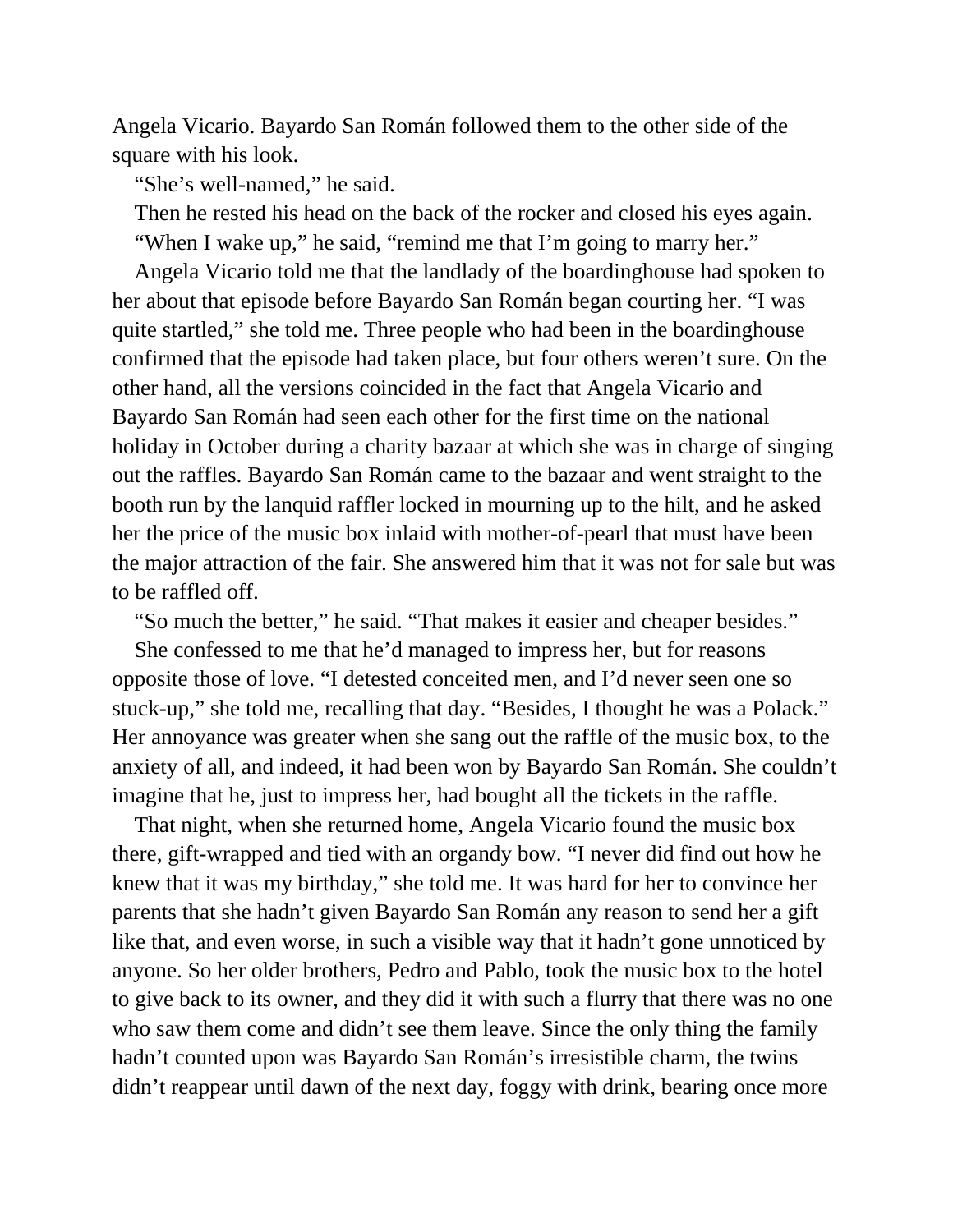the music box, and bringing along, besides, Bayardo San Román to continue the revels at home.

Angela Vicario was the youngest daughter of a family of scant resources. Her father, Poncio Vicario, was a poor man's goldsmith, and he'd lost his sight from doing so much fine work in gold in order to maintain the honor of the house. Purísima del Carmen, her mother, had been a schoolteacher until she married forever. Her meek and somewhat afflicted look hid the strength of her character quite well. "She looked like a nun," Mercedes recalls. She devoted herself with such spirit of sacrifice to the care of her husband and the rearing of her children that at times one forgot she still existed. The two oldest daughters had married very late. In addition to the twins, they had a middle daughter who had died of nighttime fevers, and two years later they were still observing a mourning that was relaxed inside the house but rigorous on the street. The brothers were brought up to be men. The girls had been reared to get married. They knew how to do screen embroidery, sew by machine, weave bone lace, wash and iron, make artificial flowers and fancy candy, and write engagement announcements. Unlike the girls of the time, who had neglected the cult of death, the four were past mistresses in the ancient science of sitting up with the ill, comforting the dying, and enshrouding the dead. The only thing that my mother reproached them for was the custom of combing their hair before sleeping. "Girls," she would tell them, "don't comb your hair at night; you'll slow down seafarers." Except for that, she thought there were no better-reared daughters. "They're perfect," she was frequently heard to say. "Any man will be happy with them because they've been raised to suffer." Yet it was difficult for the ones who married the two eldest to break the circle, because they always went together everywhere, and they organized dances for women only and were predisposed to find hidden intentions in the designs of men.

Angela Vicario was the prettiest of the four, and my mother said that she had been born like the great queens of history, with the umbilical cord wrapped around her neck. But she had a helpless air and a poverty of spirit that augured an uncertain future for her. I would see her again year after year during my Christmas vacations, and every time she seemed more destitute in the window of her house, where she would sit in the afternoon making cloth flowers and singing single-woman waltzes with her neighbors. "She's all set to be hooked,"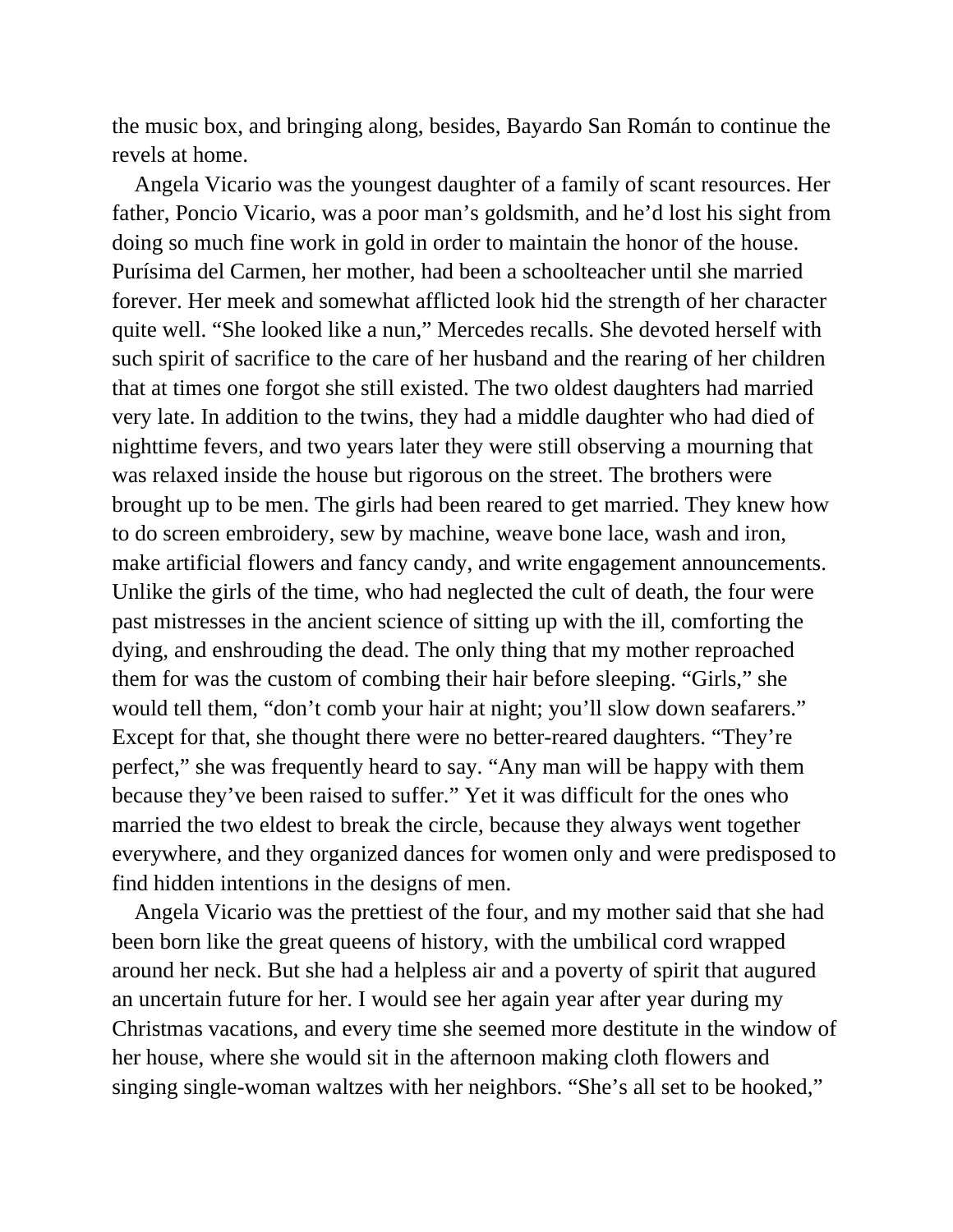Santiago Nasar would tell me, "your cousin the ninny is." Suddenly, a little before the mourning for her sister, I passed her on the street for the first time dressed as a grown woman and with her hair curled, and I could scarcely believe it was the same person. But it was a momentary vision: her penury of spirit had been aggravated with the years. So much so that when it was discovered that Bayardo San Román wanted to marry her, many people thought it was an outsider's perfidy.

The family took it not only seriously but with great excitement. Except Pura Vicario, who laid down the condition that Bayardo San Román should identify himself properly. Up till then nobody knew who he was. His past didn't go beyond that afternoon when he disembarked in his actor's getup, and he was so reserved about his origins that even the most demented invention could have been true. It came to be said that he had wiped out villages and sown terror in Casanare as troop commander, that he had escaped from Devil's Island, that he'd been seen in Pernambuco trying to make a living with a pair of trained bears, and that he'd salvaged the remains of a Spanish galleon loaded with gold in the Windward Channel. Bayardo San Román put an end to all those conjectures by a simple recourse: he brought his whole family on.

There were four of them: the father, the mother, and two provocative sisters. They arrived in a Model-T Ford with official plates whose duck-quack horn aroused the streets at eleven o'clock in the morning. His mother, Alberta Simonds, a big mulatto woman from Curaçao, who spoke Spanish with a mixture of Papiamento, in her youth had been proclaimed the most beautiful of the two hundred most beautiful women in the Antilles. The sisters, newly come into bloom, were like two restless fillies. But the main attraction was the father: General Petronio San Román, hero of the civil wars of the past century, and one of the major glories of the Conservative regime for having put Colonel Aureliano Buendía to flight in the disaster of Tucurinca. My mother was the only one who wouldn't go to greet him when she found out who he was. "It seems all right to me that they should get married," she told me. "But that's one thing and it's something altogether different to shake hands with the man who gave the orders for Gerineldo Márquez to be shot in the back." As soon as he appeared in the window of the automobile waving his white hat, everybody recognized him because of the fame of his pictures. He was wearing a wheat-colored linen suit,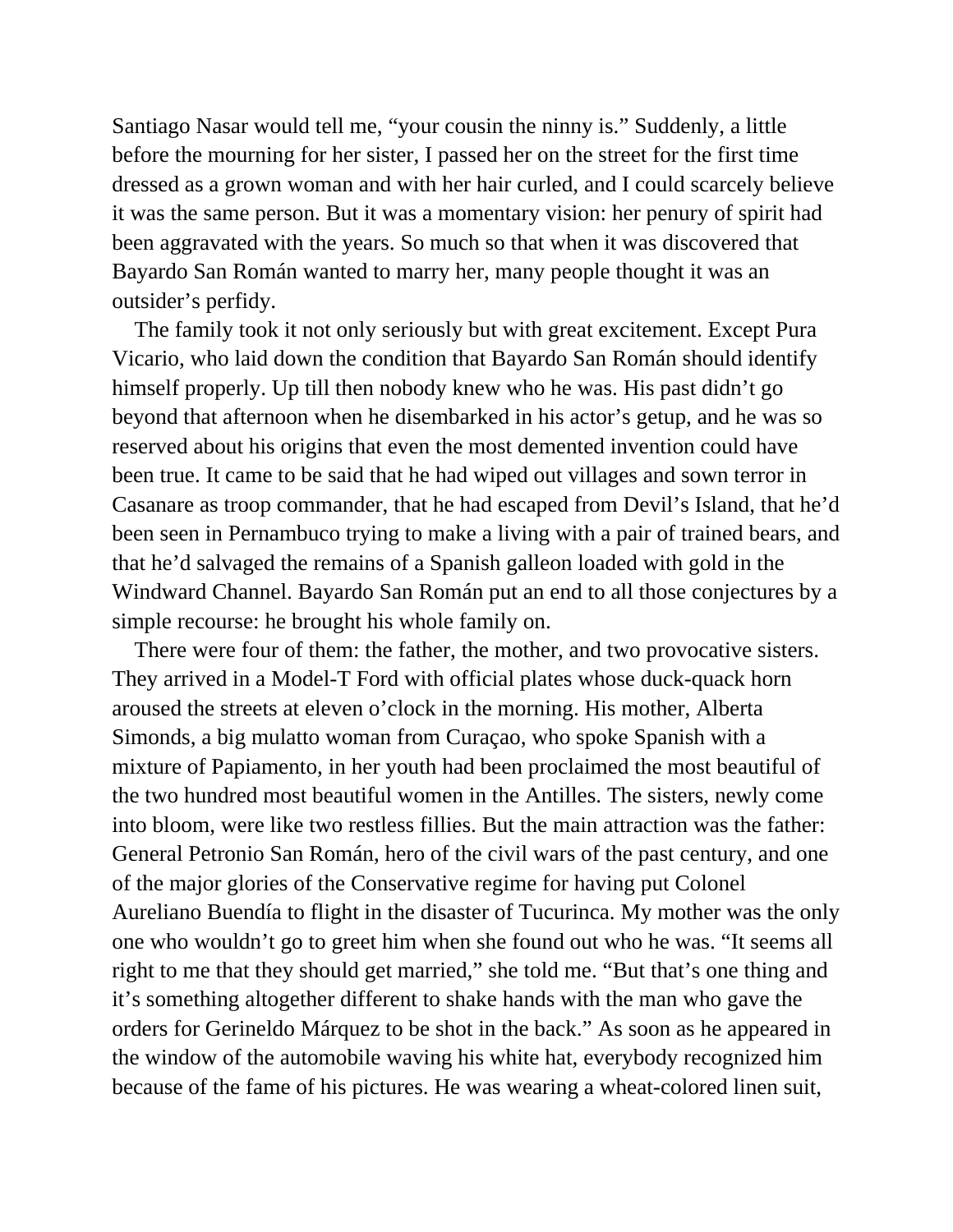high-laced cordovan shoes, and gold-rimmed glasses held by a clasp on the bridge of his nose and connected by a chain to a button hole in his vest. He wore the medal of valor on his lapel and carried a cane with the national shield carved on the pommel. He was the first to get out of the automobile, completely covered with the burning dust of our bad roads, and all he had to do was appear on the running board for everyone to realize that Bayardo San Román was going to marry whomever he chose.

It was Angela Vicario who didn't want to marry him. "He seemed too much of a man for me," she told me. Besides, Bayardo San Román hadn't even tried to court her, but had bewitched the family with his charm. Angela Vicario never forgot the horror of the night on which her parents and her older sisters with their husbands, gathered together in the parlor, imposed on her the obligation to marry a man whom she had barely seen. The twins stayed out of it. "It looked to us like woman problems," Pablo Vicario told me. The parents' decisive argument was that a family dignified by modest means had no right to disdain that prize of destiny. Angela Vicario only dared hint at the inconvenience of a lack of love, but her mother demolished it with a single phrase:

"Love can be learned too."

Unlike engagements of the time, which were long and supervised, theirs lasted only four months because of Bayardo San Román's urgings. It wasn't any shorter because Pura Vicario demanded that they wait until the family mourning was over. But the time passed without anxiety because of the irresistible way in which Bayardo San Román arranged things. "One night he asked me what house I liked best," Angela Vicario told me. "And I answered, without knowing why, that the prettiest house in town was the farmhouse belonging to the widower Xius." I would have said the same. It was on a windswept hill, and from the terrace you could see the limitless paradise of the marshes covered with purple anemones, and on clear summer days you could make out the neat horizon of the Caribbean and the tourist ships from Cartagena de Indias. That very night Bayardo San Román went to the social club and sat down at the widower Xius's table to play a game of dominoes.

"Widower," he told him, "I'll buy your house."

"It's not for sale," the widower said.

"I'll buy it along with everything inside."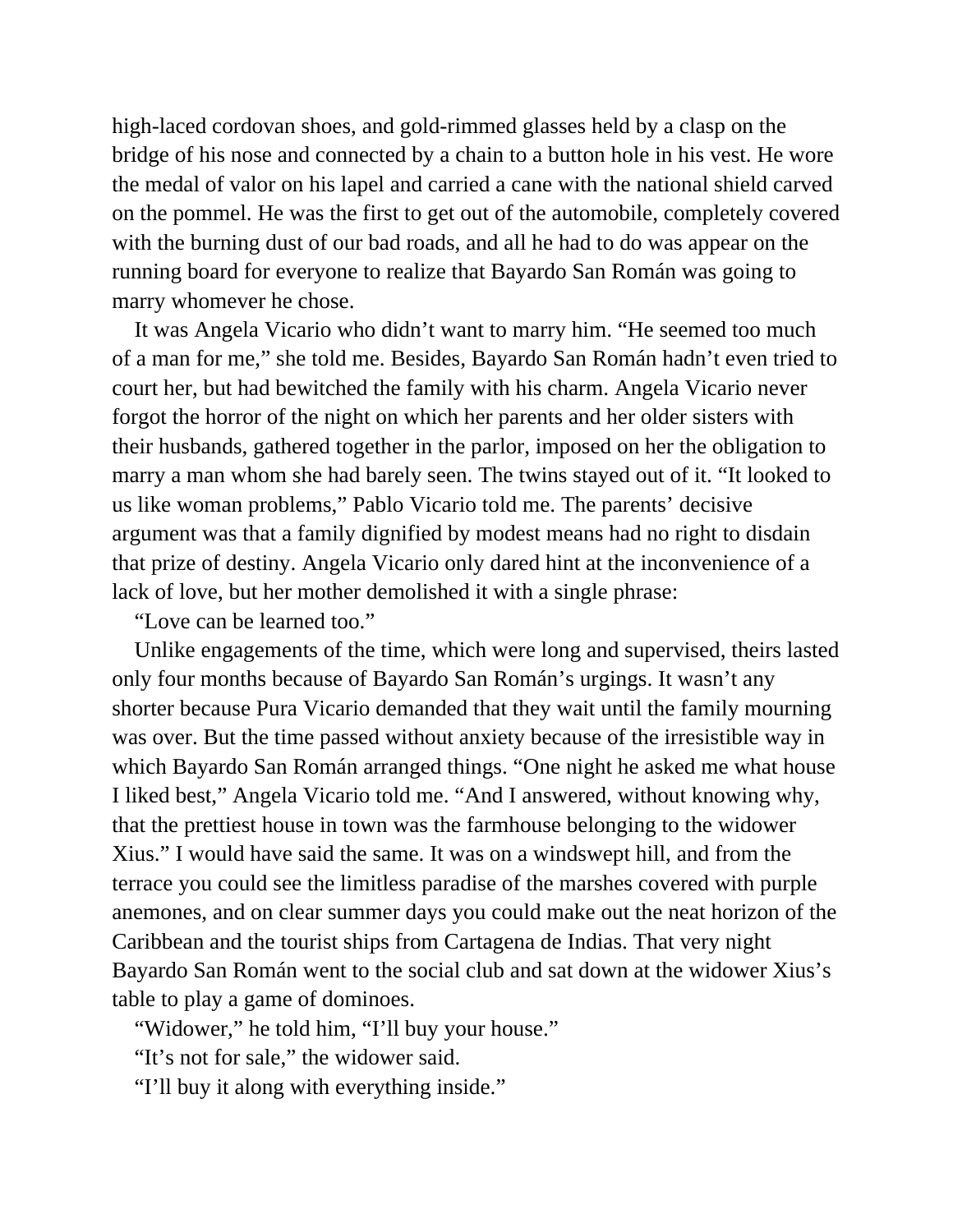The widower Xius explained to him with the good breeding of olden days that the objects in the house had been bought by his wife over a whole lifetime of sacrifice and that for him they were still a part of her. "He was speaking with his heart in his hand," I was told by Dr. Dionisio Iguarán, who was playing with them. "I was sure he would have died before he'd sell a house where he'd been happy for over thirty years." Bayardo San Román also understood his reasons.

"Agreed," he said. "So sell me the house empty."

But the widower defended himself until the end of the game. Three nights later, better prepared, Bayardo San Román returned to the domino table.

"Widower," he began again, "what's the price of the house?"

"It hasn't got a price."

"Name any one you want."

"I'm sorry, Bayardo," the widower said, "but you young people don't understand the motives of the heart."

Bayardo San Román didn't pause to think.

"Let's say five thousand pesos," he said.

"You don't beat around the bush," the widower answered him, his dignity aroused. "The house isn't worth all that."

"Ten thousand," said Bayardo San Román. "Right now and with one bill on top of another."

The widower looked at him, his eyes full of tears. "He was weeping with rage," I was told by Dr. Dionisio Iguarán, who, in addition to being a physician, was a man of letters. "Just imagine: an amount like that within reach and having to say no because of a simple weakness of the spirit." The widower Xius's voice didn't come out, but without hesitation he said no with his head.

"Then do me one last favor," said Bayardo San Román. "Wait for me here for five minutes."

Five minutes later, indeed, he returned to the social club with his silvertrimmed saddlebags, and on the table he laid ten bundles of thousand-peso notes with the printed bands of the State Bank still on them. The widower Xius died two months later. "He died because of that," Dr. Dionisio Iguarán said. "He was healthier than the rest of us, but when you listened with the stethoscope you could hear the tears bubbling inside his heart." But not only had he sold the house with everything it had inside; he asked Bayardo San Román to pay him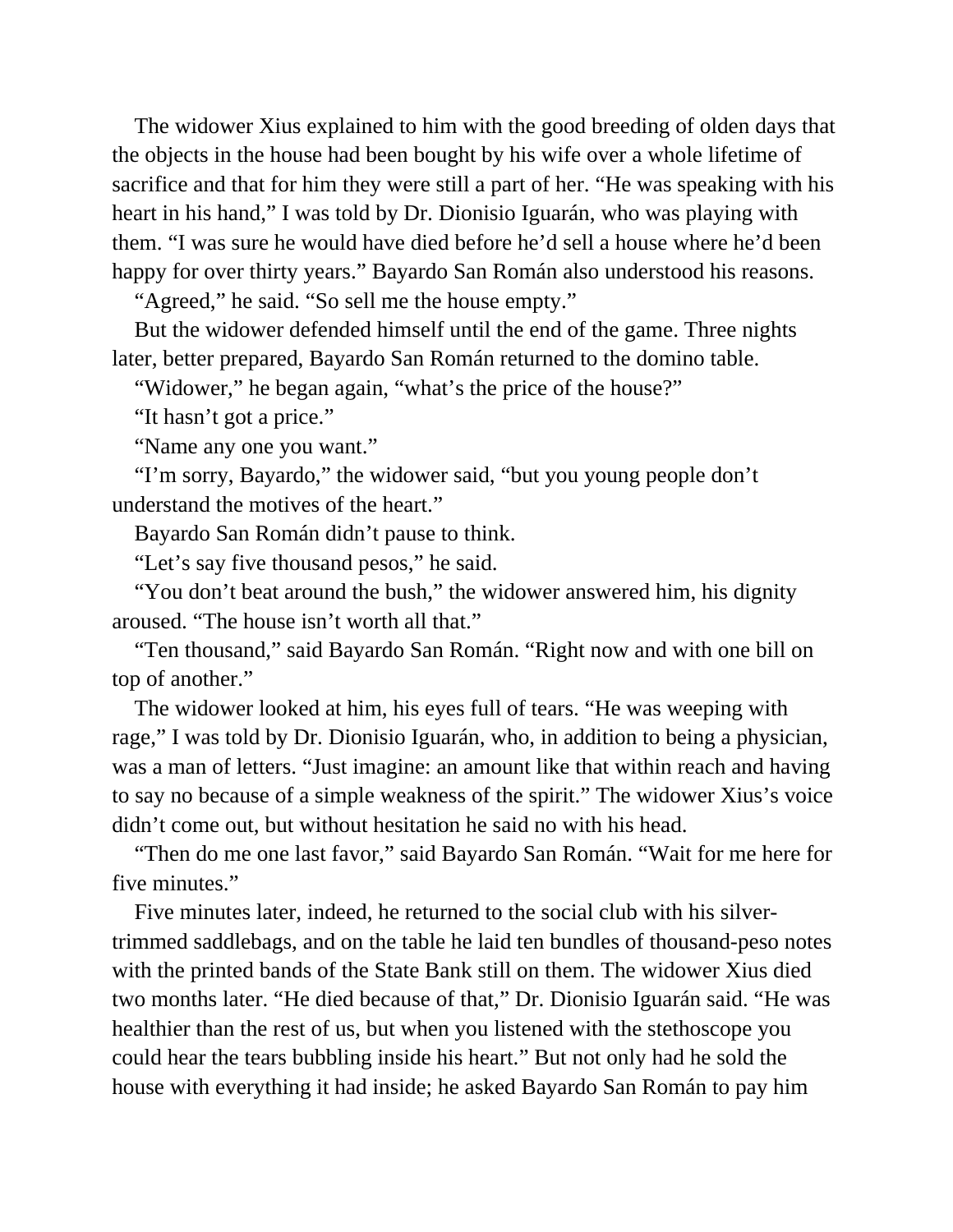little by little because he didn't even have a leftover trunk where he could keep so much consolation money.

No one would have thought nor did anyone say that Angela Vicario wasn't a virgin. She hadn't known any previous fiancé and she'd grown up along with her sisters under the rigor of a mother of iron. Even when it was less than two months before she would be married, Pura Vicario wouldn't let her go out alone with Bayardo San Román to see the house where they were going to live, but she and the blind father accompanied her to watch over her honor. "The only thing I prayed to God for was to give me the courage to kill myself," Angela Vicario told me. "But he didn't give it to me." She was so disturbed that she had resolved to tell her mother the truth so as to free herself from that martyrdom, when her only two confidantes, who helped her make cloth flowers, dissuaded her from her good intentions. "I obeyed them blindly," she told me, "because they made me believe that they were experts in men's tricks." They assured her that almost all women lost their virginity in childhood accidents. They insisted that even the most difficult of husbands resigned themselves to anything as long as nobody knew about it. They convinced her, finally, that most men came to their wedding night so frightened that they were incapable of doing anything without the woman's help, and at the moment of truth they couldn't answer for their own acts. "The only thing they believe is what they see on the sheet," they told her. And they taught her old wives' tricks to feign her lost possession, so that on her first morning as a newlywed she could display open under the sun in the courtyard of her house the linen sheet with the stain of honor.

She got married with that illusion. Bayardo San Román, for his part, must have got married with the illusion of buying happiness with the huge weight of his power and fortune, for the more the plans for the festival grew, the more delirious ideas occurred to him to make it even larger. He tried to hold off the wedding for a day when the bishop's visit was announced so he could marry them, but Angela Vicario was against it. "Actually," she told me, "the fact is I didn't want to be blessed by a man who only cut off the combs for soup and threw the rest of the rooster into the garbage." Yet, even without the bishop's blessing, the festival took on a force of its own so difficult to control that it got out of the hands of Bayardo San Román himself and ended up being a public event.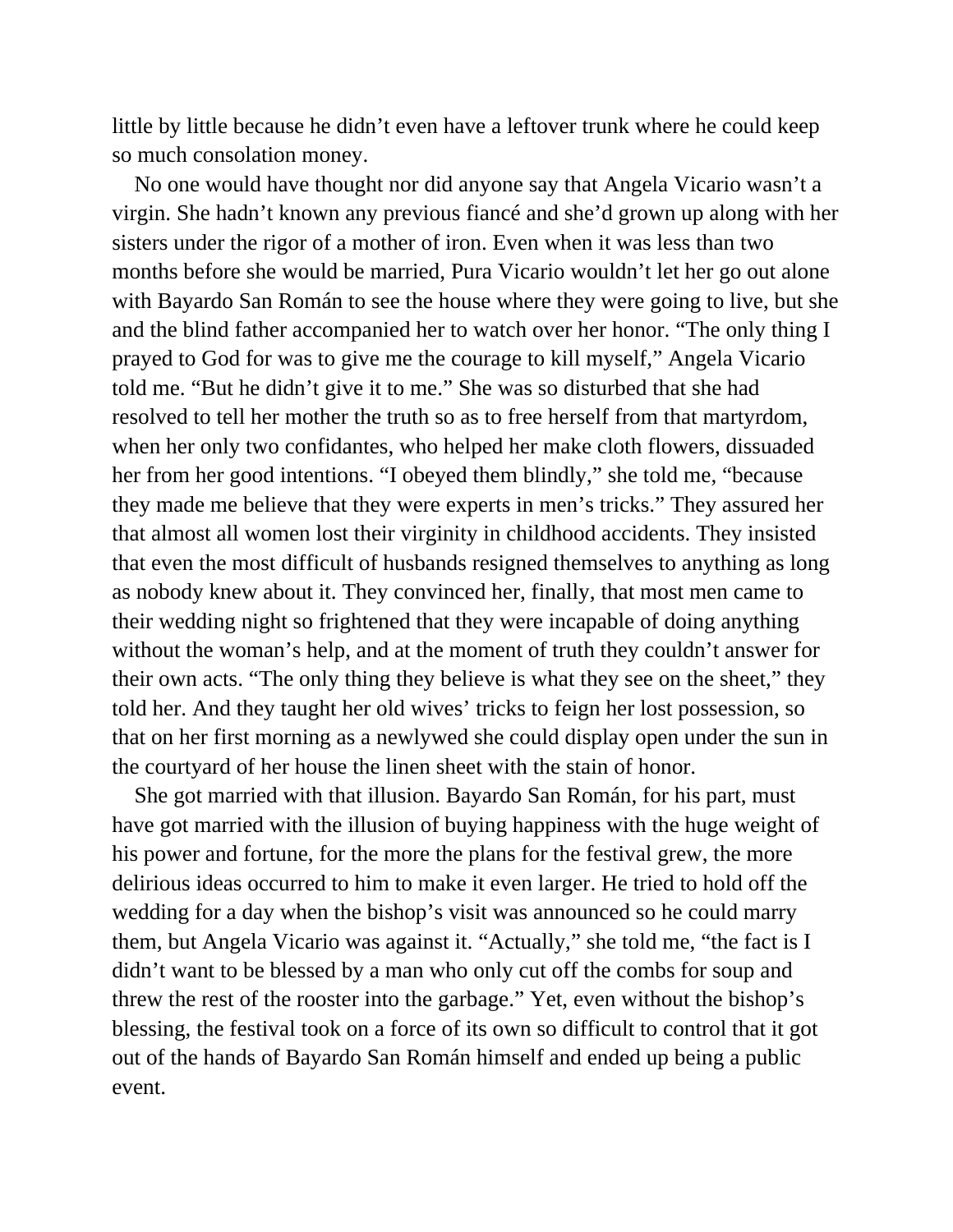General Petronio San Román and his family arrived that time on the National Congress's ceremonial boat, which remained moored to the dock until the end of the festivities, and with them came many illustrious people who, even so, passed unnoticed in the tumult of new faces. So many gifts were brought that it was necessary to restore the forgotten site of the first electrical power plant in order to display the most admirable among them, and the rest were immediately taken to the former home of the widower Xius, which was already set up to receive the newlyweds. The groom received a convertible with his name engraved in Gothic letters under the manufacturer's seal. The bride was given a chest with table settings in pure gold for twenty-four guests. They also brought in a ballet company and two waltz orchestras that played out of tune with the local bands and all the groups of brass and accordion players who came, animated by the uproar of the revelry.

The Vicario family lived in a modest house with brick walls and a palm roof, topped by two attics where swallows got in to breed in January. In front it had a terrace almost completely filled with flowerpots, and a large yard with hens running loose and fruit trees. In the rear of the yard the twins had a pigsty, with its sacrificial stone and its disemboweling table, which was a good source of domestic income ever since Poncio Vicario had lost his sight. Pedro Vicario had started the business, but when he went into military service, his twin brother also learned the slaughterer's trade.

The inside of the house barely had enough room in which to live. Therefore, the older sisters tried to borrow a house when they realized the size of the festival. "Just imagine," Angela Vicario told me, "they'd thought about Plácida Linero's house, but luckily my parents stubbornly held to the old song that our daughters would be married in our pigpen or they wouldn't be married at all." So they painted the house its original yellow color, fixed up the doors, repaired the floors, and left it as worthy as was possible for such a clamorous wedding. The twins took the pigs off elsewhere and sanitized the pigsty with quicklime, but even so it was obvious that there wasn't enough room. Finally, through the efforts of Bayardo San Román, they knocked down the fences in the yard, borrowed the neighboring house for dancing, and set up carpenters' benches to sit and eat on under the leaves of the tamarind trees.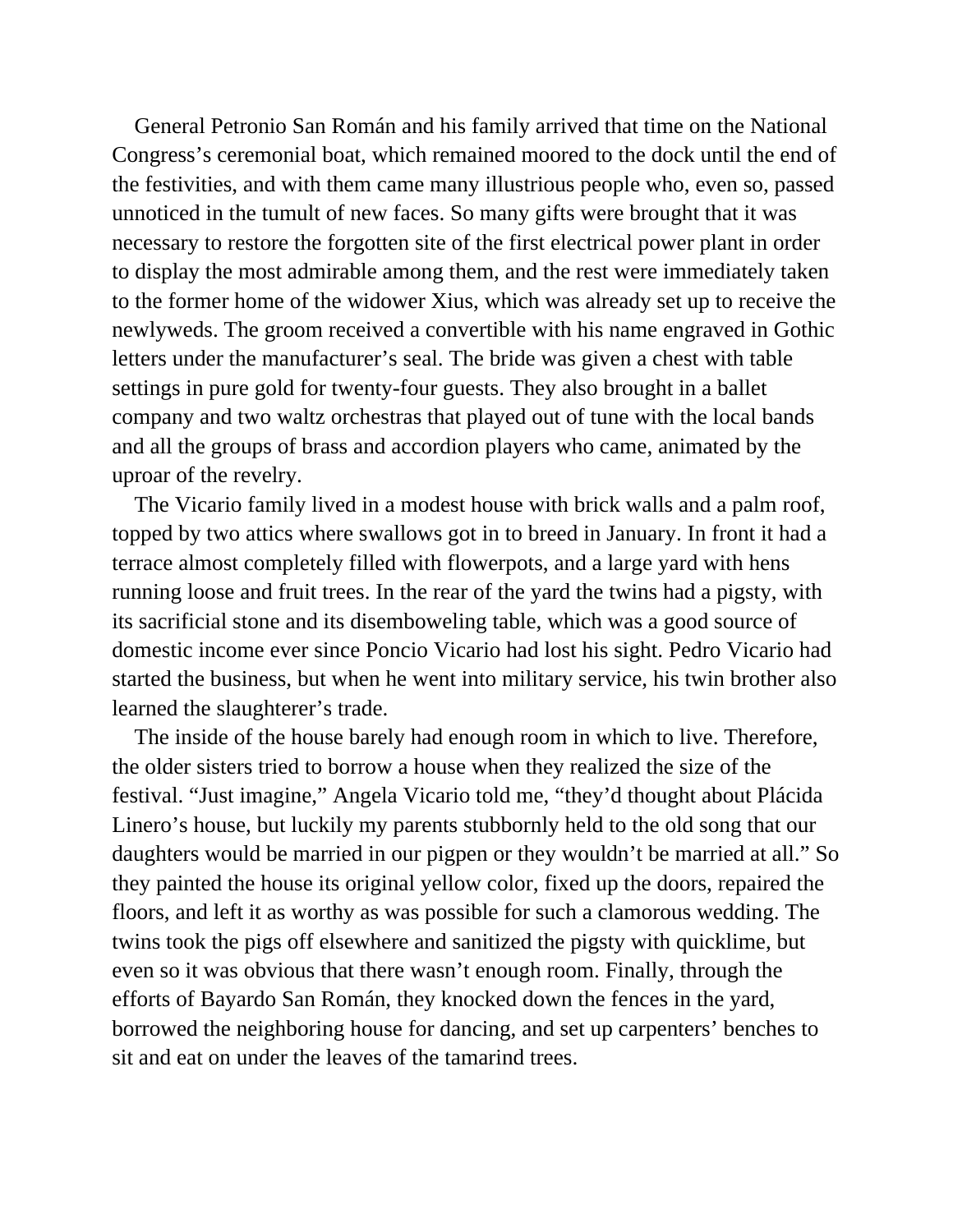The only unforeseen surprise was caused by the groom on the morning of the wedding, for he was two hours late in coming for Angela Vicario and she had refused to get dressed as a bride until she saw him in the house. "Just imagine," she told me. "I would have been happy even if he hadn't come, but never if he abandoned me dressed up." Her caution seemed natural, because there was no public misfortune more shameful than for a woman to be jilted in her bridal gown. On the other hand, the fact that Angela Vicario dared put on the veil and the orange blossoms without being a virgin would be interpreted afterwards as a profanation of the symbols of purity. My mother was the only one who appreciated as an act of courage the fact that she had played her marked cards until the final consequences. "In those days," she explained to me, "God understood such things." On the other hand, no one yet knew what cards Bayardo San Román was playing with. From the moment he finally appeared in frock coat and top hat until he fled the dance with the creature of his torment, he was the perfect image of a happy bridegroom.

Nor was it known what cards Santiago Nasar was playing. I was with him all the time, in the church and at the festival, along with Cristo Bedoya and my brother Luis Enrique, and none of us caught a glimpse of any change in his manner. I've had to repeat this many times, because the four of us had grown up together in school and later on in the same gang at vacation time, and nobody could have believed that we could have a secret without its being shared, all the more so such a big secret.

Santiago Nasar was a man for parties, and he had his best time on the eve of his death calculating the expense of the wedding. In the church he estimated that they'd set up floral decorations equal in cost to those for fourteen first-class funerals. That precision would haunt me for many years, because Santiago Nasar had often told me that the smell of closed-in flowers had an immediate relation to death for him and that day he repeated it to me as we went into the church. "I don't want any flowers at my funeral," he told me, not thinking that I would see to it that there weren't any the next day. En route from the church to the Vicarios' house he drew up the figures for the colored wreaths that decorated the streets, calculated the cost of the music and the rockets, and even the hail of raw rice with which they received us at the party. In the drowsiness of noon the newlyweds made their rounds in the yard. Bayardo San Román had become our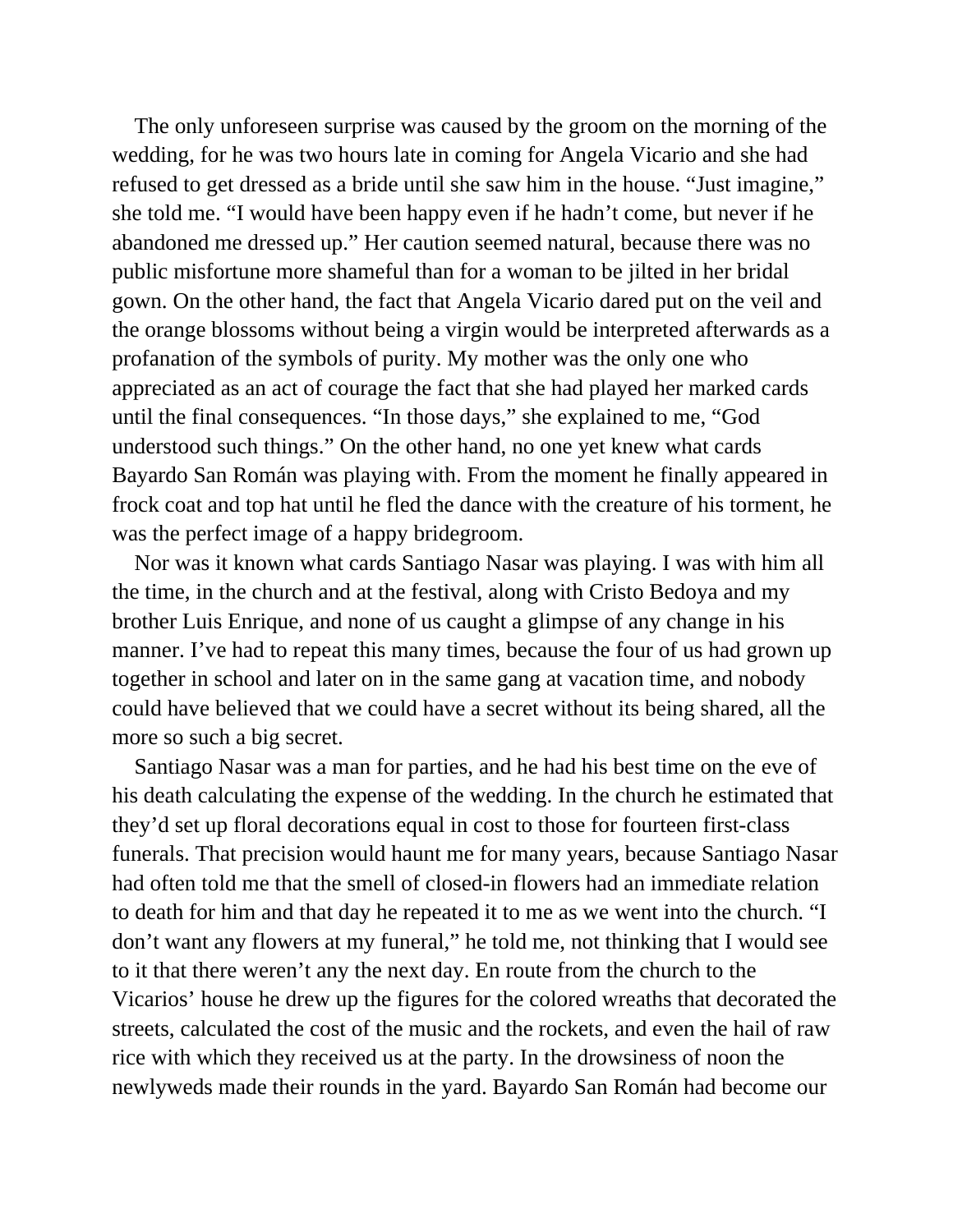very good friend, a friend of a few drinks, as they said in those days, and he seemed very much at ease at our table. Angela Vicario, without her veil and bridal bouquet and in her sweat-stained satin dress, had suddenly taken on the face of a married woman. Santiago Nasar calculated, and told Bayardo San Román, that up to then the wedding was costing some nine thousand pesos. It was obvious that she took it as an impertinence. "My mother had taught me never to talk about money in front of other people," she told me. Bayardo San Román, on the other hand, took it very graciously and even with a certain pride.

"Almost," he said, "but we're only beginning. When it's all over it will be twice that, more or less."

Santiago Nasar proposed proving it down to the last penny, and his life lasted just long enough. In fact, with the final figures that Cristo Bedoya gave him the next day on the docks, forty-five minutes before he died, he ascertained that Bayardo San Román's prediction had been exact.

I had a very confused memory of the festival before I decided to rescue it piece by piece from the memory of others. For years they continued talking in my house about the fact that my father had gone back to playing his boyhood violin in honor of the newlyweds, that my sister the nun had danced a merengue in her doorkeeper's habit, and that Dr. Dionisio Iguarán, who was my mother's cousin, had arranged for them to take him off on the official boat so he wouldn't be here the next day when the bishop arrived. In the course of the investigations for this chronicle I recovered numerous marginal experiences, among them the free recollections of Bayardo San Román's sisters, whose velvet dresses with great butterfly wings pinned to their backs with gold brooches drew more attention than the plumed hat and row of war medals worn by their father. Many knew that in the confusion of the bash I had proposed marriage to Mercedes Barcha as soon as she finished primary school, just as she herself would remind me fourteen years later when we got married. Really, the most intense image that I have always held of that undesirable Sunday was that of old Poncio Vicario sitting alone on a stool in the center of the yard. They had placed him there thinking perhaps that it was the seat of honor, and the guests stumbled over him, confused him with someone else, moved him so he wouldn't be in the way, and he nodded his snow-white head in all directions with the erratic expression of someone too recently blind, answering questions that weren't directed at him and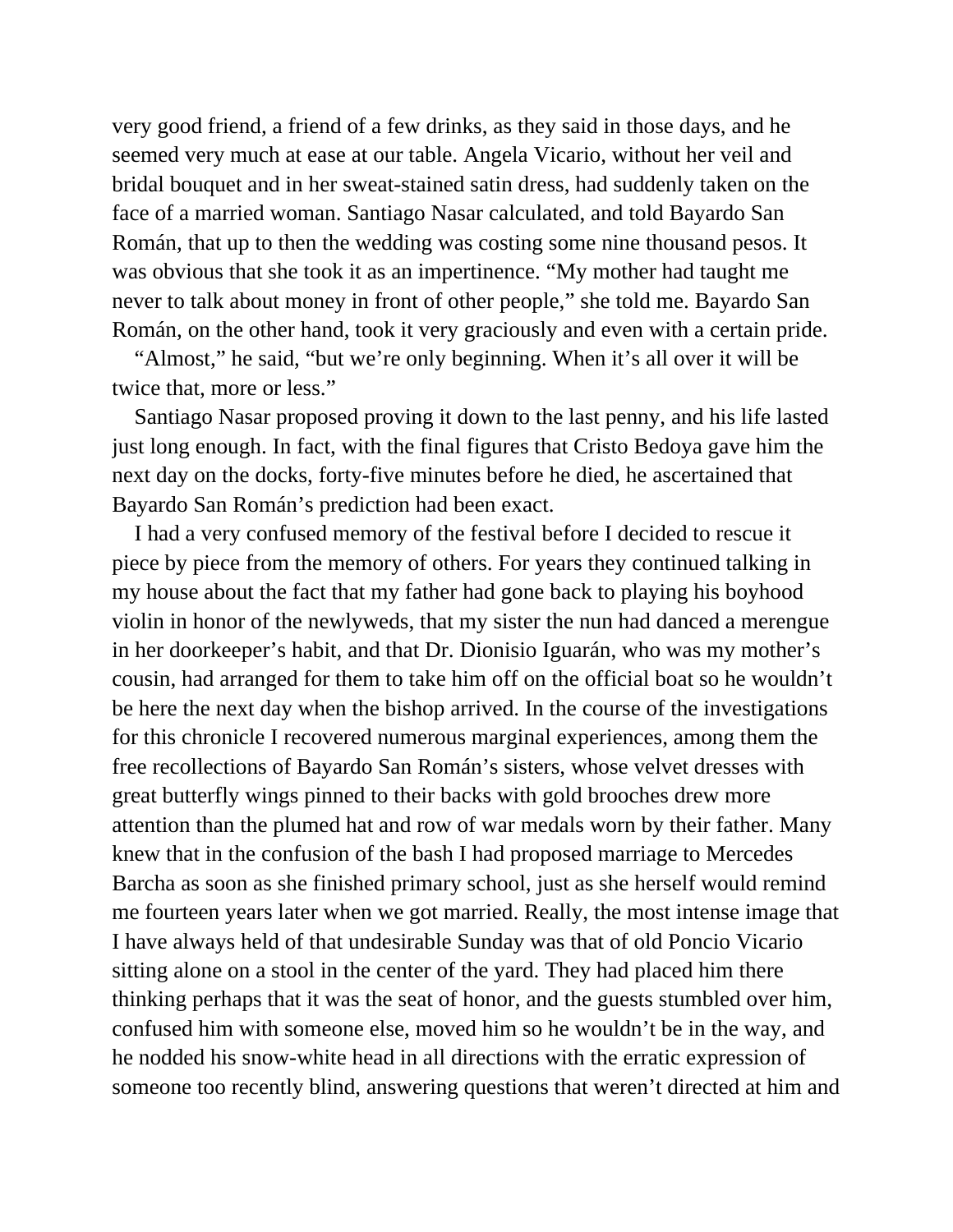answering fleeting waves of the hand that no one was making to him, happy in his circle of oblivion, his shirt cardboard-stiff with starch and holding the lignum vitae cane they had bought him for the party.

The formal activities ended at six in the afternoon, when the guests of honor took their leave. The boat left with all its lights burning and with a wake of waltzes from the player piano, and for an instant we were cast adrift over an abyss of uncertainty, until we recognized each other again and plunged into the man-grove of the bash. The newlyweds appeared a short time later in the open car, making their way with difficulty through the tumult. Bayardo San Román shot off rockets, drank cane liquor from the bottles the crowd held out to him, and got out of the car with Angela Vicario to join the whirl of the *cumbiamba* dance. Finally, he ordered us to keep on dancing at his expense for as long as our lives would reach, and he carried his terrified wife off to his dream house, where the widower Xius had been happy.

The public spree broke up into fragments around midnight, and all that remained was Clotilde Armenta's establishment on one side of the square. Santiago Nasar and I, with my brother Luis Enrique and Cristo Bedoya, went to María Alejandrina Cervantes' house of mercies. Among so many others, the Vicario brothers went there and they were drinking with us and singing with Santiago Nasar five hours before killing him. A few scattered embers from the original party must have still remained, because from all sides waves of music and distant fights reached us, sadder and sadder, until a short while before the bishop's boat bellowed.

Pura Vicario told my mother that she had gone to bed at eleven o'clock at night after her older daughters had helped her clean up a bit from the devastation of the wedding. Around ten o'clock, when there were still a few drunkards singing in the square, Angela Vicario had sent for a little suitcase of personal things that were in the dresser in her bedroom, and she asked them also to send a suitcase with everyday clothes, but the messenger was in a hurry. She'd fallen into a deep sleep, when there was knocking on the door. "They were three very slow knocks," she told my mother, "but they had that strange touch of bad news about them." She told her that she'd opened the door without turning on the light so as not to awaken anybody and saw Bayardo San Román in the glow of the street light, his silk shirt unbuttoned and his fancy pants held up by elastic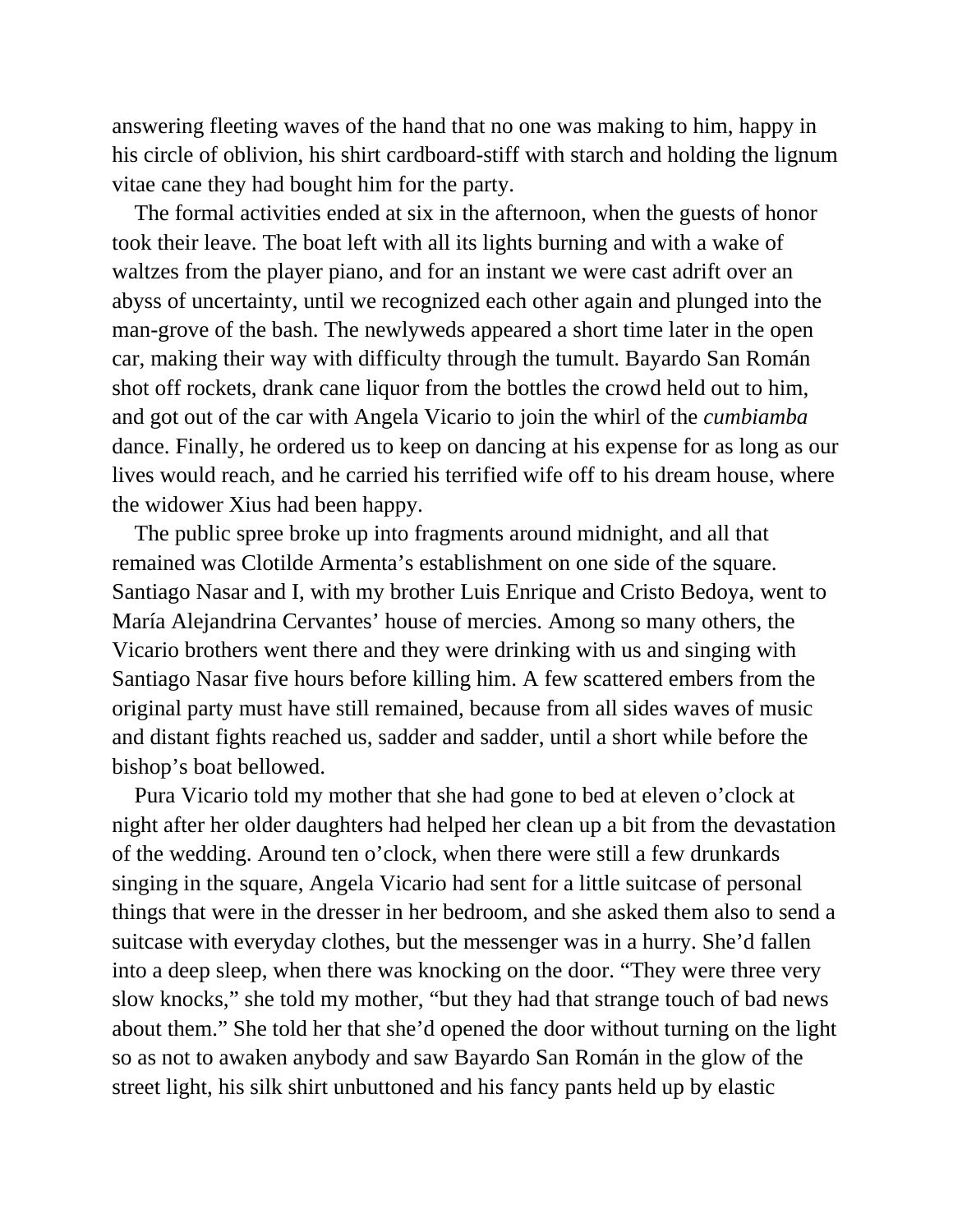suspenders. "He had that green color of dreams," Pura Vicario told my mother. Angela Vicario was in the shadows, so she only saw her when Bayardo San Román grabbed her by the arm and brought her into the light. Her satin dress was in shreds and she was wrapped in a towel up to the waist. Pura Vicario thought they'd gone off the road in the car and were lying dead at the bottom of the ravine.

"Holy Mother of God," she said in terror. "Answer me if you're still of this world."

Bayardo San Román didn't go in, but softly pushed his wife into the house without saying a word. Then he kissed Pura Vicario on the cheek and spoke to her in a very deep, dejected voice, but with great tenderness. "Thank you for everything, mother," he told her. "You're a saint."

Only Pura Vicario knew what she did during the next two hours, and she went to her grave with her secret. "The only thing I can remember is that she was holding me by the hair with one hand and beating me with the other with such a rage that I thought she was going to kill me," Angela Vicario told me. But even that she did with such stealth that her husband and her older daughters, asleep in the other rooms, didn't find out about anything until dawn, when the disaster had already been consummated.

The twins returned home a short time before three, urgently summoned by their mother. They found Angela Vicario lying face down on the dining room couch, her face all bruised, but she'd stopped crying. "I was no longer frightened," she told me. "On the contrary: I felt as if the drowsiness of death had finally been lifted off me, and the only thing I wanted was for it all to be over quickly so I could flop down and go to sleep." Pedro Vicario, the more forceful of the brothers, picked her up into the air by the waist and sat her on the dining room table.

"All right, girl," he told her, trembling with rage, "tell us who it was."

She only took the time necessary to say the name. She looked for it in the shadows, she found it at first sight among the many, many easily confused names from this world and the other, and she nailed it to the wall with her wellaimed dart, like a butterfly with no will whose sentence has always been written.

"Santiago Nasar," she said.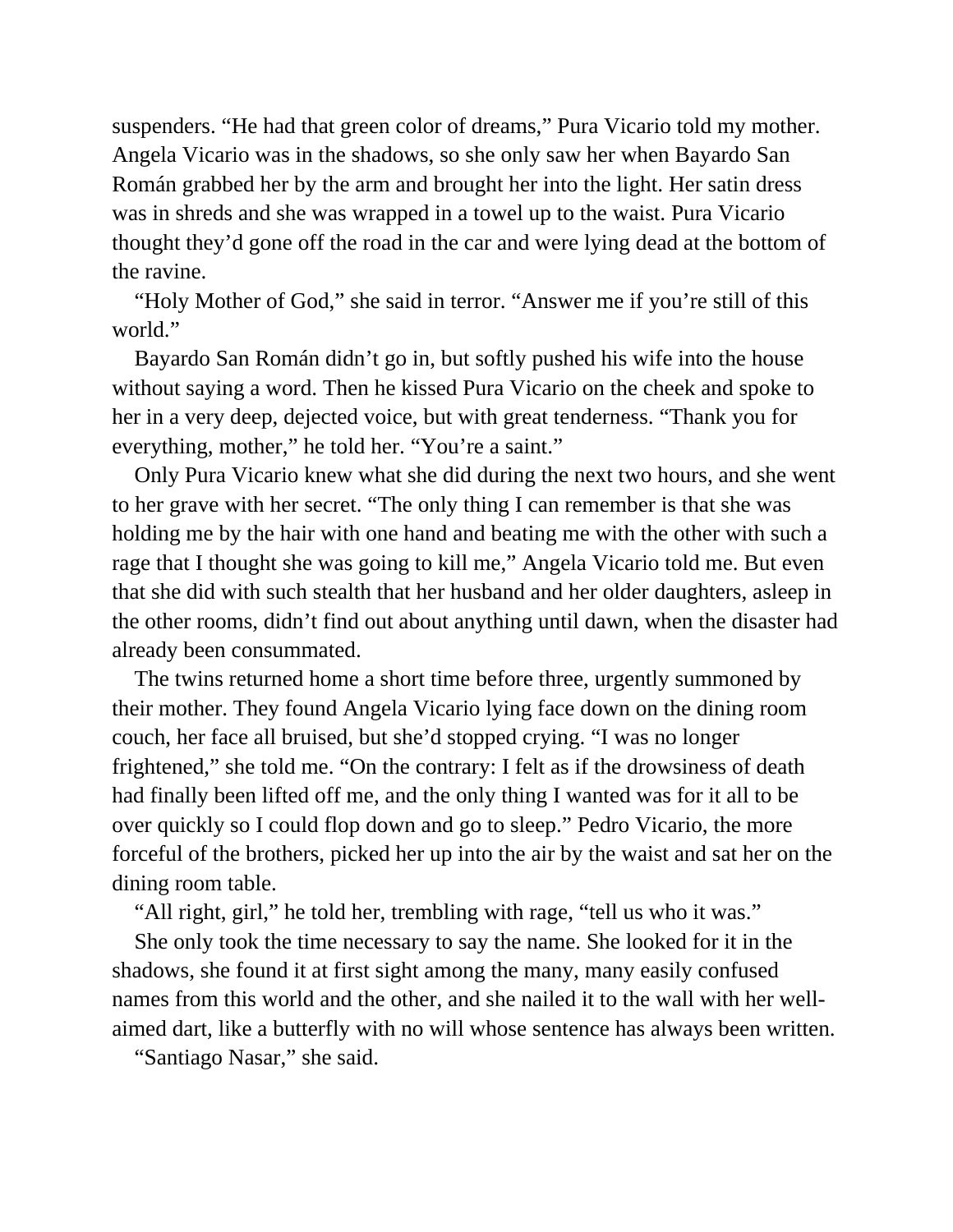THE LAWYER STOOD by the thesis of homicide in legitimate defense of honor, which was upheld by the court of good faith, and the twins declared at the end of the trial that they would have done it again a thousand times over for the same reason. It was they who gave a hint of the direction the defense would take as soon as they surrendered to their church a few minutes after the crime. They burst panting into the parish house, closely pursued by a group of roused-up Arabs, and they laid the knives, with clean blades, on Father Amador's desk. Both were exhausted from the barbarous work of death, and their clothes and arms were soaked and their faces smeared with sweat and still living blood, but the priest recalled the surrender as an act of great dignity.

"We killed him openly," Pedro Vicario said, "but we're innocent."

"Perhaps before God," said Father Amador.

"Before God and before men," Pablo Vicario said. "It was a matter of honor." Furthermore, with the reconstruction of the facts, they had feigned a much more inclement bloodthirstiness than really was true, to such an extreme that it was necessary to use public funds to repair the main door of Plácida Linero's house, which was all chipped with knife thrusts. In the panopticon of Riohacha, where they spent three years awaiting trial because they couldn't afford bail, the older prisoners remembered them for their good character and sociability, but they never noticed any indication of remorse in them. Still, the reality seemed to be that the Vicario brothers had done nothing right in line with killing Santiago Nasar right off and without any public spectacle, but had done much more than could be imagined for someone to stop them from killing him, and they failed.

According to what they told me years later, they had begun by looking for him at María Alejandrina Cervantes' place, where they had been with him until two o'clock. That fact, like many others, was not reported in the brief. Actually, Santiago Nasar was no longer there at the time the twins said they went looking for him, because we'd left to do a round of serenades, but in any case, it wasn't certain that they'd gone. "They never would have left here," María Alejandrina Cervantes told me, and knowing her so well, I never doubted it. On the other hand, they went to wait for him at Clotilde Armenta's place, where they knew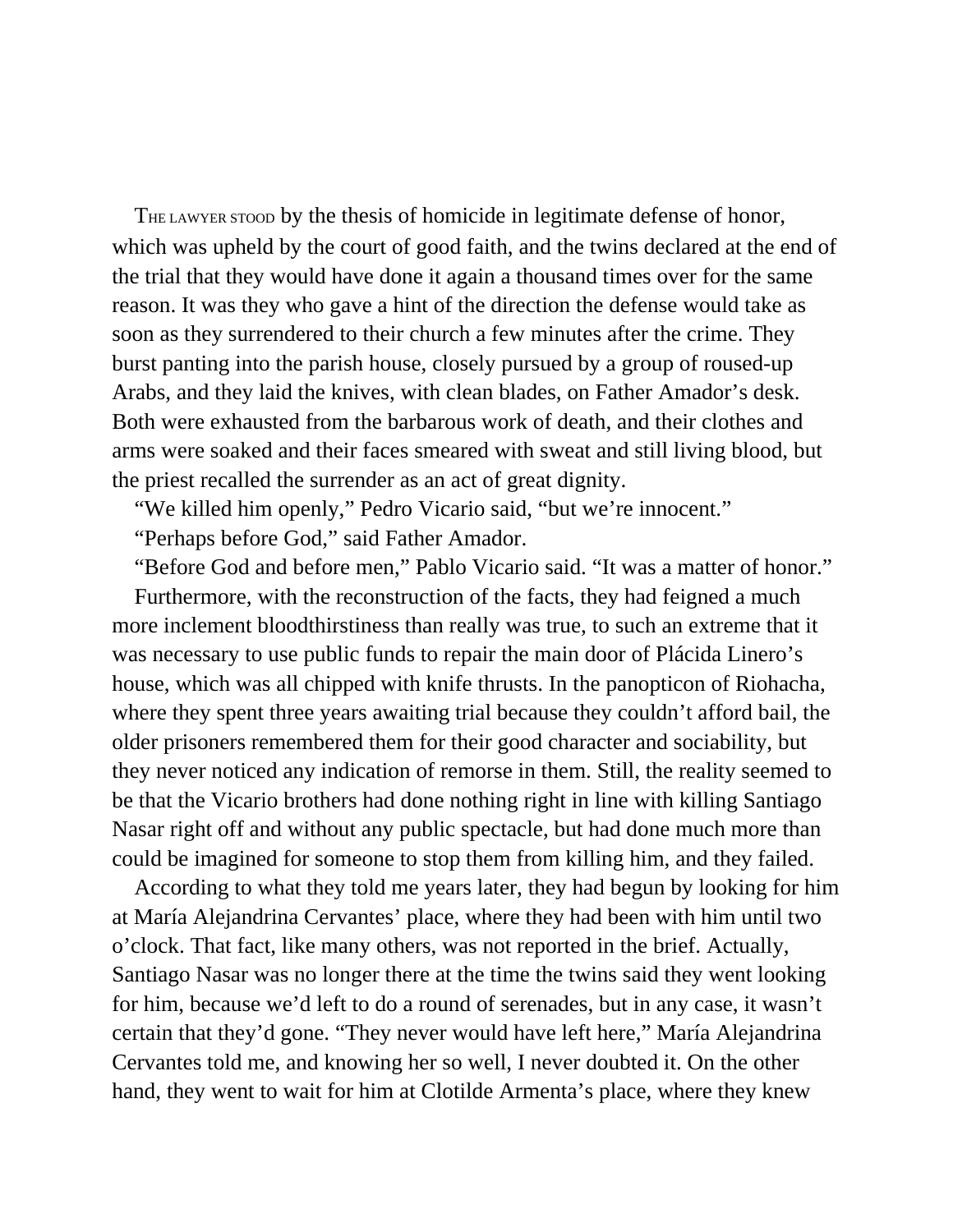that almost everybody would stop except Santiago Nasar. "It was the only place open," they declared to the investigator. "Sooner or later he would have to come out," they told me, after they had been absolved. Still, everybody knew that the main door of Plácida Linero's house was always barred on the inside, even during the daytime, and that Santiago Nasar always carried the keys to the back door with him. That was where he went in when he got home, in fact, while the Vicario twins had been waiting for him for more than an hour on the other side, and if he later left by the door on the square when he went to receive the bishop, it was for such an unforeseen reason that the investigator who drew up the brief never did understand it.

There had never been a death more foretold. After their sister revealed the name to them, the Vicario twins went to the bin in the pigsty where they kept their sacrificial tools and picked out the two best knives: one for quartering, ten inches long by two and a half inches wide, and the other for trimming, seven inches long by one and a half inches wide. They wrapped them in a rag and went to sharpen them at the meat market, where only a few stalls had begun to open. There weren't very many customers that early, but twenty-two people declared they had heard everything said, and they all coincided in the impression that the only reason they had said it was for someone to hear them. Faustino Santos, a butcher friend, saw them come in at three-twenty, when he had just opened up his innards table, and he couldn't understand why they were coming on a Monday and so early, and still in their dark wedding suits. He was accustomed to seeing them come on Fridays, but a little later, and wearing the leather aprons they put on for slaughtering. "I thought they were so drunk," Faustino Santos told me, "that not only had they forgotten what time it was but what day it was too." He reminded them that it was Monday.

"Everybody knows that, you dope," Pablo Vicario answered him goodnaturedly. "We just came to sharpen our knives."

They sharpened them on the grindstone, and the way they always did: Pedro holding the knives and turning them over on the stone, and Pablo working the crank. At the same time, they talked about the splendor of the wedding with the other butchers. Some of them complained about not having gotten their share of cake, in spite of their being working companions, and they promised them to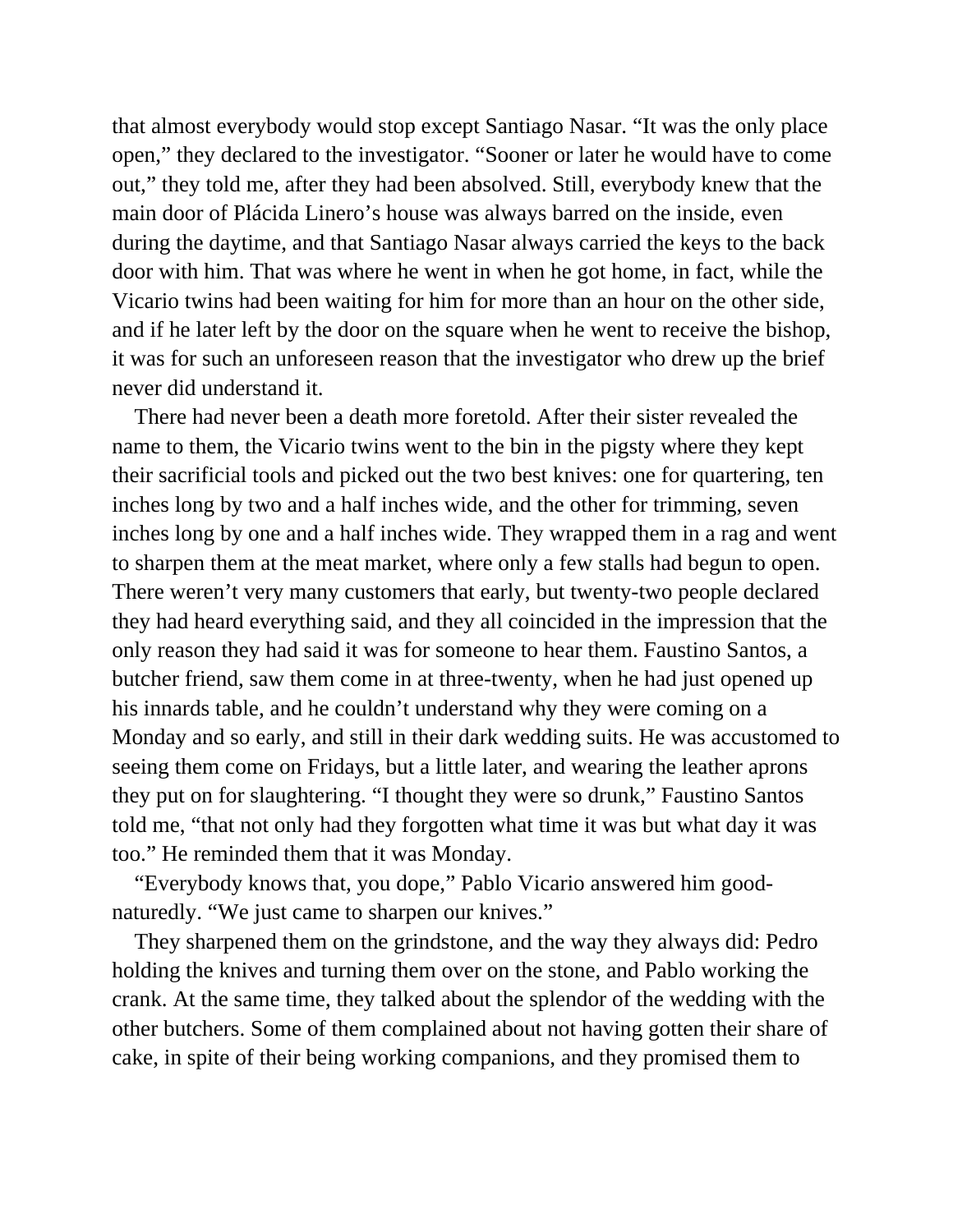have some sent over later. Finally, they made the knives sing on the stone, and Pablo laid his beside the lamp so that the steel sparkled.

"We're going to kill Santiago Nasar," he said.

Their reputation as good people was so well founded that no one paid any attention to them. "We thought it was drunkards' baloney," several butchers declared, the same as Victoria Guzmán and so many others who saw them later. I was to ask the butchers sometime later whether or not the trade of slaughterer didn't reveal a soul predisposed to killing a human being. They protested: "When you sacrifice a steer you don't dare look into its eyes." One of them told me that he couldn't eat the flesh of an animal he had butchered. Another told me that he wouldn't be capable of sacrificing a cow if he'd known it before, much less if he'd drunk its milk. I reminded them that the Vicario brothers sacrificed the same hogs they raised, and that they were so familiar to them that they called them by their names. "That's true," one of them replied, "but remember that they didn't give them people's names but the names of flowers." Faustino Santos was the only one who perceived a glimmer of truth in Pablo Vicario's threat, and he asked him jokingly why they had to kill Santiago Nasar since there were so many other rich people who deserved dying first.

"Santiago Nasar knows why," Pedro Vicario answered him.

Faustino Santos told me that he'd been doubtful still, and that he reported it to a policeman who came by a little later to buy a pound of liver for the mayor's breakfast. The policeman, according to the brief, was named Leandro Pornoy, and he died the following year, gored in the jugular vein by a bull during the national holidays. So I was never able to talk to him, but Clotilde Armenta confirmed for me that he was the first person in her store when the Vicario twins were already sitting and waiting.

Clotilde Armenta had just replaced her husband behind the counter. It was their usual system. The shop sold milk at dawn and provisions during the day and became a bar after six o'clock in the evening. Clotilde Armenta would open at three-thirty in the morning. Her husband, the good Don Rogelio de la Flor, would take charge of the bar until closing time. But that night there had been so many stray customers from the wedding that he went to bed after three o'clock without closing, and Clotilde Armenta was already up earlier than usual because she wanted to finish before the bishop arrived.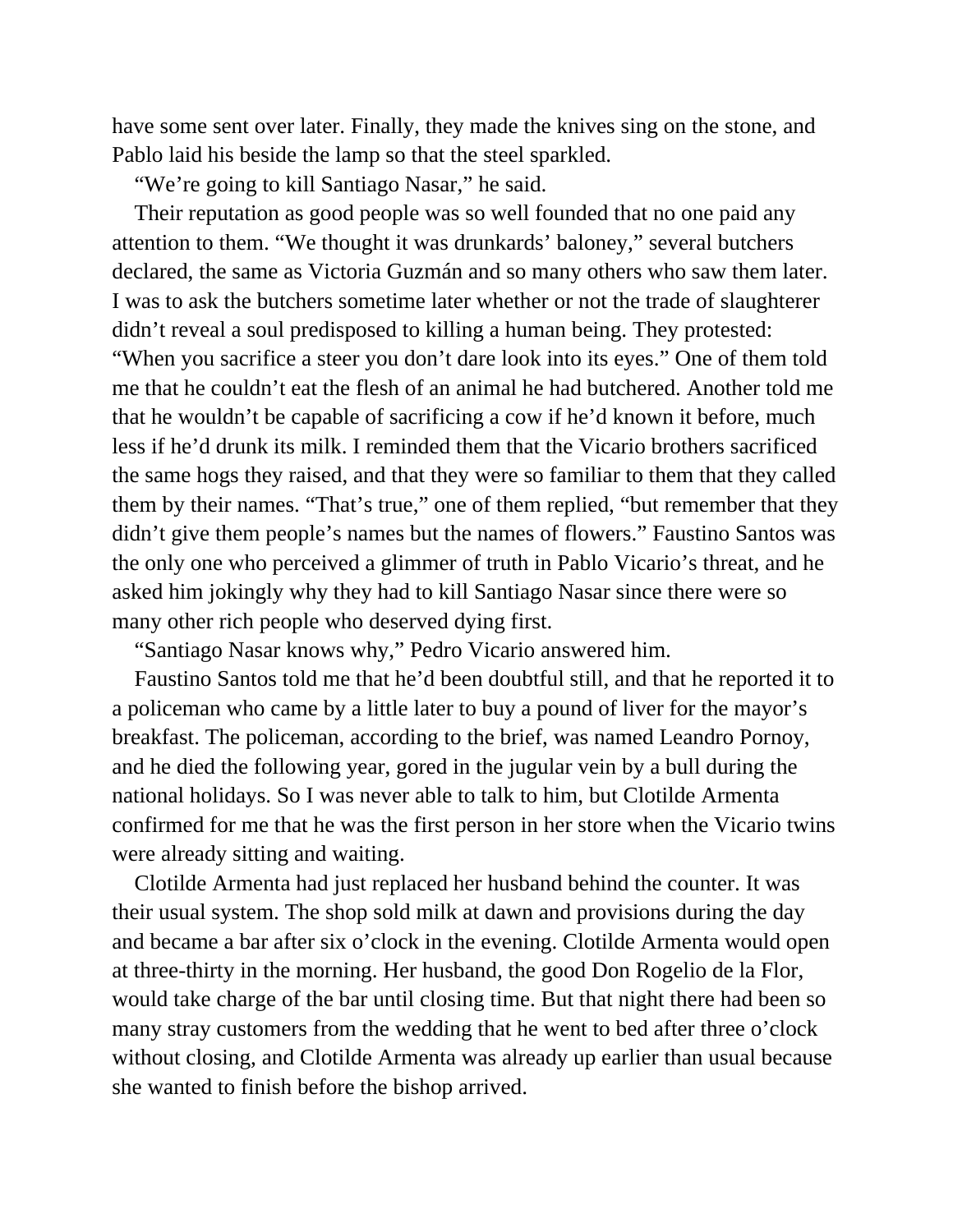The Vicario brothers came in at four-ten. At that time only things to eat were sold, but Clotilde Armenta sold them a bottle of cane liquor, not only because of the high regard she had for them but also because she was very grateful for the piece of wedding cake they had sent her. They drank down the whole bottle in two long swigs, but they remained stolid. "They were stunned," Clotilde Armenta told me, "and they couldn't have got their blood pressure up even with lamp oil." Then they took off their cloth jackets, hung them carefully on the chair backs, and asked her for another bottle. Their shirts were dirty with dried sweat and a one-day beard gave them a backwoods look. They drank the second bottle more slowly, sitting down, looking insistently toward Plácida Linero's house on the sidewalk across the way, where the windows were dark. The largest one, on the balcony, belonged to Santiago Nasar's bedroom. Pedro Vicario asked Clotilde Armenta if she had seen any light in that window, and she answered him no, but it seemed like a strange interest.

"Did something happen to him?" she asked.

"No," Pedro Vicario replied. "Just that we're looking for him to kill him."

It was such a spontaneous answer that she couldn't believe she'd heard right. But she noticed that the twins were carrying two butcher knives wrapped in kitchen rags.

"And might a person know why you want to kill him so early in the morning?" she asked.

"He knows why," Pedro Vicario answered.

Clotilde Armenta examined them seriously: she knew them so well that she could tell them apart, especially ever since Pedro Vicario had come back from the army. "They looked like two children," she told me. And that thought frightened her, because she'd always felt that only children are capable of everything. So she finished getting the jug of milk ready and went to wake her husband to tell him what was going on in the shop. Don Rogelio de la Flor listened to her half-awake.

"Don't be silly," he told her. "Those two aren't about to kill anybody, much less someone rich."

When Clotilde Armenta returned to the store, the twins were chatting with Officer Leandro Pornoy, who was coming for the mayor's milk. She didn't hear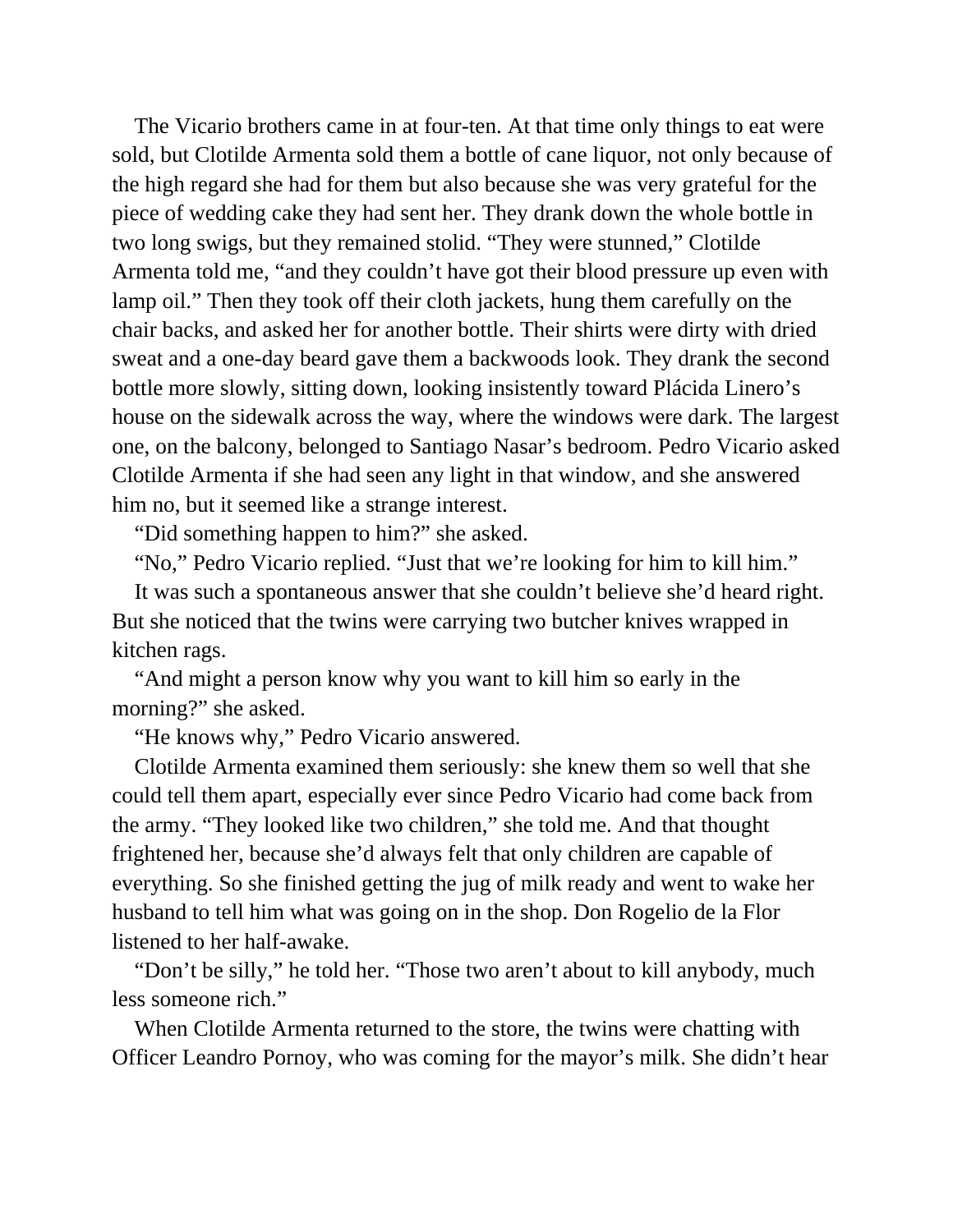what they were talking about, but she supposed that they had told him something about their plans from the way he looked at the knives when he left.

Colonel Lázaro Aponte had just got up a little before four. He'd finished shaving when Officer Leandro Pornoy revealed the Vicario brothers' intentions to him. He'd settled so many fights between friends the night before that he was in no hurry for another one. He got dressed calmly, tied his bow tie several times until he had it perfect, and around his neck he hung the scapular of the Congregation of Mary, to receive the bishop. While he breakfasted on fried liver smothered with onion rings, his wife told him with great excitement that Bayardo San Román had brought Angela Vicario back home, but he didn't take it dramatically.

"Good Lord!" he mocked. "What will the bishop think!"

Nevertheless, before finishing breakfast he remembered what the orderly had just told him, put the two bits of news together, and discovered immediately that they fit like two pieces of a puzzle. Then he went to the square, going along the street to the new dock, where the houses were beginning to liven up for the bishop's arrival. "I can remember with certainty that it was almost five o'clock and it was beginning to rain," Colonel Lázaro Aponte told me. Along the way three people stopped him to tell him secretly that the Vicario brothers were waiting for Santiago Nasar to kill him, but only one could tell him where.

He found them in Clotilde Armenta's store. "When I saw them I thought they were nothing but a pair of big bluffers," he told me with his personal logic, "because they weren't as drunk as I thought." Nor did he interrogate them concerning their intentions, but took away their knives and sent them off to sleep. He treated them with the same self-assurance with which he had passed off his wife's alarm.

"Just imagine!" he told them. "What will the bishop say if he finds you in that state!"

They left. Clotilde Armenta suffered another disappointment with the mayor's casual attitude, because she thought he should have arrested the twins until the truth came out. Colonel Aponte showed her the knives as a final argument.

"Now they haven't got anything to kill anybody with," he said.

"That's not why," said Clotilde Armenta. "It's to spare those poor boys from the horrible duty that's fallen on them."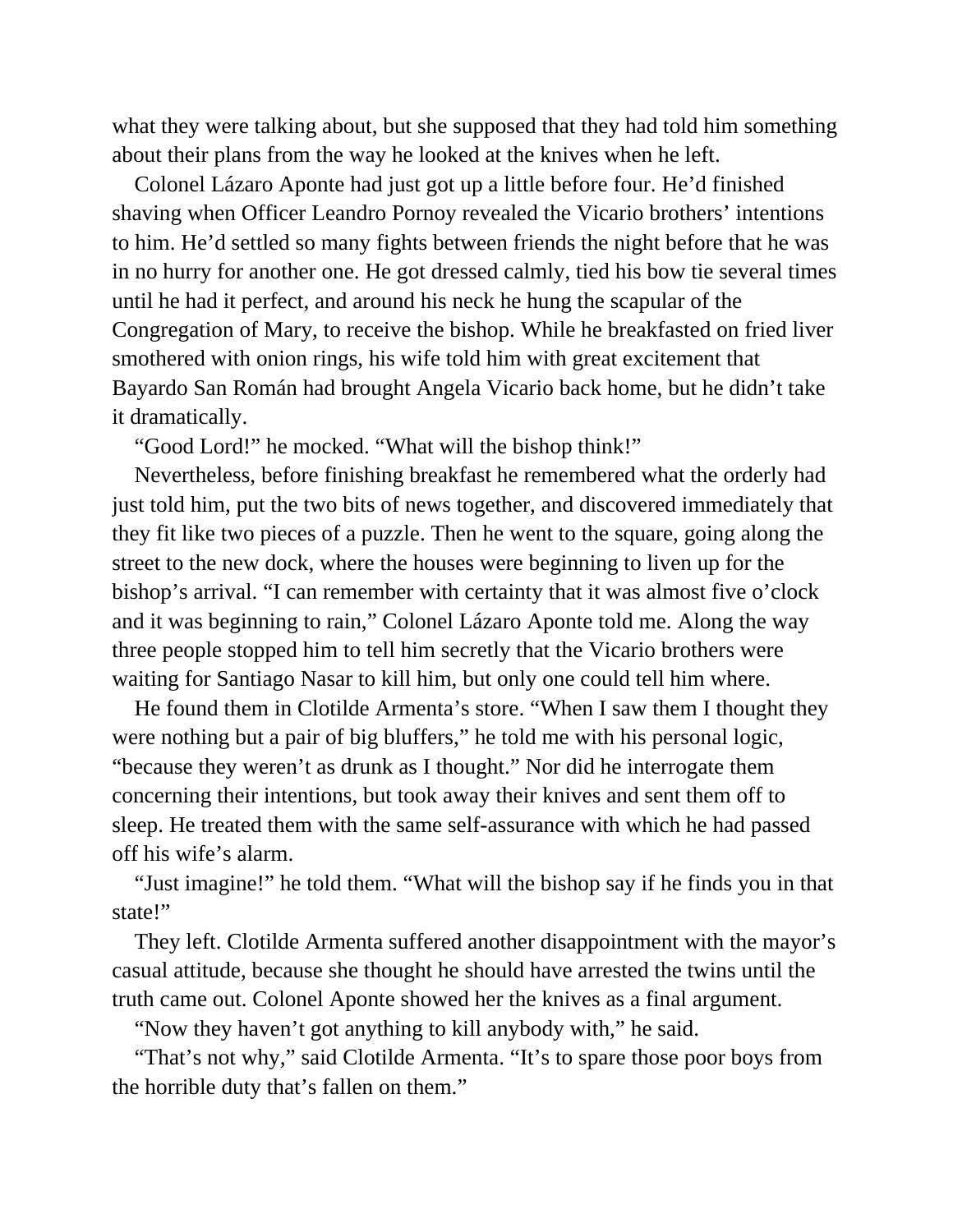Because she'd sensed it. She was certain that the Vicario brothers were not as anxious to fulfill the sentence as to find someone who would do them the favor of stopping them. But Colonel Aponte was at peace with his soul.

"No one is arrested just on suspicion," he said. "Now it's a matter of warning Santiago Nasar and happy new year."

Clotilde Armenta would always remember that Colonel Aponte's chubby appearance brought on a certain pity in her, but on the other hand I remembered him as a happy man, although a little bit off because of the solitary spiritualist practices he had learned through the mails. His behavior that Monday was the final proof of his silliness. The truth is that he didn't think of Santiago Nasar again until he saw him on the docks, and then he congratulated himself for having made the right decision.

The Vicario brothers had told their plans to more than a dozen people who had gone to buy milk, and these had spread them all over before six o'clock. It seemed impossible to Clotilde Armenta that they didn't know in the house across the way. She didn't think that Santiago Nasar was there, since she hadn't seen the bedroom light go on, and she asked everyone she could to warn him when they saw him. She even sent word to Father Amador through the novice on duty, who came to buy milk for the nuns. After four o'clock, when she saw the lights on in the kitchen of Plácida Linero's house, she sent the last urgent message to Victoria Guzmán by the beggar woman who came by every day to ask for a little milk in the name of charity. When the bishop's boat bellowed almost everybody was up to receive him and there were very few of us who didn't know that the Vicario twins were waiting for Santiago Nasar to kill him, and besides, the reasons were known down to the smallest detail.

Clotilde Armenta hadn't finished dispensing her milk when the Vicario brothers returned with two other knives wrapped up in newspapers. One was for quartering, with a strong, rusty blade twelve inches long and three inches wide, which had been put together by Pedro Vicario with the metal from a marquetry saw at a time when German knives were no longer available because of the war. The other one was shorter, but broad and curved. The investigator had made sketches of them in the brief, perhaps because he had trouble describing them, and all he ventured to say was that it looked like a miniature scimitar. It was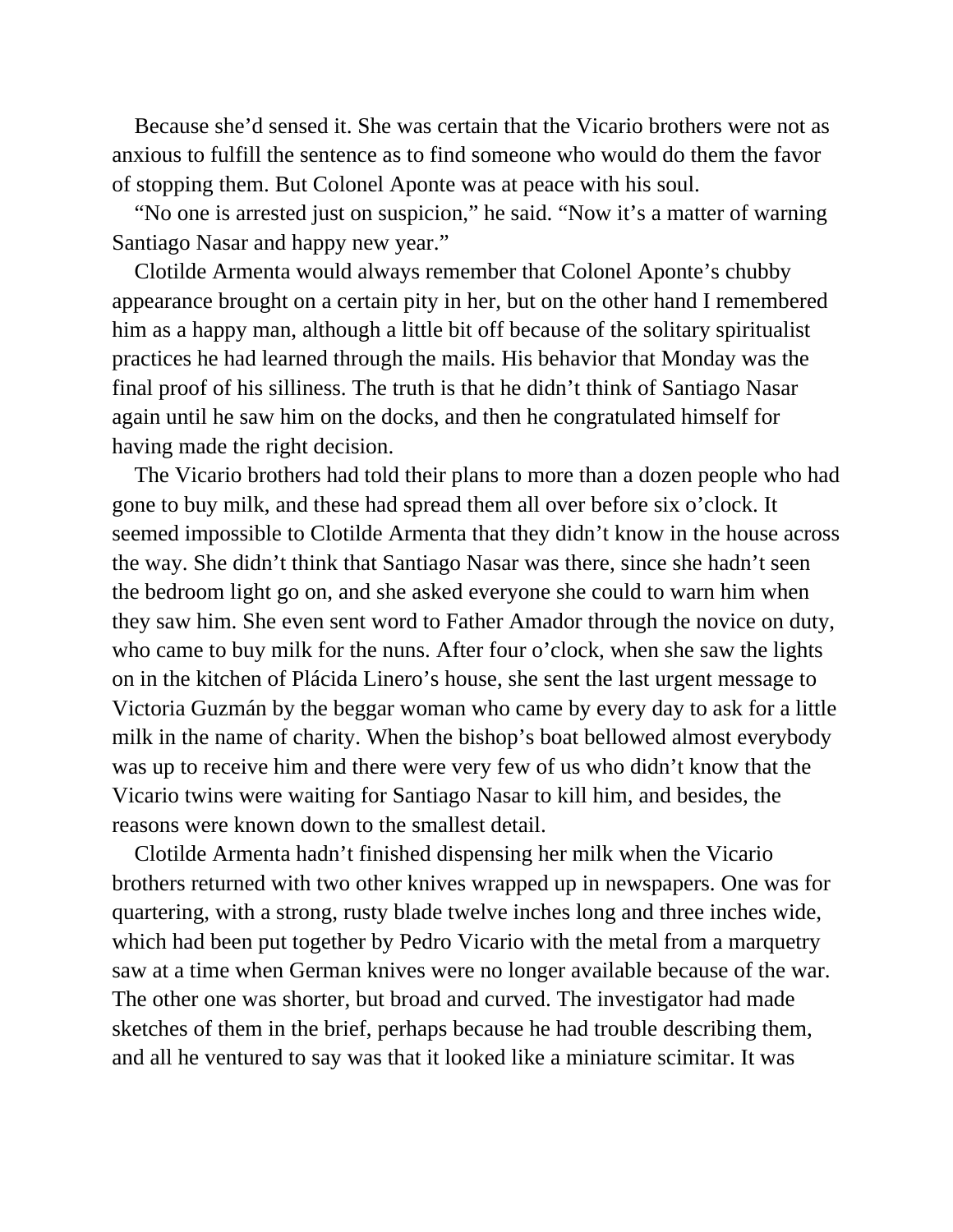with these knives that the crime was committed, and both were rudimentary and had seen a lot of use.

Faustino Santos couldn't understand what had happened. "They came to sharpen their knives a second time," he told me, "and once more they shouted for people to hear that they were going to cut Santiago Nasar's guts out, so I thought they were kidding around, especially since I didn't pay any attention to the knives and thought they were the same ones." This time, however, Clotilde Armenta noticed from the time she saw them enter that they didn't have the same determination as before.

Actually, they'd had their first disagreement. Not only were they much more different inside than they looked on the outside, but in difficult emergencies they showed opposite characters. We, their friends, had spotted it ever since grammar school. Pablo Vicario was six minutes older than his brother, and he was the more imaginative and resolute until adolescence. Pedro Vicario always seemed more sentimental to me, and by the same token more authoritarian. They presented themselves together for military service at the age of twenty, and Pablo Vicario was excused in order to stay home and take care of the family. Pedro Vicario served for eleven months on police patrol. The army routine, aggravated by the fear of death, had matured his tendency to command and the habit of deciding for his brother. He also came back with a case of sergeant's blennorrhagia that resisted the most brutal methods of military medicine as well as the arsenic injections and permanganate purges of Dr. Dionisio Iguarán. Only in jail did they manage to cure it. We, his friends, agreed that Pablo Vicario had suddenly developed the strange dependence of a younger brother when Pedro Vicario returned with a barrack-room soul and with the novel trick of lifting his shirt for anyone who wanted to see a bullet wound with seton on his left side. He even began to develop a kind of fervor over the great man's blennorrhagia that his brother wore like a war medal.

Pedro Vicario, according to his own declaration, was the one who made the decision to kill Santiago Nasar, and at first his brother only followed along. But he was also the one who considered his duty fulfilled when the mayor disarmed them, and then it was Pablo Vicario who assumed command. Neither of the two mentioned that disagreement in their separate statements to the investigator. But Pablo Vicario confirmed several times to me that it hadn't been easy for him to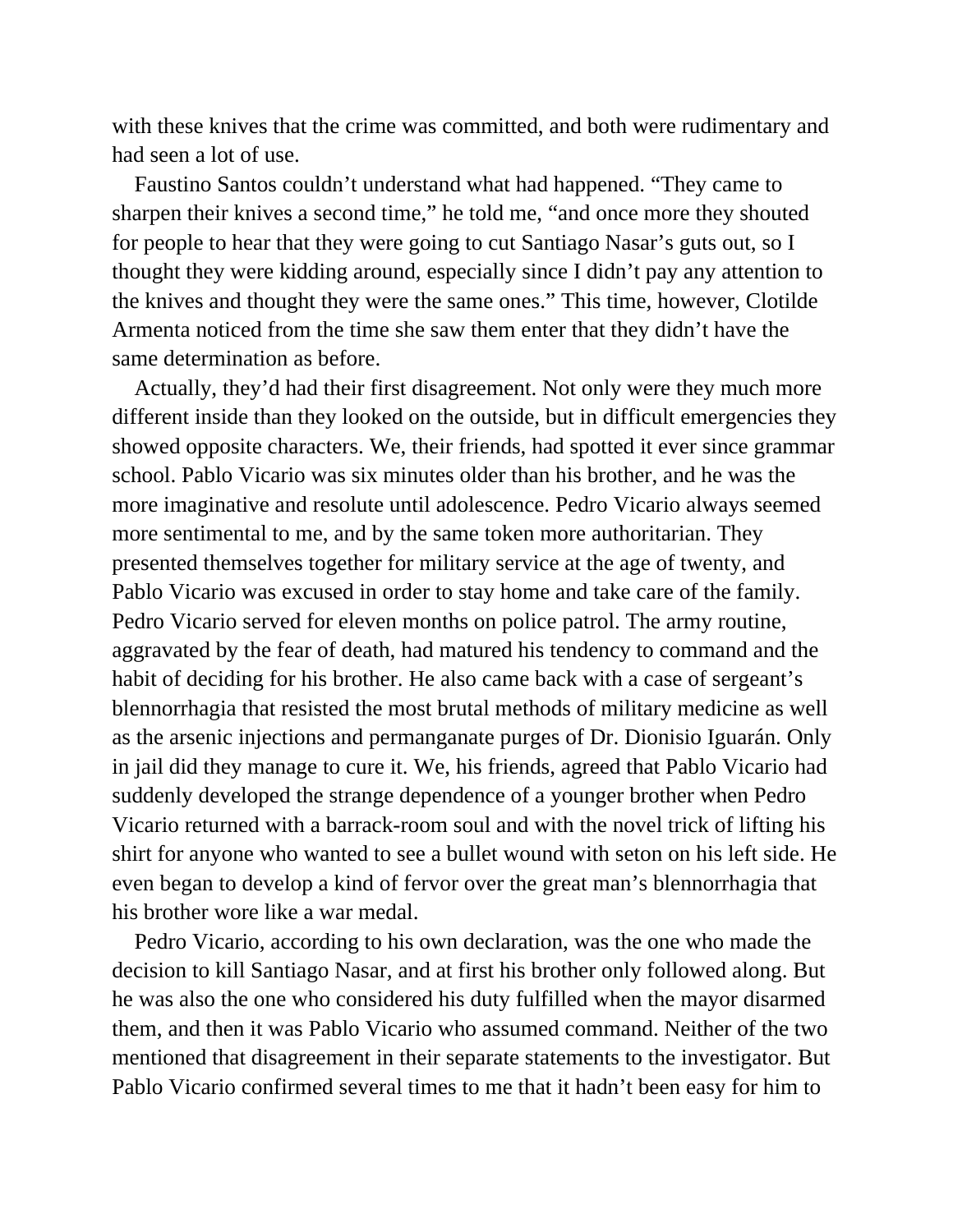convince his brother about their final resolve. Maybe it was really nothing but a wave of panic, but the fact is that Pablo Vicario went into the pigsty alone to get the other two knives, while his brother agonized, drop by drop, trying to urinate under the tamarind trees. "My brother never knew what it was like," Pedro Vicario told me in our only interview. "It was like pissing ground glass." Pablo Vicario found him hugging the tree when he came back with the knives. "He was in a cold sweat from the pain," he told me, "and he tried to tell me to go on by myself because he was in no condition to kill anybody." He sat down on one of the carpenters' benches they'd set up under the trees for the wedding lunch, and he dropped his pants down to his knees. "He spent about half an hour changing the gauze he had his prick wrapped in," Pablo Vicario told me. Actually, he hadn't delayed more than ten minutes, but it was something so difficult and so puzzling for Pablo Vicario that he interpreted it as some new trick on his brother's part to waste time until dawn. So he put the knife in his hand and dragged him off almost by force in search of their sister's lost honor.

"There's no way out of this," he told him. "It's as if it had already happened."

They left by way of the pigpen gate with the knives unwrapped, pursued by the uproar of the dogs in the yards. It was beginning to get light. "It wasn't raining," Pablo Vicario remembered. "Just the opposite," Pedro recalled. "There was a sea wind and you could still count the stars with your finger." The news had been so well spread by then that Hortensia Baute opened her door precisely as they were passing her house, and she was the first to weep for Santiago Nasar. "I thought they'd already killed him," she told me, "because I saw the knives in the light from the street lamp and it looked to me that they were dripping blood." One of the few houses open on that misplaced street was that of Prudencia Cotes, Pablo Vicario's fiancée. Whenever the twins passed by there at that time, and especially on Fridays when they were going to the market, they would go in to have their first cup of coffee. They pushed open the door to the courtyard, surrounded by the dogs, who recognized them in the half-light of dawn, and they greeted Prudencia Cotes's mother in the kitchen. Coffee wasn't ready yet.

"We'll leave it for later," Pablo Vicario said. "We're in a hurry now."

"I can imagine, my sons," she said. "Honor doesn't wait."

But in any case, they waited, and then it was Pedro Vicario who thought his brother was wasting time on purpose. While they were drinking their coffee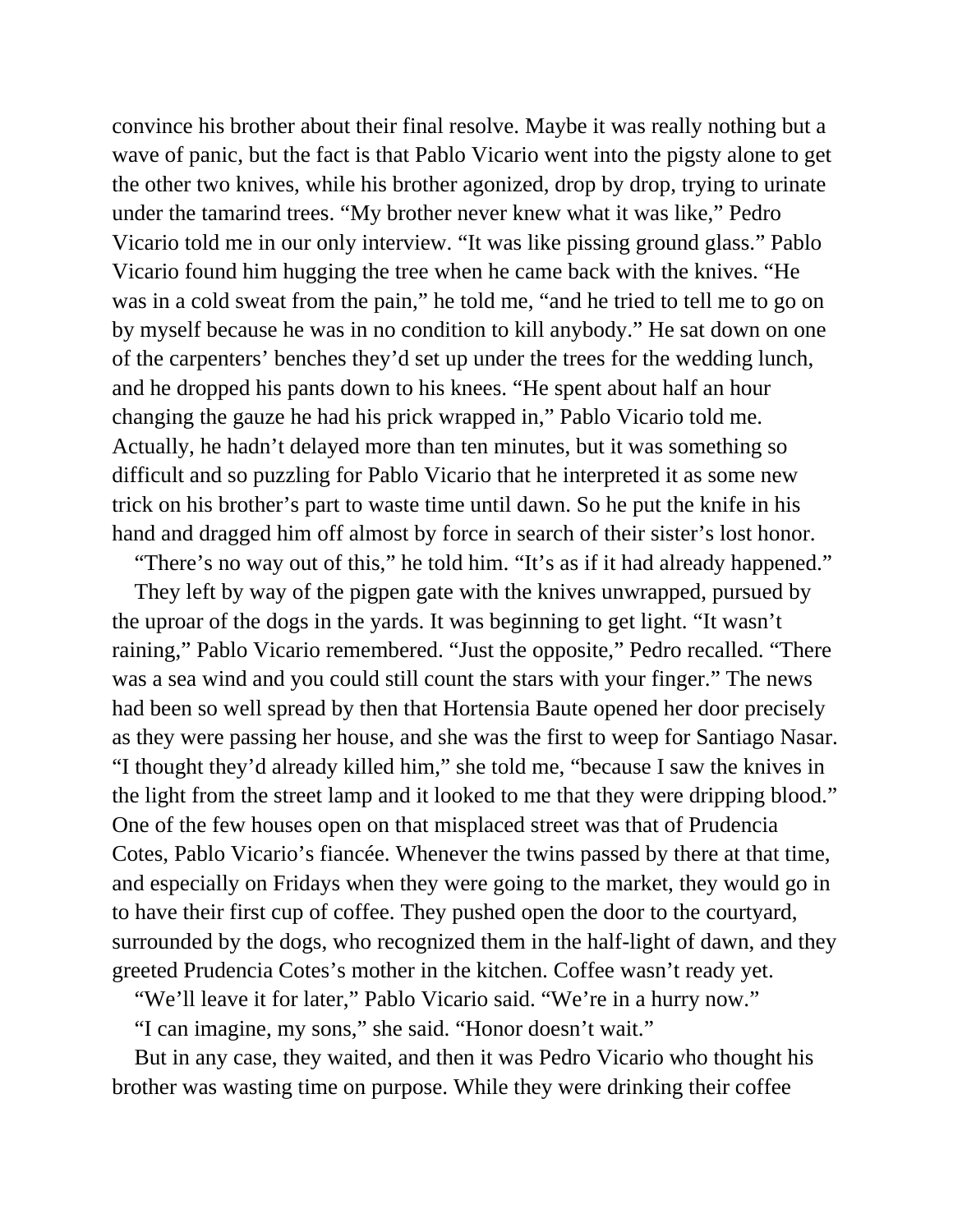Prudencia Cotes came into the kitchen in full adolescent bloom, with a roll of old newspapers to revive the fire in the stove. "I knew what they were up to," she told me, "and I didn't only agree, I never would have married him if he hadn't done what a man should do." Before leaving the kitchen, Pablo Vicario took two sections of newspaper from her and gave one to his brother to wrap the knives in. Prudencia Cotes stood waiting in the kitchen until she saw them leave by the courtyard door, and she kept on waiting for three years without a moment of discouragement until Pablo Vicario got out of jail and became her husband for life.

"Take good care of yourselves," she told them.

So Clotilde Armenta had good reason when it seemed to her that the twins weren't as resolute as before, and she served them a bottle of rotgut rum with the hope of getting them dead drunk. "That day," she told me, "I realized just how alone we women are in the world!" Pedro Vicario asked to borrow her husband's shaving implements, and she brought him the brush, the soap, the hanging mirror, and the safety razor with a new blade, but he shaved with his butcher knife. Clotilde Armenta thought that was the height of machismo. "He looked like a killer in the movies," she told me. But as he explained to me later, and it was true, in the army he'd learned to shave with a straight razor and couldn't do it any other way ever since. His brother, for his part, shaved in a more humble way, with Don Rogelio de la Flor's borrowed safety razor. Finally, they drank the bottle in silence, very slowly, gazing with the boobish look of early risers at the dark window in the house across the way, while false customers buying milk they didn't need and asking for food items that didn't exist went in and out with the intention of seeing if it was true that they were waiting for Santiago Nasar to kill him.

The Vicario brothers would not see that window light up. Santiago Nasar went into the house at four-twenty, but he didn't have to turn on any light to reach his bedroom because the bulb on the stairway stayed lit through the night. He threw himself onto his bed in the darkness and with his clothes on, since he had only an hour in which to sleep, and that was how Victoria Guzmán found him when she came up to wake him so he could receive the bishop. We'd been together at María Alejandrina Cervantes' until after three, when she herself sent the musicians away and turned out the lights in the dancing courtyard so that her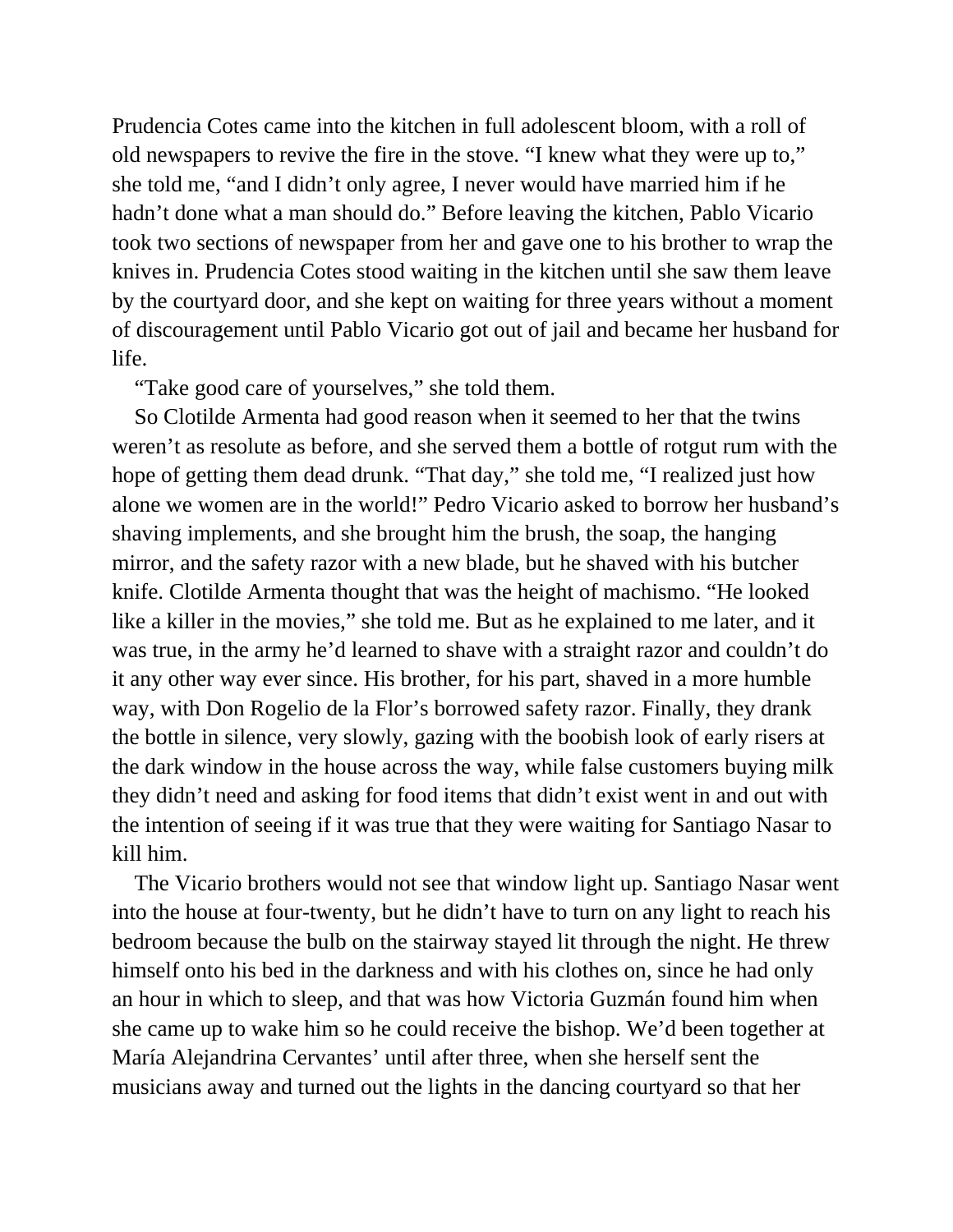pleasurable mulatto girls could go to bed by themselves and get some rest. They'd been working without cease for three days, first taking care of the guests of honor in secret, and then turned loose with open doors for those of us still unsated by the wedding bash. María Alejandrina Cervantes, about whom we used to say that she would only go to sleep once and that would be to die, was the most elegant and the most tender woman I have ever known, and the most serviceable in bed, but she was also the most strict. She'd been born and reared here, and here she lived, in a house with open doors with several rooms for rent and an enormous courtyard for dancing with lantern gourds bought in the Chinese bazaars of Paramaribo. It was she who did away with my generation's virginity. She taught us much more than we should have learned, but she taught us above all that there's no place in life sadder than an empty bed. Santiago Nasar lost his senses the first time he saw her. I warned him: " '*A falcon who chases a warlike crane can only hope for a life of pain*.'" But he didn't listen to me, dazzled by María Alejandrina Cervantes' illusory calls. She was his mad passion, his mistress of tears at the age of fifteen, until Ibrahim Nasar drove him out of the bed with a whip and shut him up for more than a year on The Divine Face. Ever since then they were still linked by a serious affection, but without the disorder of love, and she had so much respect for him that she never again went to bed with anyone if he was present. During those last vacations she would send us off early with the pretext that she was tired, but she left the door unbarred and with a lamp lighted in the hall so that I could come in secretly.

Santiago Nasar had an almost magical talent for disguises, and his favorite sport was to confuse the identities of the mulatto girls. He would rifle the wardrobe of some to disguise the others, so that they all ended up feeling different from themselves and like the ones they weren't. On a certain occasion, one of them found herself repeated in another with such exactness that she had a crying attack. "I felt like I'd stepped out of the mirror," she said. But that night María Alejandrina Cervantes wouldn't let Santiago Nasar indulge himself for the last time in his tricks as a transformer, and she did it with such flimsy pretexts that the bad taste left by that memory changed his life. So we took the musicians with us for a round of serenades, and we continued the party on our own, while the Vicario twins were waiting for Santiago Nasar to kill him. It was he who got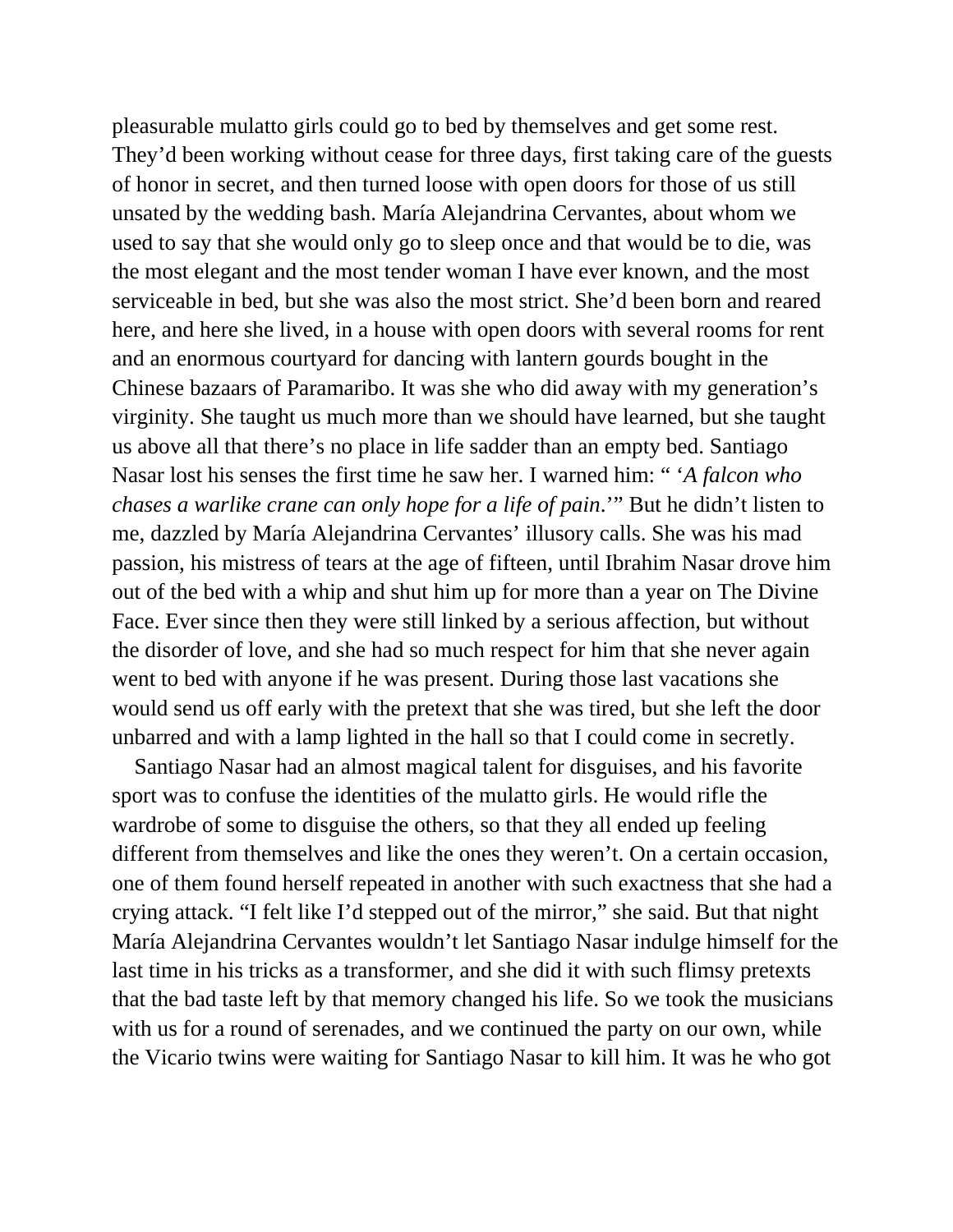the idea, almost at four o'clock, to go up the widower Xius's hill and sing for the newlyweds.

Not only did we sing under the windows, but we set off rockets and fireworks in the gardens, yet we didn't perceive any sign of life inside the farmhouse. It didn't occur to us that there was no one there, especially because the new car was by the door with its top still folded down and with the satin ribbons and bouquets of wax orange blossoms they had hung on it during the festivities. My brother Luis Enrique, who played the guitar like a professional at that time, improvised a song with matrimonial double meanings in honor of the newlyweds. Until then it hadn't rained. On the contrary, the moon was high in the sky and the air was clear, and at the bottom of the precipice you could see the trickle of light from the Saint Elmo's fire in the cemetery. On the other side you could make out the groves of blue banana trees in the moonlight, the sad swamps, and the phosphorescent line of the Caribbean on the horizon. Santiago Nasar pointed to an intermittent light at sea and told us that it was the soul in torment of a slave ship that had sunk with a cargo of blacks from Senegal across from the main harbor mouth at Cartagena de Indias. It wasn't possible to think that his conscience was bothering him, although at that time he didn't know that the ephemeral married life of Angela Vicario had come to an end two hours before. Bayardo San Román had taken her to her parents' house on foot so that the noise of the motor wouldn't betray his misfortune in advance, and he was back there alone and with the lights out in the widower Xius's happy farmhouse.

When we went down the hill my brother invited us to have some breakfast of fried fish at one of the lunch stands in the market, but Santiago Nasar was against it because he wanted to get an hour's sleep before the bishop arrived. He went along the riverbank with Cristo Bedoya, passing the poor people's eating places that were beginning to light up by the old harbor, and before turning the corner he waved good-bye. It was the last time we saw him.

Cristo Bedoya, whom he had agreed to meet later on at the docks, took leave of him at the back door of his house. The dogs barked at him as usual when they heard him come in, but he calmed them down in the half-light with the tinkling of his keys. Victoria Guzmán was keeping watch over the coffeepot on the stove when he passed by the kitchen on his way inside the house.

"Whitey," she called to him, "coffee will be ready soon."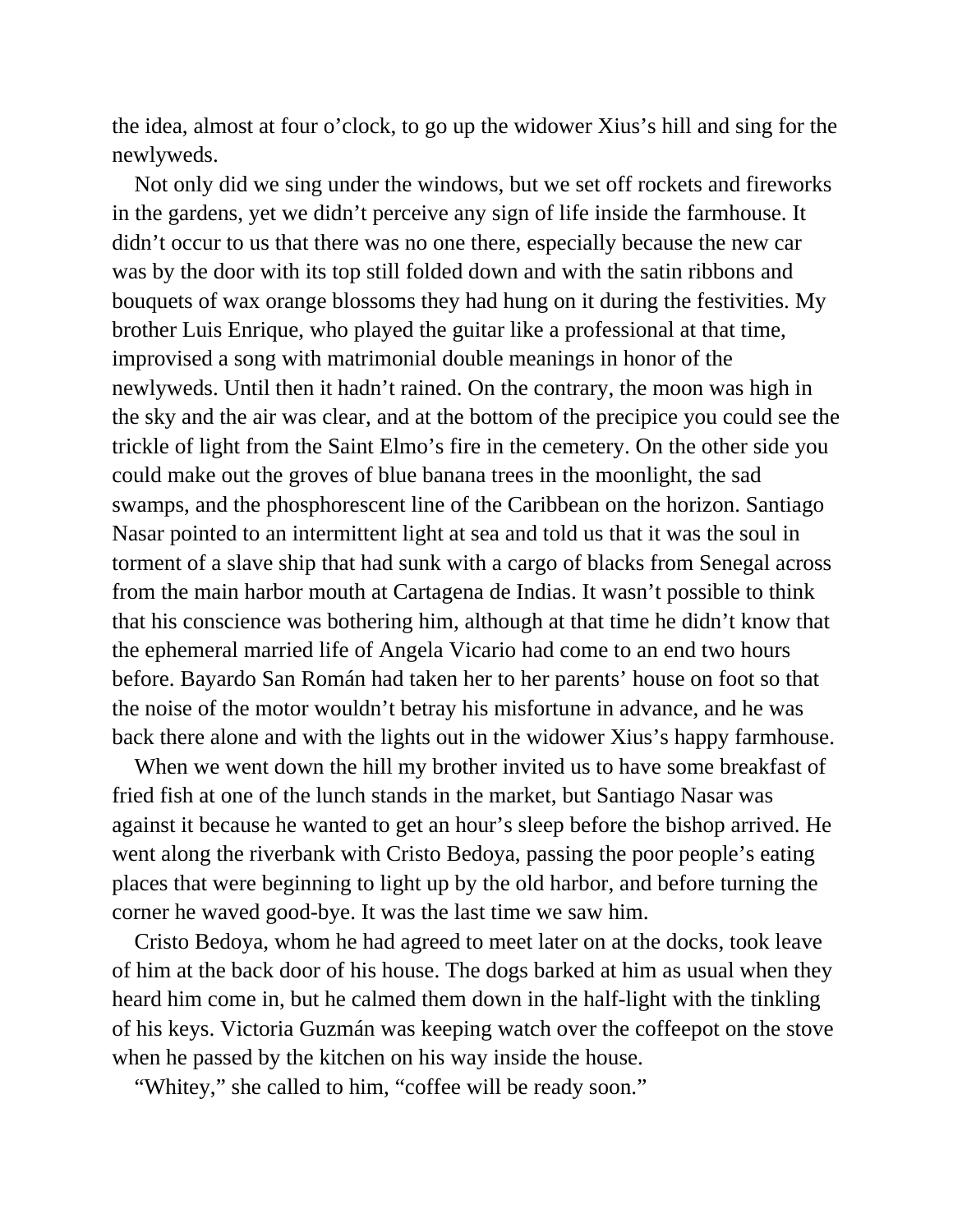Santiago Nasar told her that he'd have some later, and he asked her to tell Divina Flor to wake him up at five-thirty and bring him a clean change of clothes, just like the ones he had on. An instant after he'd gone to bed, Victoria Guzmán got the message from Clotilde Armenta sent via the milk beggar. At five-thirty she followed his orders to wake him, but she didn't send Divina Flor and went up to the bedroom herself with the suit of pure linen, because she never missed a chance to keep her daughter away from the claws of the seigneur.

María Alejandrina Cervantes had left the door of the house unbarred. I took leave of my brother, crossed the veranda where the mulatto girls' cats were sleeping curled up among the tulips, and opened the bedroom door without knocking. The lights were out, but as soon as I went in I caught the smell of a warm woman and I saw the eyes of an insomniac leopard in the darkness, and then I didn't know anything else about myself until the bells began to ring.

On his way to our house, my brother went in to buy some cigarettes at Clotilde Armenta's store. He'd drunk so much that his memories of that encounter were always quite confused, but he never forgot the fatal drink that Pedro Vicario offered him. "It was liquid fire," he told me. Pablo Vicario, who had fallen asleep, awoke with a start when he heard him come in, and he showed him the knife.

"We're going to kill Santiago Nasar," he told him.

My brother doesn't remember it. "But even if I did remember, I wouldn't have believed it," he told me many times. "Who the fuck would ever think that the twins would kill anyone, much less with a pig knife!" Then they asked him where Santiago Nasar was, because they'd seen the two of them together, and my brother didn't remember his own answer either. But Clotilde Armenta and the Vicario brothers were so startled when they heard it that it was left established in the brief in separate declarations. According to them, my brother said: "Santiago Nasar is dead." Then he delivered an episcopal blessing, stumbled over the threshold, and staggered out. In the middle of the square he crossed paths with Father Amador. He was going to the dock in his vestments, followed by an acolyte who was ringing the bell and several helpers carrying the altar for the bishop's field mass. The Vicario brothers crossed themselves when they saw them pass.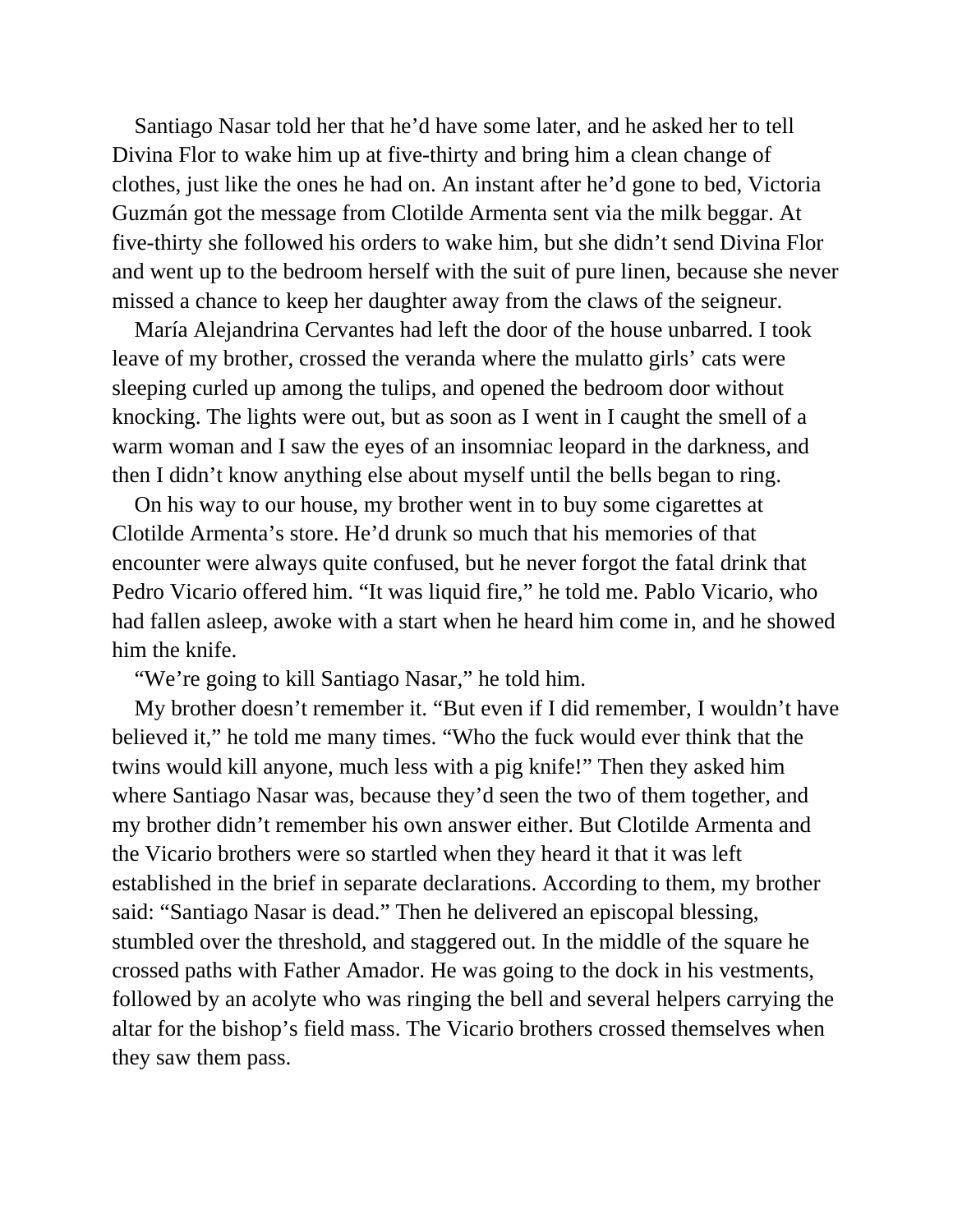Clotilde Armenta told me that they'd lost their last hopes when the priest passed by her place. "I thought he hadn't got my message," she said. Nonetheless, Father Amador confessed to me many years later, retired from the world in the gloomy Calafell Rest Home, that he had in fact received Clotilde Armenta's message and others more peremptory while he was getting ready to go the docks. "The truth is I didn't know what to do," he told me. "My first thought was that it wasn't any business of mine but something for the civil authorities, but then I made up my mind to say something in passing to Plácida Linero." Yet when he crossed the square, he'd forgotten completely. "You have to understand," he told me, "that the bishop was coming on that unfortunate day." At the moment of the crime he felt such despair and was so disgusted with himself that the only thing he could think of was to ring the fire alarm.

My brother Luis Enrique went into the house through the kitchen door, which my mother left unlocked so my father wouldn't hear us come in. He went to the bathroom before going to bed, but he fell asleep sitting on the toilet, and when my brother Jaime got up to go to school he found him stretched out face down on the tile floor and singing in his sleep. My sister the nun, who wasn't going to wait for the bishop because she had an eighty-proof hangover, couldn't get him to wake up. "It was striking five when I went to the bathroom," she told me. Later, when my sister Margot went in to bathe before going to the docks, she managed with great effort to drag him to his bedroom. From the other side of sleep he heard the first bellows of the bishop's boat without awakening. Then he fell into a deep sleep, worn out by carousing, until my sister the nun went into the bedroom, trying to put her habit on as she ran, and she woke him up with her mad cry:

"They've killed Santiago Nasar!"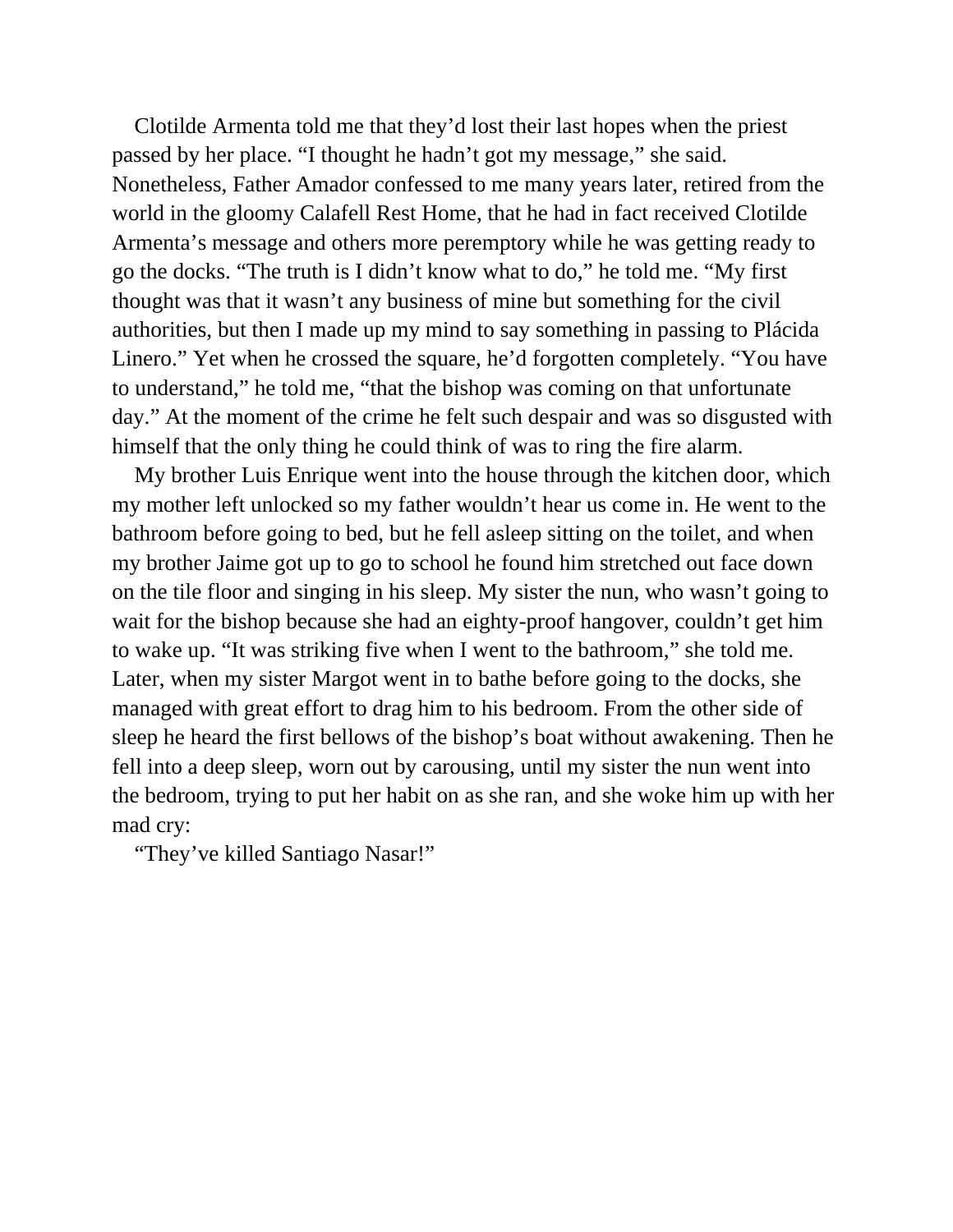THE DAMAGE from the knives was only a beginning for the inclement autopsy that Father Carmen Amador found himself obliged to do in Dr. Dionisio Iguarán's absence. "It was as if we killed him all over again after he was dead," the aged priest told me in his retirement at Calafell. "But it was an order from the mayor, and orders from that barbarian, stupid as they might have been, had to be obeyed." It wasn't entirely proper. In the confusion of that absurd Monday, Colonel Aponte had had an urgent telegraphic conversation with the governor of the province, and the latter authorized him to take the preliminary steps while he sent an investigating magistrate. The mayor was a former troop commander with no experience in matters of law, and he was too conceited to ask anyone who knew where he should begin. The first thing that bothered him was the autopsy. Cristo Bedoya, who was a medical student, managed to get out of it because of his intimate friendship with Santiago Nasar. The mayor thought that the body could be kept under refrigeration until Dr. Dionisio Iguarán came back, but he couldn't find a human-sized freezer, and the only one that would serve the purpose in the market was out of order. The body had been exposed to public view in the center of the living room, lying on a narrow iron cot while they were building a rich man's coffin for it. They'd brought in fans from the bedrooms and some neighboring houses, but there were so many people anxious to see it that they had to push back the furniture and take down the birdcages and pots of ferns, and even then the heat was unbearable. In addition, the dogs, aroused by the smell of death, increased the uneasiness. They hadn't stopped howling since I went into the house, when Santiago Nasar was still in his death throes in the kitchen and I found Divina Flor weeping with great howls and holding them off with a beam.

"Help me," she shouted to me. "What they want is to eat his guts."

We locked them up in the stable. Plácida Linero later ordered them taken to some place far off until after the funeral. But toward noon, no one knew how, they escaped from where they were and burst madly into the house. Plácida Linero, just once, lost her grip.

"Those shitty dogs!" she shouted. "Kill them!"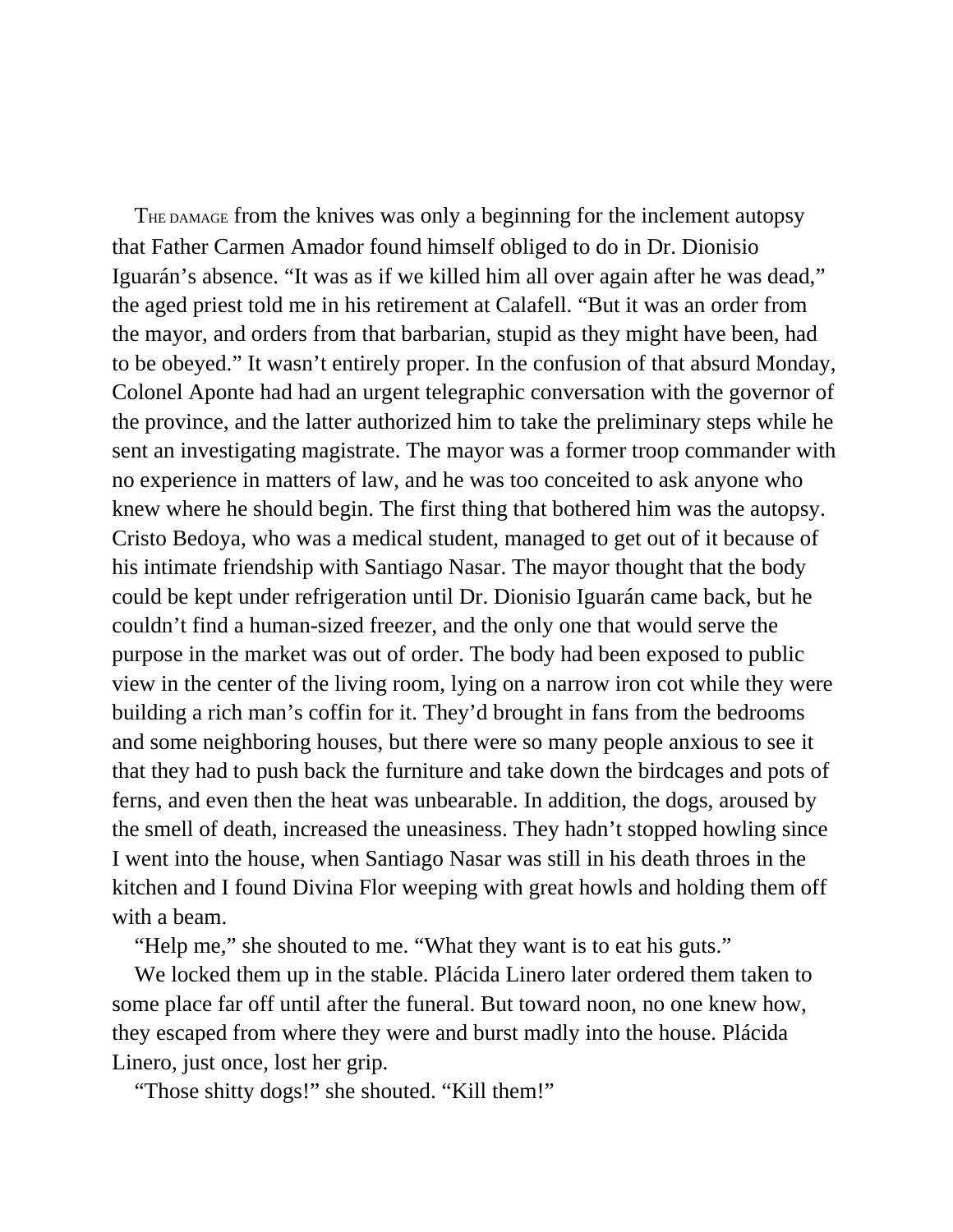The order was carried out immediately and the house was silent again. Until then there hadn't been any concern at all for the state of the body. The face had remained intact, with the same expression it had had when he was singing, and Cristo Bedoya had put the intestines back in place and wrapped the body with a linen strip. Nevertheless, in the afternoon a syrup-colored liquid began to flow from the wounds, drawing flies, and a purple blotch appeared on his upper lip and spread out very slowly, like the shadow of a cloud on water, up to his hairline. His face, which had always been easy-going, took on a hostile expression, and his mother covered it with a handkerchief. Colonel Aponte understood then that they couldn't wait any longer and he ordered Father Amador to do the autopsy. "It would be worse digging him up a week later," he said. The priest had studied medicine and surgery at Salamanca, but had entered the seminary before he was graduated, and even the mayor knew that his autopsy would have no legal standing. Nevertheless, he made him carry out the order.

It was a massacre, performed at the public school with the help of the druggist, who took notes, and a first-year medical student who was here on vacation. They only had a few instruments for minor surgery available and the rest were craftsmen's tools. But despite the havoc wrought on the body, Father Amador's report seemed in order and the investigator incorporated it in the brief as a useful piece of evidence.

Seven of the several wounds were fatal. The liver was almost sliced in pieces by two deep cuts on the anterior side. He had four incisions in the stomach, one of them so deep that it went completely through and destroyed the pancreas. He had six other lesser perforations in the transverse colon and multiple wounds in the small intestine. The only one he had in the back, at the level of the third lumbar vertebra, had perforated the right kidney. The abdominal cavity was filled with large clots of blood, and in the midst of the morass of gastric contents appeared a medal of the Virgin of Carmel that Santiago Nasar had swallowed at the age of four. The thoracic cavity showed two perforations: one in the second right intercostal space that affected the lung and another quite close to the left armpit. He also had six minor wounds on his arms and hands, and two horizontal cuts: one on the right thigh and the other in the abdominal muscles. He had a deep stab in the right hand. The report says: "It looked like a stigma of the crucified Christ." The encephalic mass weighed sixty grams more than that of a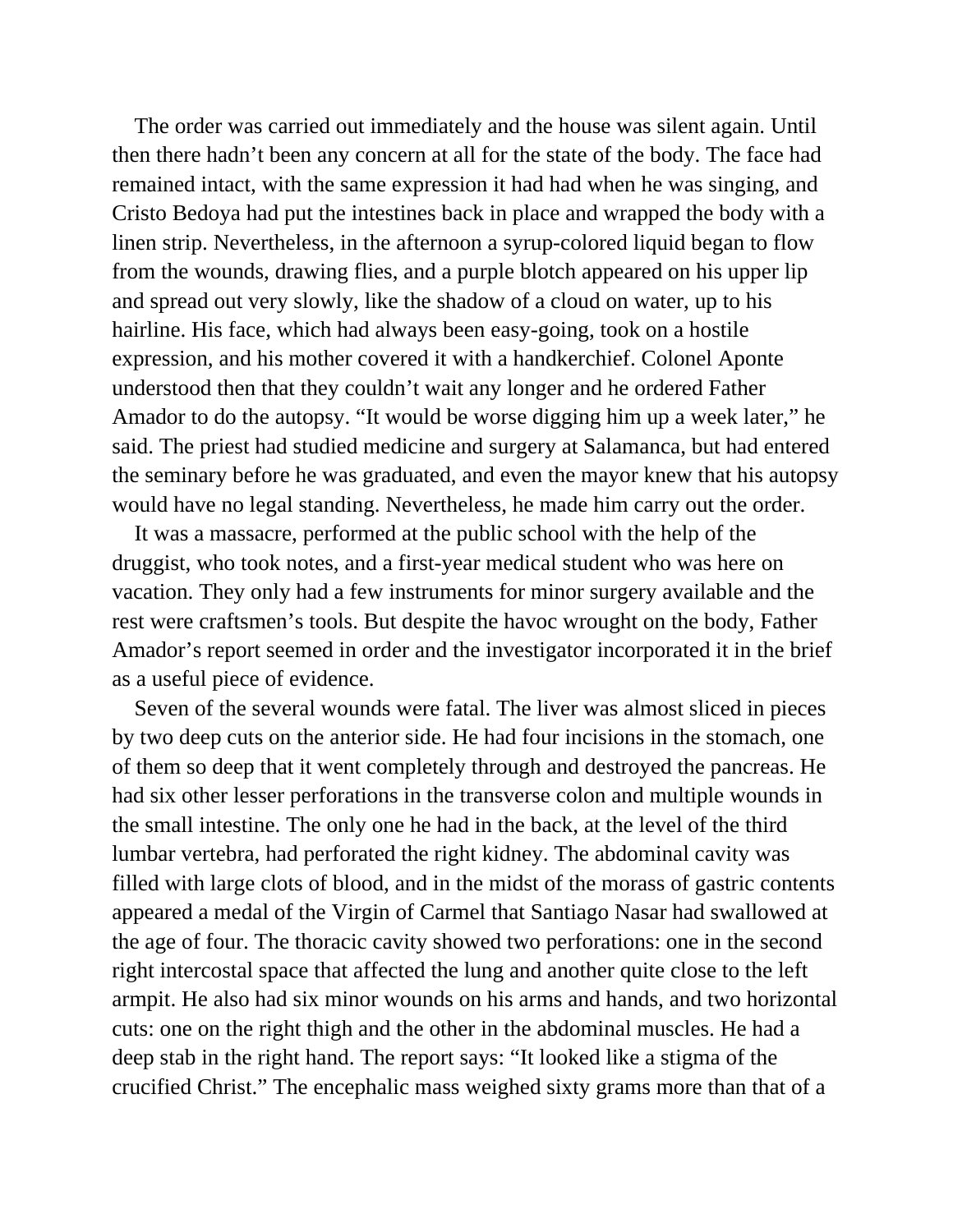normal Englishman, and Father Amador noted in the report that Santiago Nasar had a superior intelligence and a brilliant future. Nevertheless, in the final note he pointed out a hypertrophy of the liver that he attributed to a poorly cured case of hepatitis. "That is to say," he told me, "he had only a few years of life left to him in any case." Dr. Dionisio Iguarán, who in fact had treated Santiago Nasar for hepatitis at the age of twelve, recalled that autopsy with indignation. "Only a priest could be so dumb," he told me. "There was never any way to make him understand that we tropical people have larger livers than greenhorn Galician Spaniards." The report concluded that the cause of death had been a massive hemorrhage brought on by any one of the seven major wounds.

They gave us back a completely different body. Half of the cranium had been destroyed by the trepanation and the ladykiller face that death had preserved ended up losing its identity. Furthermore, the priest had pulled out the sliced-up intestines by the roots, but in the end he didn't know what to do with them, and he gave them an angry blessing and threw them into the garbage pail. The last onlookers ranged about the schoolhouse windows lost their curiosity, the helper fainted, and Colonel Lázaro Aponte, who had seen and caused so many repressive massacres, ended up being a vegetarian as well as a spiritualist. The empty shell, stuffed with rags and quicklime and sewed up crudely with coarse twine and baling needles, was on the point of falling apart when we put it into the new coffin with silk quilt lining. "I thought it would last longer that way," Father Amador told me. Just the opposite happened and we had to bury him hurriedly at dawn because he was in such bad shape that it was already unbearable in the house.

A cloudy Tuesday was breaking through. I didn't have the courage to sleep at the end of that oppressive time, and I pushed on the door of María Alejandrina Cervantes' house in case she hadn't put up the bar. The gourd lamps were burning where they hung from the trees and in the courtyard for dancing there were several wood fires with huge steaming pots where the mulatto girls were putting mourning dye onto their party clothes. I found María Alejandrina Cervantes awake as always at dawn, and completely naked as always when there weren't any strangers in the house. She was squatting like a Turkish houri on her queenly bed across from a Babylonic platter of things to eat: veal cutlets, a boiled chicken, a pork loin, and a garnishing of plantains and vegetables that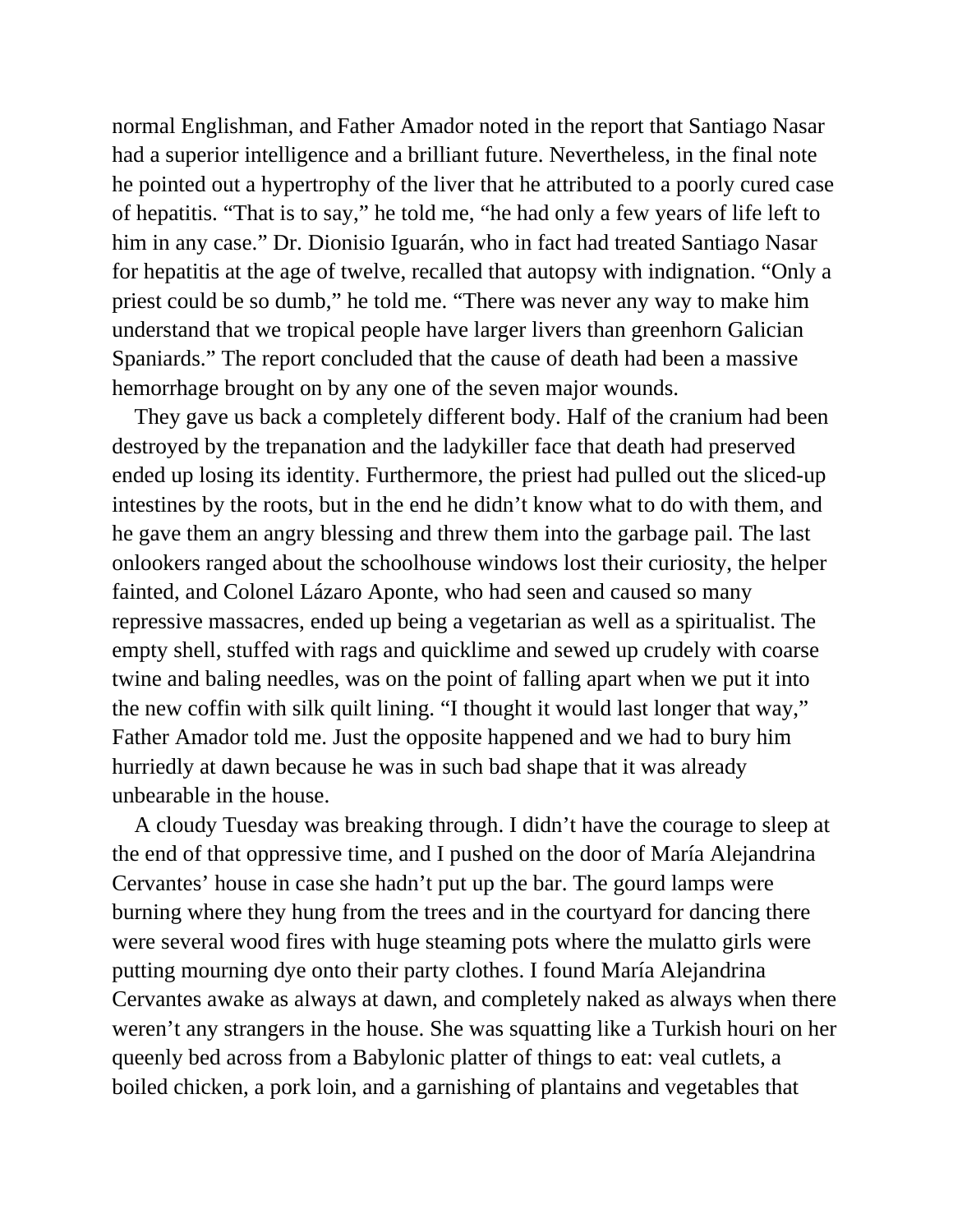would have served five people. Disproportionate eating was always the only way she could mourn and I'd never seen her do it with such grief. I lay down by her side with my clothes on, barely speaking, and mourning too in my way. I was thinking about the ferocity of Santiago Nasar's fate, which had collected twenty years of happiness from him not only with his death but also with the dismemberment of his body and its dispersion and extermination. I dreamed that a woman was coming into the room with a little girl in her arms, and that the child was chewing without stopping to take a breath and the half-chewed kernels of corn were falling into the woman's brassiere. The woman said to me: "She crunches like a nutty nuthatch, kind of sloppy, kind of slurpy." Suddenly I felt the anxious fingers that were undoing the buttons of my shirt, and I caught the dangerous smell of the beast of love lying by my back, and I felt myself sinking into the delights of the quicksand of her tenderness. But suddenly she stopped, coughed from far off, and slipped out of my life.

"I can't," she said. "You smell of him."

Not just I. Everything continued smelling of Santiago Nasar that day. The Vicario brothers could smell him in the jail cell where the mayor had locked them up until he could think of something to do with them. "No matter how much I scrubbed with soap and rags I couldn't get rid of the smell," Pedro Vicario told me. They'd gone three nights without sleep, but they couldn't rest because as soon as they began to fall asleep they would commit the crime all over again. Now, almost an old man, trying to explain to me his state on that endless day, Pablo Vicario told me without any effort: "It was like being awake twice over." That phrase made me think that what must have been most unbearable for them in jail was their lucidity.

The room was ten feet square, and had a very high skylight with iron bars, a portable latrine, a washstand with its pitcher and basin, and two makeshift beds with straw mats. Colonel Aponte, under whose orders it had been built, said that there was no hotel that was more humane. My brother Luis Enrique agreed, because one night they'd locked him up after a fight among musicians, and the mayor allowed him the charity of having one of the mulatto girls stay with him. Perhaps the Vicario brothers could have thought the same thing at eight o'clock in the morning, when they felt themselves safe from the Arabs. At that moment they were comforted by the honor of having done their duty, and the only thing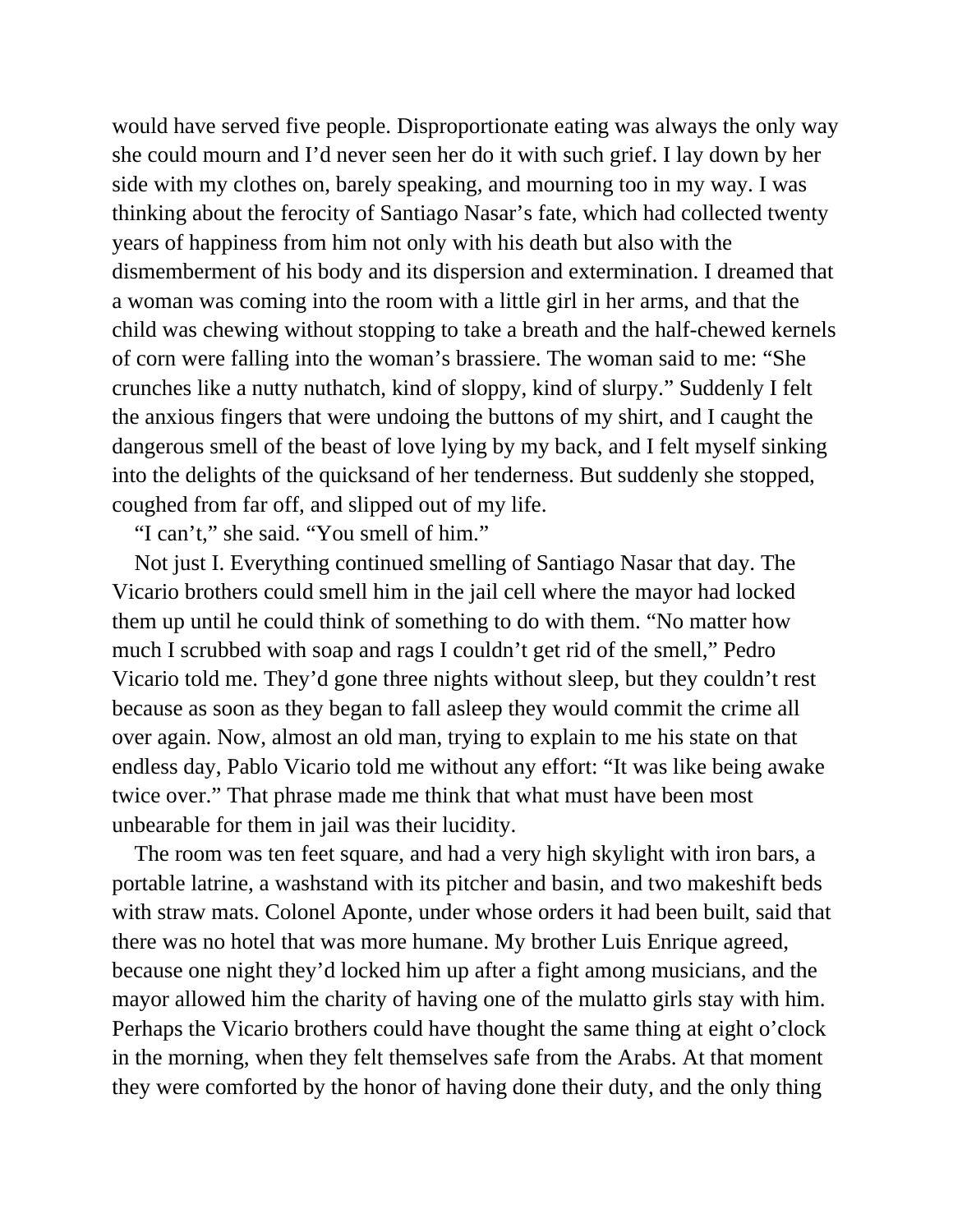that worried them was the persistence of the smell. They asked for lots of water, laundry soap, and rags, and they washed the blood from their arms and faces, and they also washed their shirts, but they couldn't get any rest. Pedro Vicario also asked for his laxatives and diuretics and a roll of sterile gauze so he could change his bandage, and he succeeded in having two micturitions during the morning. Nevertheless, life was becoming so difficult for him as the day advanced that the smell took second place. At two in the afternoon, when the heaviness of the heat should have melted them, Pedro Vicario couldn't stay there lying on the bed, but the same weariness prevented him from standing. The pain in his groin had reached his throat, his urine was shut off, and he suffered the frightful certainty that he wouldn't sleep ever again for the rest of his life. "I was awake for eleven months," he told me, and I knew him well enough to know that it was true. He couldn't eat any lunch. Pablo Vicario, for his part, ate a little bit of everything they brought him, and fifteen minutes later unloosed a pestilential cholerine. At six in the afternoon, while they were performing the autopsy on Santiago Nasar's corpse, the mayor was summoned urgently because Pedro Vicario was convinced that his brother had been poisoned. "He was turning into water right in front of me," Pedro Vicario told me, "and we couldn't get rid of the idea that it was some trick of the Turks." Up till then he'd overflowed the portable latrine twice and the guard on watch had taken him to the town hall washroom another six times. There Colonel Aponte found him, in the doorless toilet boxed in by the guard, and pouring out water so fluently that it wasn't too absurd to think about poison. But they put the idea aside immediately when it was established that he had only drunk the water and eaten the food sent by Pura Vicario. Nonetheless, the mayor was so impressed that he had the prisoners taken to his house under a special guard until the investigating judge came and transferred them to the panoptic prison in Riohacha.

The twins' fear was in response to the mood in the streets. Revenge by the Arabs wasn't dismissed, but no one, except the Vicario brothers, had thought of poison. It was supposed, rather, that they would wait for nightfall in order to pour gasoline through the skylight and burn up the prisoners in their cell. But even that was too easy a supposition. The Arabs comprised a community of peaceful immigrants who had settled at the beginning of the century in Caribbean towns, even in the poorest and most remote, and there they remained,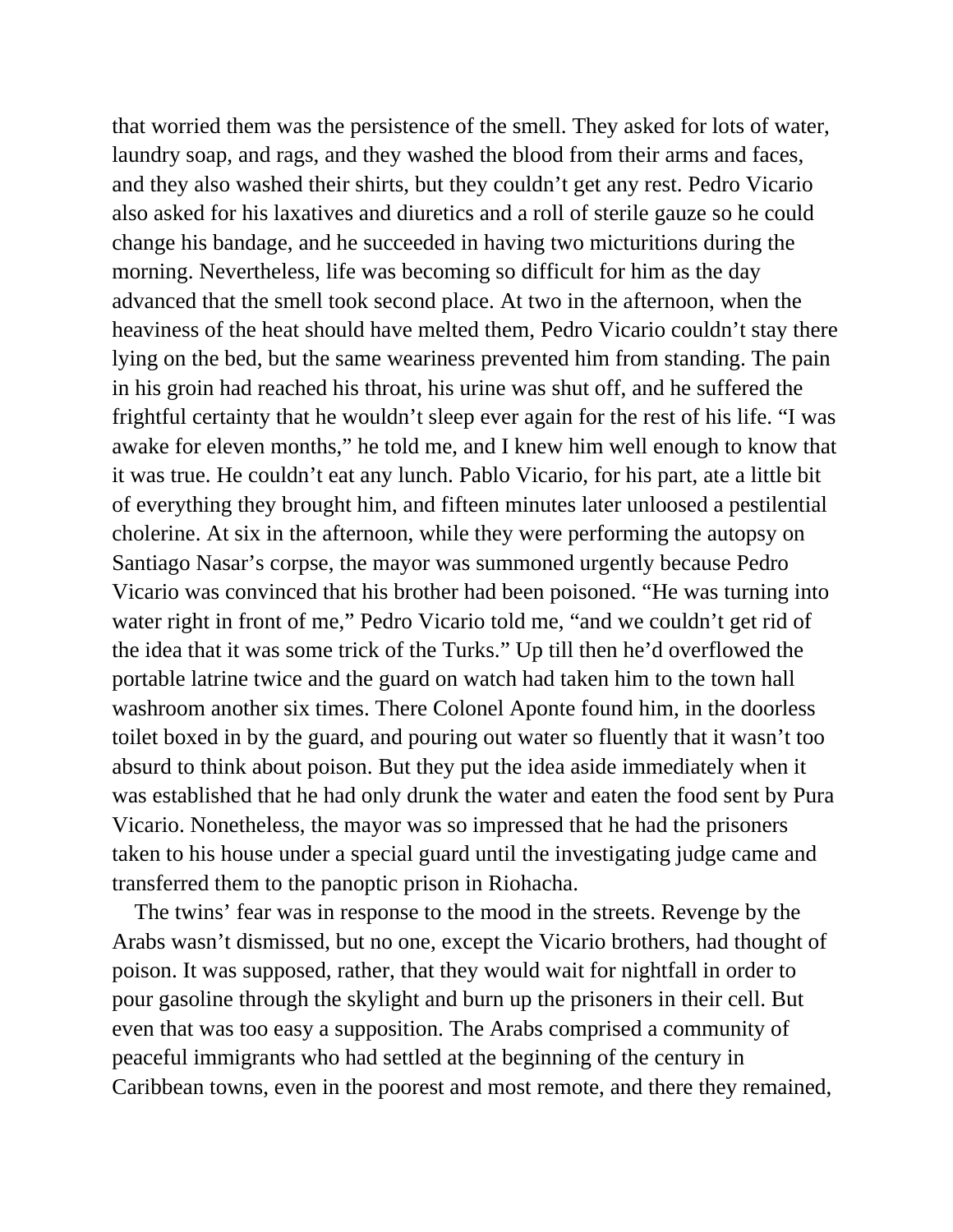selling colored cloth and bazaar trinkets. They were clannish, hard-working, and Catholic. They married among themselves, imported their wheat, raised lambs in their yards, and grew oregano and eggplants, and playing cards was their only driving passion. The older ones continued speaking the rustic Arabic they had brought from their homeland, and they maintained it intact in the family down to the second generation, but those of the third, with the exception of Santiago Nasar, listened to their parents in Arabic and answered them in Spanish. So it was inconceivable that they would suddenly change their pastoral spirit to avenge a death for which we all could have been to blame. On the other hand, no one thought about reprisals from Plácida Linero's family, who had been powerful and fighting people until their fortune ran out, and had bred more than two barroom killers who had been preserved by the salt of their name.

Colonel Aponte, worried by the rumors, visited the Arabs family by family and that time, at least, drew a correct conclusion. He found them perplexed and sad, with signs of mourning on their altars, and some of them sitting on the ground and wailing, but none harbored ideas of vengeance. The reaction that morning had grown out of the heat of the crime, and the very leaders admitted that in no case would it have gone beyond a beating. Furthermore, it was Susana Abdala, the centenary matriarch, who recommended the prodigious infusion of passion flowers and great absinthe that dried up Pablo Vicario's cholerine and unleashed at the same time his brother's florid flow. Pedro Vicario then fell into an insomniac drowsiness and his recovered brother earned his first sleep without remorse. That was how Purísima Vicario found them at three o'clock in the morning on Tuesday when the mayor brought her to say good-bye to them.

The whole family left, even the older sisters with their husbands, on Colonel Aponte's initiative. They left without anyone's noticing, sheltered by public exhaustion, while the only survivors of that irreparable day among us who were awake were burying Santiago Nasar. They were leaving until spirits cooled off, according to the mayor's decision, but they never came back. Pura Vicario wrapped the face of the rejected daughter in a cloth so that no one would see the bruises, and she dressed her in bright red so nobody might think she was mourning her secret lover. Before leaving she asked Father Amador to confess her sons in jail, but Pedro Vicario refused and convinced his brother that they had nothing to repent. They remained alone, and on the day of their transfer to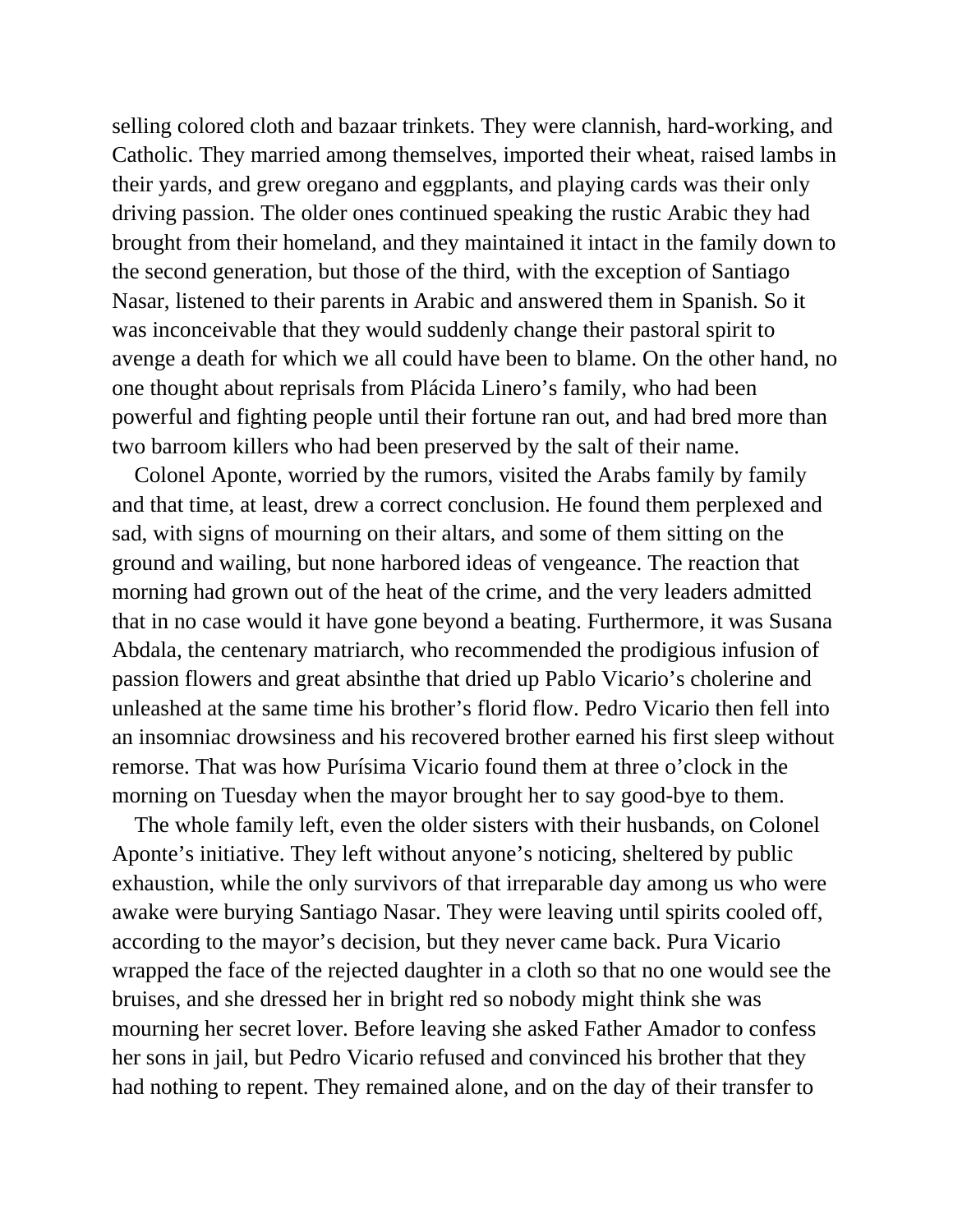Riohacha they had recovered so much and were so convinced that they were right that they didn't want to be taken out by night, as had been done with the family, but in broad daylight and with their faces showing. Poncio Vicario, the father, died a short time later. "His moral pain carried him off," Angela Vicario told me. When the twins were absolved they remained in Riohacha, only a day's trip from Manaure, where the family was living. Prudencia Cotes went there to marry Pablo Vicario, who learned to work with precious metals in his father's shop and came to be an elegant goldsmith. Pedro Vicario, without love or a job, reenlisted in the armed forces three years later, earned his first sergeant's stripes, and one fine morning his patrol went into guerrilla territory singing whorehouse songs and was never heard of again.

For the immense majority of people there was only one victim: Bayardo San Román. They took it for granted that the other protagonists of the tragedy had been fulfilling with dignity, and even with a certain grandeur, their part of the fortune that life had assigned them. Santiago Nasar had expiated the insult, the brothers Vicario had proved their status as men, and the seduced sister was in possession of her honor once more. The only one who had lost everything was Bayardo San Román: "poor Bayardo," as he was remembered over the years. Still, no one had thought of him until after the eclipse of the moon the following Saturday, when the widower Xius told the mayor that he'd seen a phosphorescent bird fluttering over his former home, and he thought it was the soul of his wife, who was going about demanding what was hers. The mayor slapped his brow, but it had nothing to do with the widower's vision.

"Shit!" he shouted. "I'd completely forgotten about that poor man!"

He went up the hill with a patrol and found the car with its top down in front of the farmhouse, and he saw a solitary light in the bedroom, but no one answered his knocks. So they broke down a side door and searched the rooms, which were lighted by the embers of the eclipse. "Things looked like they were under water," the mayor told me. Bayardo San Román was unconscious on the bed, still the way Pura Vicario had seen him early Tuesday morning, wearing his dress pants and silk shirt, but with his shoes off. There were empty bottles on the floor and many more unopened beside the bed, but not a trace of food. "He was in the last stages of ethylic intoxication," I was told by Dr. Dionisio Iguarán, who had given him emergency treatment. But he recovered in a few hours, and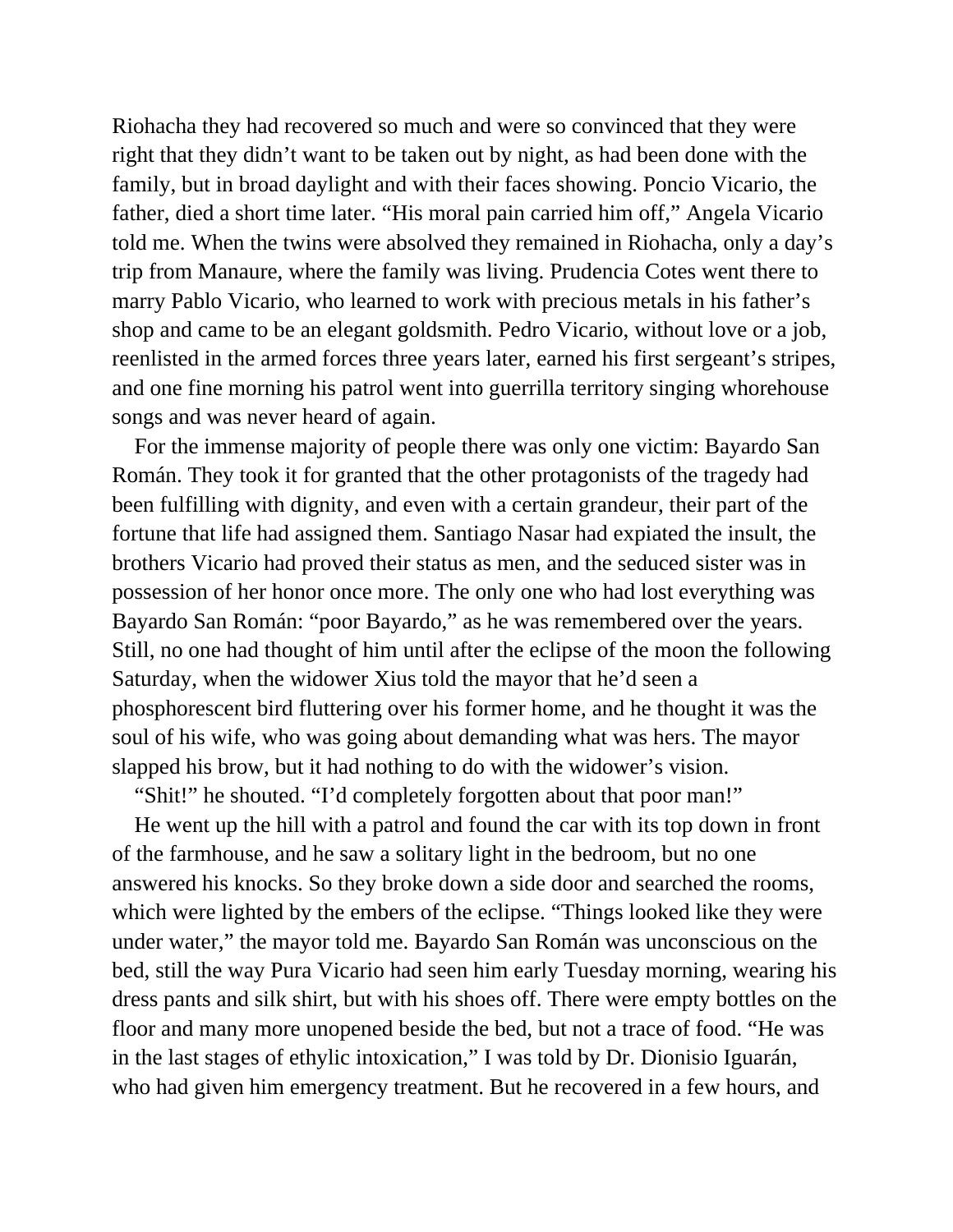as soon as his mind had cleared, he threw them out of the house with the best manners he was capable of.

"Nobody fucks with me," he said. "Not even my father with his war veteran's balls."

The mayor informed General Petronio San Román of the episode, down to the last literal phrase, in an alarming telegram. General San Román must have followed his son's wishes to the letter, because he didn't come for him, but sent his wife with their daughters and two other older women who seemed to be her sisters. They came on a cargo boat, locked in mourning up to their necks because of Bayardo San Román's misfortunes, and with their hair hanging loose in grief. Before stepping onto land, they took off their shoes and went barefoot through the streets up to the hilltop in the burning dust of noon, pulling out strands of hair by the roots and wailing loudly with such high-pitched shrieks that they seemed to be from joy. I watched them pass from Magdalena Oliver's balcony and I remember thinking that distress like that could only be put on in order to hide other, greater shames.

Colonel Lázaro Aponte accompanied them to the house on the hill, and then Dr. Dionisio Iguarán went up on the mule he had for emergencies. When the sun let up, two men from the town government brought Bayardo San Román down on a hammock hanging from a pole, wrapped up to his neck in a blanket and with a retinue of wailing women. Magdalena Oliver thought he was dead.

"*Collons de deu!*" she exclaimed. "What a waste!"

He was laid out by alcohol again, but it was hard to believe they were carrying a living person, because his right arm was dragging on the ground, and as soon as his mother put it back inside the hammock it would fall out again, so that he left a trail on the ground from the edge of the precipice to the deck of the boat. That was all that we had left of him: the memory of a victim.

They left the farmhouse the way it was. My brothers and I would go up to explore it on carousing nights when we were home on vacation, and each time we found fewer things of value in the abandoned rooms. Once we rescued the small valise that Angela Vicario had asked her mother for on her wedding night, but we didn't pay any great attention to it. What we found inside seemed to be a woman's natural items for hygiene and beauty, and I only found out their real use when Angela Vicario told me many years later which things were the old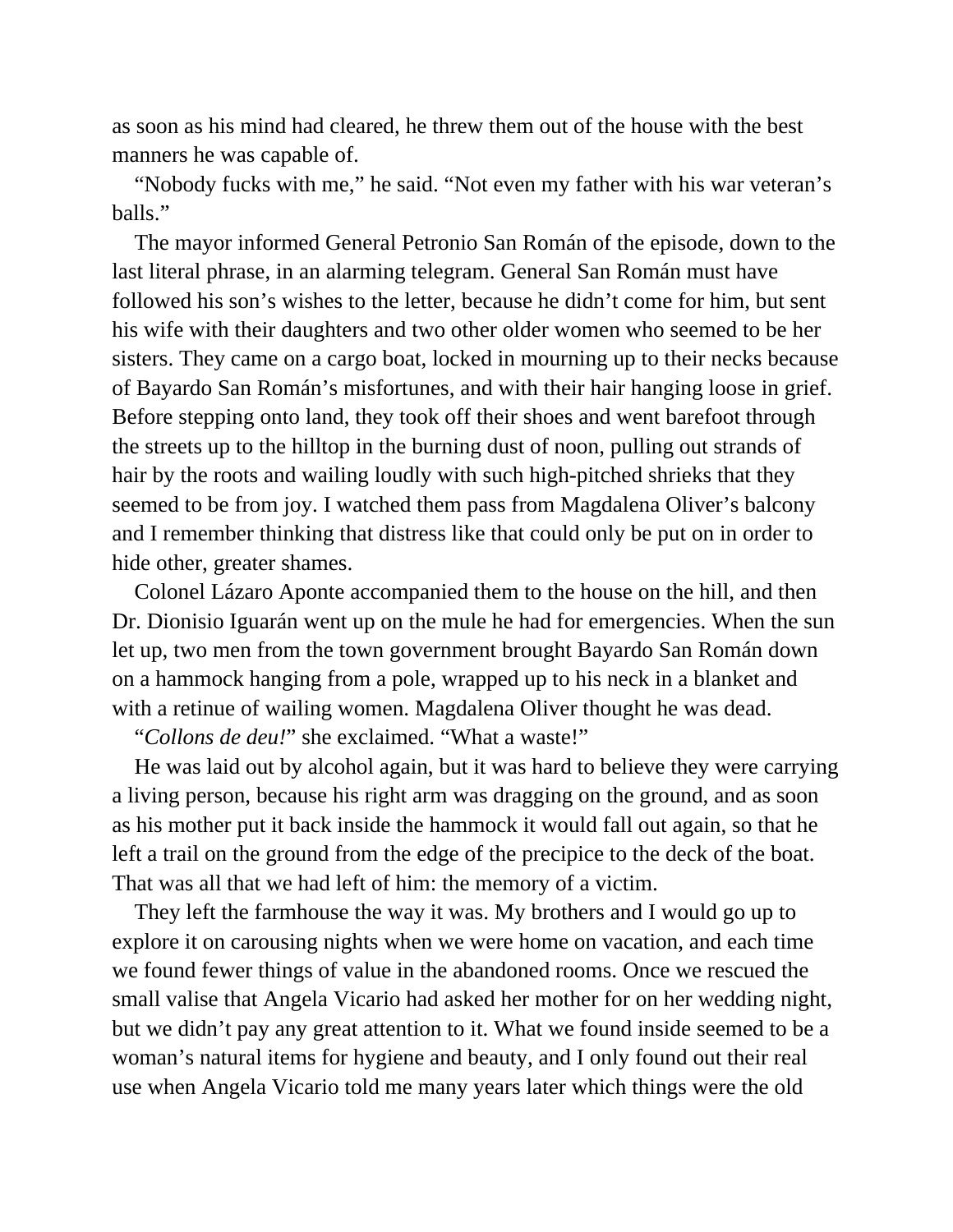wives' artifices she had been instructed in so as to deceive her husband. It was the only trace she'd left in what had been her home as a married woman for five hours.

Years later when I came back to search out the last pieces of testimony for this chronicle, not even the embers of Yolanda Xius's happiness remained. Things had been disappearing little by little in spite of Colonel Lázaro Aponte's determined vigilance, even the full-length closet with six mirrors that the mastercraftsmen of Mompox had had to assemble inside the house because it wouldn't fit through the door. At first the widower Xius was overjoyed, thinking that they were the posthumous recourses of his wife to carry off what was hers. Colonel Lázaro Aponte made fun of him. But one night it occurred to him to hold a spiritualist séance in order to clear up the mystery, and the soul of Yolanda Xius confirmed in her own handwriting that it was in fact she who was recovering the knickknacks of happiness for her house of death. The house began to crumble. The wedding car was falling apart by the door, and finally nothing remained except its weather-rotted carcass. For many years nothing was heard again of its owner. There is a declaration by him in the brief, but it is so short and conventional that it seems to have been put together at the last minute in order to comply with an unavoidable requirement. The only time I tried to talk to him, twenty-three years later, he received me with a certain aggressiveness and refused to supply even the most insignificant fact that might clarify a little his participation in the drama. In any case, not even his family knew much more about him than we did, nor did they have the slightest idea of what he had come to do in a mislaid town, with no other apparent aim than to marry a woman he had never seen.

Of Angela Vicario, on the other hand, I always got periodic news that inspired an idealized image in me. My sister the nun had been going about the upper Guajira for some time trying to convert the last idolaters, and she was in the habit of stopping and chatting with her in the village baked by Caribbean salt where her mother had tried to bury her alive. "Regards from your cousin," she would always tell me. My sister Margot, who also visited her during the first years, told me she had bought a solid house with a large courtyard with cross ventilation, the only problem being that on nights of high tide the toilets would back up and fish would appear flopping about in the bedrooms at dawn.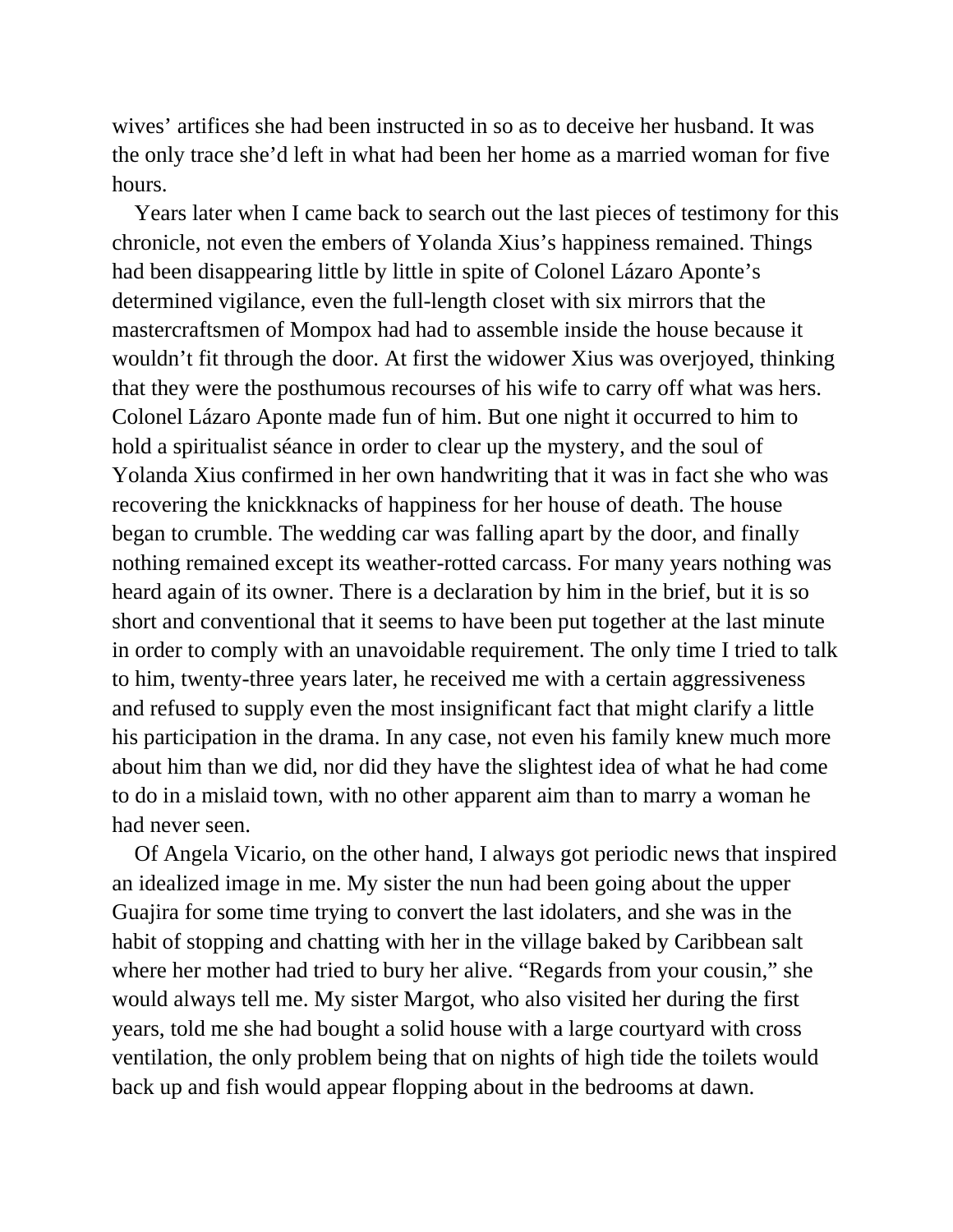Everyone who saw her during that time agreed that she was absorbed and skilled at her embroidery machine, and that by her industry she had managed to forget.

Much later, during an uncertain period when I was trying to understand something of myself by selling encyclopedias and medical books in the towns of Guajira, by chance I got as far as that Indian death village. At the window of a house that faced the sea, embroidering by machine during the hottest hour of the day, was a woman half in mourning, with steel-rimmed glasses and yellowish gray hair, and hanging above her head was a cage with a canary that didn't stop singing. When I saw her like that in the idyllic frame of the window, I refused to believe that the woman there was the one I thought, because I couldn't bring myself to admit that life would end up resembling bad literature so much. But it was she: Angela Vicario, twenty-three years after the drama.

She treated me the same as always, like a distant cousin, and answered my questions with very good judgment and a sense of humor. She was so mature and witty that it was difficult to believe that she was the same person. What surprised me most was the way in which she'd ended up understanding her own life. After a few minutes she no longer seemed as aged to me as at first sight, but almost as young as in my memory, and she had nothing in common with the person who'd been obliged to marry without love at the age of twenty. Her mother, in her grouchy old age, received me like a difficult ghost. She refused to talk about the past, and for this chronicle I had to be satisfied with a few disconnected phrases from her conversations with my mother, and a few others rescued from my memories. She had gone beyond what was possible to make Angela Vicario die in life, but the daughter herself had brought her plans to naught because she never made any mystery out of her misfortune. On the contrary, she would recount it in all its details to anyone who wanted to hear it, except for one item that would never be cleared up: who was the real cause of her damage and how and why, because no one believed that it had really been Santiago Nasar. They belonged to two completely different worlds. No one had ever seen them together, much less alone together. Santiago Nasar was too haughty to have noticed her: "Your cousin the booby," he would say to me when he had to mention her. Besides, as we said at that time, he was a chicken hawk. He went about alone, just like his father, nipping the bud of any wayward virgin that would begin showing up in those woods, but in town no other relationship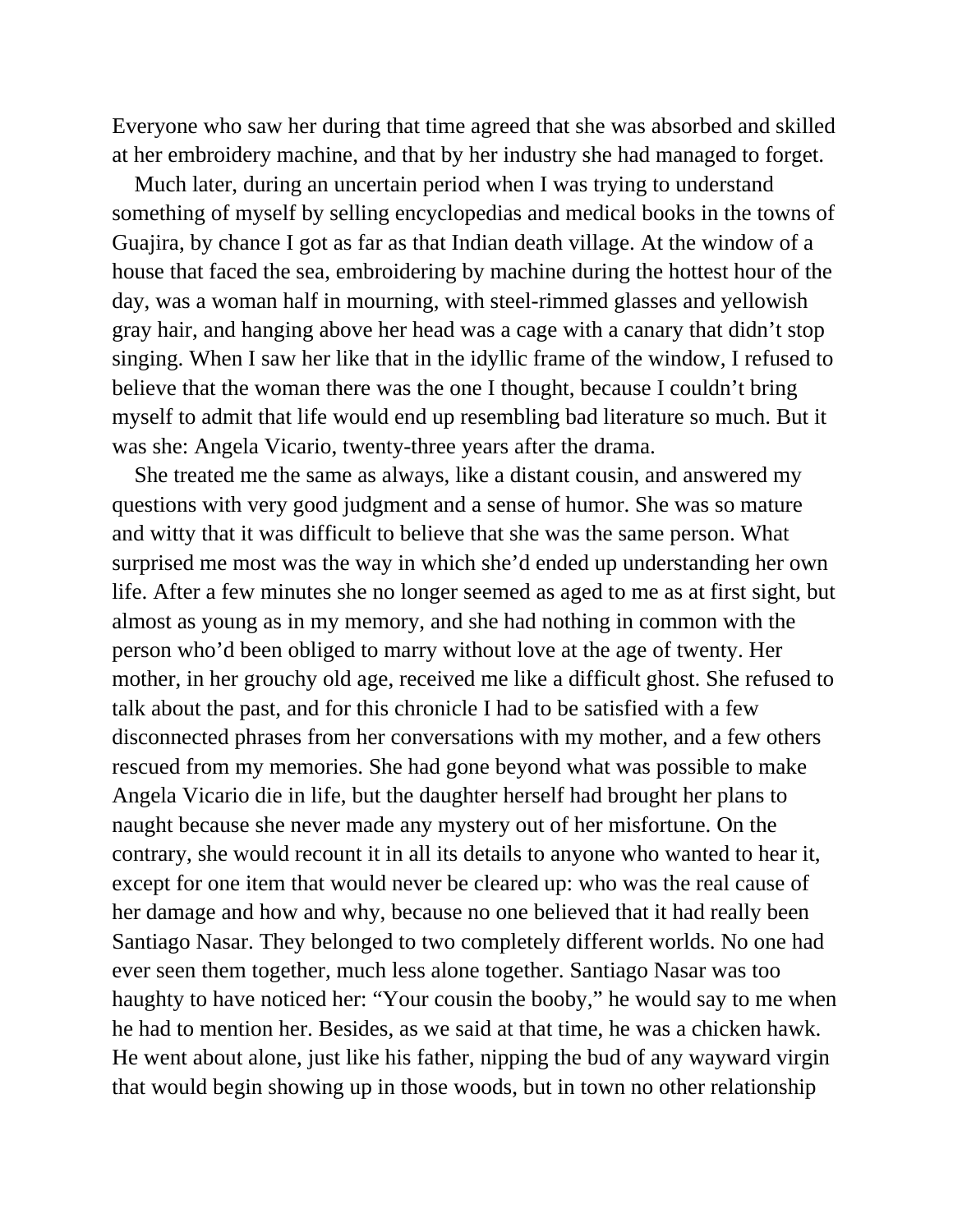ever came to be known except for the conventional one he maintained with Flora Miguel, and the stormy one with Maria Alejandrina Cervantes, which drove him crazy for fourteen months. The most current version, perhaps because it was the most perverse, was that Angela Vicario was protecting someone who really loved her and she had chosen Santiago Nasar's name because she thought her brothers would never dare go up against him. I tried to get that truth out of her myself when I visited her the second time, with all my arguments in order, but she barely lifted her eyes from the embroidery to knock them down. "Don't beat it to death, cousin," she told me. "He was the one."

Everything else she told without reticence, even the disaster of her wedding night. She recounted how her friends had instructed her to get her husband drunk in bed until he passed out, to feign more embarrassment than she really felt so he'd turn out the light, to give herself a drastic douche of alum water to fake virginity, and to stain the sheet with Mercurochrome so she could display it the following day in her bridal courtyard. Her bawds hadn't counted on two things: Bayardo San Román's exceptional resistance as a drinker, and the pure decency that Angela Vicario carried hidden inside the stolidity her mother had imposed. "I didn't do any of what they told me," she said, "because the more I thought about it, the more I realized that it was all something dirty that shouldn't be done to anybody, much less to the poor man who had the bad luck to marry me." So she let herself get undressed openly in the lighted bedroom, safe now from all the acquired fears that had ruined her life. "It was very easy," she told me, "because I'd made up my mind to die."

The truth is that she spoke about her misfortune without any shame in order to cover up the other misfortune, the real one, that was burning in her insides. No one would even have suspected until she decided to tell me that Bayardo San Román had been in her life forever from the moment he'd brought her back home. It was a coup de grace. "Suddenly, when Mama began to hit me, I began to remember him," she told me. The blows hurt less because she knew they were for him. She continued thinking about him with a certain surprise at herself while she was lying on the dining room couch sobbing. "I wasn't crying because of the blows or anything that had happened," she told me. "I was crying because of him." She kept on thinking about him while her mother put arnica compresses on her face, and even more when she heard the shouting in the street and the fire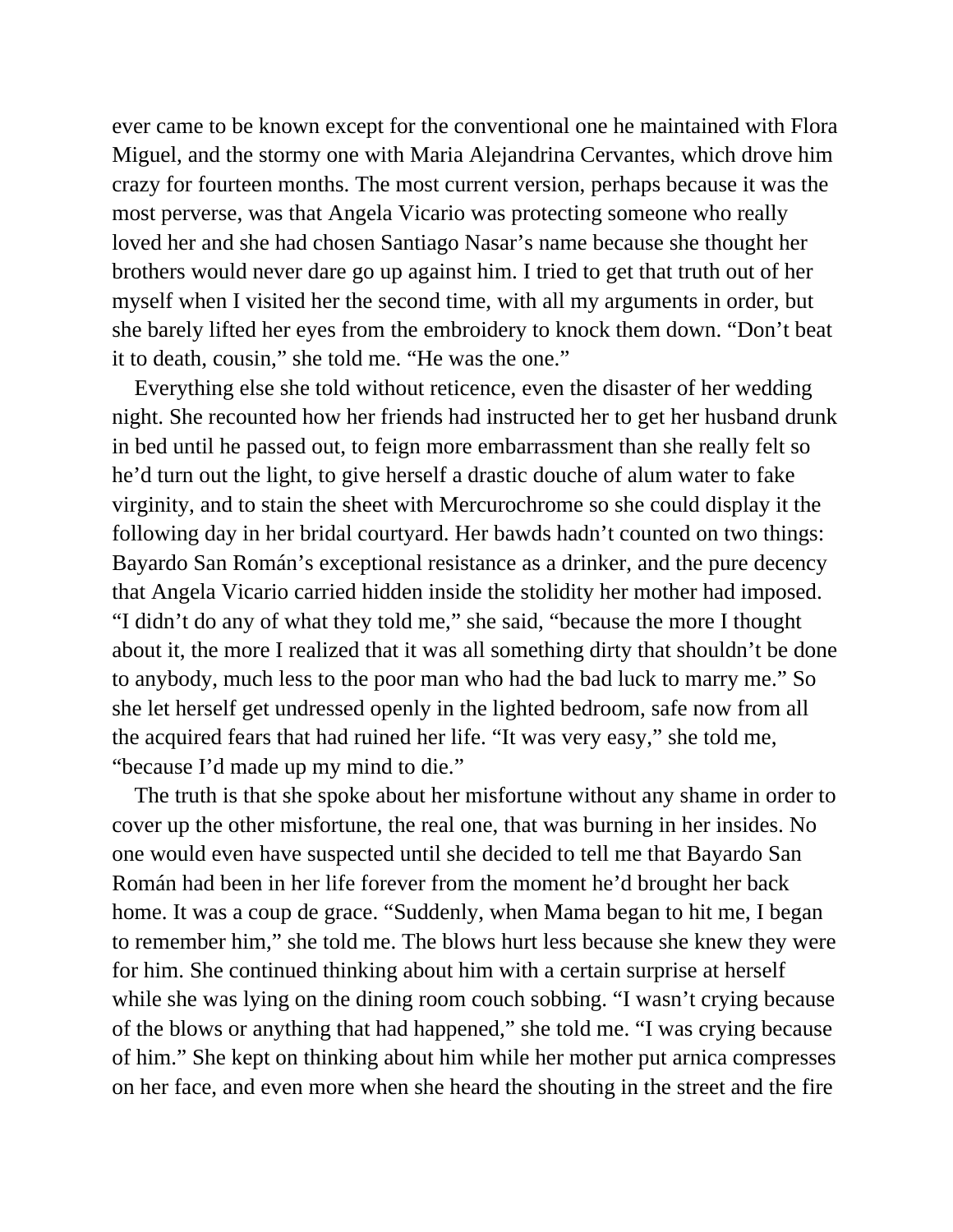alarm bells in the belfry, and her mother came in to tell her she could sleep now because the worst was over.

She'd been thinking about him for a long time without any illusions when she had to go with her mother to get her eyes examined in the hospital at Riohacha. They stopped off on the way at the Hotel del Puerto, whose owner they knew, and Pura Vicario asked for a glass of water at the bar. She was drinking it with her back to her daughter when the latter saw her own thoughts reflected in the mirrors repeated around the room. Angela Vicario turned her head with a last breath and saw him pass by without seeing her and saw him go out of the hotel. Then she looked at her mother with her heart in shreds. Pura Vicario had finished drinking, dried her lips on her sleeve, and smiled at her from the bar with her new glasses. In that smile, for the first time since her birth, Angela Vicario saw her as she was: a poor woman devoted to the cult of her defects. "Shit," she said to herself. She was so upset that she spent the whole trip back home singing aloud, and she threw herself on her bed to weep for three days.

She was reborn. "I went crazy over him," she told me, "out of my mind." She only had to close her eyes to see him, she heard him breathing in the sea, the blaze of his body in bed would awaken her at midnight. Toward the end of that week, unable to get a moment's rest, she wrote him the first letter. It was a conventional missive, in which she told him that she'd seen him come out of the hotel, and that she would have liked it if he had seen her. She waited in vain for a reply. At the end of two months, tired of waiting, she sent him another letter in the same oblique style as the previous one, whose only aim seemed to be to reproach him for his lack of courtesy. Six months later she had written six letters with no reply, but she comforted herself with the proof that he was getting them.

Mistress of her fate for the first time, Angela Vicario then discovered that hate and love are reciprocal passions. The more letters she sent the more the coals of her fever burned, but the happy rancor she felt for her mother also heated up. "Just seeing her would turn my stomach," she told me, "but I couldn't see her without remembering him." Her life as a rejected wife continued on, simple as that of an old maid, still doing machine embroidery with her friends, just as before she had made cloth tulips and paper birds, but when her mother went to bed she would stay in the room until dawn writing letters with no future. She became lucid, overbearing, mistress of her own free will, and she became a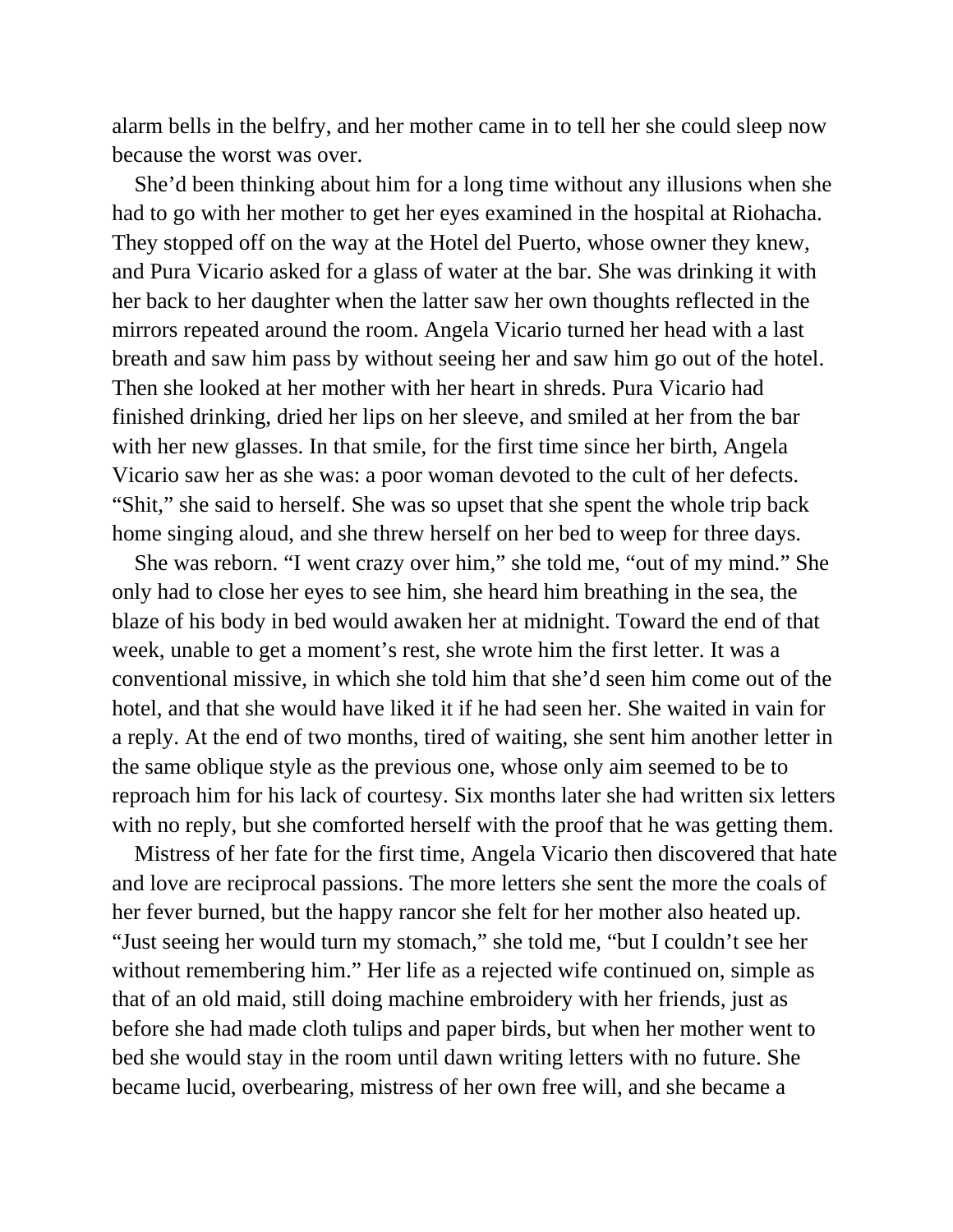virgin again just for him, and she recognized no other authority than her own nor any other service than that of her obsession.

She wrote a weekly letter for over half a lifetime. "Sometimes I couldn't think of what to say," she told me, dying with laughter, "but it was enough for me to know that he was getting them." At first they were a fiancée's notes, then they were little messages from a secret lover, perfumed cards from a furtive sweetheart, business papers, love documents, and lastly they were the indignant letters of an abandoned wife who invented cruel illnesses to make him return. One night, in a good mood, she spilled the inkwell over the finished letter and instead of tearing it up she added a postscript: "As proof of my love I send you my tears." On occasion, tired of weeping, she would make fun of her own madness. Six times the postmistresses were changed and six times she got their complicity. The only thing that didn't occur to her was to give up. Nevertheless, he seemed insensible to her delirium; it was like writing to nobody.

Early one windy morning in the tenth year, she was awakened by the certainty that he was naked in her bed. Then she wrote him a feverish letter, twenty pages long, in which without shame she let out the bitter truths that she had carried rotting in her heart ever since that ill-fated night. She spoke to him of the eternal scars he had left on her body, the salt of his tongue, the fiery furrow of his African tool. On Friday she gave it to the postmistress who came Friday afternoons to embroider with her and pick up the letters, and she was convinced that that final alleviation would be the end of her agony. But there was no reply. From then on she was no longer conscious of what she wrote nor to whom she was really writing, but she kept on writing without quarter for seventeen years.

Halfway through one August day, while she was embroidering with her friends, she heard someone coming to the door. She didn't have to look to see who it was. "He was fat and was beginning to lose his hair, and he already needed glasses to see things close by," she told me. "But it was him, God damn it, it was him!" She was frightened because she knew he was seeing her just as diminished as she saw him, and she didn't think he had as much love inside as she to bear up under it. His shirt was soaked in sweat, as she had seen him the first time at the fair, and he was wearing the same belt, and carrying the same unstitched leather saddlebags with silver decorations. Bayardo San Román took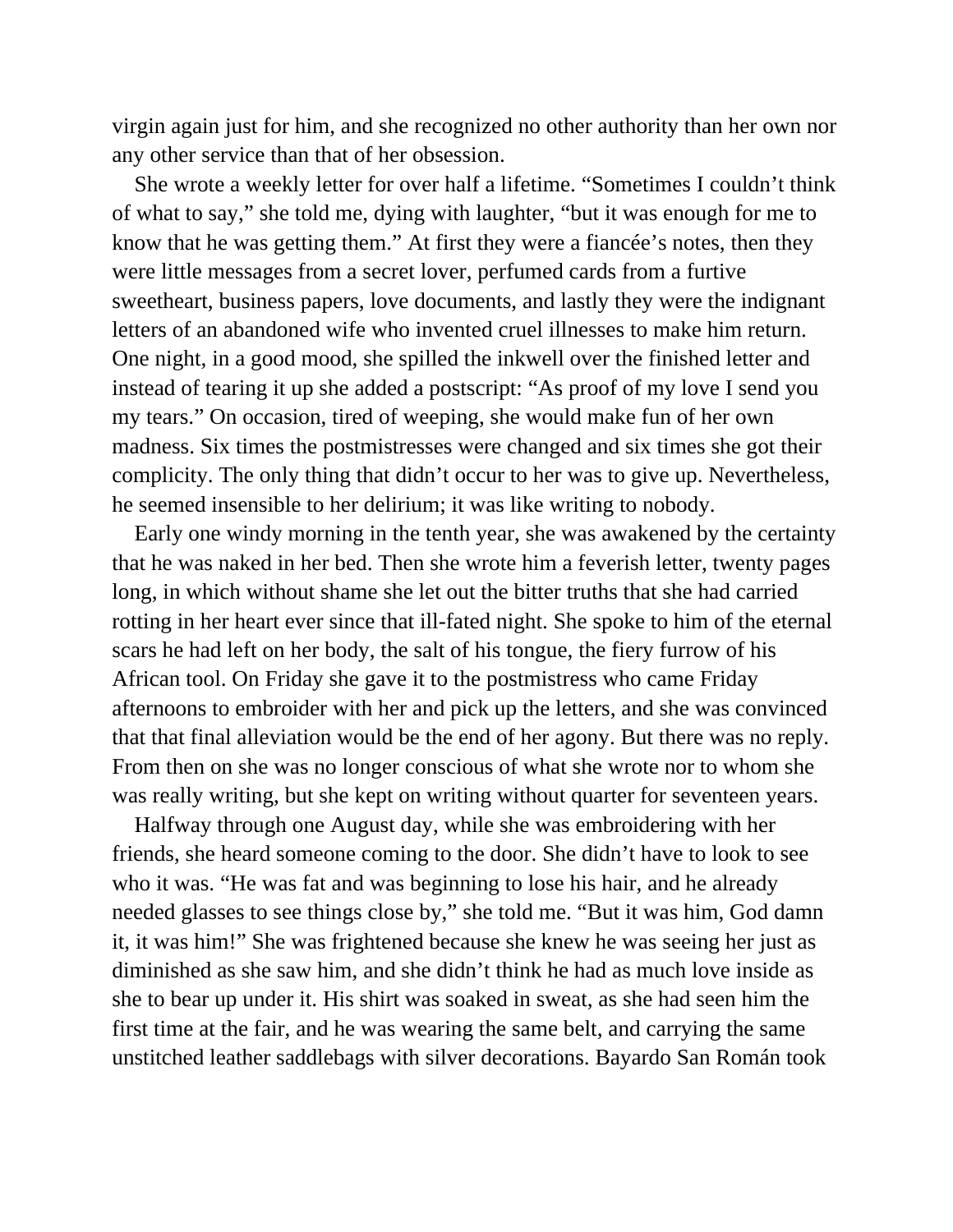a step forward, unconcerned about the other astonished embroiderers, and laid his saddlebags on the sewing machine.

"Well," he said, "here I am."

He was carrying a suitcase with clothing in order to stay and another just like it with almost two thousand letters that she had written him. They were arranged by date in bundles tied with colored ribbons, and all unopened.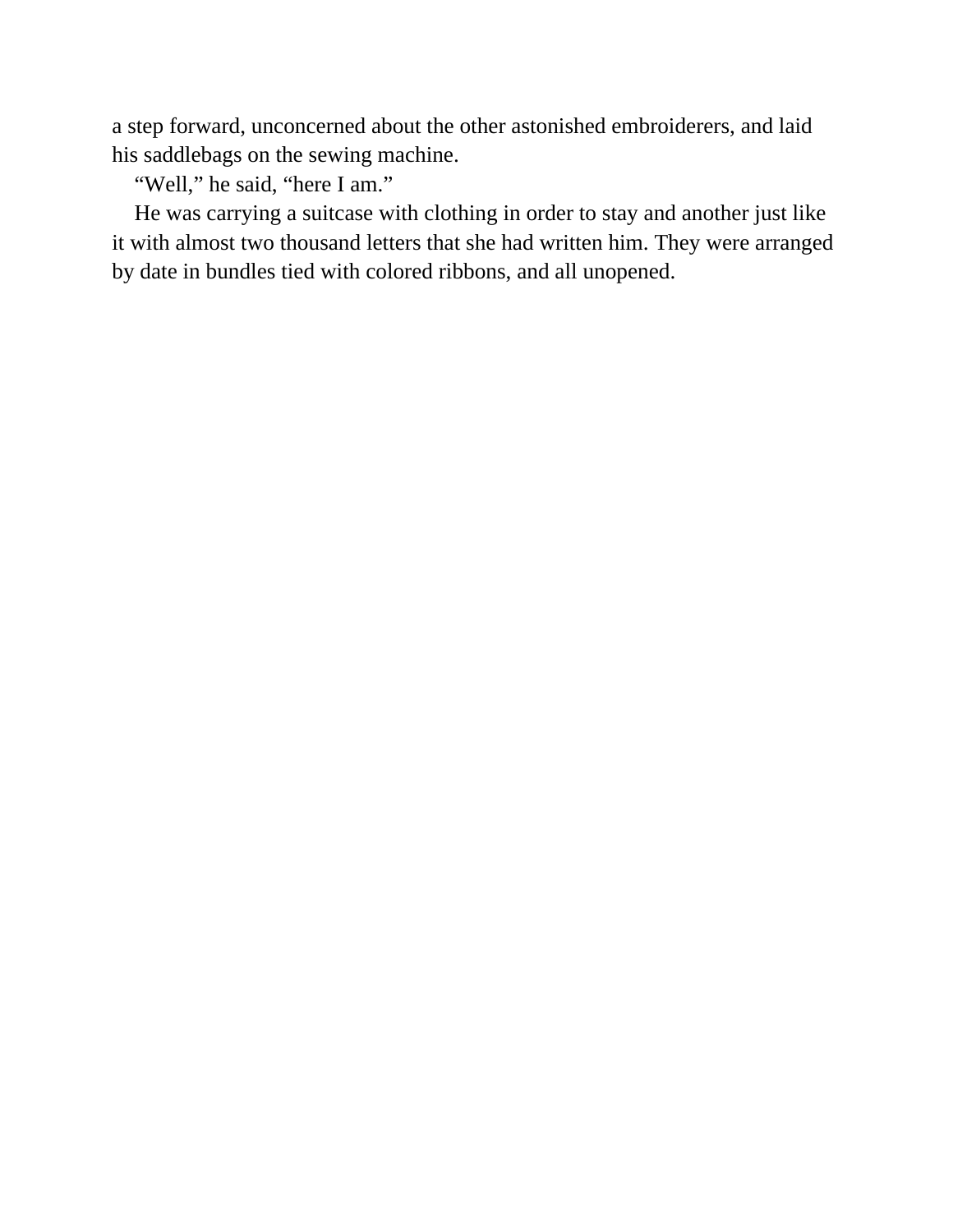FOR YEARS we couldn't talk about anything else. Our daily conduct, dominated then by so many linear habits, had suddenly begun to spin around a single common anxiety. The cocks of dawn would catch us trying to give order to the chain of many chance events that had made absurdity possible, and it was obvious that we weren't doing it from an urge to clear up mysteries but because none of us could go on living without an exact knowledge of the place and the mission assigned to us by fate.

Many never got to know. Cristo Bedoya, who went on to become a surgeon of renown, never managed to explain to himself why he gave in to the impulse to spend two hours at his grandparents' house until the bishop came instead of going to rest at his parents', who had been waiting for him since dawn to warn him. But most of those who could have done something to prevent the crime and still didn't do it consoled themselves with the pretext that affairs of honor are sacred monopolies with access only for those who are part of the drama. "Honor is love," I heard my mother say. Hortensia Baute, whose only participation was having seen two bloody knives that weren't bloody yet, felt so affected by the hallucination that she fell into a penitential crisis and one day, unable to take it any longer, she ran out naked into the street. Flora Miguel, Santiago Nasar's fiancée, ran away out of spite with a lieutenant of the border patrol, who prostituted her among the rubber workers on the Vichada. Aura Villeros, the midwife who had helped bring three generations into the world, suffered a spasm of the bladder when she heard the news and to the day of her death had to use a catheter in order to urinate. Don Rogelio de la Flor, Clotilde Armenta's good husband, who was a marvel of vitality at the age of eighty-six, got up for the last time to see how they had hewn Santiago Nasar to bits against the locked door of his own house, and he didn't survive the shock. Plácida Linero had locked that door at the last moment, but with the passage of time she freed herself from blame. "I locked it because Divina Flor had sworn to me that she'd seen my son come in," she told me, "and it wasn't true." On the other hand, she never forgave herself for having mixed up the magnificent augury of trees with the unlucky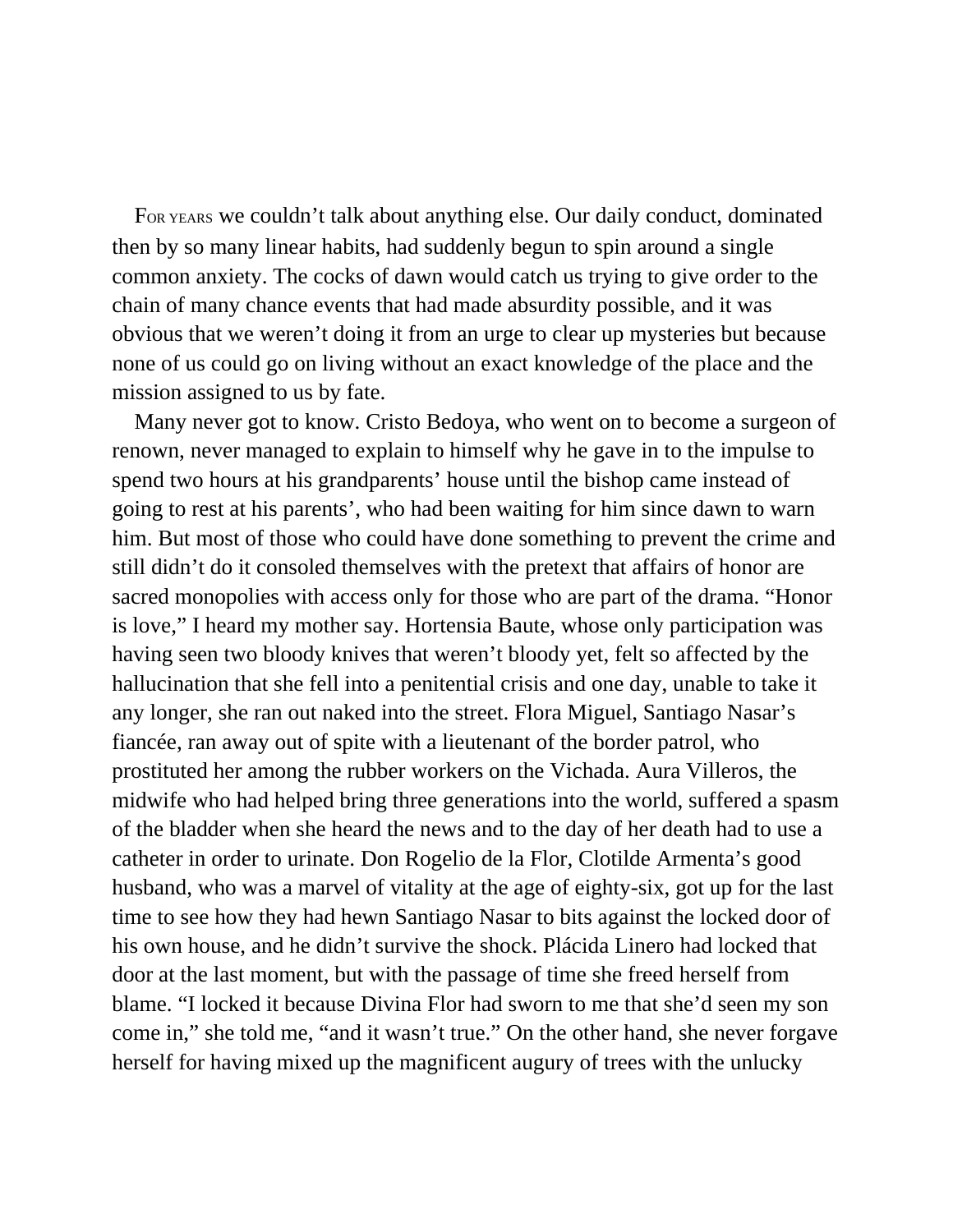one of birds, and she succumbed to the pernicious habit of her time of chewing pepper cress seeds.

Twelve days after the crime, the investigating magistrate came upon a town that was an open wound. In the squalid wooden office in the town hall, drinking pot coffee laced with cane liquor against the mirages of the heat, he had to ask for troop reinforcements to control the crowd that was pouring in to testify without having been summoned, anxious to show off their own important parts in the drama. He was newly graduated and still wore his black linen law school suit and the gold ring with the emblem of his degree, and he had the airs and the lyricism of a happy new parent. But I never learned his name. Everything we know about his character has been learned from the brief, which several people helped me look for twenty years later in the Palace of Justice in Riohacha. There was no classification of files whatever and more than a century of cases were piled up on the floor of the decrepit colonial building that had been Sir Francis Drake's headquarters for two days. The ground floor would be flooded by high tides and the unbound volumes floated about the deserted offices. I myself did my searching many times with the water up to my ankles in that lagoon of lost causes, and only chance after five years of searching let me rescue some 322 pages filched from the more than 500 that the brief must have had.

The judge's name didn't appear on any of them, but it was obvious that he was a man burning with the fever of literature. He had doubtless read the Spanish classics and a few Latin ones, and he was quite familiar with Nietzsche, who was the fashionable author among magistrates of his time. The marginal notes, and not just because of the color of the ink, seemed to be written in blood. He was so perplexed by the enigma that chance had touched him with, that many times he fell into lyrical distractions that ran contrary to the rigor of his profession. Most of all, he never thought it legitimate that life should make use of so many coincidences forbidden literature, so that there should be the untrammeled fulfillment of a death so clearly foretold.

Nevertheless, what had alarmed him most at the end of his excessive diligence was not having found a single indication, not even the most unlikely one, that Santiago Nasar had been the cause of the wrong. The friends of Angela Vicario who had been her accomplices in the deception kept on saying for a long time that she had shared her secret with them since before the wedding, but that she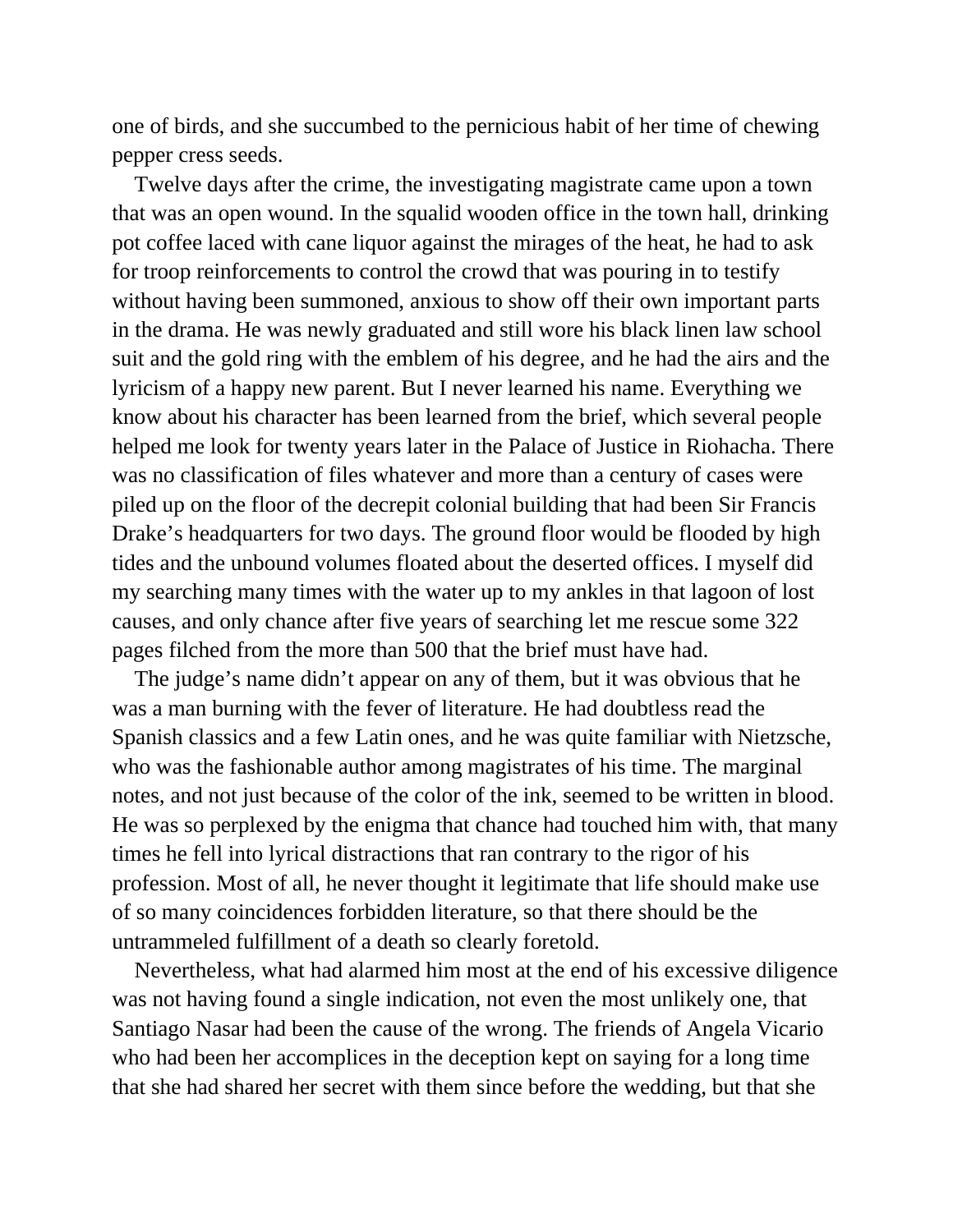hadn't revealed any name to them. In the brief they declared: "She told us about the miracle but not the saint." Angela Vicario, for her part, wouldn't budge. When the investigating magistrate asked her with his lateral style if she knew who the decedent Santiago Nasar was, she answered him impassively:

"He was my perpetrator."

That's the way she swears in the brief, but with no further precision of either how or where. During the trial, which lasted only three days, the representative of the people put his greatest effort into the weakness of that charge. Such was the perplexity of the investigating magistrate over the lack of proof against Santiago Nasar that his good work at times seemed ruined by disillusionment. On folio 416, in his own handwriting and with the druggist's red ink, he wrote a marginal note: *Give me a prejudice and I will move the world*. Under that paraphrase of discouragement, in a merry sketch with the same blood ink, he drew a heart pierced by an arrow. For him, the same as for Santiago Nasar's closest friends, the victim's very behavior during his last hours was overwhelming proof of his innocence.

On the morning of his death, in fact, Santiago Nasar hadn't had a moment of doubt, in spite of the fact that he knew very well what the price of the insult imputed to him was. He was aware of the prudish disposition of his world, and he must have known that the twins' simple nature was incapable of resisting an insult. No one knew Bayardo San Román very well, but Santiago Nasar knew him well enough to know that underneath his worldly airs he was as subject as anyone else to his native prejudices. So that his conscious lack of concern could have been suicide. Besides, when he finally learned at the last moment that the Vicario brothers were waiting for him to kill him, his reaction was not one of panic, as has so often been said, but was rather the bewilderment of innocence.

My personal impression is that he died without understanding his death. After he'd promised my sister Margot that he would come and have breakfast at our house, Cristo Bedoya took him by the arm along the dock and both seemed so unconcerned that they gave rise to false illusions. "They were both going along so contentedly," Meme Loiza told me, "that I gave thanks to God, because I thought the matter had been cleared up." Not everybody loved Santiago Nasar too much, of course. Polo Carrillo, the owner of the electric plant, thought that his serenity wasn't innocence but cynicism. "He thought that his money made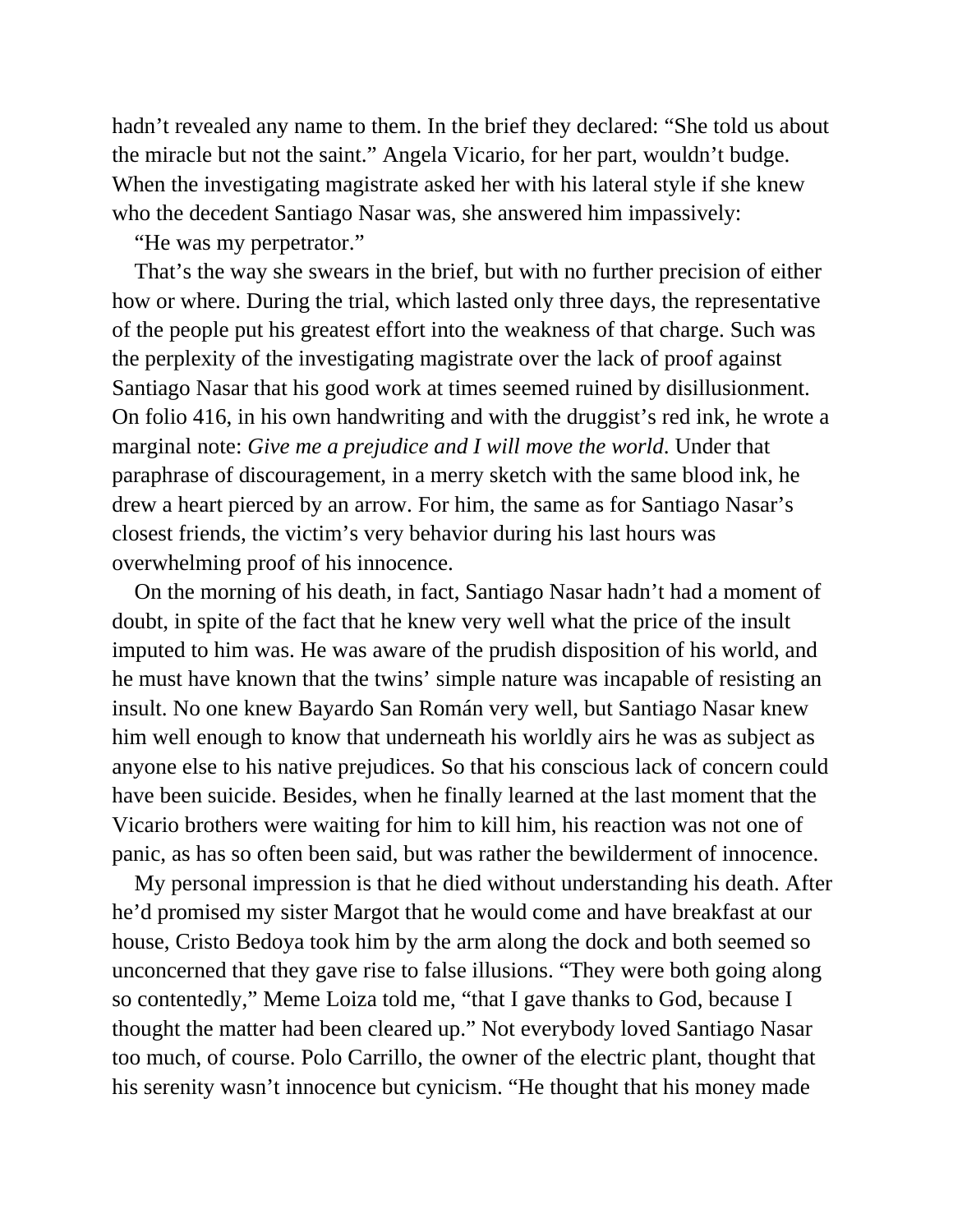him untouchable," he told me. Fausta López, his wife, commented: "Just like all Turks." Indalecio Pardo had just passed by Clotilde Armenta's store and the twins had told him that as soon as the bishop left they were going to kill Santiago Nasar. Like so many others, he thought they were the fantasies of early risers, but Clotilde Armenta made him see that it was true, and she asked him to get to Santiago Nasar and warn him.

"Don't bother," Pedro Vicario told him. "No matter what, he's as good as dead already."

It was too obvious a challenge: the twins knew the bonds between Indalecio Pardo and Santiago Nasar, and they must have thought that he was just the right person to stop the crime without bringing any shame on them. But Indalecio found Santiago Nasar led by the arm by Cristo Bedoya among the groups that were leaving the docks, and he didn't dare warn him. "I lost my nerve," he told me. He gave each one a pat on the back and let them go their way. They scarcely noticed it, because they were still interested in the costs of the wedding.

The people were breaking up and heading toward the square the same way as they. It was a thick crowd, but Escolástica Cisneros thought she noticed that the two friends were walking in the center of it without any difficulty, inside an empty circle, because the people knew that Santiago Nasar was going to die and they didn't dare touch him. Cristo Bedoya also remembered a strange attitude toward them. "They were looking at us as if we had our faces painted," he told me. Also, Sara Noriega was opening her shoe store at the moment they passed and she was frightened at Santiago Nasar's paleness. But he calmed her down.

"You can imagine, Missy Sara," he told her without stopping, "with all this hullabaloo!"

Celeste Dangond was sitting in his pajamas by the door of his house, mocking those who had gone to greet the bishop, and he invited Santiago Nasar to have some coffee. "It was in order to gain some time to think," he told me. But Santiago Nasar answered that he was in a hurry to change clothes to have breakfast with my sister. "I got all mixed up," Celeste Dangond told me, "because it suddenly seemed to me that they couldn't be killing him if he was so sure of what he was going to do." Yamil Shaium was the only one who did what he had proposed doing. As soon as he heard the rumor, he went out to the door of his dry goods store and waited for Santiago Nasar so he could warn him. He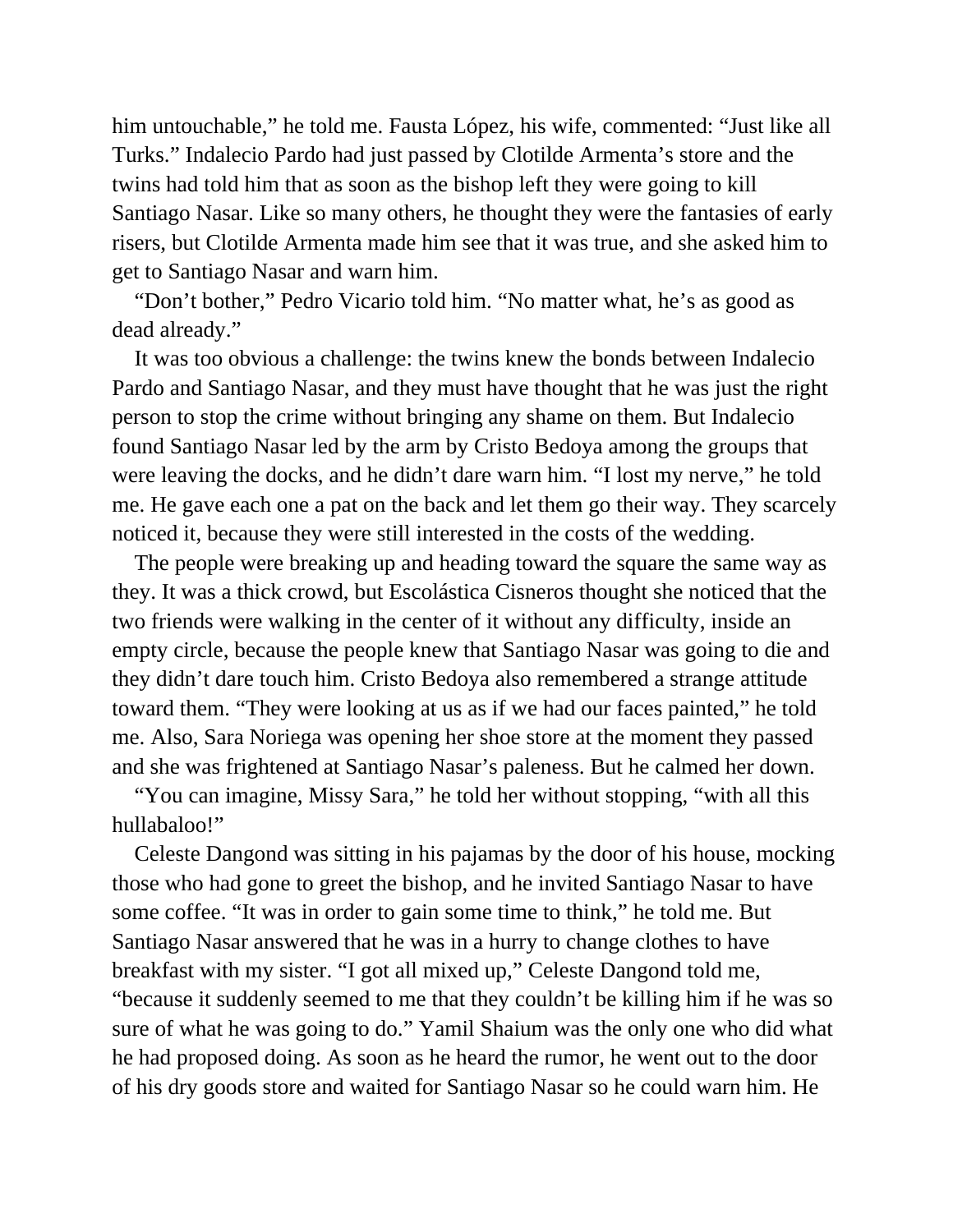was one of the last Arabs who had come with Ibrahim Nasar, had been his partner in cards until his death, and was still the hereditary counselor of the family. No one had as much authority as he to talk to Santiago Nasar. Nevertheless, he thought that if the rumor was baseless it would alarm him uselessly, and he preferred to consult first with Cristo Bedoya in case the latter was better informed. He called to him as he went by. Cristo Bedoya gave a pat on the back to Santiago Nasar, who was already at the corner of the square, and answered Yamil Shaium's call. "See you Saturday," he told him.

Santiago Nasar didn't reply, but said something in Arabic to Yamil Shaium, and the latter answered him, also in Arabic, twisting with laughter. "It was a play on words we always had fun with," Yamil Shaium told me. Without stopping, Santiago Nasar waved good-bye to both of them and turned the corner of the square. It was the last time they saw him.

Cristo Bedoya only took time to hear Yamil Shaium's information before he ran out of the store to catch Santiago Nasar. He'd seen him turn the corner, but he couldn't find him among the groups that were beginning to break up on the square. Several people he asked gave him the same answer.

"I just saw him with you."

It seemed impossible that he could have reached home in such a short time, but in any case, he went in to ask about him since he found the front door unbarred and ajar. He went in without seeing the paper on the floor. He passed through the shadowy living room, trying not to make any noise, because it was still too early for visitors, but the dogs became aroused at the back of the house and came out to meet him. He calmed them down with his keys as he'd learned from their master, and went on toward the kitchen, with them following. On the veranda he came upon Divina Flor, who was carrying a pail of water and a rag to clean the floor in the living room. She assured him that Santiago Nasar hadn't returned. Victoria Guzmán had just put the rabbit stew on the stove when he entered the kitchen. She understood immediately. "His heart was in his mouth," she told me. Cristo Bedoya asked her if Santiago Nasar was home and she answered him with feigned innocence that he still hadn't come in to go to sleep.

"It's serious," Cristo Bedoya told her. "They're looking for him to kill him." Victoria Guzmán forgot her innocence.

"Those poor boys won't kill anybody," she said.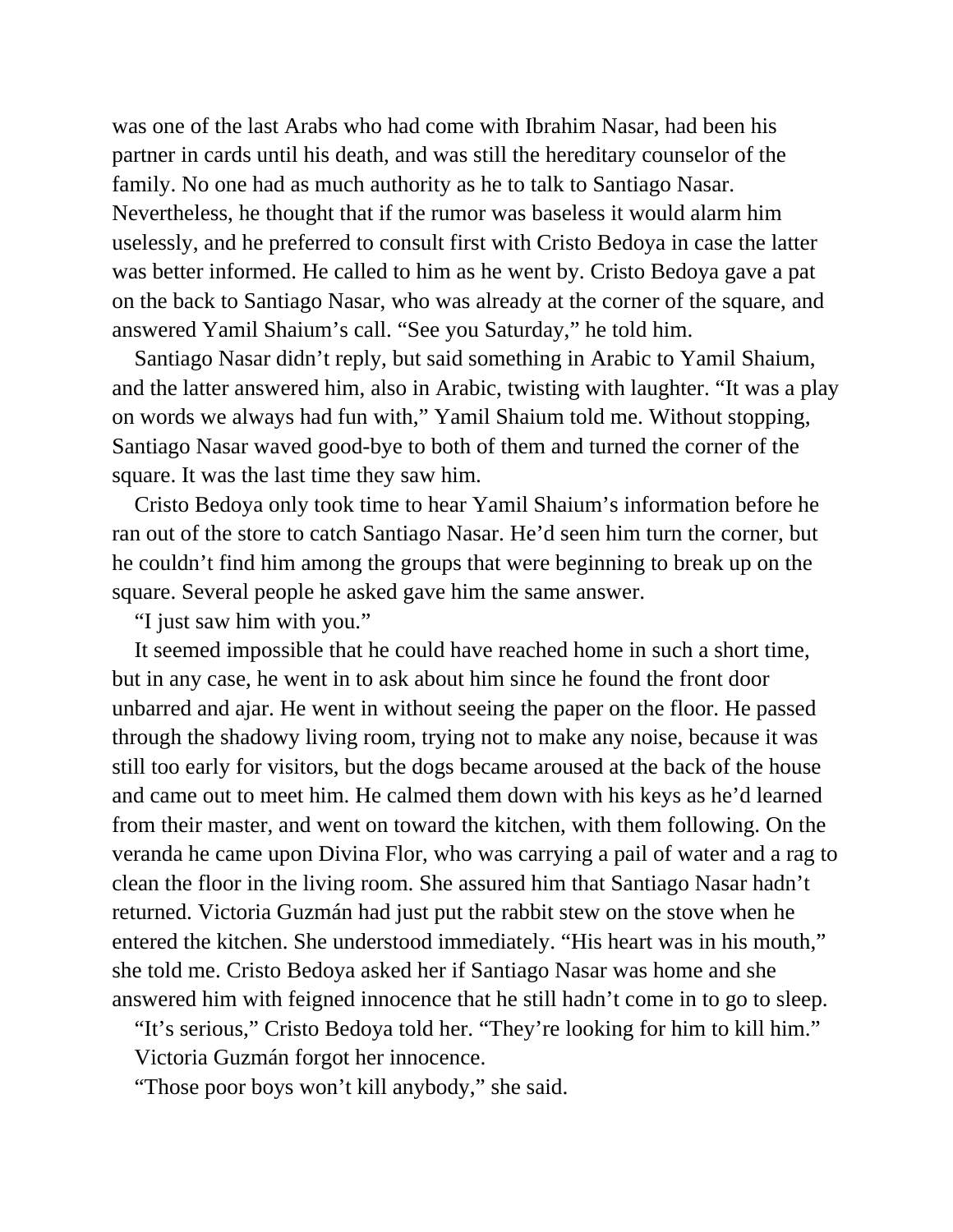"They've been drinking since Saturday," Cristo Bedoya said.

"That's just it," she replied. "There's no drunk in the world who'll eat his own crap."

Cristo Bedoya went back to the living room, where Divina Flor had just opened the windows. "Of course it wasn't raining," Cristo Bedoya told me. "It was just going on seven and a golden sun was already coming through the windows." He asked Divina Flor again if she was sure that Santiago Nasar hadn't come in through the living room door. She wasn't as sure then as the first time. He asked her about Plácida Linero, and she answered that just a moment before she'd put her coffee on the night table, but she hadn't awakened her. That's the way it always was: she would wake up at seven, have her coffee, and come down to give instructions for lunch. Cristo Bedoya looked at the clock: it was six fifty-six. Then he went up to the second floor to make sure that Santiago Nasar hadn't come in.

The bedroom was locked from the inside, because Santiago Nasar had gone out through his mother's bedroom. Cristo Bedoya not only knew the house as well as his own, but was so much at home with the family that he pushed open the door to Plácida Linero's bedroom and went from there to the adjoining one. A beam of dusty light was coming in through the skylight, and the beautiful woman asleep on her side in the hammock, her bride's hand on her cheek, had an unreal look. "It was like an apparition," Cristo Bedoya told me. He looked at her for an instant, fascinated by her beauty, and then he went through the room in silence, passed by the bathroom, and went into Santiago Nasar's bedroom. The bed was still made, and on the chair, well-pressed, were his riding clothes, and on top of the clothes his horseman's hat, and on the floor his boots beside their spurs. On the night table, Santiago Nasar's wristwatch said six fifty-eight. "Suddenly I thought that he'd come back so that he could go out armed," Cristo Bedoya told me. But he found the magnum in the drawer of the night table. "I'd never shot a gun," Cristo Bedoya told me, "but I decided to take the revolver and bring it to Santiago Nasar." He stuck it in his belt, under his shirt, and only after the crime did he realize that it was unloaded. Plácida Linero appeared in the doorway with her mug of coffee just as he was closing the drawer.

"Good heavens!" she exclaimed. "You gave me a start!"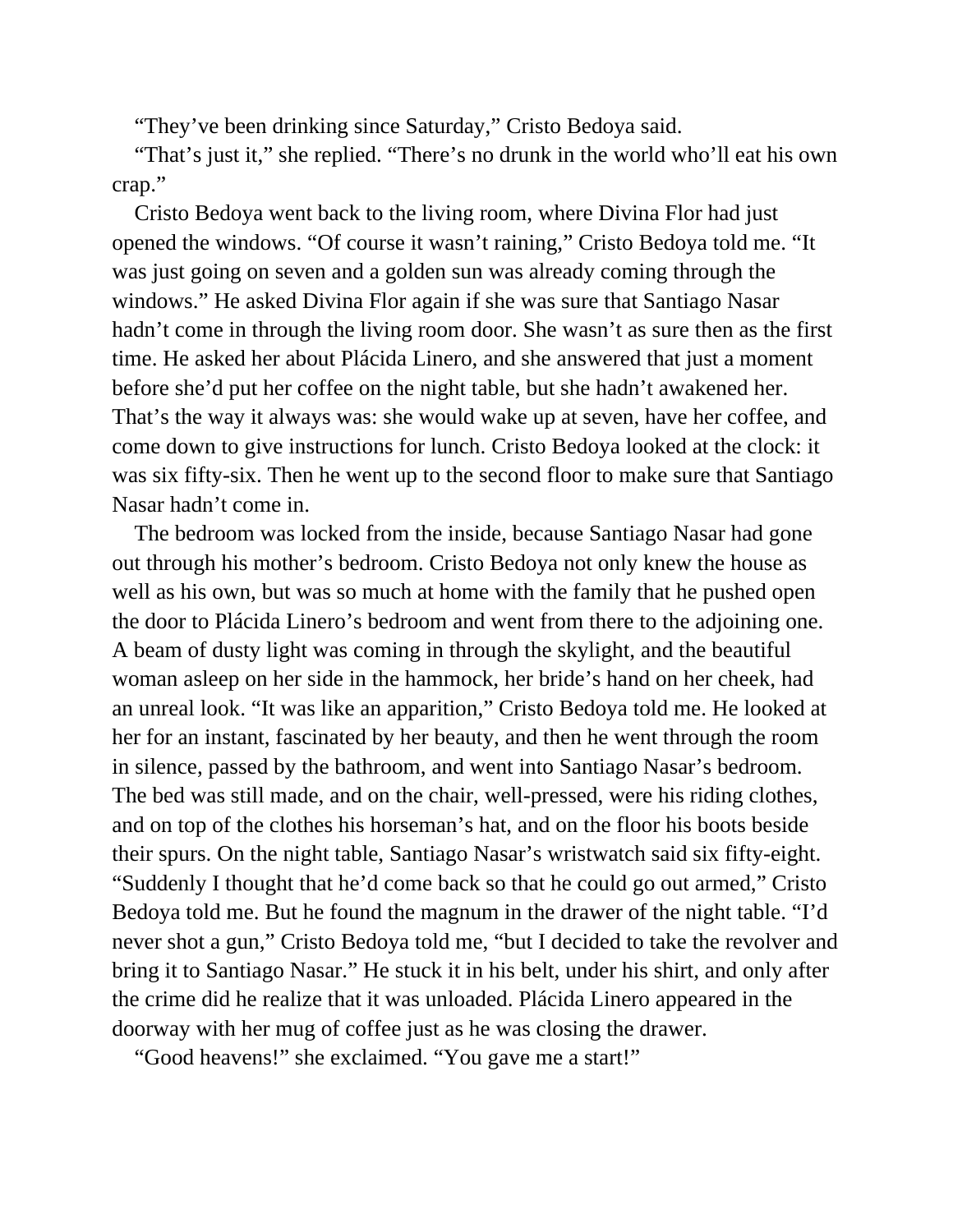Cristo Bedoya was also startled. He saw her in the full light, wearing a dressing gown with golden larks, her hair loose, and the charm had vanished. He explained, somewhat confused, that he was looking for Santiago Nasar.

"He went to receive the bishop," Plácida Linero said.

"He went right through," he said.

"I thought so," she said. "He's the son of the worst kind of mother."

She didn't go on because at that moment she realized that Cristo Bedoya didn't know what to do with his body. "I hope that God has forgiven me," Plácida Linero told me, "but he seemed so confused that it suddenly occurred to me that he'd come to rob." She asked him what was wrong. Cristo Bedoya was aware he was in a suspicious situation, but he didn't have the courage to reveal the truth.

"It's just that I haven't had a minute's sleep," he told her.

He left without any more explanations. "In any case," he told me, "she was always imagining that she was being robbed." On the square he ran into Father Amador, who was returning to the church with the vestments for the frustrated mass, but he didn't think he could do anything for Santiago Nasar except save his soul. He was heading toward the docks again when he heard them calling him from the door of Clotilde Armenta's store. Pedro Vicario was in the door, pale and haggard, his shirt open and his sleeves rolled up to the elbows, and with the naked knife in his hand. His manner was too insolent to be natural, and yet it wasn't the only one or the most visible one that he'd put on in the last moments so they would stop him from committing the crime.

"Cristóbal," he shouted, "tell Santiago Nasar that we're waiting for him here to kill him."

Cristo Bedoya could have done him the favor of stopping him. "If I'd known how to shoot a revolver, Santiago Nasar would be alive today," he told me. But the idea did impress him after all he'd heard said about the devasting power of an armor-plated bullet.

"I warn you. He's armed with a magnum that can go through an engine block," he shouted.

Pedro Vicario knew it wasn't true. "He never went armed except when he wore riding clothes," he told me. But in any case, he'd foreseen the possibility that he might be when he made the decision to wipe his sister's honor clean.

"Dead men can't shoot," he shouted.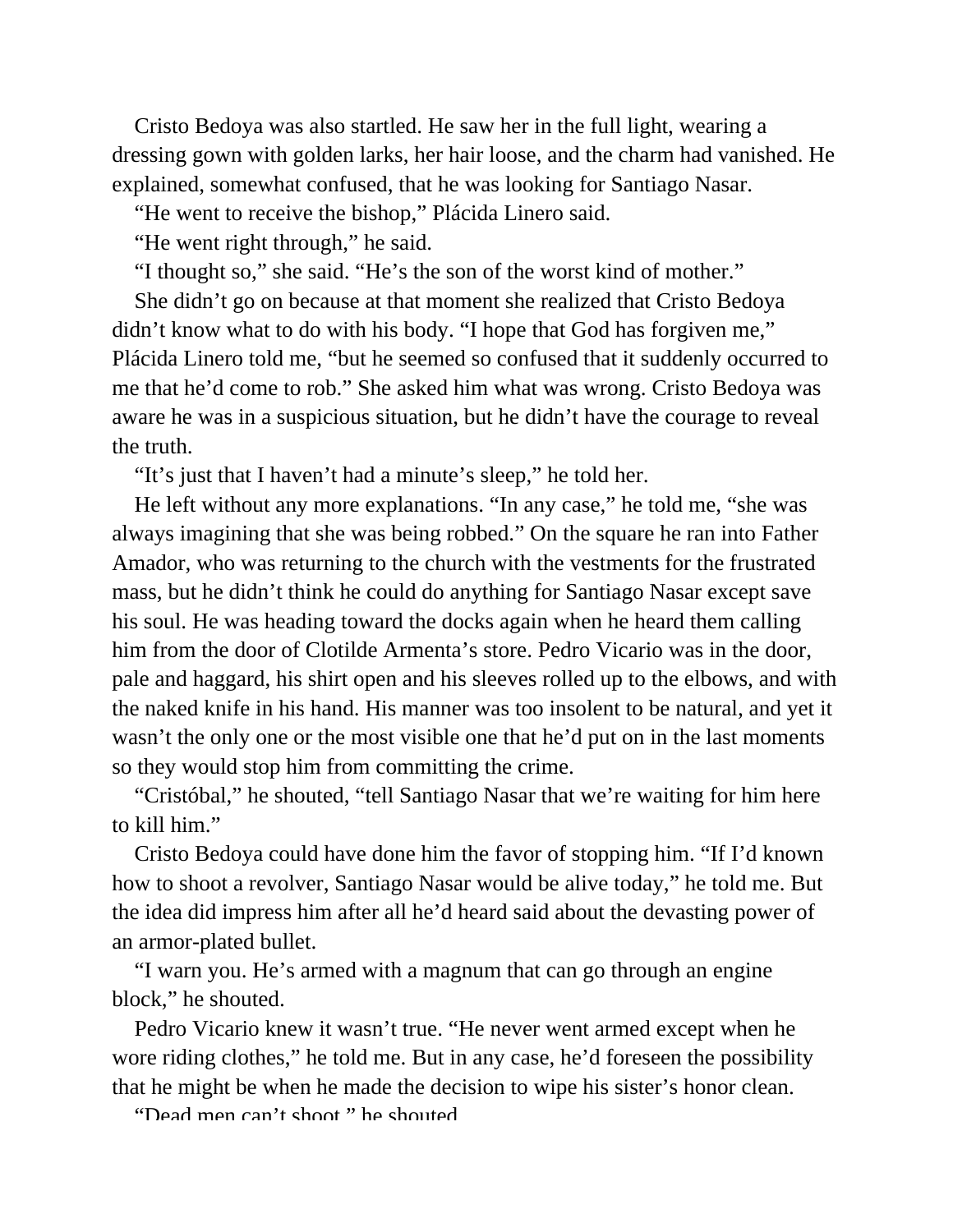ad men can't shoot," he shouted.

Then Pablo Vicario appeared in the doorway. He was as pale as his brother and he was wearing his wedding jacket and carrying his knife wrapped in the newspaper. "If it hadn't been for that," Cristo Bedoya told me, "I never would have known which of the two was which." Clotilde Armenta then appeared behind Pablo Vicario and shouted to Cristo Bedoya to hurry up, because in that faggot town only a man like him could prevent the tragedy.

Everything that happened after that is in the public domain. The people who were coming back from the docks, alerted by the shouts, began to take up positions on the square to witness the crime. Cristo Bedoya asked several people he knew if they'd seen Santiago Nasar, but no one had. At the door of the social club he ran into Colonel Lázaro Aponte and he told him what had just happened in front of Clotilde Armenta's store.

"It can't be," Colonel Aponte said, "because I told them to go home to bed."

"I just saw them with pig-killing knives," Cristo Bedoya said.

"It can't be, because I took them away from them before sending them home to bed," said the mayor. "It must be that you saw them before that."

"I saw them two minutes ago and they both had pig-killing knives," Cristo Bedoya said.

"Oh, shit," the mayor said. "Then they must have come back with two new ones."

He promised to take care of it at once, but he went into the social club to check on a date for dominoes that night, and when he came out again the crime had already been committed. Cristo Bedoya then made his only mortal mistake: he thought that Santiago Nasar had decided at the last moment to have breakfast at our house before changing his clothes, and he went to look for him there. He hurried along the riverbank, asking everyone he passed if they'd seen him go by, but no one said he had. He wasn't alarmed because there were other ways to get to our house. Próspera Arango, the uplander, begged him to do something for her father, who was in his death throes on the stoop of his house, immune to the bishop's fleeting blessing. "I'd seen him when I passed," my sister Margot told me, "and he already had the face of a dead man." Cristo Bedoya delayed four minutes to ascertain the sick man's state of health, and promised to come back later for some emergency treatment, but he lost three minutes more helping Próspera Arango carry him into the bedroom. When he came out again he heard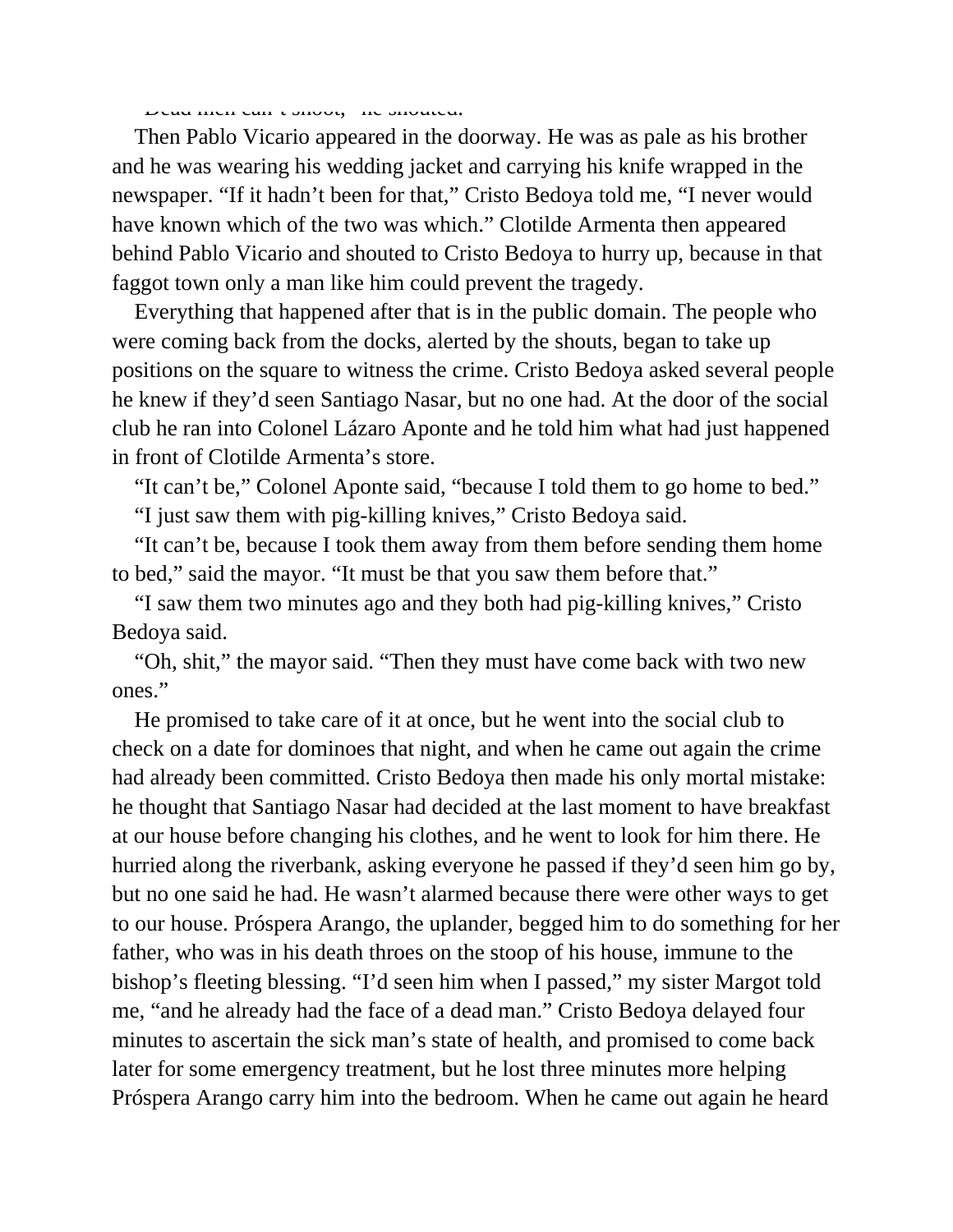distant shouts and it seemed to him that rockets were being fired in the direction of the square. He tried to run but was hindered by the revolver, which was clumsily stuck in his belt. As he turned the last corner he recognized my mother from the rear as she was practically dragging her youngest son along.

"Luisa Santiaga," he shouted to her, "where's your godson?" My mother barely turned, her face bathed in tears.

"Oh, my son," she answered, "they say he's been killed!"

That's how it was. While Cristo Bedoya had been looking for him, Santiago Nasar had gone into the house of Flora Miguel, his fiancée, just around the corner from where he'd seen him for the last time. "It didn't occur to me that he could be there," he told me, "because those people never got up before noon." The version that went around was that the whole family slept until twelve o'clock on orders from Nahir Miguel, the wise man of the community. "That's why Flora Miguel, who wasn't that young anymore, was kept like a rose," Mercedes says. The truth is that they kept the house locked up until very late, like so many others, but they were early-rising and hard-working people. The parents of Santiago Nasar and Flora Miguel had agreed that they should get married. Santiago Nasar accepted the engagement in the bloom of his adolescence, and he was determined to fulfill it, perhaps because he had the same utilitarian concept of matrimony as his father. Flora Miguel, for her part, enjoyed a certain floral condition, but she lacked wit and judgment and had served as bridesmaid for her whole generation, so the agreement was a providential solution for her. They had an easy engagement, without formal visits or restless hearts. The wedding, postponed several times, was finally set for the following Christmas.

Flora Miguel awoke that Monday with the first bellows of the bishop's boat, and shortly thereafter she found out that the Vicario twins were waiting for Santiago Nasar to kill him. She told my sister the nun, the only one she spoke to after the misfortune, that she didn't even remember who'd told her. "I only know that at six o'clock in the morning everybody knew it," she told her. Nevertheless, it seemed inconceivable to her that they were going to kill Santiago Nasar, but on the other hand, it occurred to her that they would force him to marry Angela Vicario in order to give her back her honor. She went through a crisis of humiliation. While half the town was waiting for the bishop, she was in her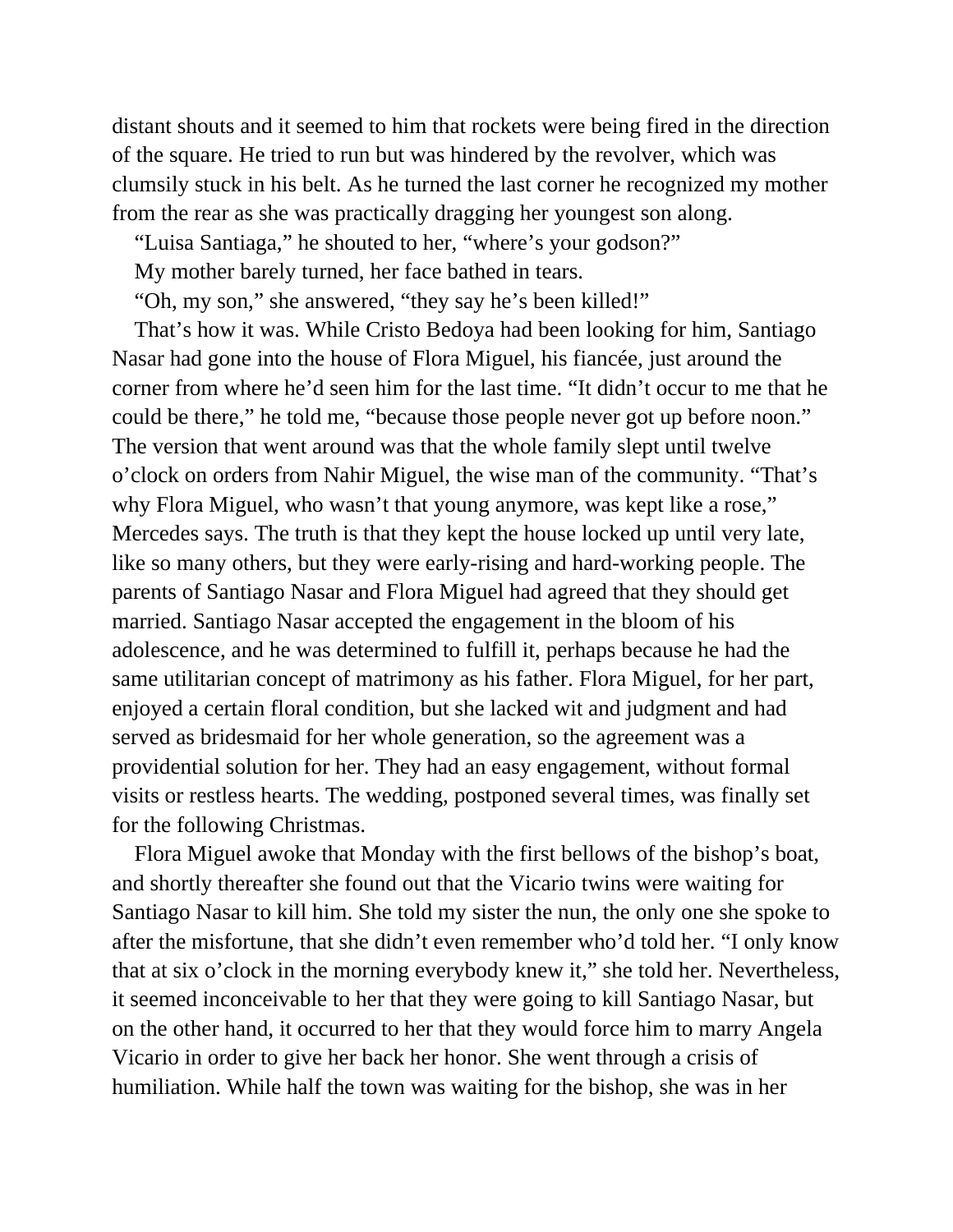bedroom weeping with rage, and putting in order the chestful of letters that Santiago Nasar had sent her from school.

Whenever he passed by Flora Miguel's house, even if nobody was home, Santiago Nasar would scratch his keys across the window screens. That Monday she was waiting with the chest of letters in her lap. Santiago Nasar couldn't see her from the street, but she, however, saw him approaching through the screen before he scratched it with his keys.

"Come in," she told him.

No one, not even a doctor, had entered that house at six forty-five in the morning. Santiago Nasar had just left Cristo Bedoya at Yamil Shaium's store, and there were so many people hanging on his movements in the square that it was difficult to believe that no one saw him go into his fiancée's house. The investigating magistrate looked for a single person who'd seen him, and he did it with as much persistence as I, but it was impossible to find one. In folio 382 of the brief, he wrote another marginal pronouncement in red ink: *Fatality makes us invisible*. The fact is that Santiago Nasar went in through the main door, in full view of everyone, and without doing anything not to be seen. Flora Miguel was waiting for him in the parlor, green with rage, wearing one of the dresses with unfortunate ruffles that she was in the habit of putting on for memorable occasions, and she put the chest in his hands.

"Here you are," she told him. "And I hope they kill you!"

Santiago Nasar was so perplexed that he dropped the chest and his loveless letters poured out onto the floor. He tried to catch Flora Miguel in the bedroom, but she closed the door and threw the bolt. He knocked several times, and called her in too pressing a voice for the time of day, so the whole family came in, all alarmed. Counting relatives by blood and by marriage, adults and minors, there were more than fourteen of them. The last to come was Nahir Miguel, the father, with his red beard and the bedouin caftan he had brought from his homeland and which he always wore at home. I saw him many times and he was immense and spare, but what most impressed me was the glow of his authority.

"Flora," he called in his language. "Open the door."

He went into his daughter's bedroom while the family stared at Santiago Nasar. He was kneeling in the parlor, picking up the letters and putting them into the chest. "It looked like a penance," they told me. Nahir Miguel came out of the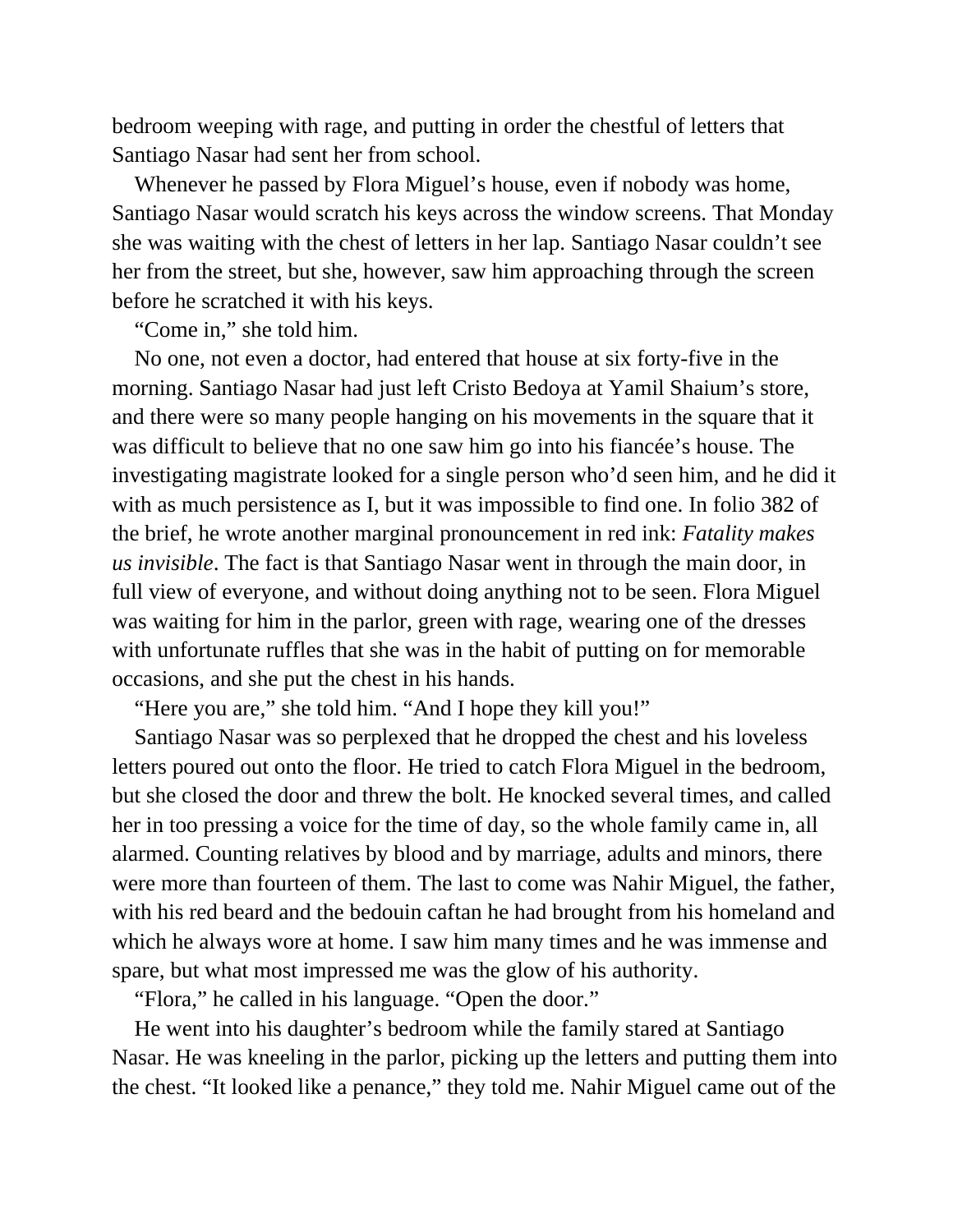bedroom after a few minutes, made a signal with his hand, and the whole family disappeared.

He continued talking in Arabic to Santiago Nasar. "From the first moment I understood that he didn't have the slightest idea of what I was saying," he told me. Then he asked him outright if he knew that the Vicario brothers were looking for him to kill him. "He turned pale and lost control in such a way that it was impossible to think that he was pretending," he told me. He agreed that his manner reflected not so much fear as confusion.

"Only you can know if they're right or not," he told him. "But in any case, you've only got two paths to follow now: either you hide here, in this house which is yours, or you go out with my rifle."

"I don't understand a Goddamned thing," Santiago Nasar said.

It was the only thing he managed to say, and he said it in Spanish. "He looked like a little wet bird," Nahir Miguel told me. He had to take the chest from his hands because he didn't know where to put it in order to open the door.

"It'll be two against one," he told him.

Santiago Nasar left. The people had stationed themselves on the square the way they did on parade days. They all saw him come out, and they all understood that now he knew they were going to kill him, and he was so confused he couldn't find his way home. They say that someone shouted from a balcony: "Not that way, Turk; by the old dock." Santiago Nasar sought out the voice. Yamil Shaium shouted for him to get into his store and went to get his hunting gun, but he couldn't remember where he'd put the cartridges. They began to shout at him from every side, and Santiago Nasar went backward and forward several times, baffled by so many voices at the same time. It was obvious that he was heading toward his house through the kitchen door, but suddenly he must have realized that the main door was open.

"There he comes," said Pedro Vicario.

They'd both seen him at the same time. Pablo Vicario took off his jacket, put it on the bench, and unwrapped his knife, holding it like a scimitar. Before leaving the store, without any agreement, they both crossed themselves. Then Clotilde Armenta grabbed Pedro Vicario by the shirt and shouted to Santiago Nasar to run because they were going to kill him. It was such an urgent shout that it drowned out the others. "At first he was startled," Clotilde Armenta told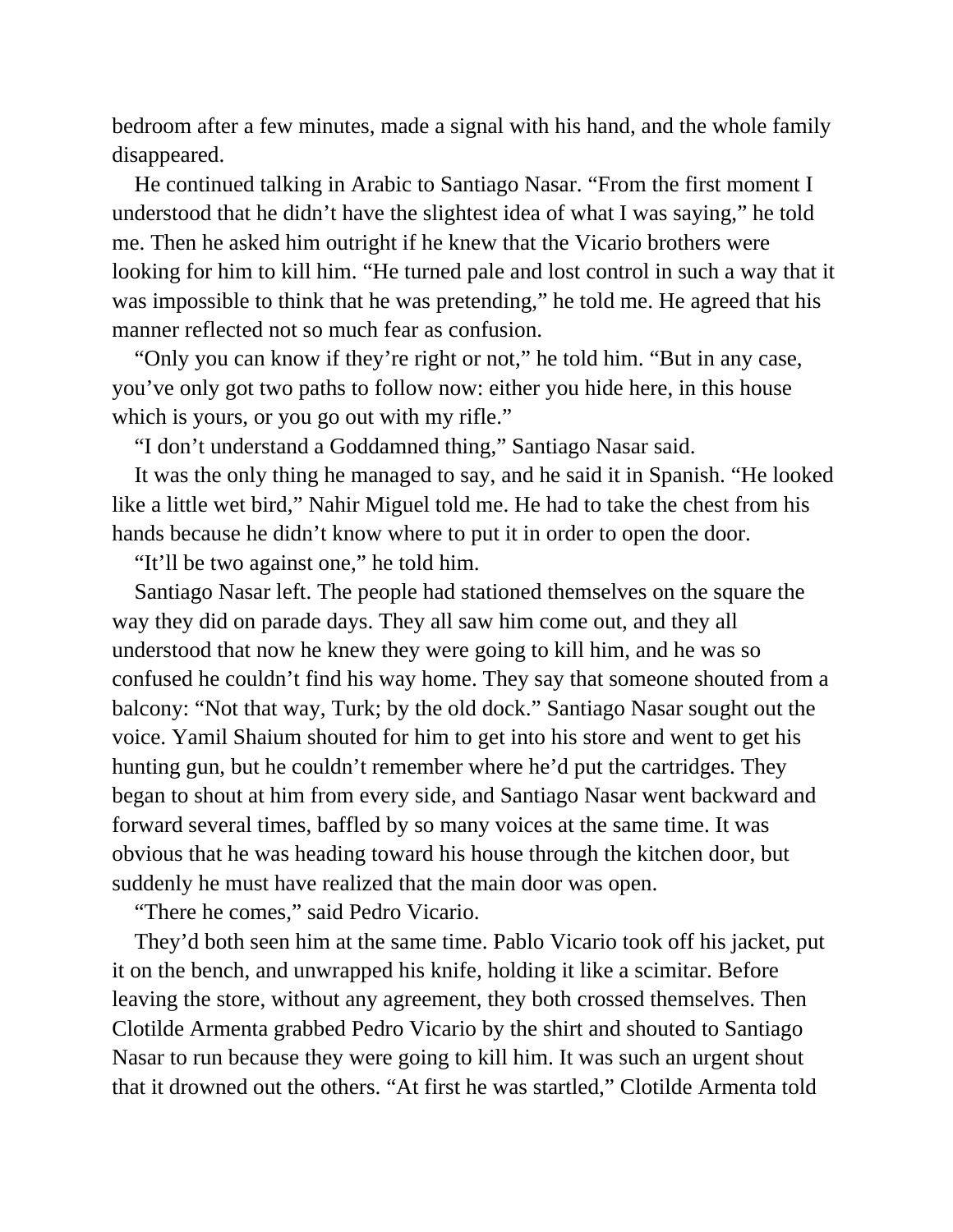me, "because he didn't know who was shouting at him or from where." But when he saw her he also saw Pedro Vicario, who threw her to the ground and caught up with his brother. Santiago Nasar was less than fifty yards from his house and he ran to the main door.

Five minutes before, in the kitchen, Victoria Guzmán had told Plácida Linero what everybody already knew. Plácida Linero was a woman of steady nerves, so she didn't let any sign of alarm show through. She asked Victoria Guzmán if she'd said anything to her son, and she lied honestly, since she answered that she still hadn't known anything when he came down for coffee. In the living room, where she was still scrubbing the floor, Divina Flor at the same time saw Santiago Nasar come in through the door on the square and go up the open stairs to the bedrooms. "It was a very clear vision," Divina Flor told me. "He was wearing his white suit and carrying something that I couldn't make out well in his hand, but it looked like a bouquet of roses." So when Plácida Linero asked about him, Divina Flor calmed her down.

"He went up to his room a minute ago," she told her.

Plácida Linero then saw the paper on the floor, but she didn't think to pick it up, and she only found out what it said when someone showed it to her later on during the confusion of the tragedy. Through the door she saw the Vicario brothers running toward the house with their knives out. From the place where she was she could see them but she couldn't see her son, who was running toward the door from a different angle. "I thought they wanted to get in to kill him inside the house," she told me. Then she ran to the door and slammed it shut. She was putting up the bar when she heard Santiago Nasar's shouts, and she heard the terrified pounding on the door, but she thought he was upstairs, insulting the Vicario brothers from the balcony in his room. She went up to help him.

Santiago Nasar only lacked a few seconds to get in when the door closed. He managed to pound with his fists several times, and he turned at once to face his enemies with his bare hands. "I was scared when I saw him face on," Pablo Vicario told me, "because he looked twice as big as he was." Santiago Nasar raised his hand to stop the first strike from Pedro Vicario, who attacked him on the right side with his knife straight in.

"Sons of bitches!" he shouted.

The knife went through the palm of his right hand and then sank into his side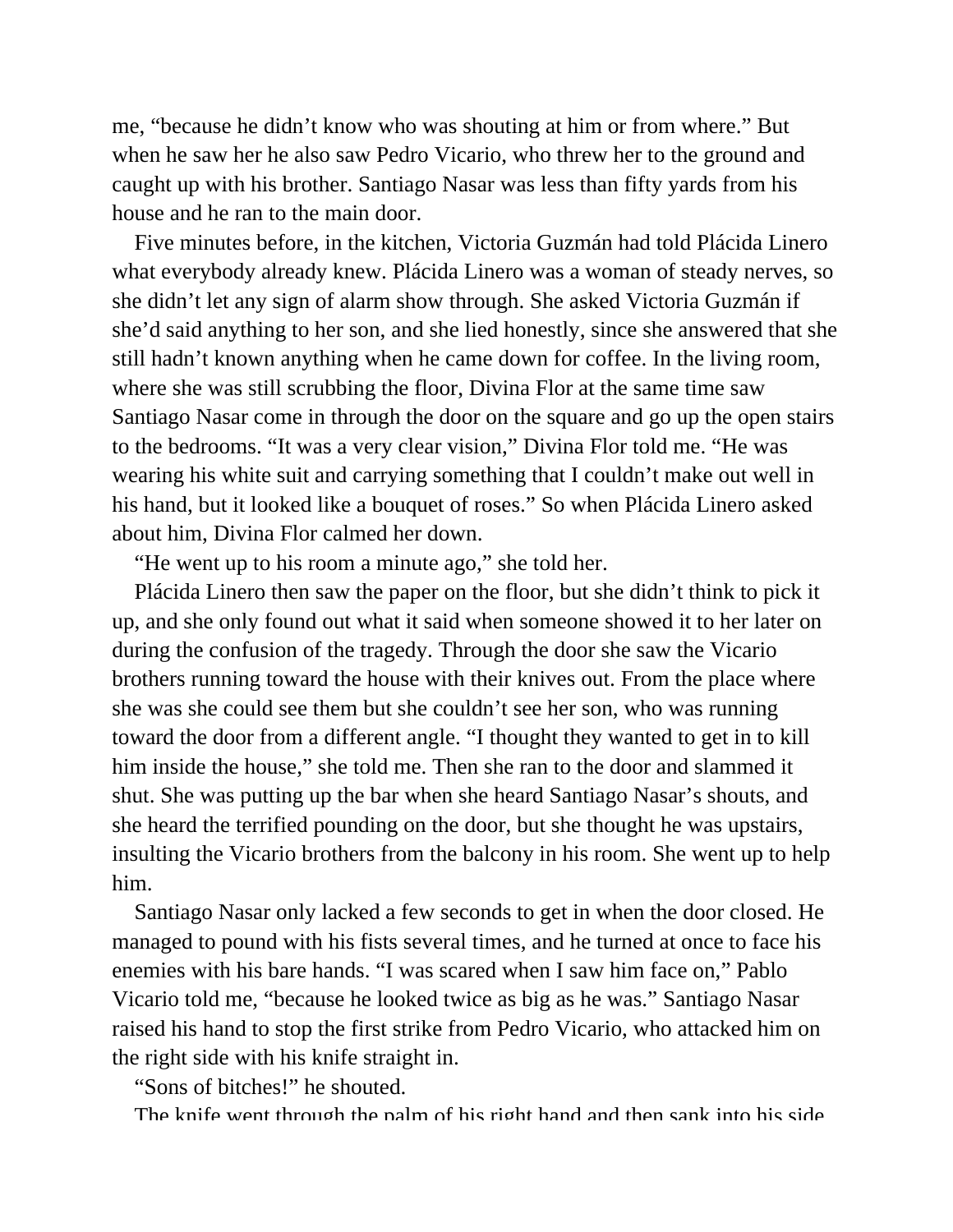The knife went through the palm of his right hand and then sank into his side up to the hilt. Everybody heard his cry of pain.

"Oh, mother of mine!"

Pedro Vicario pulled out his knife with his slaughterer's iron wrist and dealt him a second thrust almost in the same place. "The strange thing is that the knife kept coming out clean," Pedro Vicario declared to the investigator. "I'd given it to him at least three times and there wasn't a drop of blood." Santiago Nasar twisted after the third stab, his arms crossed over his stomach, let out the moan of a calf, and tried to turn his back to them. Pablo Vicario, who was on his left, then gave him the only stab in the back and a spurt of blood under high pressure soaked his shirt. "It smelled like him," he told me. Mortally wounded three times, Santiago Nasar turned frontward again and leaned his back against his mother's door, without the slightest resistance, as if he only wanted to help them finish killing him by equal shares. "He didn't cry out again," Pedro Vicario told the investigator. "Just the opposite: it looked to me as if he was laughing." Then they both kept on knifing him against the door with alternate and easy stabs, floating in the dazzling backwater they had found on the other side of fear. They didn't hear the shouts of the whole town, frightened by its own crime. "I felt the way you do when you're galloping on horseback," Pablo Vicario declared. But they both suddenly awakened to reality, because they were exhausted, and yet they thought that Santiago Nasar would never fall. "Shit, cousin," Pablo Vicario told me, "you can't imagine how hard it is to kill a man!" Trying to finish it once and for all, Pedro Vicario sought his heart, but he looked for it almost in the armpit, where pigs have it. Actually, Santiago Nasar wasn't falling because they themselves were holding him up with stabs against the door. Desperate, Pablo Vicario gave him a horizontal slash on the stomach, and all his intestines exploded out. Pedro Vicario was about to do the same, but his wrist twisted with horror and he gave him a wild cut on the thigh. Santiago Nasar was still for an instant, leaning against the door, until he saw his own viscera in the sunlight, clean and blue, and he fell on his knees.

After looking and shouting for him in the bedroom, hearing other shouts that weren't hers and not knowing from where, Plácida Linero went to the window facing the square and saw the Vicario twins running toward the church. Hot in pursuit was Yamil Shaium with his jaguar gun and some other unarmed Arabs, and Plácida Linero thought the danger had passed. Then she went out onto the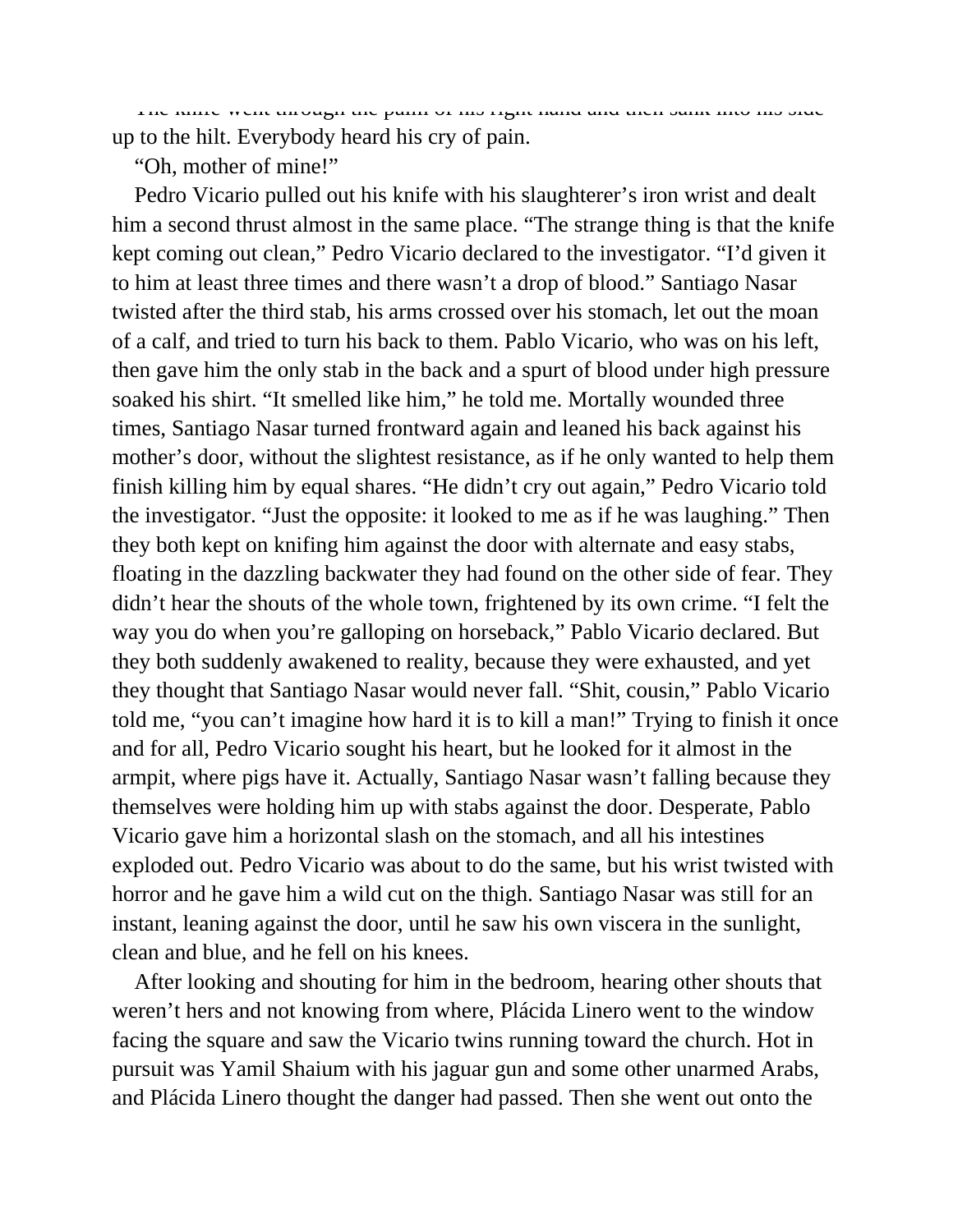bedroom balcony and saw Santiago Nasar in front of the door, face down in the dust, trying to rise up out of his own blood. He stood up, leaning to one side, and started to walk in a state of hallucination, holding his hanging intestines in his hands.

He walked more than a hundred yards, completely around the house, and went in through the kitchen door. He still had enough lucidity not to go along the street, it was the longest way, but he went in by way of the house next door. Poncho Lanao, his wife, and their five children hadn't known what had just happened twenty paces from their door. "We heard the shouting," the wife told me, "but we thought it was part of the bishop's festival." They were sitting down to breakfast when they saw Santiago Nasar enter, soaked in blood and carrying the roots of his entrails in his hands. Poncho Lanao told me: "What I'll never forget was the terrible smell of shit." But Argénida Lanao, the oldest daughter, said that Santiago Nasar walked with his usual good bearing, measuring his steps well, and that his Saracen face with its headstrong ringlets was handsomer than ever. As he passed by the table he smiled at them and continued through the bedrooms to the rear door of the house. "We were paralyzed with fright," Argénida Lanao told me. My aunt, Wenefrida Márquez, was scaling a shad in her yard on the other side of the river when she saw him go down the steps of the old dock, looking for his way home with a firm step.

"Santiago, my son," she shouted to him, "what has happened to you?" "They've killed me, Wene child," he said.

He stumbled on the last step, but he got up at once. "He even took care to brush off the dirt that was stuck to his guts," my Aunt Wene told me. Then he went into his house through the back door that had been open since six and fell on his face in the kitchen.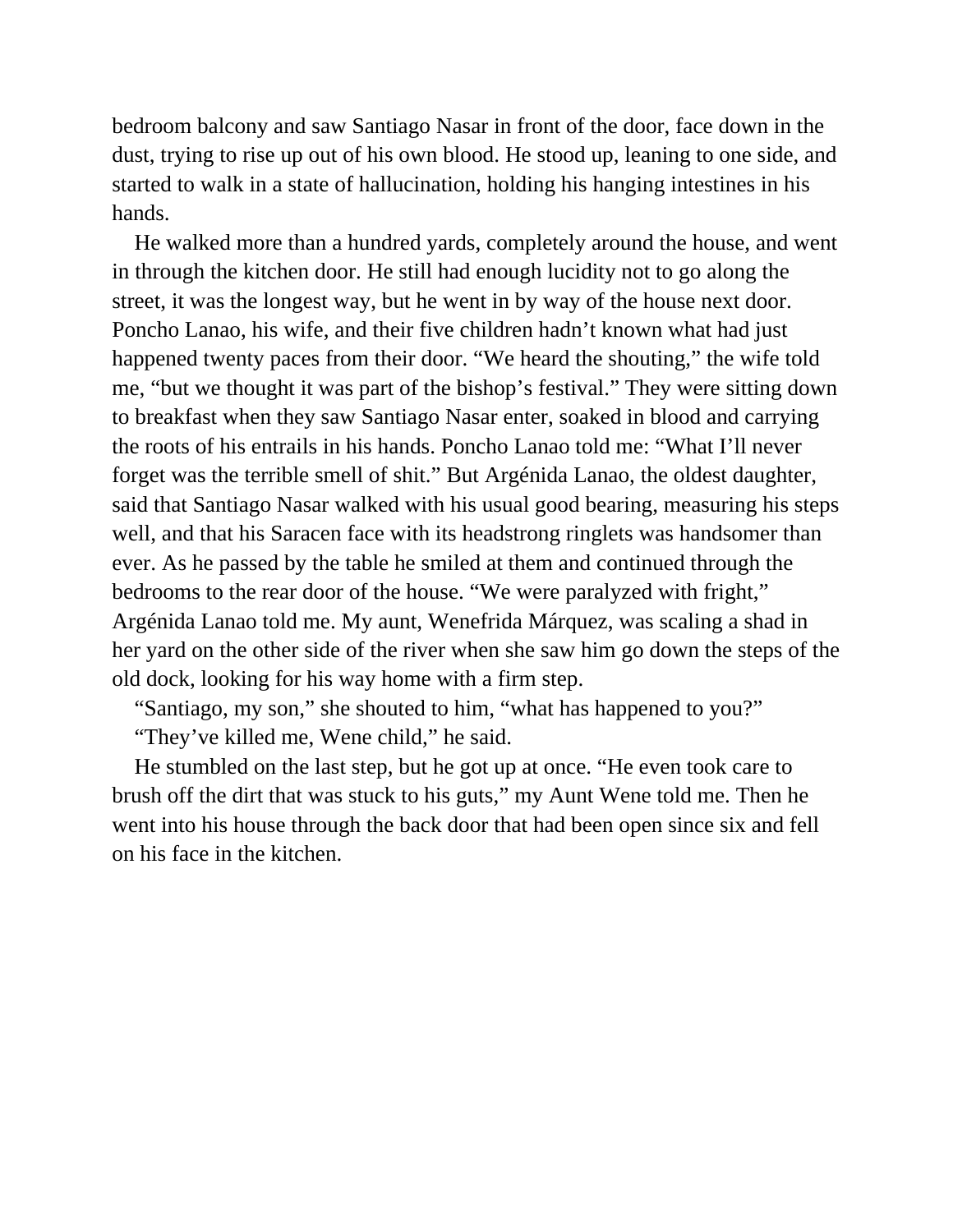#### COLLECTED STORIES

0

#### IN EVIL HOUR

#### INNOCENT ERENDIRA AND OTHER STORIES

### LEAF STORM

### LIVING TO TELL THE TALE

### LOVE IN THE TIME OF CHOLERA MEMORIES OF MY MELANCHOLY WHORES

### NEWS OF A KIDNAPPING

### NO ONE WRITES TO THE COLONEL

### OF LOVE AND OTHER DEMONS

#### ONE HUNDRED YEARS OF SOLITUDE

### STRANGE PILGRIMS

### THE AUTUMN OF THE PATRIARCH

### THE GENERAL IN HIS LABYRINTH

### THE STORY OF A SHIPWRECKED SAILOR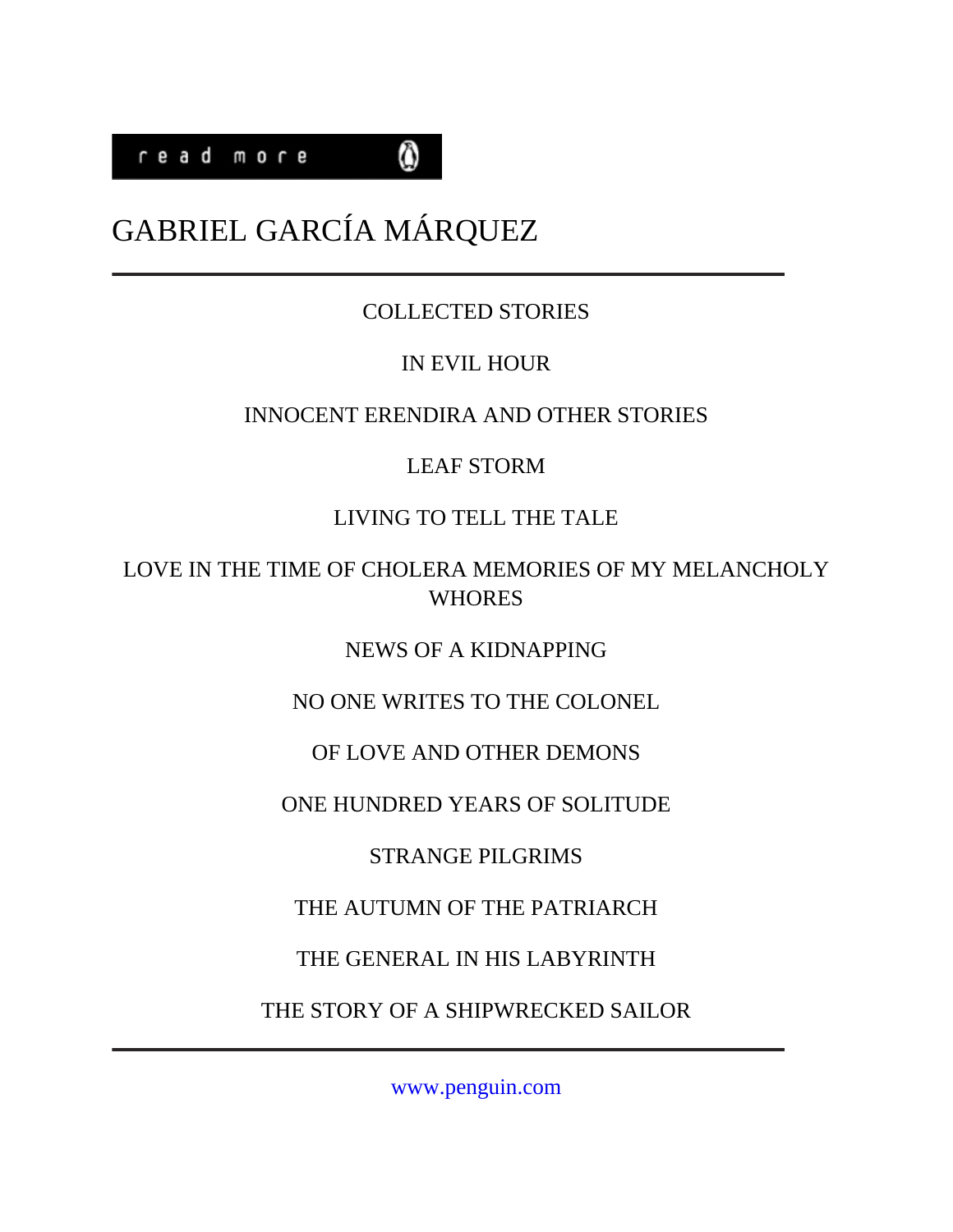Ö

### **COLLECTED STORIES**

'The stories are rich and unsettling, confident and eloquent. They are magical' John Updike Sweeping through crumbling towns, travelling fairs and windswept ports, Gabriel García Márquez introduces a host of extraordinary characters and communities in his mesmerising tales of everyday life: smugglers, bagpipers, the President and Pope at the funeral of Macondo's revered matriarch; a very old angel with enormous wings. Teeming with the magical oddities for which his novels are loved, Márquez's stories are a delight.

'These stories abound with love affairs, ruined beauty, and magical women. It is essence of Márquez' *Guardian*

'Of all the living authors known to me, only one is undoubtedly touched by genius: Gabriel García Márquez' *Sunday Telegraph*

'Márquez writes in this lyrical, magical language that no one else can do' Salman Rushdie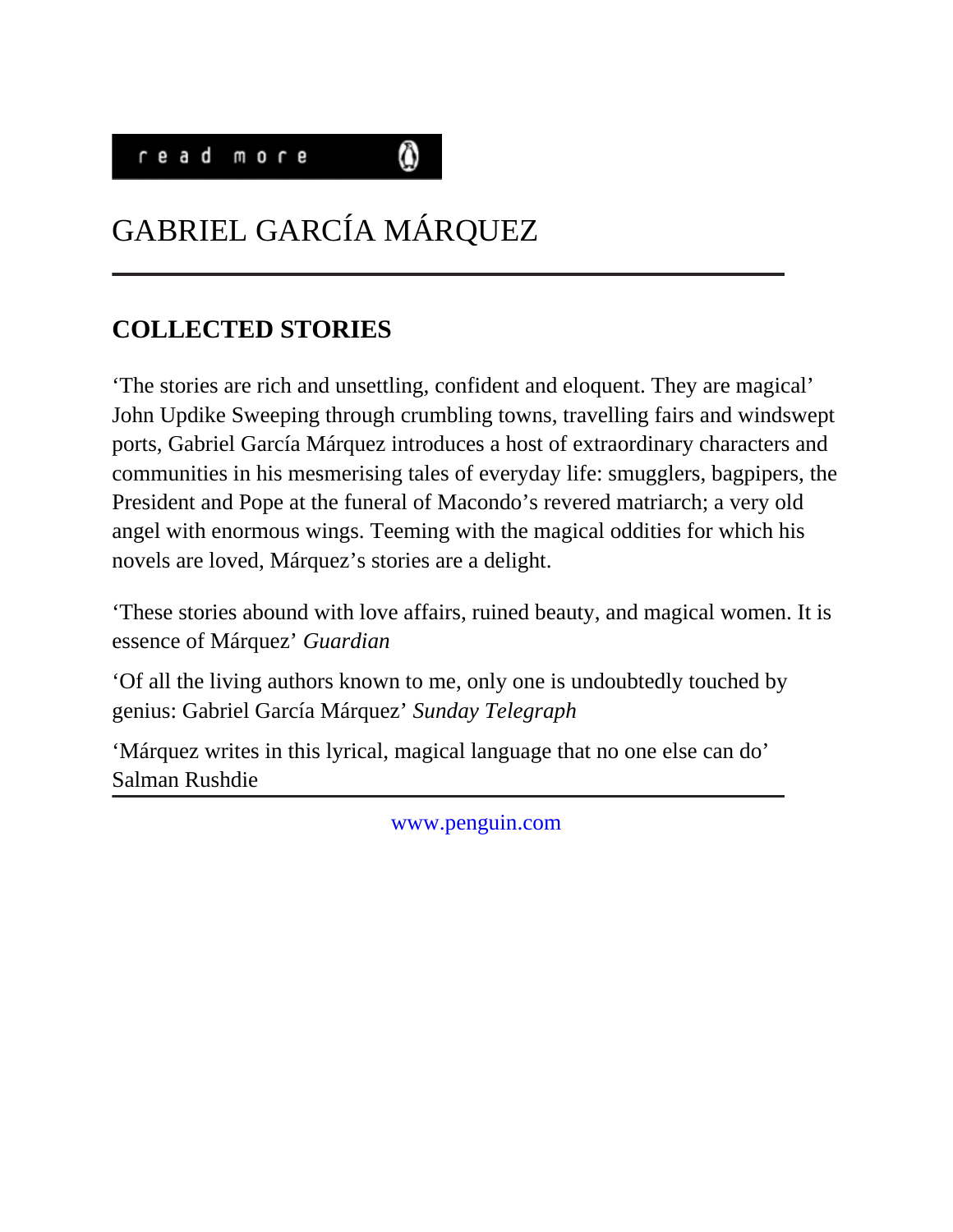Ô

### **IN EVIL HOUR**

'A masterly book' *Guardian*

*'César Montero was dreaming about elephants. He'd seen them at the movies on Sunday …'*

Only moments later, César is led away by police as they clear the crowds away from the man he has just killed.

But César is not the only man to be riled by the rumours being spread in his Colombian hometown – under the cover of darkness, someone creeps through the streets sticking malicious posters to walls and doors. Each night the respectable townsfolk retire to their beds fearful that they will be the subject of the following morning's lampoons.

As paranoia seeps through the town and the delicate veil of tranquility begins to slip, can the perpetrator be uncovered before accusation and violence leave the inhabitants' sanity in tatters?

'*In Evil Hour* was the book which was to inspire my own career as a novelist. I owe my writing voice to that one book!' Jim Crace 'Belongs to the very best of Márquez's work … Should on no account be missed' *Financial Times*

'A splendid achievement' *The Times*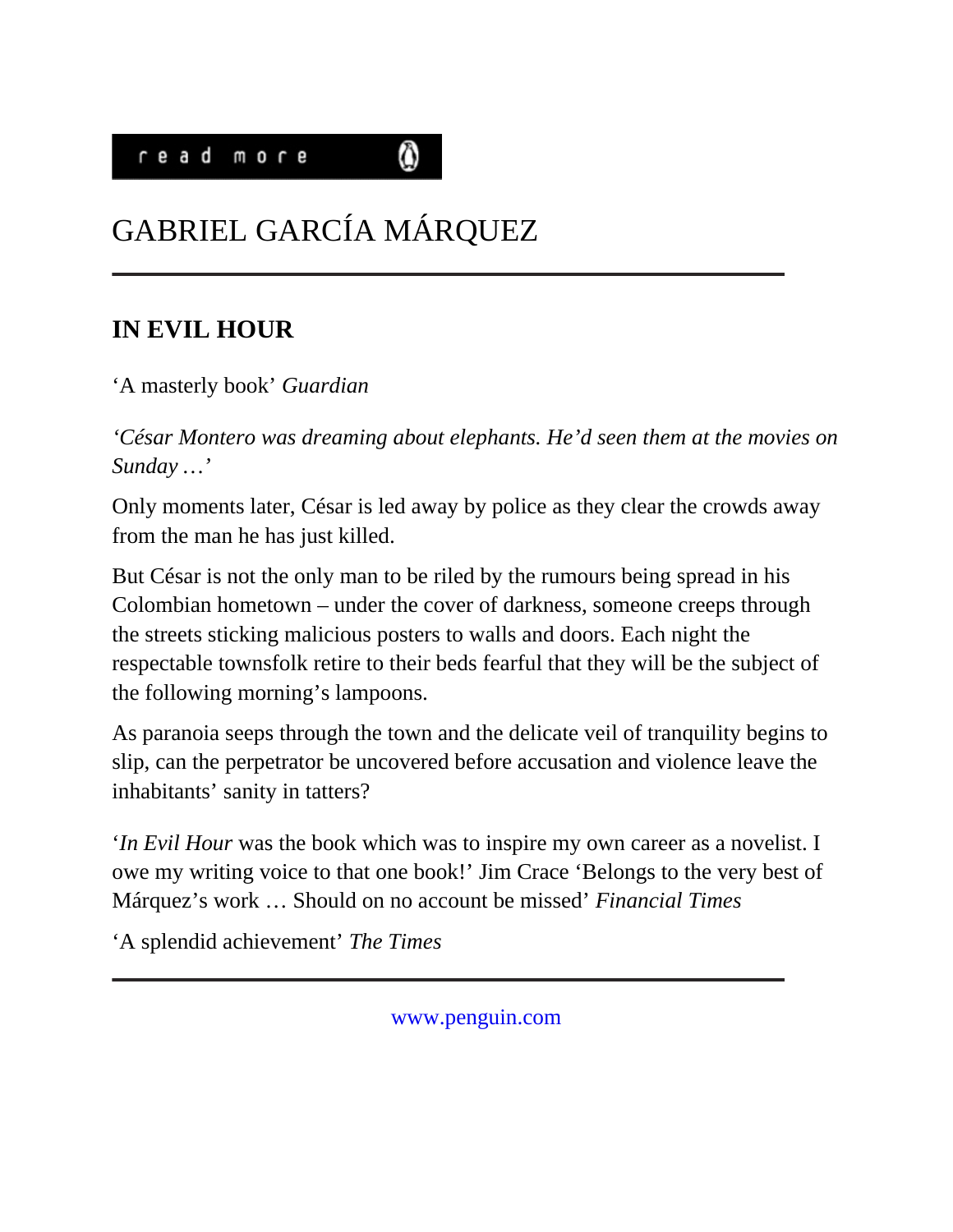

## **INNOCENT ERÉNDIRA AND OTHER STORIES**

Ô

'These stories abound with love affairs, ruined beauty, and magical women. It is the essence of Márquez' *Guardian*

*'Eréndira was bathing her grandmother when the wind of misfortune began to blow …'*

Whilst her grotesque and demanding grandmother retires to bed, Eréndira still has floors to wash, sheets to iron, and a peacock to feed. The never-ending chores leave the young girl so exhausted that she collapses into bed with the candle still glowing on a nearby table – and is fast asleep when it topples over …

Eight hundred and seventy-two thousand, three hundred and fifteen pesos, her grandmother calculates, is the amount that Eréndira must repay her for the loss of the house. As she is dragged by her grandmother from town to town and hawked to soldiers, smugglers and traders, Eréndira feels herself dying. Can the love of a virgin save the young whore from her hell?

'It becomes more and more fun to read. It shows what "fabulous" really means' *Time Out*

'Márquez writes in this lyrical, magical language that no-one else can do' Salman Rushdie 'One of this century's most evocative writers' Anne Tyler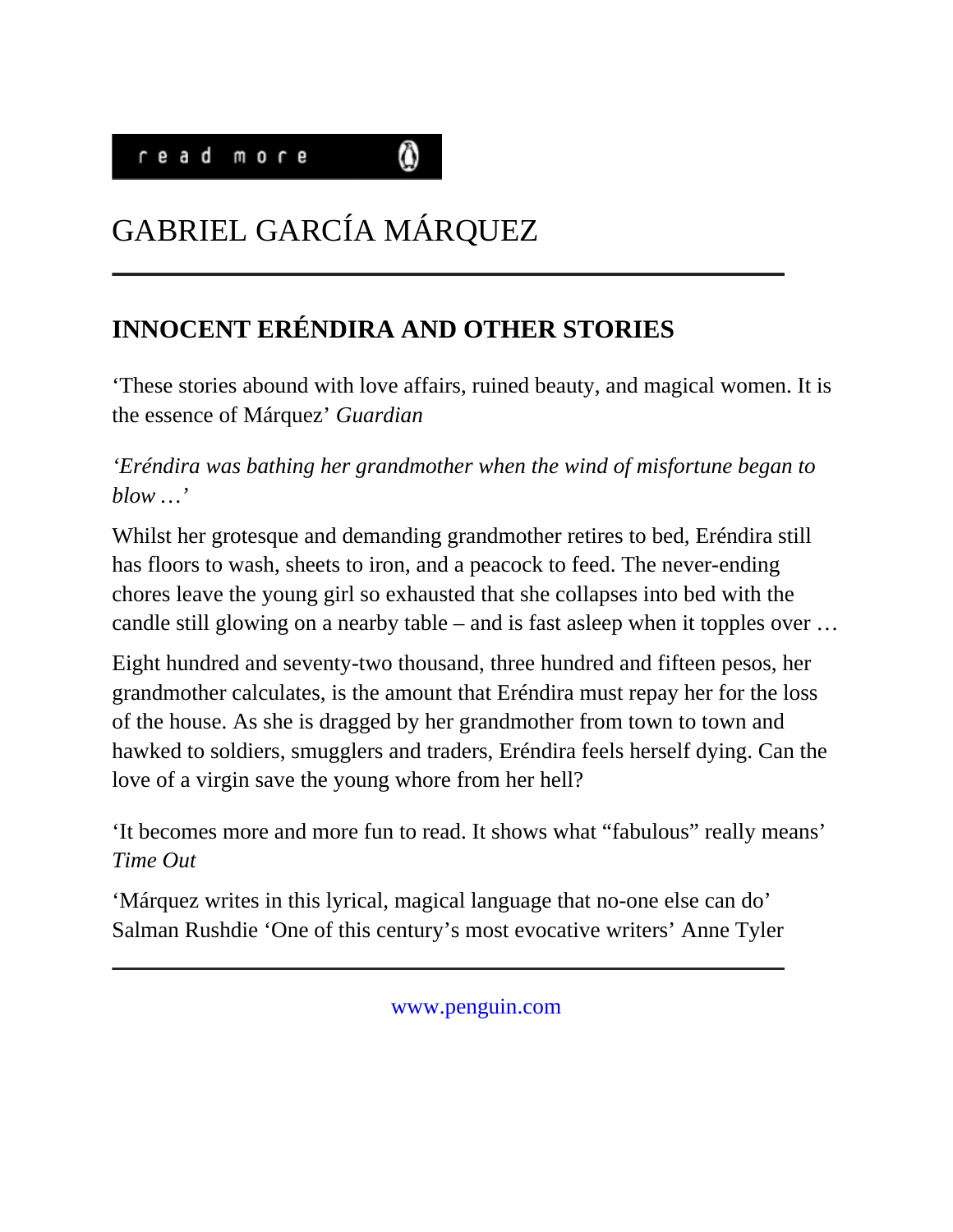Ô

### **LEAF STORM**

'Márquez writes in this lyrical, magical language that no-one else can do' Salman Rushdie *'Suddenly, as if a whirlwind had set down roots in the centre of the town, the banana company arrived, pursued by the leaf storm'*

As a blizzard of warehouses and amusement parlours and slums descends on the small town of Macondo, the inhabitants reel at the accompanying stench of rubbish that makes their home unrecognizable. When the banana company leaves town as fast as it arrived, all they are left with is a void of decay.

Living in this devastated and soulless wasteland is one last honourable man, the Colonel, who is determined to fulfil a longstanding promise, no matter how unpalatable it may be. With the death of the detested Doctor, he must provide an honourable burial – and incur the wrath of the rest of Macondo, who would rather see the Doctor rot, forgotten and unattended.

'The most important writer of fiction in any language' Bill Clinton 'Márquez is a retailer of wonders' *Sunday Times*

'An exquisite writer, wise, compassionate, and extremely funny' *Sunday Telegraph*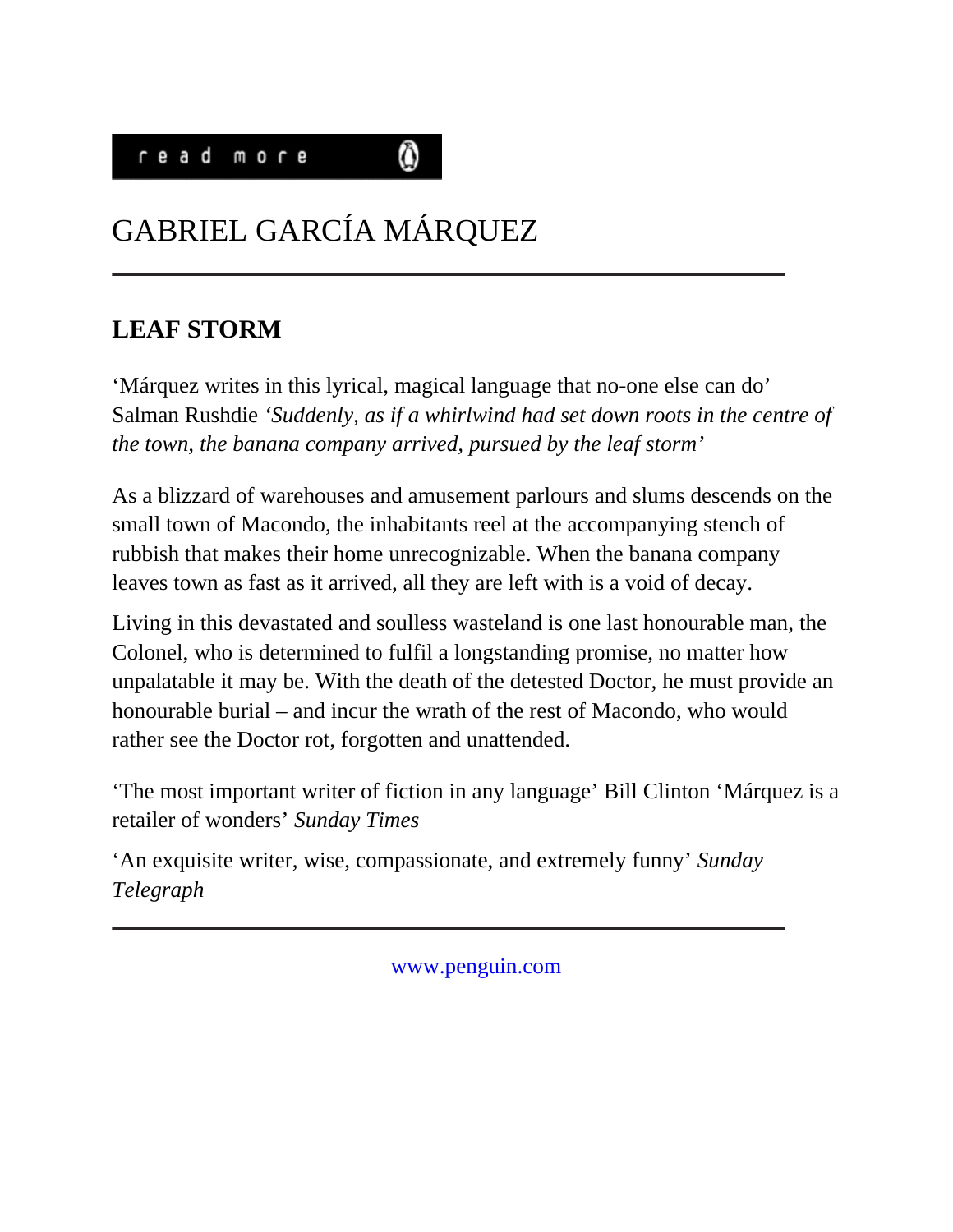

0

### **LIVING TO TELL THE TALE**

'A treasure trove, a discovery of a lost land we knew existed but couldn't find. A thrilling miracle of a book' *The Times*

*Living to Tell the Tale* spans Gabriel García Márquez's life from his birth in Colombia in 1927, through his emerging career as a writer, up to the 1950s and his proposal to the woman who would become his wife. Insightful, daring and beguiling in equal measure, it charts how García Márquez's astonishing early life influenced the man who, more than any other, has been hailed as the twentieth century's greatest and most-beloved writer.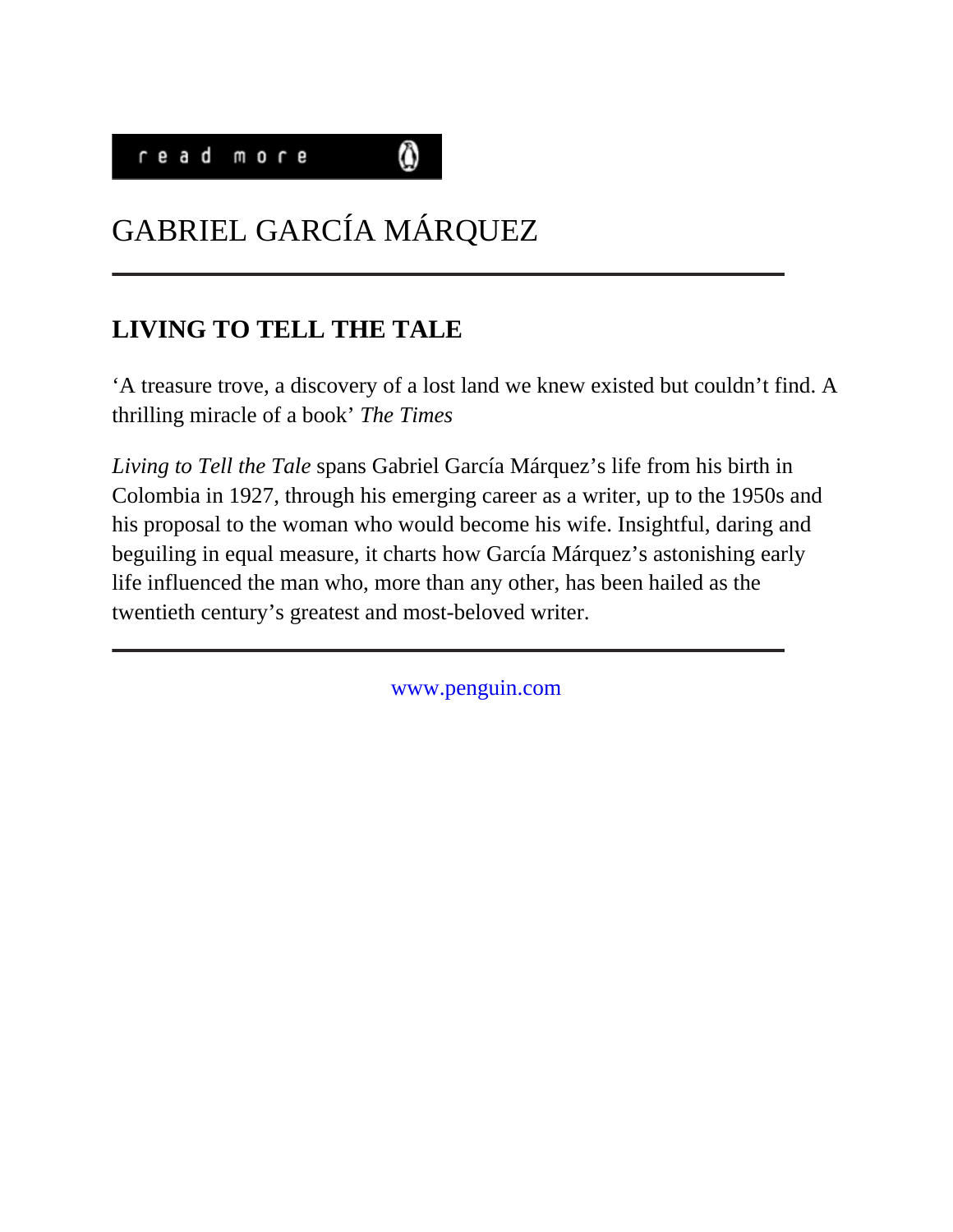Ô

### **LOVE IN THE TIME OF CHOLERA**

'An amazing celebration of the many kinds of love between men and women' *The Times*

*'It was inevitable: the scent of bitter almonds always reminded him of the fate of unrequited love …'*

Fifty-one years, nine months and four days have passed since Fermina Daza rebuffed hopeless romantic Florentino Ariza's impassioned advances and married Dr. Juvenal Urbino instead. During that half century, Florentino has fallen into the arms of many delighted women, but has loved none but Fermina. Having sworn his eternal love to her, he lives for the day when he can court her again.

When Fermina's husband is killed trying to retrieve his pet parrot from a mango tree, Florentino seizes his chance to declare his enduring love. But can young love find new life in the twilight of their lives?

'A love story of astonishing power and delicious comedy' *Newsweek*

'A delight' Melvyn Bragg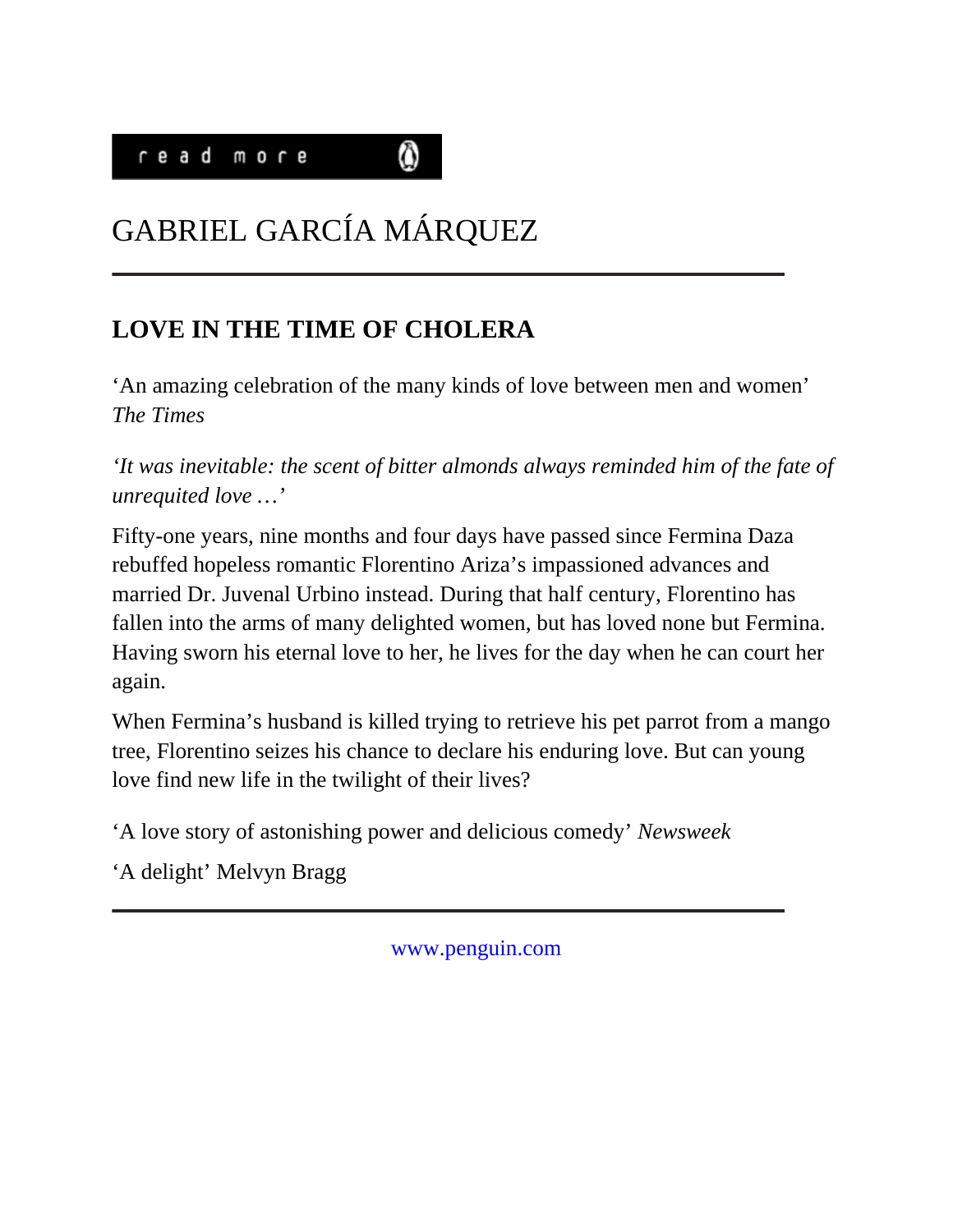

## **MEMORIES OF MY MELANCHOLY WHORES**

'A velvety pleasure to read. Márquez has composed, with his usual sensual gravity and Olympian humour, a love letter to the dying light' John Updike *'The year I turned ninety, I wanted to give myself a gift of a night of wild love with an adolescent virgin …'*

He has never married, never loved and never gone to bed with a woman he didn't pay. But on finding a young girl naked and asleep on the brothel owner's bed, a passion is ignited in his heart – and he feels, for the first time, the urgent pangs of love.

Each night, exhausted by her factory work, 'Delgadina' sleeps peacefully whilst he watches her quietly. During these solitary early hours, his love for her deepens and he finds himself reflecting on his newly found passion and the loveless life he had led. By day, his columns in the local newspaper are read avidly by those who recognize in his outpourings the enlivening and transformative power of love.

'Márquez describes this amorous, sometimes disturbing journey with the grace and vigour of a master storyteller' *Daily Mail*

'There is not one stale sentence, redundant word, or unfinished thought' *The Times*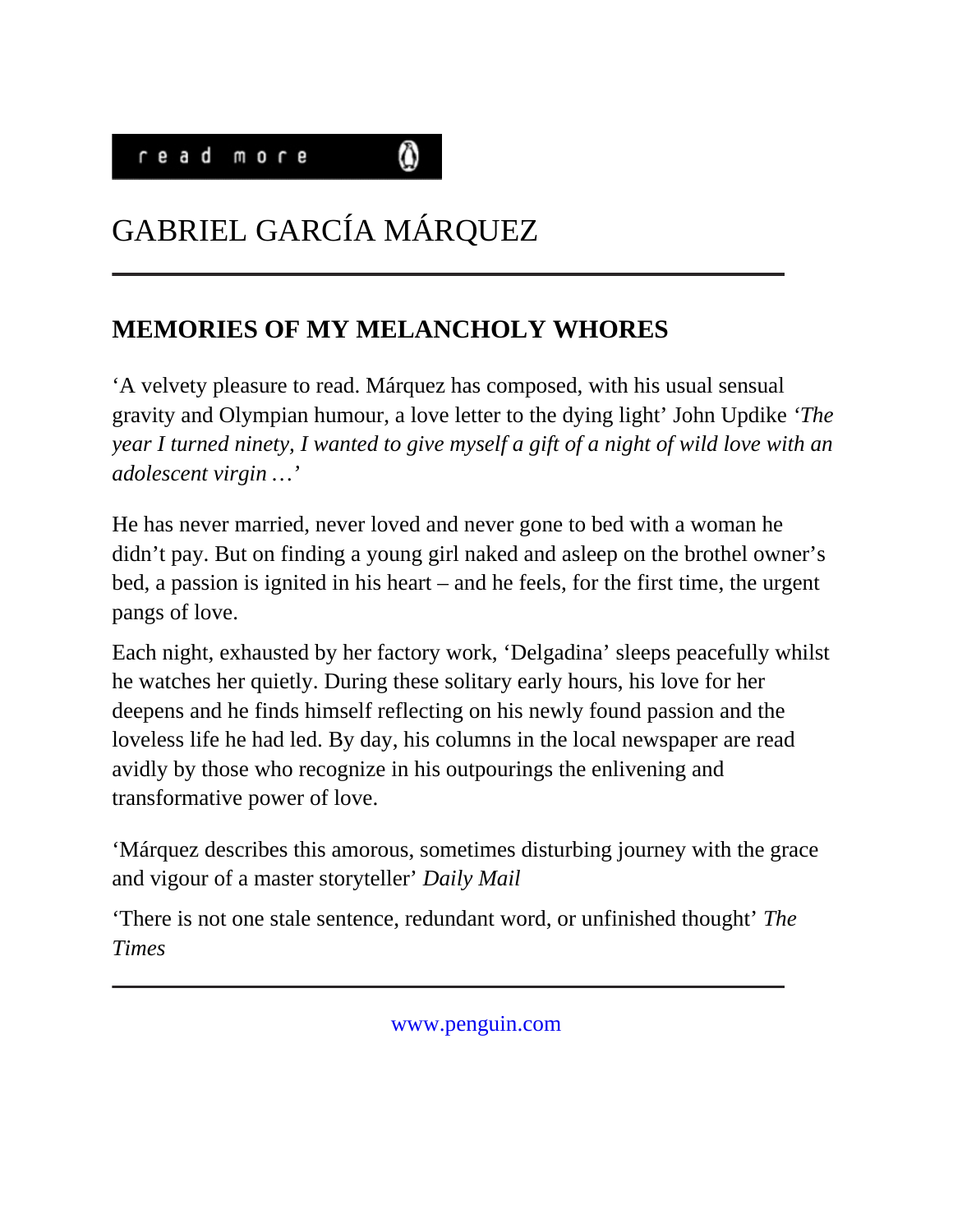### **NEWS OF A KIDNAPPING**

'A story only a writer of Márquez's stature could tell so brilliantly' *Mail on Sunday*

0

*'She looked over her should before getting into the car to be sure no one was following her …'*

Pablo Escobar: billionaire drugs baron; ruthless manipulator, brutal killer and *jefe* of the infamous Medellín cartel. A man whose importance in the international drug trade and renown for his charitable work among the poor brought him influence and power in his home country of Colombia, and the unwanted attention of the American courts.

Terrified of the new Colombian President's determination to extradite him to America, Escobar found the best bargaining tools he could find: hostages.

In the winter of 1990, ten relatives of Colombian politicians, mostly women, were abducted and held hostage as Escobar attempted to strong-arm the government into blocking his extradition. Two died, the rest survived, and from their harrowing stories Márquez retells, with vivid clarity, the terror and uncertainty of those dark and volatile months.

'Reads with an urgency which belongs to the finest fiction. I have never read anything which gave me a better sense of the way Colombia was in its worst times' *Daily Telegraph*

'A piece of remarkable investigative journalism made all the more brilliant by the author's talent for magical storytelling' *Financial Times*

'Compellingly readable' *Sunday Times*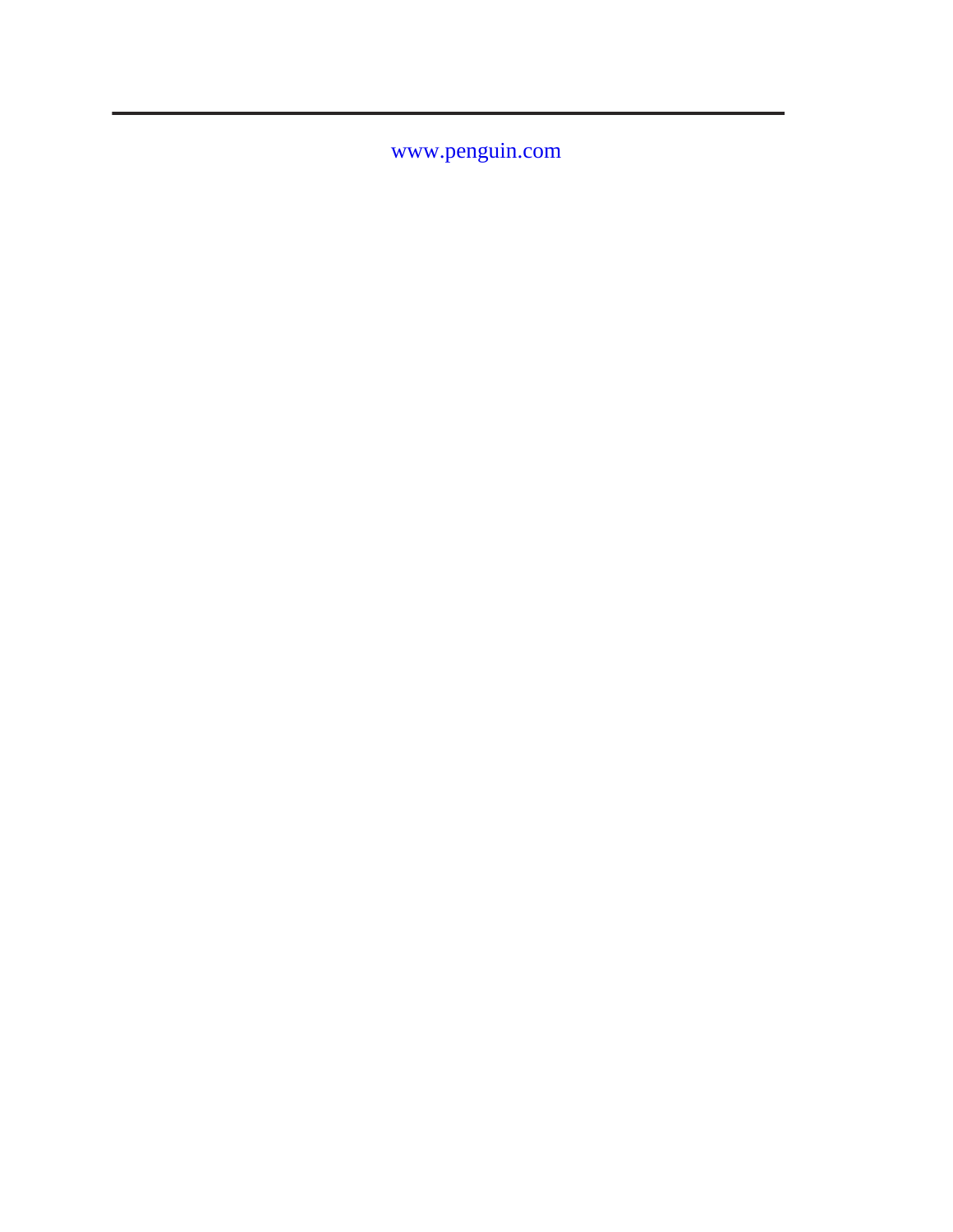

## **NO ONE WRITES TO THE COLONEL**

'An imaginative writer of genius, the topmost pinnacle of an entire generation of Latin American novelists of cathedral-like proportions' *Guardian*

In a decaying Colombian town the Colonel and his sick wife are living from day to day, scraping together funds for food and medicine. Each Friday the Colonel waits for a letter to come in the post, hoping for the pension he is owed that will change their lives. While he waits the Colonel puts his hopes in his rooster  $-$  a prize bird that will make him money when cockfighting comes into season. But until then the bird – like the Colonel and his ailing wife – must somehow be fed …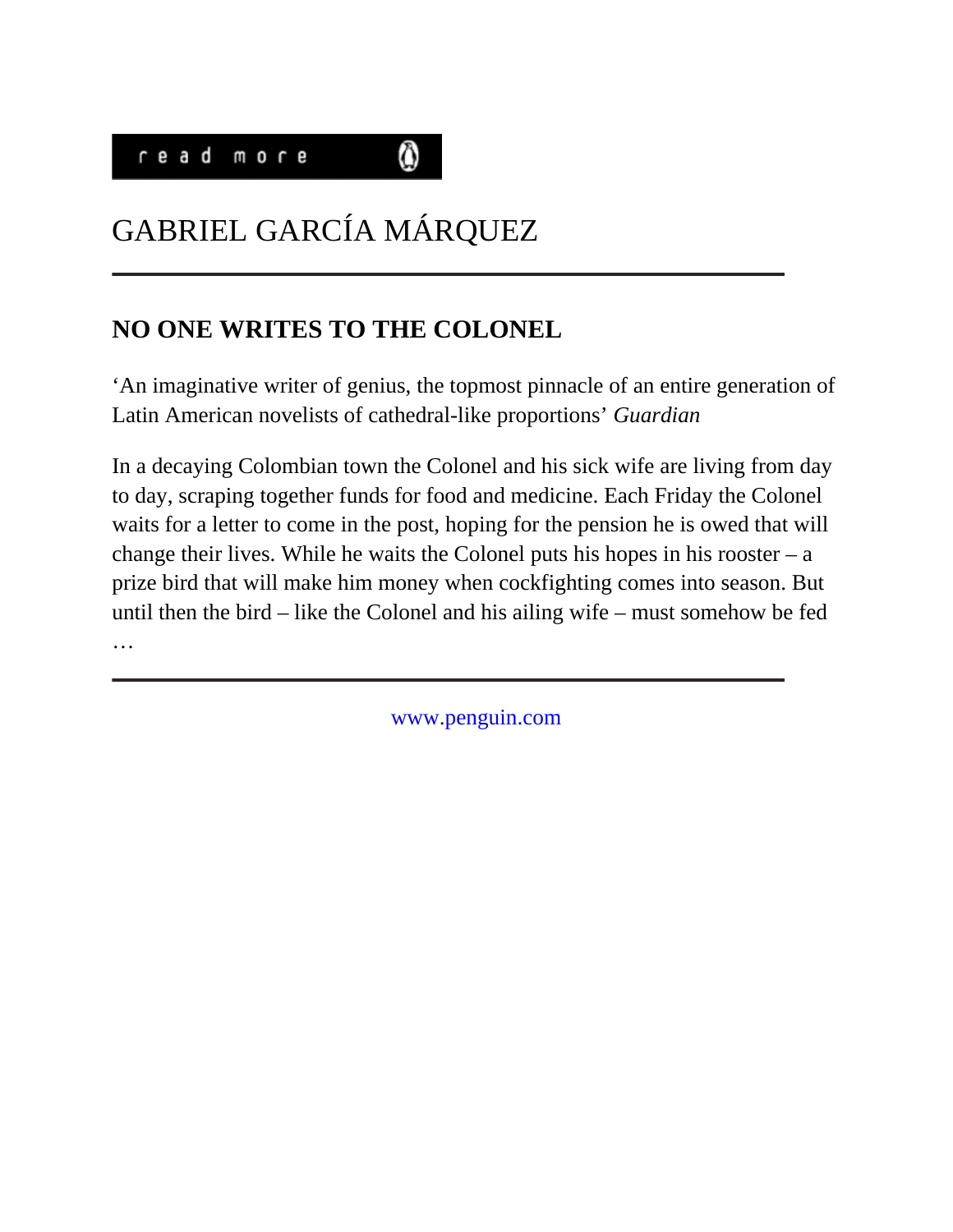

Ô

### **OF LOVE AND OTHER DEMONS**

'Superb and intensely readable' *Time Out*

*'An ash-gray dog with a white blaze on its forehead burst onto the rough terrain of the market on the first Sunday of December …'*

When a witch doctor appears on the doorstep of the Marquis de Casalduero prophesizing a plague of rabies in their Colombian seaport, he dismisses her claims – until, that is, he hears that his young daughter, Sierva María, was one of four people bitten by a rabid dog, and the only one to survive.

Sierva María appears completely unscathed – but as rumours of the plague spread, the Marquis and his wife wonder at her continuing good health. In a town consumed by superstition, it's not long before they, and everyone else, put her survival down to a demonic possession and begin to see her supernatural powers as the cause of the town's woes. Only the young priest charged with exorcising the evil spirit recognizes the girl's sanity, but can he convince the town that it's not her that needs healing?

'Brilliantly moving. A tour de force' A.S. Byatt 'A compassionate, witty and unforgettable masterpiece' *Daily Telegraph*

'At once nostalgic and satiric, a resplendent fable' *Sunday Times*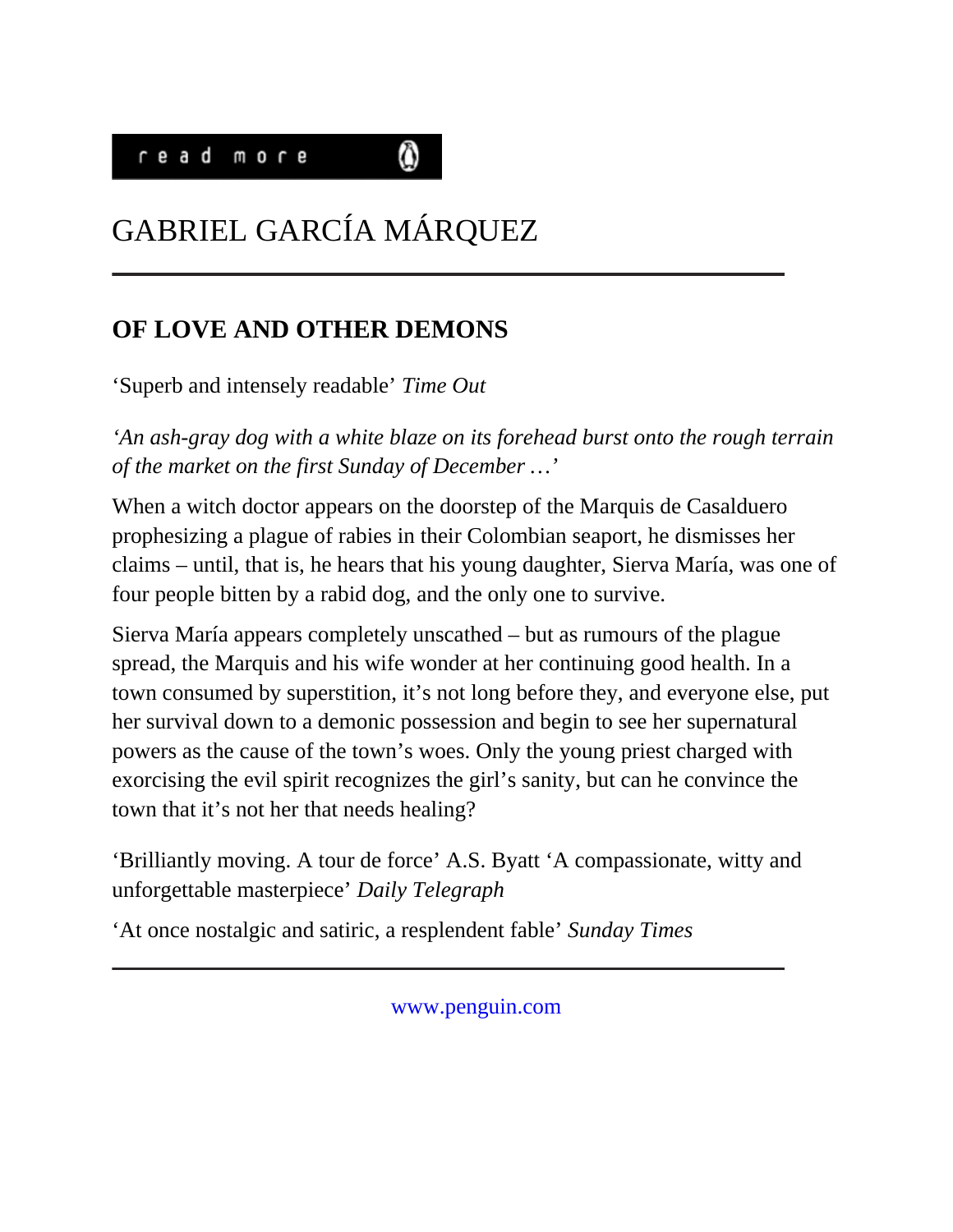

Ô

## **ONE HUNDRED YEARS OF SOLITUDE**

'The greatest novel in any language of the last 50 years. Márquez writes in this lyrical, magical language that no-one else can do' Salman Rushdie *'Many years later, as he faced the firing squad, Colonel Aureliano Buendía was to remember that distant afternoon when his father took him to discover ice …'*

Pipes and kettledrums herald the arrival of gypsies on their annual visit to Macondo, the newly founded village where José Arcadio Buendía and his strong-willed wife, Úrsula, have started their new life. As the mysterious Melquíades excites Aureliano Buendía's father with new inventions and tales of adventure, neither can know the significance of the indecipherable manuscript that the old gypsy passes into their hands.

Through plagues of insomnia, civil war, hauntings and vendettas, the many tribulations of the Buendía household push memories of the manuscript aside. Few remember its existence and only one will discover the hidden message that it holds…

'Should be required reading for the entire human race' *New York Times*

'No lover of fiction can fail to respond to the grace of Márquez's writing' *Sunday Telegraph*

'It's the most magical book I have ever read. I think Márquez has influenced the world' Carolina Herrera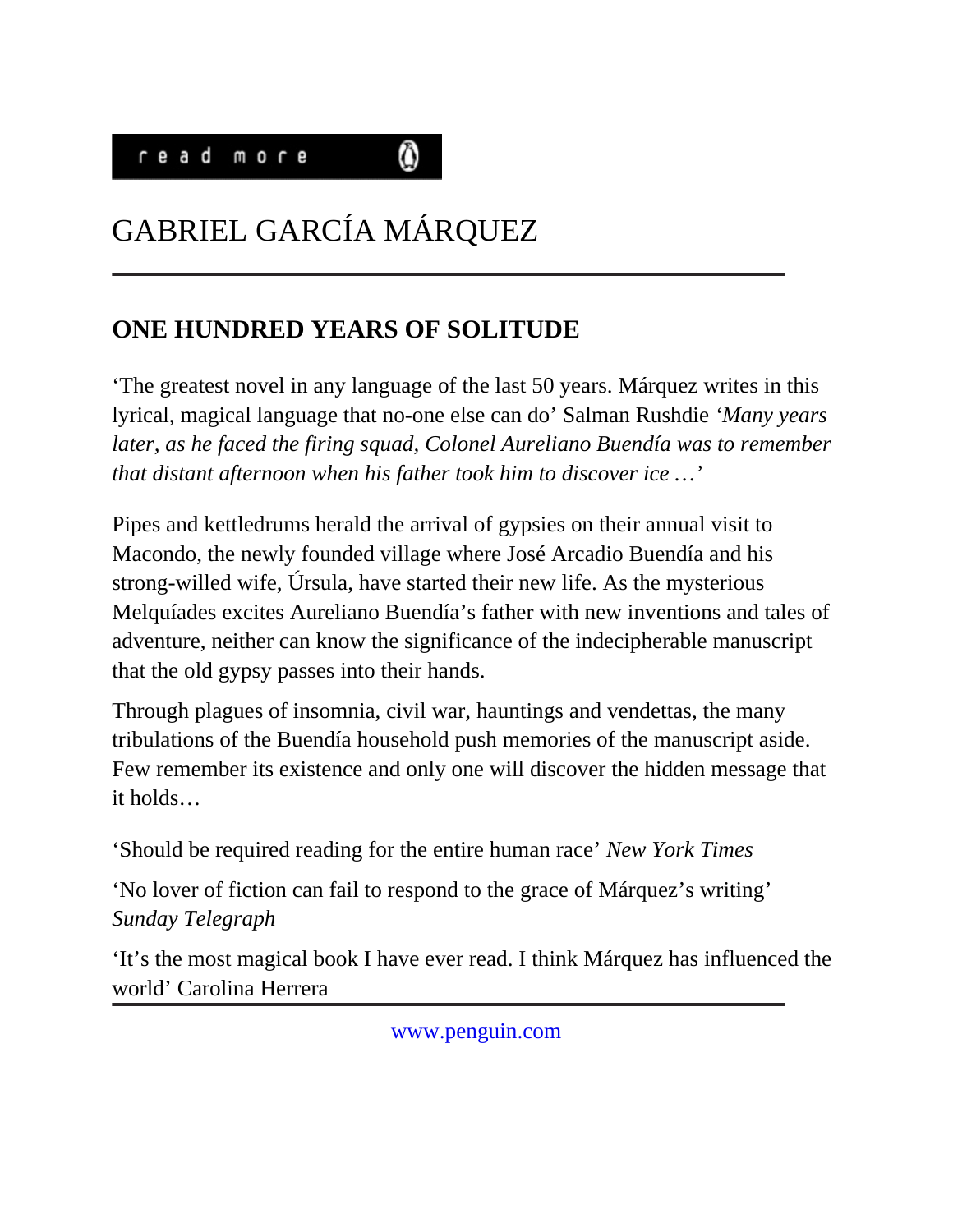Ô

### **STRANGE PILGRIMS**

'Filled with greedy joys, with small pleasures, polished like apples against a sleeve' *Observer*

*'The first thing Señora Prudencia Linero noticed when she reached the port of Naples was that it had the same smell as the port of Riohacha …'*

Their distant, nostalgic memories of home, their sense of anonymity in a foreign land, the terrifying pang of vulnerability they feel as they step over the threshold into an alien world …

Márquez's strange pilgrims – the ageing prostitute preparing for death by teaching her dog to weep at her grave, the panicked husband scared for the life of his injured wife, the old man who allows his mind to wander on a long-haul flight from Paris – experience with all his humour, warmth and colour, what it is to be a Latin American adrift in Europe or, indeed, any outsider living far from home.

'Celebratory and full of strange relish at life's oddness. The stories draw their strength from Márquez's generous feel for character, good and bad, boorish and innocent' William Boyd 'The most important writer of fiction in any language' Bill Clinton 'Often touching, often funny, always unexpected, the experience is as enriching as travel itself' *New Statesman*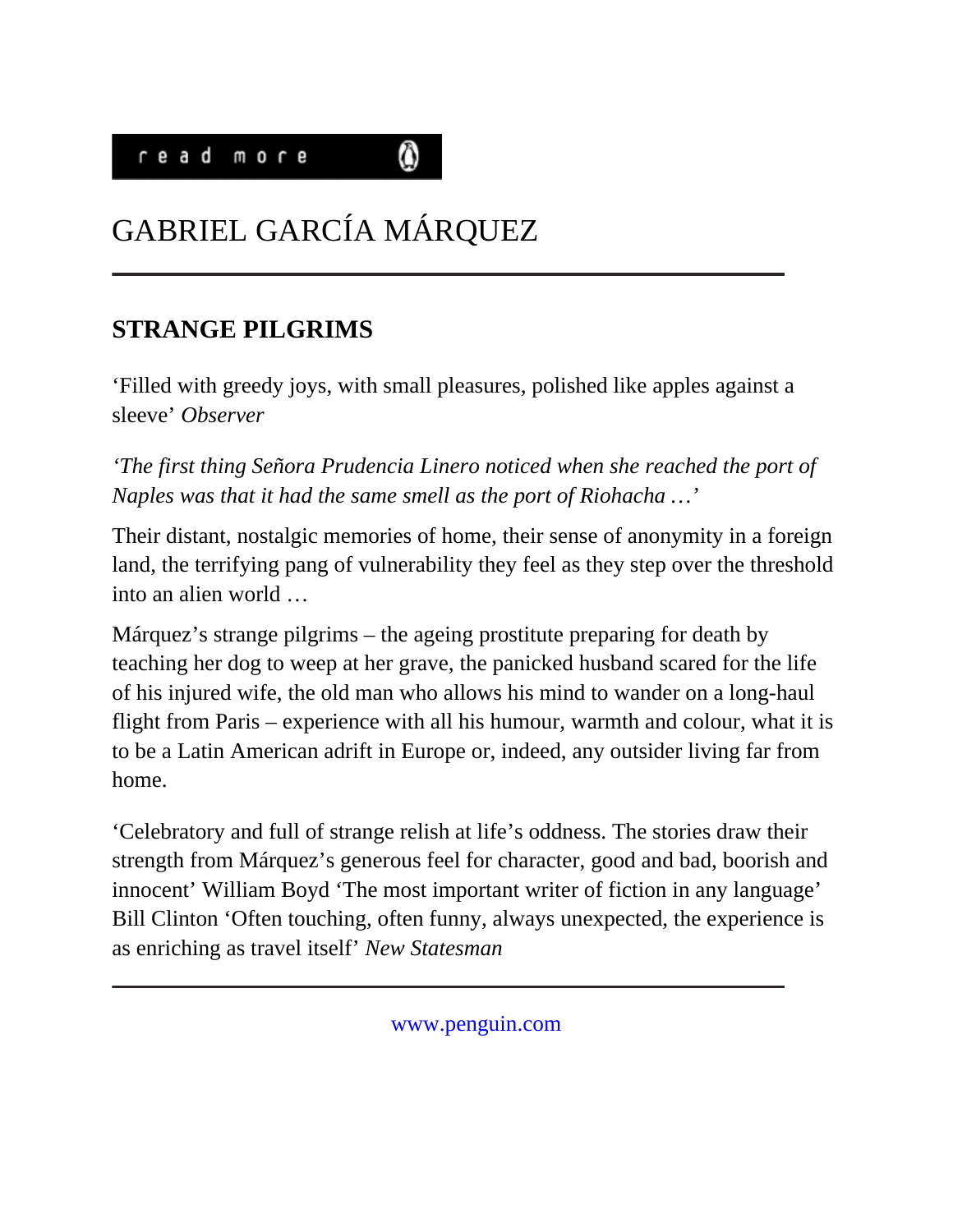

## **THE AUTUMN OF THE PATRIARCH**

'It asks to be read more than twice, and the rewards are dazzling' *Observer*

0

*'Over the weekend the vultures got into the presidential palace by pecking through the screens on the balcony windows and the flapping of their wings stirred up the stagnant time inside …'*

As the citizens of an unnamed Caribbean nation creep through dusty corridors in search of their tyrannical leader, they cannot comprehend that the frail and withered man laying dead on the floor can be the self-styled General of the Universe. Their egocentric, maniacally violent leader, known for serving up traitors to dinner guests and drowning young children at sea, can surely not die the humiliating death of a mere mortal?

Tracing the demands of a man whose egocentric excesses mask the loneliness of isolation and whose lies have become so ingrained that they are indistinguishable from truth, Márquez has created a fantastical portrait of despotism that rings with an air of reality.

'Delights with its quirky humanity and black humour and impresses by its total originality' *Vogue*

'Captures perfectly the moral squalor and political paralysis that enshrouds a society awaiting the death of a long-term dictator' *Guardian*

'Márquez writes in this lyrical, magical language that no-one else can do' Salman Rushdie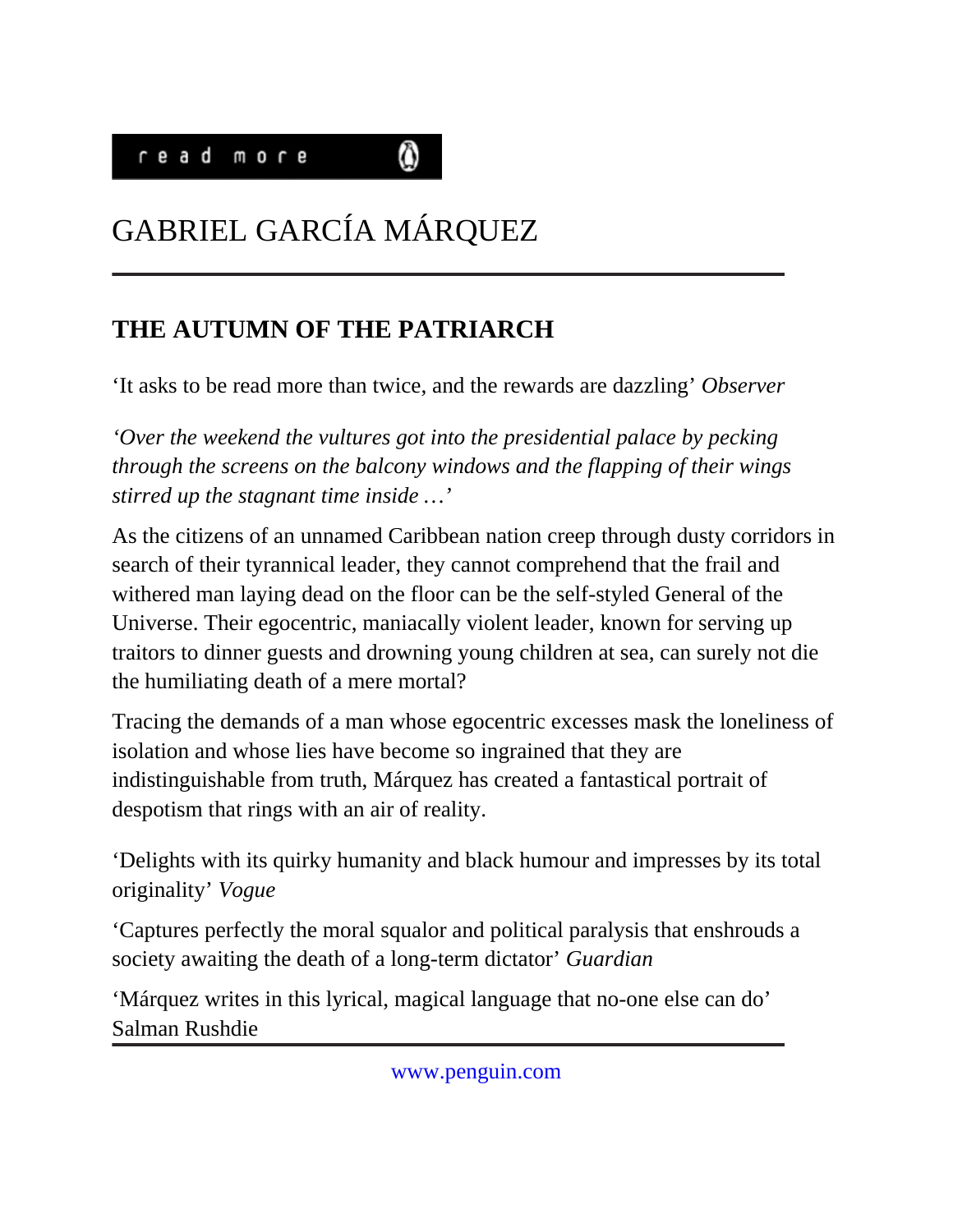

### **THE GENERAL IN HIS LABYRINTH**

'The vigour and coherence of Márquez's vision, the brilliance and beauty of his imagery, the narrative tension … coursing through his pages … makes it difficult to put down' *Daily Telegraph*

At the age of forty-six General Simón Bolívar, who drove the Spanish from his lands and became the Liberator of South America, takes himself into exile. He makes a final journey down the Magdalene River, revisiting the cities along its shores, reliving the triumphs, passions and betrayals of his youth. Consumed by the memories of what he has done and what he failed to do, Bolívar hopes to see a way out of the labyrinth in which he has lived all his life …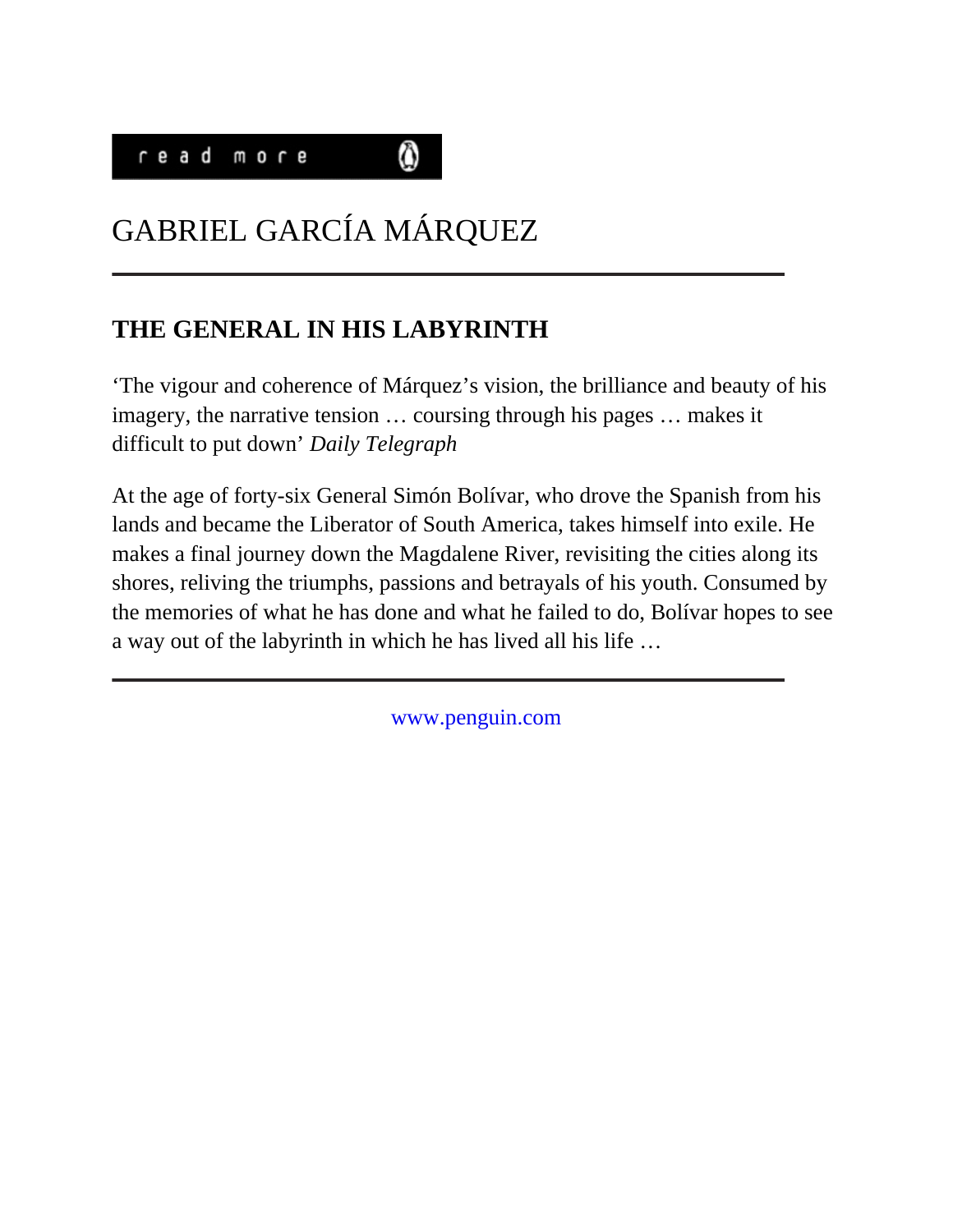

### **THE STORY OF A SHIPWRECKED SAILOR**

Ô

'A gripping tale of survival' *The Times*

*'On February 22 we were told that we would be returning to Colombia …'*

In 1955, eight crew members of *Caldas*, a Colombian destroyer, were swept overboard. Velasco alone survived, drifting on a raft for ten days without food or water. Márquez retells the survivor's amazing tale of endurance, from his loneliness and thirst to his determination to survive.

*The Story of a Shipwrecked Sailor* was Márquez's first major, and controversial, work, published in a Colombian newspaper, *El Espectador*, in 1955 and then in book form in 1970.

'The story of Velasco on his raft, his battle with sharks over a succulent fish, his hallucinations, his capture of a seagull which he was unable to eat, his subsequent droll rescue, has all the grip of archetypal myth. Reads like an epic' *Independent*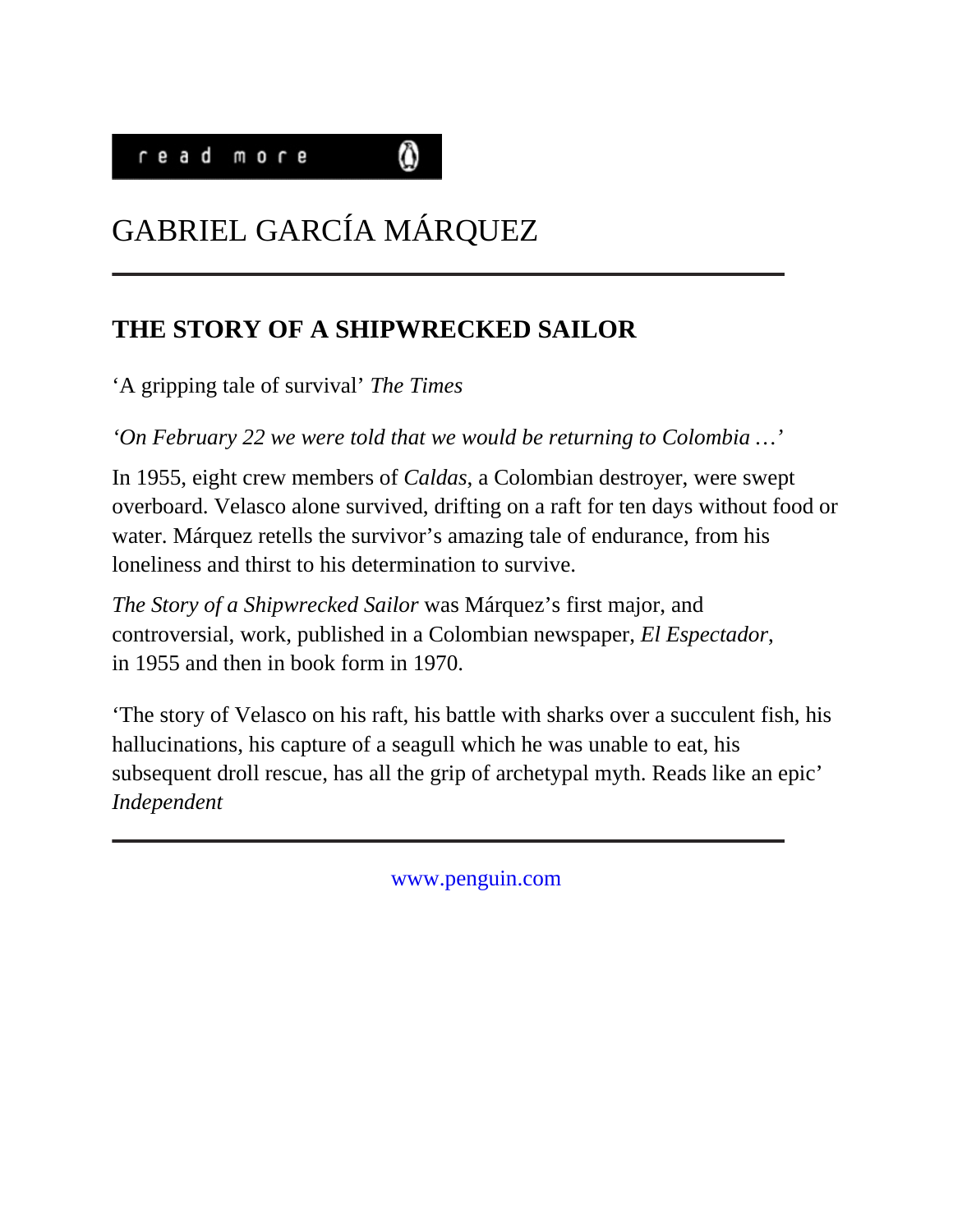

# THE BEGINNING

Let the conversation begin...

Follow the Penguin [Twitter.com@penguinukbooks](https://twitter.com/PenguinUKBooks) Keep up-to-date with all our stories [YouTube.com/penguinbooks](http://youtube.com/penguinbooks) Pin 'Penguin Books' to your [Pinterest](http://pinterest.com/penguinukbooks/) Like 'Penguin Books' on [Facebook.com/penguinbooks](http://www.facebook.com/penguinbooks) Find out more about the author and discover more stories like this at [Penguin.co.uk](http://www.penguin.co.uk)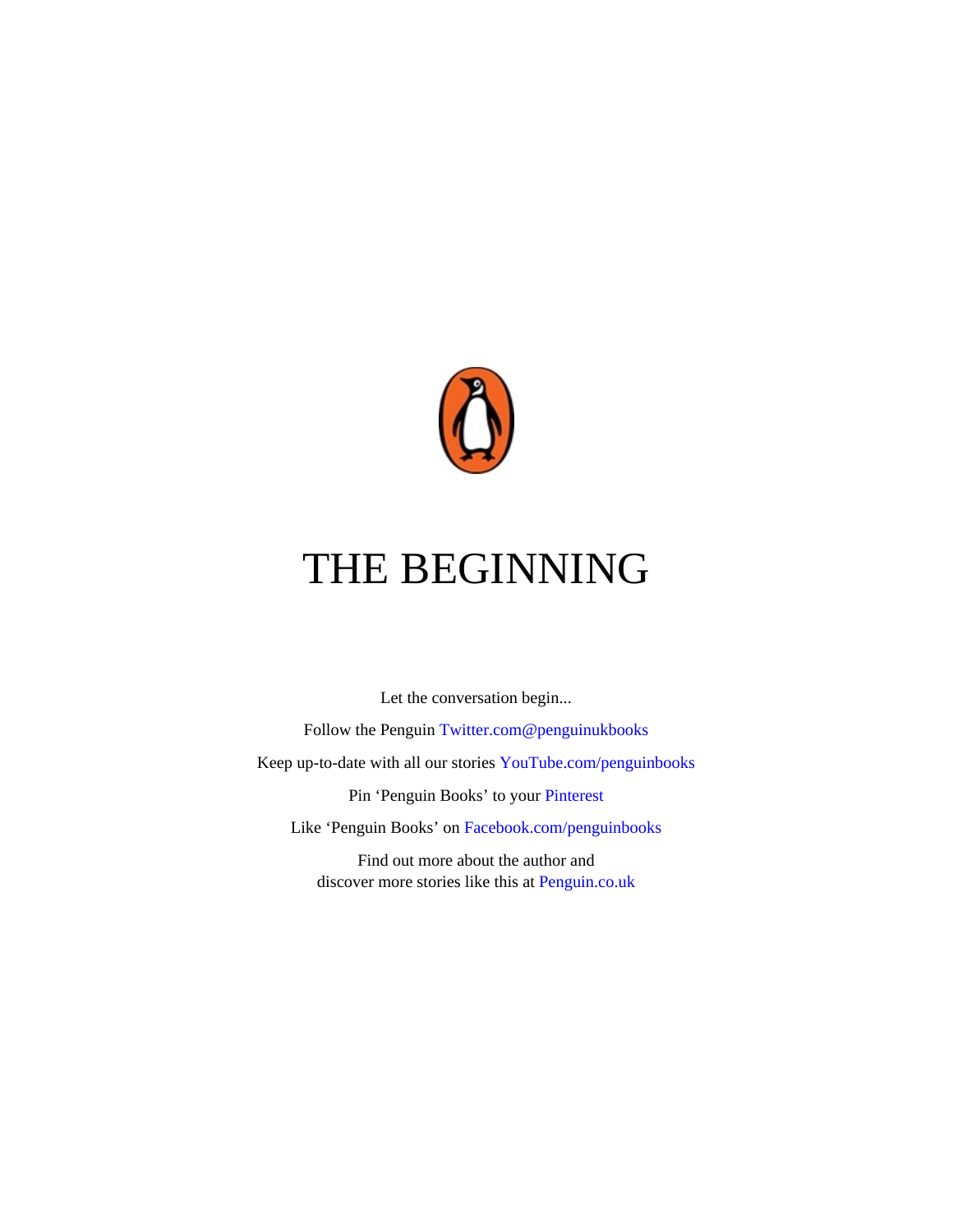#### PENGUIN BOOKS

Published by the Penguin Group Penguin Books Ltd, 80 Strand, London WC2R 0RL, England Penguin Group (USA) Inc., 375 Hudson Street, New York, New York 10014, USA Penguin Group (Canada), 90 Eglinton Avenue East, Suite 700, Toronto, Ontario, Canada M4P 2Y3 (a division of Pearson Penguin Canada Inc.) Penguin Ireland, 25 St Stephen's Green, Dublin 2, Ireland (a division of Penguin Books Ltd) Penguin Group (Australia), 707 Collins Street, Melbourne, Victoria 3008, Australia (a division of Pearson Australia Group Pty Ltd) Penguin Books India Pvt Ltd, 11 Community Centre, Panchsheel Park, New Delhi – 110 017, India Penguin Group (NZ), 67 Apollo Drive, Rosedale, Auckland 0632, New Zealand (a division of Pearson New Zealand Ltd) Penguin Books (South Africa) (Pty) Ltd, Block D, Rosebank Office Park, 181 Jan Smuts Avenue, Parktown North, Gauteng 2193, South Africa

### Penguin Books Ltd, Registered Offices: 80 Strand, London WC2R 0RL, England

#### [www.penguin.com](http://www.penguin.com)

First published in Spain as *Crónica de una muerte anunciada* 1981 This translation first published in Great Britain by Jonathan Cape 1982 Published in Penguin Books 1996 This edition published 2014

Copyright © Gabriel García Márquez, 1981 English translation copyright © Alfred A. Knopf, Inc., 1982

Cover © David Alan Harvey / Magnum Photos